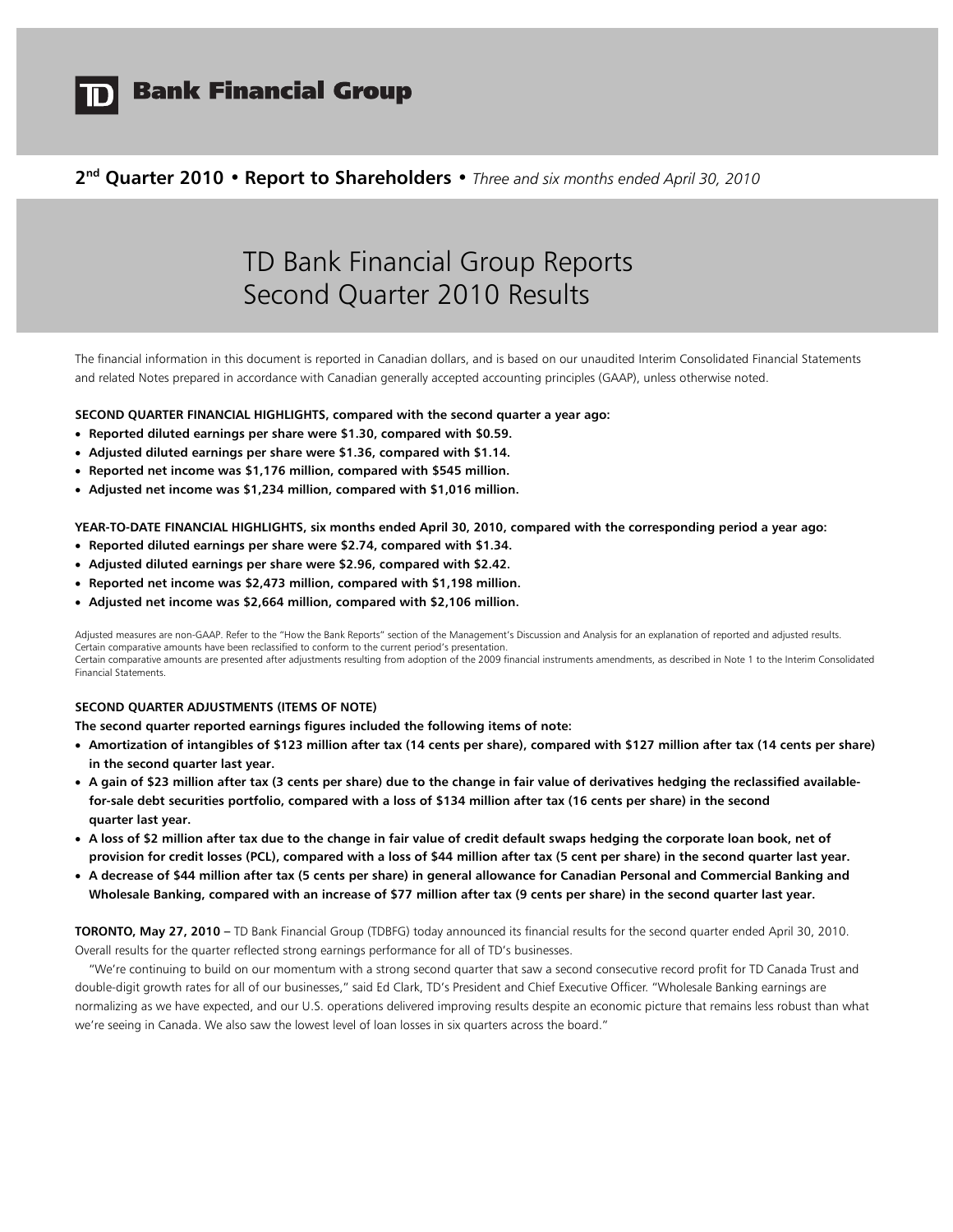#### **Canadian Personal and Commercial Banking**

Canadian Personal and Commercial Banking posted record earnings of \$761 million in the second quarter, up 29% from the same period last year, as revenue grew 11% while PCL declined by 10%. TD Canada Trust (TDCT) reported solid volume growth across most banking products including real estate secured lending and in personal and business deposits. Customer satisfaction also hit a record level in the quarter.

 "TDCT delivered its second record quarter in a row, building on the incredible momentum demonstrated by the franchise earlier this year. Loan losses have turned a corner and it seems that the economic recovery is taking hold in Canada." Clark said. "Simply put, with these financial results, record customer satisfaction levels and market share gains, this was an exceptional quarter for TDCT. We continue to expect strong but more moderate earnings growth for the balance of the year as we continue to invest in our businesses and volume growth rates slow."

#### **Wealth Management**

Global Wealth net income, which excludes TDBFG's reported investment in TD Ameritrade, was \$111 million in the quarter, up 42% compared with the second quarter last year, largely driven by fee revenue from higher client assets, strong trading volumes in the online brokerage business and improved net interest margin. TD Ameritrade contributed \$56 million in earnings to the segment, up 17% from the same period last year, due to higher earnings, partially offset by the stronger Canadian dollar.

"This was a very good quarter for our Wealth business. The rebound in equity markets we saw at the beginning of this year continued to help us grow assets in the quarter and transaction activity also remained strong," Clark said. "We're happy with the pace at which we're able to add new accounts and gather client assets. With that said, we remain cautiously optimistic about Wealth Management as market volatility continues to exist."

### **U.S. Personal and Commercial Banking**

U.S. Personal and Commercial Banking generated US\$241 million in net income in the quarter, up 45% on an adjusted basis from the second quarter last year. Revenue rose 11% from the same period a year ago, driven partly by a combined deposit fee structure introduced in connection with the Commerce conversion, and overall deposit growth. Total PCL dropped to US\$162 million, down 37% from the second quarter last year. Personal loan and deposit growth was strong compared to the same period last year, while average commercial loans decreased 1% because of lower customer demand.

 During the quarter, TD Bank, America's Most Convenient Bank, also acquired certain assets and liabilities of Riverside National Bank of Florida, First Federal Bank of North Florida and AmericanFirst Bank from the Federal Deposit Insurance Corporation (FDIC). Subsequent to the end of the quarter, TD announced an agreement to purchase The South Financial Group, Inc.

"TD Bank had a relatively strong quarter, given the lingering headwinds in the U.S. economy," said Clark. "We're pleased with our organic growth in the U.S. and the recent acquisitions, which will accelerate our growth in the deposit-rich Florida market and give us a strong entry point into North and South Carolina. The credit cycle in the U.S. appears to be improving faster than we expected, but we still see some challenges, including continuing low interest rates, intense competition for loans and deposits and new regulation of overdraft fees."

#### **Wholesale Banking**

Wholesale Banking reported net income of \$220 million, up 27% from the same period last year, which included losses related to the strategic decision to exit the investment portfolio. The segment delivered strong results across all of its key businesses, including higher credit and equity trading revenue.

"Our wholesale bank continues to perform well," Clark said. "However, as expected, the operating environment normalized considerably in the quarter as liquidity improved in key markets and margins narrowed as a result. We continue to focus on building our core franchise businesses, while at the same time remaining vigilant about managing our risks."

#### **Corporate**

The Corporate segment, which includes the Bank's other activities, had an adjusted net loss of \$159 million, up \$79 million from the same period last year. The higher loss was attributable to lower securitization gains, unfavourable valuations of hedges and higher net corporate expenses.

#### **Conclusion**

"We feel very good about another strong quarter as we move into the second half of the year," Clark said. "The credit picture has definitely improved and our investments in future growth will enable us to build on our successes to date when the remaining economic headwinds subside. Our capital levels remain very strong, leaving us well-positioned to address global capital reforms. We continue to urge regulators to move quickly and focus on addressing the root causes of the financial crisis."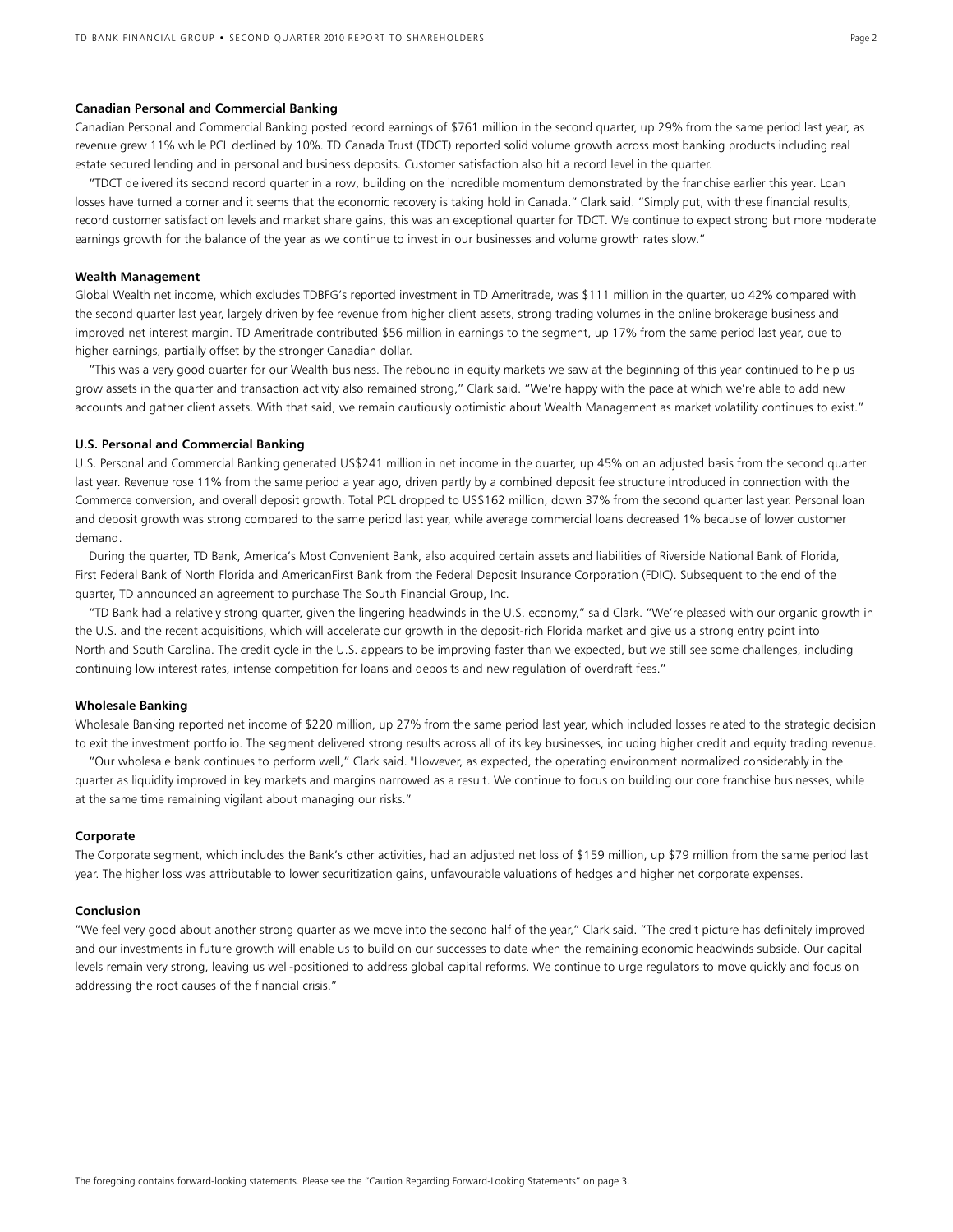## **CONTENTS**

**26** Managing Risk

**32** Quarterly Results

|    | SECOND QUARTER FINANCIAL HIGHLIGHTS and     | 33 | Accounting Policies and Estimates                      |
|----|---------------------------------------------|----|--------------------------------------------------------|
|    | <b>ADJUSTMENTS (ITEMS OF NOTE)</b>          | 36 | Changes in Internal Control over Financial Reporting   |
|    | <b>MANAGEMENT'S DISCUSSION AND ANALYSIS</b> |    | <b>INTERIM CONSOLIDATED FINANCIAL STATEMENTS</b>       |
| 4  | Financial Highlights                        | 37 | Interim Consolidated Balance Sheet                     |
| 5. | How We Performed                            | 38 | Interim Consolidated Statement of Income               |
| 8  | Financial Results Overview                  | 39 | Interim Consolidated Statement of Changes in           |
|    | <b>13</b> How Our Businesses Performed      |    | Shareholders' Equity                                   |
|    | 23 Balance Sheet Review                     | 39 | Interim Consolidated Statement of Comprehensive Income |
|    | <b>24</b> Credit Portfolio Quality          | 40 | Interim Consolidated Statement of Cash Flows           |
|    | 26 Capital Position                         | 41 | Notes to Interim Consolidated Financial Statements     |
|    |                                             |    |                                                        |

#### **29** Off-Balance Sheet Arrangements **55 SHAREHOLDER AND INVESTOR INFORMATION**

#### *Caution Regarding Forward-Looking Statements*

From time to time, the Bank makes written and oral forward-looking statements, including in this document, in other filings with Canadian regulators or the U.S. Securities and Exchange Commission (SEC), and in other communications. In addition, representatives of the Bank may make forward-looking statements orally to analysts, investors, the media and others. All such statements are made pursuant to the "safe harbour" provisions of applicable Canadian and U.S. securities legislation, including the U.S. Private Securities Litigation Reform Act of 1995. Forward-looking statements include, among others, statements made in this report in the "Business Outlook" section for each segment, in the "Performance Summary" and in other statements regarding the Bank's objectives and priorities for 2010 and beyond and strategies to achieve them, and the Bank's anticipated financial performance. Forward-looking statements are typically identified by words such as "will", "should", "believe", "expect", "anticipate", "intend", "estimate", "plan", "may" and "could".

 By their very nature, these statements require the Bank to make assumptions and are subject to inherent risks and uncertainties, general and specific. Especially in light of the uncertainty related to the financial, economic and regulatory environments, such risks and uncertainties – many of which are beyond the Bank's control and the effects of which can be difficult to predict – may cause actual results to differ materially from the expectations expressed in the forwardlooking statements. Risk factors that could cause such differences include: credit, market (including equity, commodity, foreign exchange and interest rate), liquidity, operational, reputational, insurance, strategic, regulatory, legal and other risks, all of which are discussed in the Management's Discussion and Analysis (MD&A) in the Bank's 2009 Annual Report. Additional risk factors include changes to and new interpretations of risk-based capital guidelines and reporting instructions; increased funding costs for credit due to market illiquidity and competition for funding; the failure of third parties to comply with their obligations to the Bank or its affiliates relating to the care and control of information; and the use of new technologies in unprecedented ways to defraud the Bank or its customers and the organized efforts of increasingly sophisticated parties who direct their attempts to defraud the Bank or its customers through many channels. We caution that the preceding list is not exhaustive of all possible risk factors and other factors could also adversely affect the Bank's results. For more detailed information, please see the Risk Factors and Management section of the MD&A, starting on page 65 of the Bank's 2009 Annual Report. All such factors should be considered carefully, as well as other uncertainties and potential events, and the inherent uncertainty of forward-looking statements, when making decisions with respect to the Bank and undue reliance should not be placed on the Bank's forward-looking statements.

 Material economic assumptions underlying the forward-looking statements contained in this document are set out in the Bank's 2009 Annual Report under the heading "Economic Summary and Outlook", as updated in this report; and for each of the business segments, under the headings "Business Outlook and Focus for 2010", as updated in this report under the headings "Business Outlook".

 Any forward-looking statements contained in this document represent the views of management only as of the date hereof and are presented for the purpose of assisting the Bank's shareholders and analysts in understanding the Bank's financial position, objectives and priorities and anticipated financial performance as at and for the periods ended on the dates presented, and may not be appropriate for other purposes. The Bank does not undertake to update any forwardlooking statements, whether written or oral, that may be made from time to time by or on its behalf, except as required under applicable securities legislation.

*This document was reviewed by the Bank's Audit Committee and was approved by the Bank's Board of Directors, on the Audit Committee's recommendation, prior to its release.*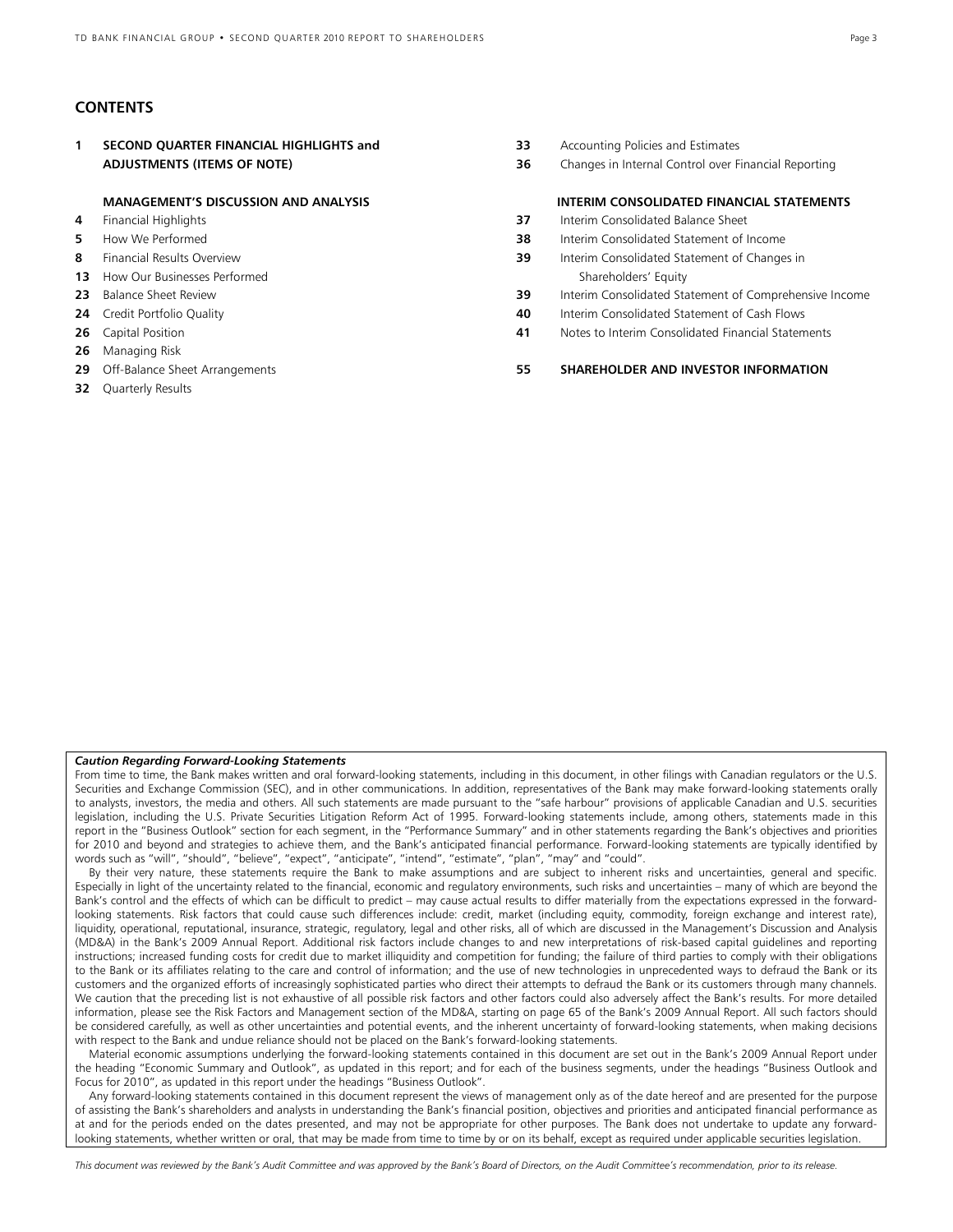## **MANAGEMENT'S DISCUSSION AND ANALYSIS OF OPERATING PERFORMANCE**

This Management's Discussion and Analysis (MD&A) is presented to enable readers to assess material changes in the financial condition and operating results of TD Bank Financial Group (TDBFG or the Bank) for the three and six months ended April 30, 2010, compared with the corresponding periods. This MD&A should be read in conjunction with the Bank's unaudited Interim Consolidated Financial Statements and related Notes included in this Report to Shareholders and with our 2009 Annual Report. This MD&A is dated May 26, 2010. Unless otherwise indicated, all amounts are expressed in Canadian dollars and have been primarily derived from the Bank's 2009 Annual Report or Interim Consolidated Financial Statements and related Notes prepared in accordance with Canadian generally accepted accounting principles (GAAP). Certain comparative amounts have been reclassified to conform to the presentation adopted in the current period. Additional information relating to the Bank is available on the Bank's website at http://www.td.com, as well as on SEDAR at http://www.sedar.com and on the U.S. Securities and Exchange Commission's (SEC) website at http://www.sec.gov (EDGAR filers section).

## **FINANCIAL HIGHLIGHTS**

| (millions of Canadian dollars, except as noted)                                   |                            | For the three months ended | For the six months ended     |           |                                            |
|-----------------------------------------------------------------------------------|----------------------------|----------------------------|------------------------------|-----------|--------------------------------------------|
|                                                                                   | Apr. 30, 2010 Jan. 31 2010 |                            | Apr. 30, 2009 <sup>1,2</sup> |           | Apr. 30, 2010 Apr. 30, 2009 <sup>1,2</sup> |
| <b>Results of operations</b>                                                      |                            |                            |                              |           |                                            |
| Total revenue                                                                     | \$4,767                    | \$5,037                    | \$4,325                      | \$9,804   | \$8,475                                    |
| Provision for credit losses                                                       | 365                        | 517                        | 772                          | 882       | 1,402                                      |
| Non-interest expenses                                                             | 2,953                      | 2,981                      | 3,051                        | 5,934     | 6,071                                      |
| Net income – reported <sup>3</sup>                                                | 1,176                      | 1,297                      | 545                          | 2,473     | 1,198                                      |
| Net income $-$ adjusted <sup>3</sup>                                              | 1,234                      | 1,430                      | 1,016                        | 2,664     | 2,106                                      |
| Economic profit <sup>4</sup>                                                      | 200                        | 367                        | (40)                         | 572       | 44                                         |
| Return on common equity - reported                                                | 13.0%                      | 14.0%                      | 5.6%                         | 13.5%     | 6.4%                                       |
| Return on invested capital <sup>4</sup>                                           | 12.0%                      | 13.6%                      | 9.6%                         | 12.9%     | 10.2%                                      |
| <b>Financial position</b>                                                         |                            |                            |                              |           |                                            |
| Total assets                                                                      | \$573,905                  | \$567,454                  | \$575,628                    | \$573,905 | \$575,628                                  |
| Total risk-weighted assets                                                        | 187,174                    | 190,644                    | 199,308                      | 187,174   | 199,308                                    |
| Total shareholders' equity                                                        | 38,424                     | 39,474                     | 40,372                       | 38,424    | 40,372                                     |
| <b>Financial ratios</b>                                                           |                            |                            |                              |           |                                            |
| Efficiency ratio – reported <sup>3</sup>                                          | 61.9%                      | 59.2%                      | 70.6%                        | 60.5%     | 71.6%                                      |
| Efficiency ratio – adjusted <sup>3</sup>                                          | 59.2%                      | 55.1%                      | 60.3%                        | 57.1%     | 60.9%                                      |
| Tier 1 capital to risk-weighted assets                                            | 12.0%                      | 11.5%                      | 10.8%                        | 12.0%     | 10.8%                                      |
| Provision for credit losses as a % of net average loans                           | 0.58%                      | 0.79%                      | 1.25%                        | 0.68%     | 1.12%                                      |
| <b>Common share information - reported (Canadian dollars)</b>                     |                            |                            |                              |           |                                            |
| Per share                                                                         |                            |                            |                              |           |                                            |
| Basic earnings                                                                    | \$1.31                     | \$1.45                     | \$0.59                       | \$2.76    | \$1.34                                     |
| Diluted earnings                                                                  | 1.30                       | 1.44                       | 0.59                         | 2.74      | 1.34                                       |
| Dividends                                                                         | 0.61                       | 0.61                       | 0.61                         | 1.22      | 1.22                                       |
| Book value                                                                        | 40.35                      | 41.86                      | 43.47                        | 40.35     | 43.47                                      |
| Closing share price                                                               | 75.50                      | 63.00                      | 47.10                        | 75.50     | 47.10                                      |
| Shares outstanding (millions)                                                     |                            |                            |                              |           |                                            |
| Average basic                                                                     | 863.8                      | 859.3                      | 848.8                        | 861.5     | 840.6                                      |
| Average diluted                                                                   | 869.4                      | 864.2                      | 849.8                        | 866.7     | 841.9                                      |
| End of period                                                                     | 868.2                      | 862.0                      | 850.6                        | 868.2     | 850.6                                      |
| Market capitalization (billions of Canadian dollars)                              | \$65.6                     | \$54.3                     | \$40.1                       | \$65.6    | \$40.1<br>5.3%                             |
| Dividend yield                                                                    | 3.5%<br>46.8%              | 3.8%                       | 5.9%                         | 3.5%      | 91.7%                                      |
| Dividend payout ratio                                                             |                            | 42.0%                      | 102.8%                       | 44.3%     | 12.5                                       |
| Price to earnings ratio<br>Common share information - adjusted (Canadian dollars) | 15.5                       | 15.1                       | 12.5                         | 15.5      |                                            |
|                                                                                   |                            |                            |                              |           |                                            |
| Per share earnings<br><b>Basic</b>                                                | \$1.37                     | \$1.61                     | \$1.15                       | \$2.98    | \$2.42                                     |
| Diluted                                                                           | 1.36                       | 1.60                       | 1.14                         | 2.96      | 2.42                                       |
| Dividend payout ratio                                                             | 44.5%                      | 37.9%                      | 53.1%                        | 41.0%     | 50.8%                                      |
| Price to earnings ratio                                                           | 12.8                       | 11.1                       | 10.4                         | 12.8      | 10.4                                       |

<sup>1</sup> As explained in the "How the Bank Reports" section, effective the second quarter ended April 30, 2009, the reporting periods of U.S. entities are aligned with the reporting period of

the Bank. Prior to April 30, 2009, the reporting period of TD Bank, N.A. was included in the Bank's financial statements on a one month lag.<br><sup>2</sup> Certain comparative amounts are presented after adjustments resulting from ad Consolidated Financial Statements.

<sup>3</sup> Adjusted and reported results are explained in the "How the Bank Reports" section, which includes reconciliation between reported and adjusted results.<br><sup>4</sup> Economic profit and return on invested capital are non-GAAP fi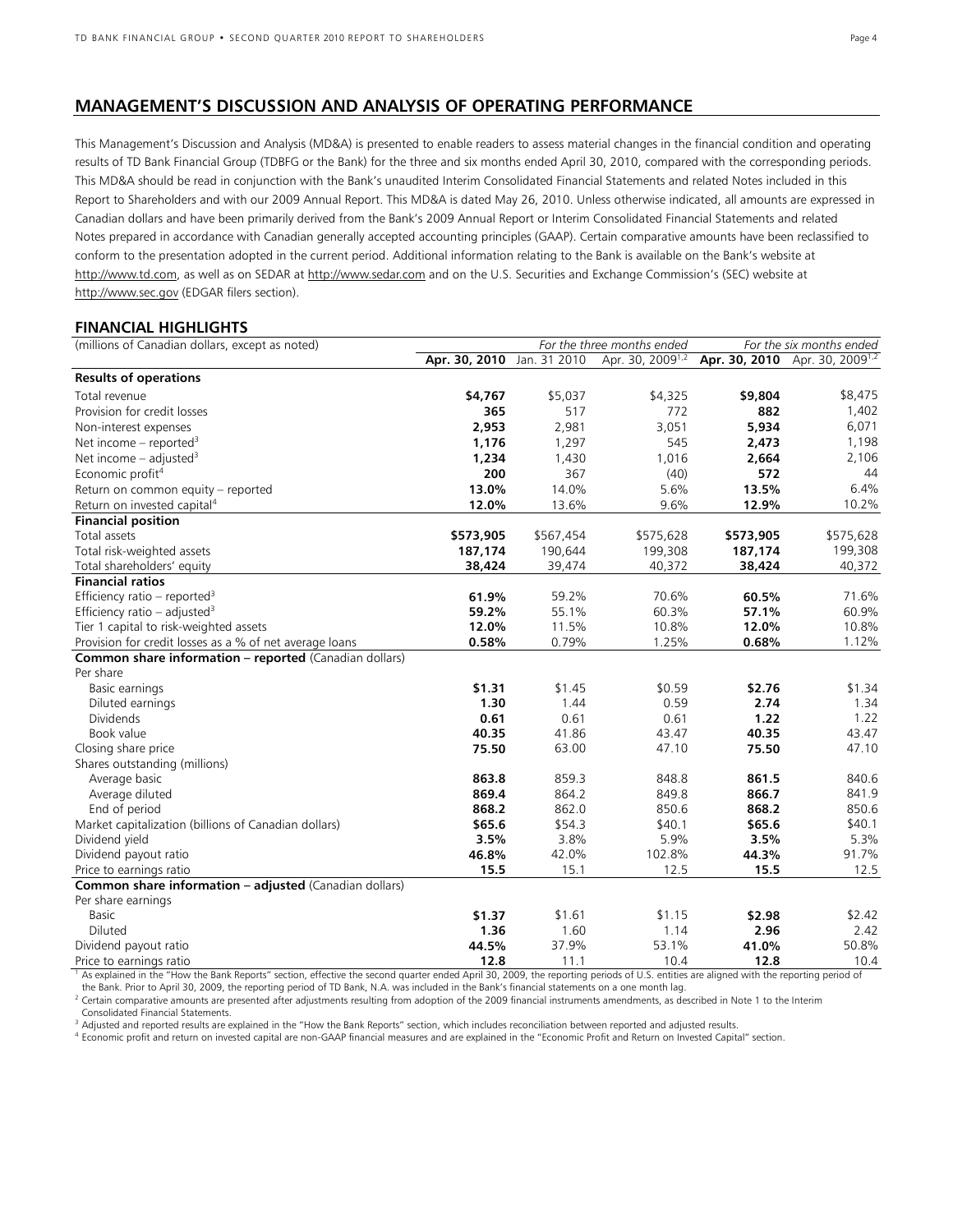## **HOW WE PERFORMED**

#### **Corporate Overview**

The Toronto-Dominion Bank and its subsidiaries are collectively known as TD Bank Financial Group (TDBFG or the Bank). TDBFG is the sixth largest bank in North America by branches and serves more than 18 million customers in four key businesses operating in a number of locations in key financial centres around the globe: Canadian Personal and Commercial Banking, including TD Canada Trust and TD Insurance; Wealth Management, including TD Waterhouse and an investment in TD Ameritrade; U.S. Personal and Commercial Banking, including TD Bank, America's Most Convenient Bank; and Wholesale Banking, including TD Securities. TDBFG also ranks among the world's leading online financial services firms, with more than 6 million online customers. TDBFG had \$574 billion in assets on April 30, 2010. The Toronto-Dominion Bank trades under the symbol "TD" on the Toronto and New York Stock Exchanges.

#### **How the Bank Reports**

The Bank prepares its Interim Consolidated Financial Statements in accordance with GAAP and refers to results prepared in accordance with GAAP as "reported" results. The Bank also utilizes non-GAAP financial measures to arrive at "adjusted" results to assess each of its businesses and to measure overall Bank performance. To arrive at adjusted results, the Bank removes "items of note", net of income taxes, from reported results. The items of note relate to items which management does not believe are indicative of underlying business performance. The Bank believes that adjusted results provide the reader with a better understanding of how management views the Bank's performance. The items of note are listed in the table on the following page. As explained, adjusted results are different from reported results determined in accordance with GAAP. Adjusted results, items of note, and related terms used in this document are not defined terms under GAAP and, therefore, may not be comparable to similar terms used by other issuers.

 Effective April 30, 2009, the reporting periods of TD Bank, N.A., which operates as TD Bank, America's Most Convenient Bank, were aligned with the reporting period of the Bank to eliminate the one month lag in financial reporting. Prior to April 30, 2009, the reporting period of TD Bank, N.A. was included in the Bank's financial statements on a one month lag. In accordance with the CICA Handbook Section 1506, *Accounting Changes*, this alignment is considered a change in accounting policy. The Bank has assessed that the impact to prior periods is not material and therefore, an adjustment was made to opening retained earnings of the second quarter of 2009, to align the reporting period of TD Bank, N.A. to that of the Bank's reporting period.

The following table provides the operating results – reported for the Bank.

#### **Operating Results – Reported**

| (millions of Canadian dollars)<br>For the three months ended                                                                                                       |               |         |                                          | For the six months ended |                            |  |
|--------------------------------------------------------------------------------------------------------------------------------------------------------------------|---------------|---------|------------------------------------------|--------------------------|----------------------------|--|
|                                                                                                                                                                    | Apr. 30, 2010 |         | Jan. 31, 2010 Apr. 30, 2009 <sup>1</sup> | Apr. 30, 2010            | Apr. 30, 2009 <sup>1</sup> |  |
| Net interest income                                                                                                                                                | \$2,790       | \$2,849 | \$2,940                                  | \$5,639                  | \$5,668                    |  |
| Non-interest income                                                                                                                                                | 1,977         | 2,188   | 1,385                                    | 4,165                    | 2,807                      |  |
| Total revenue                                                                                                                                                      | 4.767         | 5.037   | 4.325                                    | 9,804                    | 8,475                      |  |
| Provision for credit losses                                                                                                                                        | 365           | 517     | 772                                      | 882                      | 1,402                      |  |
| Non-interest expenses                                                                                                                                              | 2,953         | 2,981   | 3,051                                    | 5,934                    | 6,071                      |  |
| Income before income taxes, non-controlling interests<br>in subsidiaries, and equity in net income of an                                                           |               |         |                                          |                          |                            |  |
| associated company                                                                                                                                                 | 1.449         | 1,539   | 502                                      | 2,988                    | 1,002                      |  |
| Provision for (recovery of) income taxes                                                                                                                           | 308           | 270     | (8)                                      | 578                      | (100)                      |  |
| Non-controlling interests in subsidiaries, net of income taxes<br>Equity in net income of an associated company,                                                   | 26            | 27      | 28                                       | 53                       | 56                         |  |
| net of income taxes                                                                                                                                                | 61            | 55      | 63                                       | 116                      | 152                        |  |
| Net income - reported                                                                                                                                              | 1,176         | 1.297   | 545                                      | 2.473                    | 1,198                      |  |
| Preferred dividends                                                                                                                                                | 48            | 49      | 41                                       | 97                       | 70                         |  |
| Net income available to common<br>shareholders – reported                                                                                                          | \$1,128       | \$1,248 | \$504                                    | \$2,376                  | \$1,128                    |  |
| 1 Certain compositive concertation are proposed after adjustments condition of the 2000 financial instruments concedences on decorational in Note 1 to the late in |               |         |                                          |                          |                            |  |

stments resulting from adoption of the 2009 financial instruments amendments, as described in Note 1 to the Interim Consolidated Financial Statements.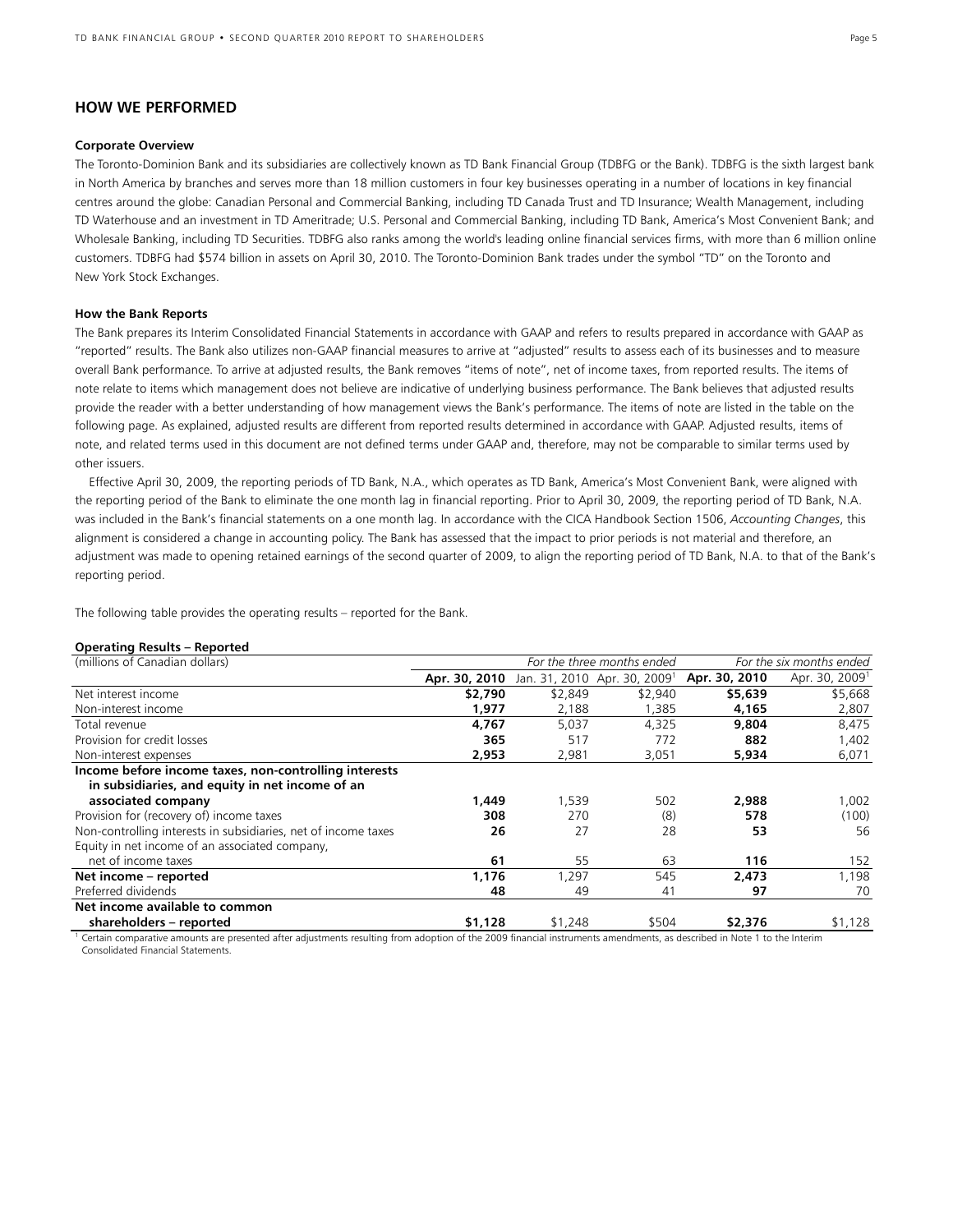The following table provides a reconciliation between the Bank's adjusted and reported results.

| Non-GAAP Financial Measures – Reconciliation of Adjusted to Reported Net Income |  |  |
|---------------------------------------------------------------------------------|--|--|
|---------------------------------------------------------------------------------|--|--|

| Operating results - adjusted                                           |               | For the three months ended | For the six months ended    |               |               |
|------------------------------------------------------------------------|---------------|----------------------------|-----------------------------|---------------|---------------|
| (millions of Canadian dollars)                                         | Apr. 30, 2010 |                            | Jan. 31, 2010 Apr. 30, 2009 | Apr. 30, 2010 | Apr. 30, 2009 |
| Net interest income                                                    | \$2,790       | \$2,849                    | \$2,940                     | \$5,639       | \$5,668       |
| Non-interest income <sup>1</sup>                                       | 1,948         | 2,162                      | 1,612                       | 4,110         | 3,334         |
| Total revenue                                                          | 4,738         | 5,011                      | 4,552                       | 9,749         | 9,002         |
| Provision for credit losses <sup>2</sup>                               | 425           | 517                        | 662                         | 942           | 1,212         |
| Non-interest expenses <sup>3</sup>                                     | 2,804         | 2,761                      | 2,745                       | 5,565         | 5,486         |
| Income before income taxes, non-controlling interests                  |               |                            |                             |               |               |
| in subsidiaries, and equity in net income of an                        |               |                            |                             |               |               |
| associated company                                                     | 1,509         | 1,733                      | 1,145                       | 3,242         | 2,304         |
| Provision for (recovery of) income taxes <sup>4</sup>                  | 332           | 348                        | 180                         | 680           | 325           |
| Non-controlling interests in subsidiaries, net of income taxes         | 26            | 27                         | 28                          | 53            | 56            |
| Equity in net income of an associated company,                         |               |                            |                             |               |               |
| net of income taxes <sup>5</sup>                                       | 83            | 72                         | 79                          | 155           | 183           |
| Net income - adjusted                                                  | 1,234         | 1,430                      | 1,016                       | 2,664         | 2,106         |
| Preferred dividends                                                    | 48            | 49                         | 41                          | 97            | 70            |
| Net income available to common                                         |               |                            |                             |               |               |
| shareholders - adjusted                                                | 1,186         | 1,381                      | 975                         | 2,567         | 2,036         |
| Adjustments for items of note, net of income taxes                     |               |                            |                             |               |               |
| Amortization of intangibles <sup>6</sup>                               | (123)         | (112)                      | (127)                       | (235)         | (254)         |
| Increase (decrease) in fair value of derivatives hedging the           |               |                            |                             |               |               |
| reclassified available-for-sale debt securities portfolio <sup>7</sup> | 23            | 4                          | (134)                       | 27            | (334)         |
| Restructuring and integration charges relating to the                  |               |                            |                             |               |               |
| Commerce acquisition <sup>8</sup>                                      |               | (46)                       | (50)                        | (46)          | (117)         |
| Increase (decrease) in fair value of credit default swaps              |               |                            |                             |               |               |
| hedging the corporate loan book, net of provision                      |               |                            |                             |               |               |
| for credit losses <sup>9</sup>                                         | (2)           | (7)                        | (44)                        | (9)           | (32)          |
| Recovery of (provision for) income taxes due to changes                |               |                            |                             |               |               |
| in statutory income tax rates <sup>10</sup>                            |               | 11                         |                             | 11            |               |
| Release of (provision for) insurance claims <sup>11</sup>              |               | 17                         |                             | 17            |               |
| General allowance release (increase) in Canadian Personal and          |               |                            |                             |               |               |
| Commercial Banking and Wholesale Banking <sup>12</sup>                 | 44            |                            | (77)                        | 44            | (132)         |
| Settlement of TD Banknorth shareholder litigation <sup>13</sup>        |               |                            | (39)                        |               | (39)          |
| Total adjustments for items of note                                    | (58)          | (133)                      | (471)                       | (191)         | (908)         |
| Net income available to common                                         |               |                            |                             |               |               |
| shareholders - reported                                                | \$1,128       | \$1,248                    | \$504                       | \$2,376       | \$1,128       |

1 Adjusted non-interest income excludes the following items of note: *second quarter 2010* – \$5 million loss due to change in fair value of credit default swaps (CDS) hedging the corporate loan book, as explained in footnote 9; \$34 million gain due to change in fair value of derivatives hedging the reclassified available-for-sale (AFS) debt securities portfolio, as explained in footnote 7; *first quarter 2010* – \$11 million loss due to change in fair value of CDS hedging the corporate loan book; \$12 million gain due to change in fair value of derivatives hedging the reclassified AFS debt securities portfolio; \$25 million recovery of insurance claims, as explained in footnote 11; *second quarter 2009* – \$61 million loss due to change in fair value of CDS hedging the corporate loan book; \$166 million loss due to change in fair value of derivatives hedging the reclassified AFS debt securities portfolio; *first quarter 2009* – \$13 million gain due to change in fair value of CDS hedging the corporate loan book; \$313 million loss due to change in fair value of derivatives hedging the

Adjusted provision for credit losses (PCL) excludes the following items of note: second quarter 2010 - \$60 million release in general allowance for credit losses in Canadian Personal and Commercial Banking and Wholesale Banking; *second quarter 2009* – \$110 million increase in general allowance for credit losses in Canadian Personal and Commercial Banking (excluding VFC) and Wholesale Banking; *first quarter 2009* – \$80 million increase in general allowance for credit losses in Canadian Personal and Commercial Banking (excluding VFC) and Wholesale Banking.

3 Adjusted non-interest expenses excludes the following items of note: *second quarter 2010* – \$149 million amortization of intangibles, as explained in footnote 6; *first quarter 2010* – \$149 million amortization of intangibles; \$71 million restructuring and integration charges related to the Commerce acquisition, as explained in footnote 8; *second quarter 2009* – \$171 million amortization of intangibles; \$77 million restructuring and integration charges related to the Commerce acquisition; settlement of TD Banknorth shareholder litigation of \$58 million, as explained in footnote 13; *first quarter 2009* – \$173 million amortization of intangibles; \$106 million restructuring and integration charges related to the Commerce acquisition.

4 For reconciliation between reported and adjusted provision for income taxes, see the 'Non-GAAP Financial Measures – Reconciliation of Reported to Adjusted Provision for Income Taxes' table in the "Taxes" section.

5 Adjusted equity in net income of an associated company excludes the following items of note: *second quarter 2010* – \$22 million amortization of intangibles, as explained in footnote 6; *first quarter 2010* – \$17 million amortization of intangibles; *second quarter 2009* – \$16 million amortization of intangibles; *first quarter 2009* – \$15 million amortization of intangibles.

<sup>6</sup> Amortization of intangibles primarily relates to the Canada Trust acquisition in 2000, the TD Banknorth acquisition in 2005 and its privatization in 2007, the Commerce acquisition in 2008, the acquisitions by TD Banknorth of Hudson United Bancorp (Hudson) in 2006 and Interchange Financial Services (Interchange) in 2007, and the amortization of intangibles included in equity in net income of TD Ameritrade.

- Fffective August 1, 2008, as a result of deterioration in markets and severe dislocation in the credit market, the Bank changed its trading strategy with respect to certain trading debt securities. The Bank no longer intends to actively trade in these debt securities. Accordingly, the Bank reclassified certain debt securities from trading to the available-for-sale category in<br>accordance with the Amendment are economically hedged, primarily with CDS and interest rate swap contracts. This includes foreign exchange translation exposure related to the debt securities portfolio and the derivatives hedging it. These derivatives are not eligible for reclassification and are recorded on a fair value basis with changes in fair value recorded in the period's earnings. Management believes that this asymmetry in the accounting treatment between derivatives and the reclassified debt securities results in volatility in earnings from period to period that is not indicative of the economics of the underlying business performance in Wholesale Banking. As a result, the derivatives are accounted for on an accrual basis in Wholesale Banking and the gains and losses related to the derivatives in excess of the accrued amounts are reported in the Corporate segment. Adjusted results of the Bank exclude the gains and losses of the derivatives in excess of the accrued amount.
- <sup>8</sup> As a result of the acquisition of Commerce and related restructuring and integration initiatives undertaken, the Bank incurred restructuring and integration charges. Restructuring charges consisted of employee severance costs, the costs of amending certain executive employment and award agreements, contract termination fees, and the write-down of longlived assets due to impairment. Integration charges consisted of costs related to employee retention, external professional consulting charges, and marketing (including customer communication and rebranding). As of Q1 2010, US\$550 million in total had been disclosed as the item of note for restructuring and integration charges related to the acquisition of Commerce and related initiatives in the relevant quarters. U.S. Personal and Commercial Banking has elected not to include any further Commerce-related restructuring and integration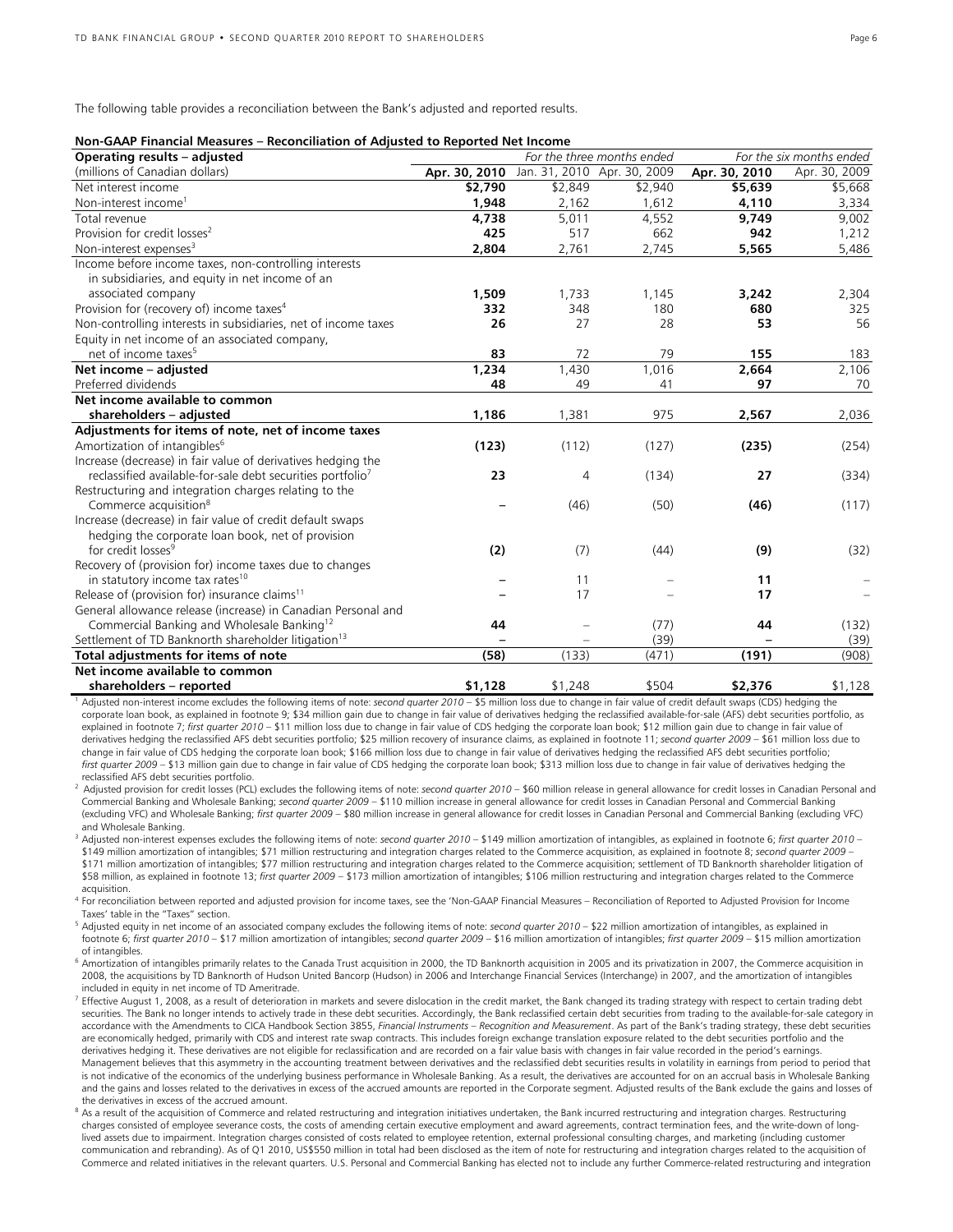charges in this item of note as the efforts in these areas wind down and in light of the fact that the restructuring and integration is substantially complete. US\$14 million of

non-interest expenses in Q1 2010 relating to residual restructuring and integration was not included in the amount of the item of note that quarter.<br><sup>9</sup> The Bank purchases CDS to hedge the credit risk in Wholesale Banking' value with changes in fair value recognized in current period's earnings. The related loans are accounted for at amortized cost. Management believes that this asymmetry in the accounting treatment between CDS and loans would result in periodic profit and loss volatility which is not indicative of the economics of the corporate loan portfolio or the underlying business performance in Wholesale Banking. As a result, the CDS are accounted for on an accrual basis in Wholesale Banking and the gains and losses on the CDS, in excess of the accrued cost, are reported in the Corporate segment. Adjusted earnings exclude the gains and losses on the CDS in excess of the accrued cost. When a credit event occurs in the corporate loan book that has an associated CDS hedge, the PCL related to the portion that was hedged via the CDS is netted against this item of note.<br><sup>10</sup> This represents the impact of scheduled changes in the income tax s

government's legislation effectively capping minor injury insurance claims was challenged and held to be unconstitutional. In Q3 2009, the government of Alberta won its appeal of the decision. The plaintiffs sought leave to appeal the decision to the Supreme Court of Canada and in Q1 2010, the Supreme Court of Canada denied the plaintiffs' application to seek leave to appeal. As result of this favourable outcome, the Bank released its provision related to the minor injury cap litigation in Alberta. The provision for the case in the Atlantic provinces remains as the ultimate outcome is not yet determinable.

<sup>12</sup> Effective November 1, 2009, TD Financing Services (formerly VFC Inc.) aligned their loan loss methodology with that used for all other Canadian Personal and Commercial Banking retail loans; any general provisions resulting from the revised methodology are included.

<sup>13</sup> Upon the announcement of the privatization of TD Banknorth in November 2006, certain minority shareholders of TD Banknorth initiated class action litigation alleging various claims against the Bank, TD Banknorth, and TD Banknorth officers and directors. The parties agreed to settle the litigation in February 2009 for \$61.3 million (US\$50 million) of which \$3.7 million (US\$3 million) had been previously accrued on privatization. The Court of Chancery in Delaware approved the settlement of the TD Banknorth Shareholders' Litigation effective June 24, 2009, and the settlement became final.

#### **Reconciliation of Reported Earnings per Share (EPS) to Adjusted EPS1**

| (Canadian dollars)                        |               |               | For the three months ended | For the six months ended                        |                            |  |
|-------------------------------------------|---------------|---------------|----------------------------|-------------------------------------------------|----------------------------|--|
|                                           | Apr. 30, 2010 | Jan. 31, 2010 |                            | Apr. 30, 2009 <sup>2</sup> <b>Apr. 30, 2010</b> | Apr. 30, 2009 <sup>2</sup> |  |
| Diluted – reported                        | \$1.30        | \$1.44        | \$0.59                     | \$2.74                                          | \$1.34                     |  |
| Items of note affecting income (as above) | 0.06          | 0.16          | 0.55                       | 0.22                                            | 1.08                       |  |
| Diluted – adjusted                        | \$1.36        | \$1.60        | \$1.14                     | \$2.96                                          | \$2.42                     |  |
| <b>Basic – reported</b>                   | \$1.31        | \$1.45        | \$0.59                     | \$2.76                                          | \$1.34                     |  |

<sup>1</sup> EPS is computed by dividing net income available to common shareholders by the weighted-average number of shares outstanding during the period. As a result, the sum of the quarterly EPS may not equal to year-to-date EPS.

 $^2$  Certain comparative amounts are presented after adjustments resulting from adoption of the 2009 financial instruments amendments, as described in Note 1 to the Interim Consolidated Financial Statements.

#### **Amortization of Intangibles, Net of Income Taxes1**

| (millions of Canadian dollars)                   | For the six months ended<br>For the three months ended |       |       |                                    |               |
|--------------------------------------------------|--------------------------------------------------------|-------|-------|------------------------------------|---------------|
|                                                  | Apr. 30, 2010 Jan. 31, 2010                            |       |       | Apr. 30. 2009 <b>Apr. 30, 2010</b> | Apr. 30, 2009 |
| Canada Trust                                     | \$41                                                   | \$37  | \$39  | \$78                               | \$79          |
| TD Bank, N.A.                                    | 50                                                     |       | 70    | 102                                | 140           |
| TD Ameritrade (included in equity in             |                                                        |       |       |                                    |               |
| net income of an associated company)             | 22                                                     |       | 16    | 39                                 | 31            |
| Other                                            | 10                                                     |       |       | 16                                 | 4             |
| Amortization of intangibles, net of income taxes | \$123                                                  | \$112 | \$127 | \$235                              | \$254         |

<sup>1</sup> Amortization of intangibles is included in the Corporate segment.

#### **Economic Profit and Return on Invested Capital**

The Bank utilizes economic profit as a tool to measure shareholder value creation. Economic profit is adjusted net income available to common shareholders less a charge for average invested capital. Average invested capital is equal to average common equity for the period plus the average cumulative after-tax goodwill and intangible assets amortized as of the reporting date. The rate used in the charge for capital is the equity cost of capital calculated using the capital asset pricing model. The charge represents an assumed minimum return required by common shareholders on the Bank's invested capital. The Bank's goal is to achieve positive and growing economic profit.

 Return on invested capital (ROIC) is adjusted net income available to common shareholders divided by average invested capital. ROIC is a variation of the economic profit measure that is useful in comparison to the equity cost of capital. Both ROIC and the equity cost of capital are percentage rates, while economic profit is a dollar measure. When ROIC exceeds the equity cost of capital, economic profit is positive. The Bank's goal is to maximize economic profit by achieving ROIC that exceeds the equity cost of capital.

 Economic profit and ROIC are non-GAAP financial measures as these are not defined terms under GAAP. Readers are cautioned that earnings and other measures adjusted to a basis other than GAAP do not have standardized meanings under GAAP and, therefore, may not be comparable to similar terms used by other issuers.

 The following table reconciles between the Bank's economic profit, ROIC, and net income available to common shareholders – adjusted. Adjusted results, items of note, and related terms are discussed in the "How the Bank Reports" section.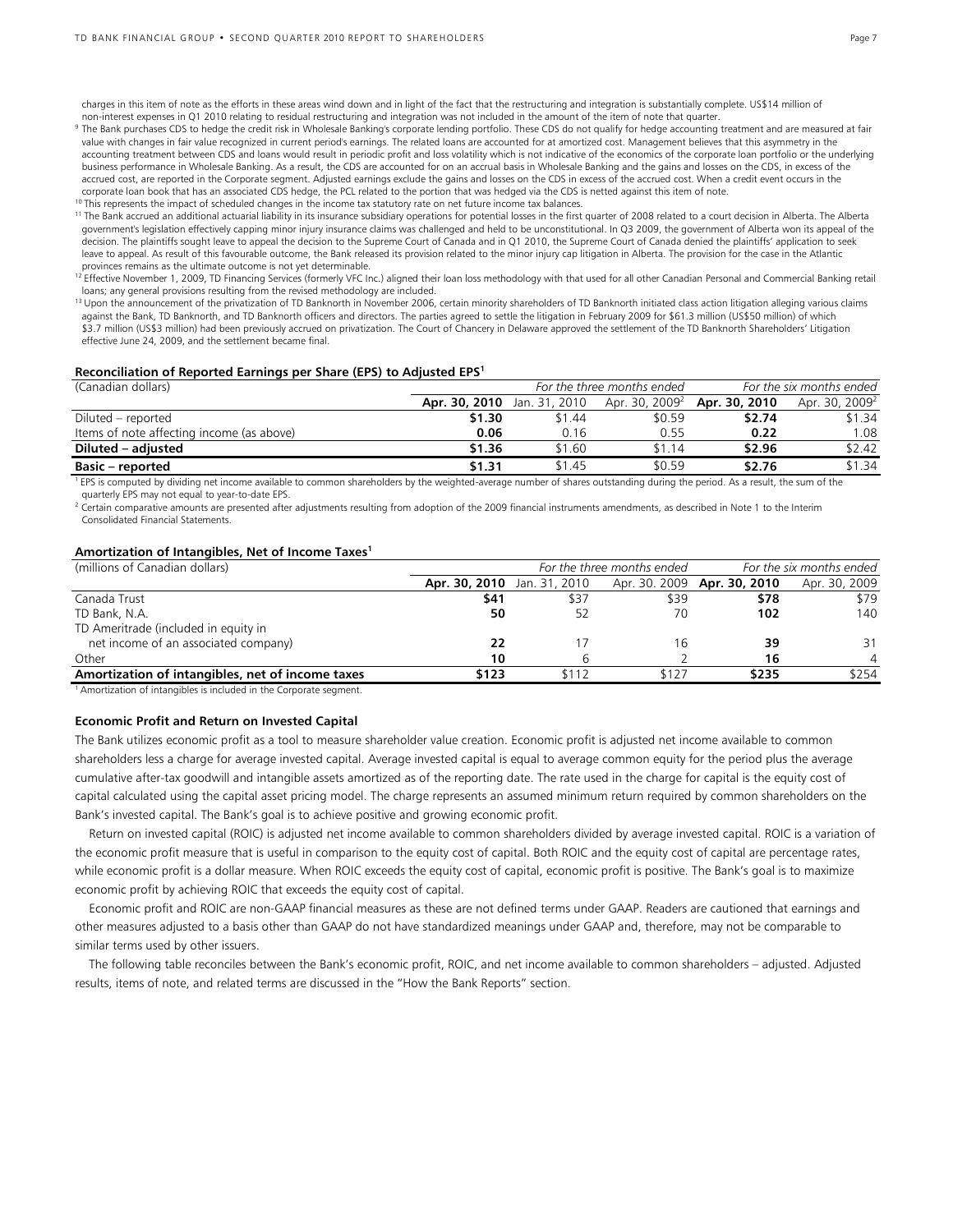| (millions of Canadian dollars)                           | For the six months ended<br>For the three months ended |               |                            |               |                            |  |  |
|----------------------------------------------------------|--------------------------------------------------------|---------------|----------------------------|---------------|----------------------------|--|--|
|                                                          | Apr. 30, 2010                                          | Jan. 31, 2010 | Apr. 30, 2009 <sup>1</sup> | Apr. 30, 2010 | Apr. 30, 2009 <sup>1</sup> |  |  |
| Average common equity                                    | \$35,530                                               | \$35,430      | \$37,154                   | \$35,394      | \$35,728                   |  |  |
| Average cumulative goodwill/intangible assets amortized, |                                                        |               |                            |               |                            |  |  |
| net of income taxes                                      | 4,893                                                  | 4.793         | 4.491                      | 4,843         | 4,435                      |  |  |
| Average invested capital                                 | \$40,423                                               | \$40,223      | \$41,645                   | \$40,237      | \$40,163                   |  |  |
| Rate charged for invested capital                        | 10.0%                                                  | 10.0%         | 10.0%                      | 10.0%         | 10.0%                      |  |  |
| Charge for invested capital                              | \$986                                                  | \$1,014       | \$1,015                    | \$1,995       | \$1,992                    |  |  |
| Net income available to common shareholders - reported   | \$1,128                                                | \$1,248       | \$504                      | \$2,376       | \$1,128                    |  |  |
| Items of note impacting income, net of income taxes      | 58                                                     | 133           | 471                        | 191           | 908                        |  |  |
| Net income available to common                           |                                                        |               |                            |               |                            |  |  |
| shareholders - adjusted                                  | \$1,186                                                | \$1,381       | \$975                      | \$2,567       | \$2,036                    |  |  |
| Economic profit                                          | \$200                                                  | \$367         | \$(40)                     | \$572         | \$44                       |  |  |
| Return on invested capital                               | 12.0%                                                  | 13.6%         | 9.6%                       | 12.9%         | 10.2%                      |  |  |

#### **Reconciliation of Net Income Available to Common Shareholders – Adjusted, Economic Profit, and Return on Invested Capital**

<sup>1</sup> Certain comparative amounts are presented after adjustments resulting from adoption of the 2009 financial instruments amendments, as described in Note 1 to the Interim Consolidated Financial Statements.

#### **Significant Events in 2010**

On May 17, 2010, the Bank announced that it has signed a definitive agreement with The South Financial Group, Inc. (South Financial) for the Bank to acquire 100% of the outstanding common shares of South Financial for approximately \$61 million in cash or the Bank's common stock. In addition, immediately prior to completion of the transaction, the United States Department of the Treasury will sell to the Bank its South Financial preferred stock and the associated warrant acquired under the Treasury's Capital Purchase Program and discharge all accrued but unpaid dividends on that stock for total cash consideration of approximately \$130.6 million. The transaction is expected to close in the third quarter of 2010, promptly following receipt of regulatory approvals and approval by South Financial's shareholders.

 As at March 31, 2010, South Financial had total assets of US\$12.4 billion and total deposits of US\$9.8 billion. The transaction is expected to be slightly accretive to the Bank's earnings in fiscal 2011 and have an impact of 40 – 50 basis points (bps) on Tier 1 capital after taking into account the issuance by the Bank of approximately \$250 million worth of common shares in Canada prior to closing, for prudent capital management.

## **FINANCIAL RESULTS OVERVIEW**

#### **Performance Summary**

Outlined below is an overview of the Bank's performance on an adjusted basis for the second quarter of 2010 against the financial performance indicators included in the 2009 Annual Report. Shareholder performance indicators help guide and benchmark the Bank's accomplishments. For the purposes of this analysis, the Bank utilizes adjusted earnings, which excludes items of note from the reported results that are prepared in accordance with GAAP. Reported and adjusted results and items of note are explained in the "How the Bank Reports" section.

- Adjusted diluted earnings per share for the six months ended April 30, 2010 increased 22% from the same period last year, reflecting stronger earnings performance across most segments. The Bank's goal is to achieve 7 – 10% adjusted earnings per share growth over the longer term.
- Adjusted return on risk-weighted assets (RWA) for the first six months of 2010 was 2.7% compared with 2.0% in the first half of 2009.
- For the twelve months ended April 30, 2010, the total shareholder return was 66.4% which was above the Canadian peer average of 56.3%.

#### **Impact of Foreign Exchange Rate on U.S. Personal and Commercial Banking and TD Ameritrade Translated Earnings**

U.S. Personal and Commercial Banking earnings and the Bank's share of earnings from TD Ameritrade are impacted by fluctuations in the U.S. dollar – Canadian dollar exchange rate.

 Appreciation of the Canadian dollar had an unfavourable impact on consolidated earnings for the three and the six months ended April 30, 2010, compared with the corresponding periods of 2009, as shown in the table below.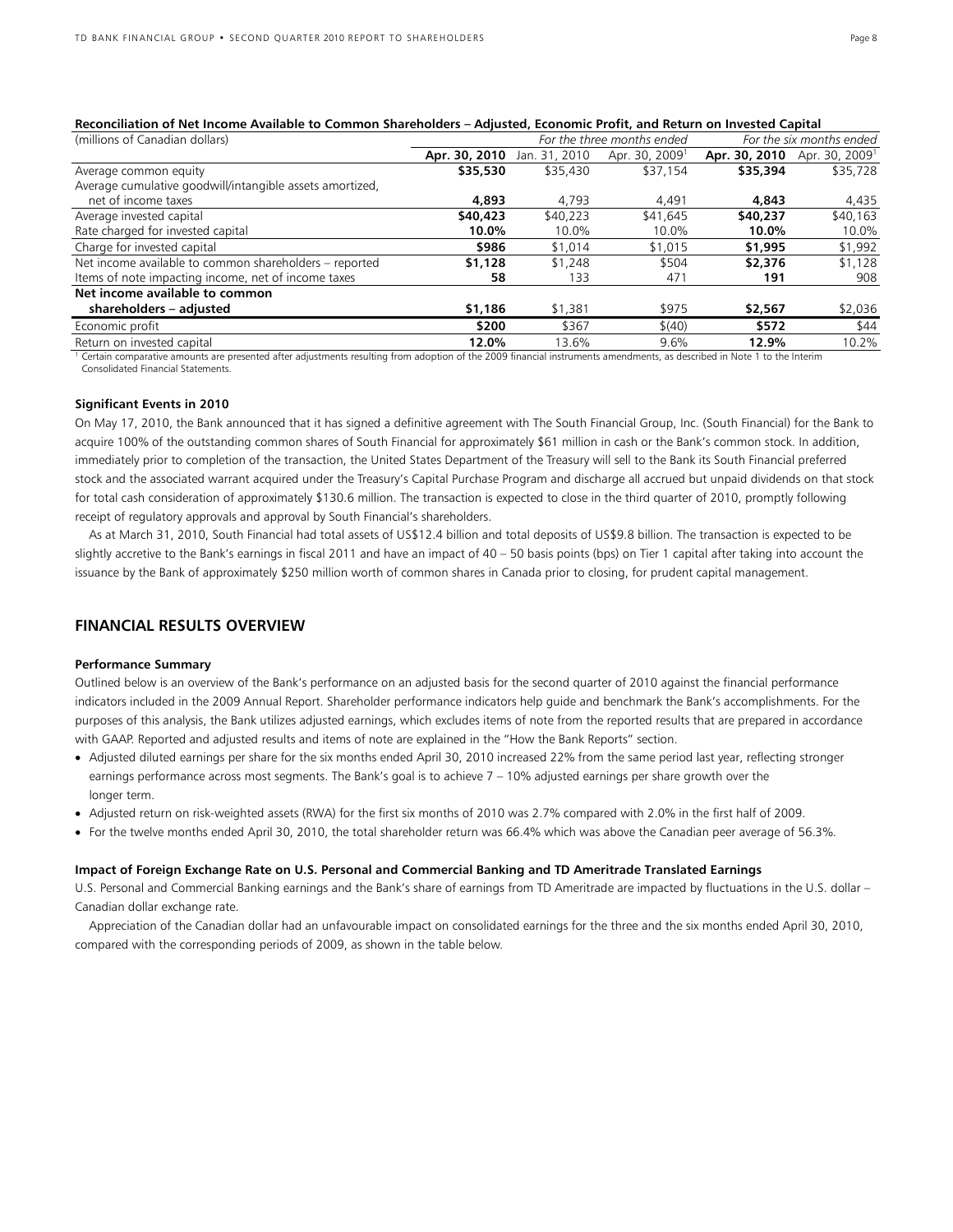#### **Impact of Foreign Exchange Rate on U.S. Personal and Commercial Banking and TD Ameritrade Translated Earnings**

| (millions of Canadian dollars, except as noted) | For the three months ended | For the six months ended |
|-------------------------------------------------|----------------------------|--------------------------|
|                                                 | Apr. 30, 2010 vs.          | Apr. 30, 2010 vs.        |
|                                                 | Apr. 30, 2009              | Apr. 30, 2009            |
| U.S. Personal and Commercial Banking            |                            |                          |
| Decreased total revenue - adjusted              | \$263                      | \$437                    |
| Decreased non-interest expenses - adjusted      | 152                        | 254                      |
| Decreased net income – adjusted, after tax      | 55                         | 90                       |
| Decreased net income – reported, after tax      | 55                         | 83                       |
| <b>TD Ameritrade</b>                            |                            |                          |
| Decreased share of earnings, after tax          | \$17                       | \$27                     |
| Decrease in earnings per share - adjusted       | \$0.08                     | \$0.13                   |
| Decrease in earnings per share - reported       | \$0.08                     | \$0.13                   |

#### **Economic Summary and Outlook**

The Canadian economy has continued to solidify its recovery since last quarter. After growing at a robust 5% annualized pace in the fourth quarter of calendar 2009, the economy will likely exceed that pace in the first quarter. Underpinned by further stabilization in the labour and housing markets, domestic demand has been the primary engine of that growth, fully supported by a financial system that has continued to extend credit during this crucial time. Beyond the first quarter of 2010, however, economic growth is expected to moderate as the effects of monetary and fiscal stimulus wane. In particular, the Bank of Canada will likely join a small number of central banks around the world by beginning to edge interest rates up this summer after more than a year of leaving rates steady at 0.25%. Fortunately, Canada has been able to maintain tighter control over its fiscal deficit than other countries, and thus the economic restraint from fiscal tightening measures should be far less than those that will be experienced elsewhere, particularly Europe. Nonetheless, Canadian exports will reflect any slowdown that results from slower global economic momentum, placing greater importance on the health of domestic demand to drive growth in the coming quarters. The Bank of Canada expects Canadian economic growth in 2010 and 2011 to be 3.7% and 3.1%, respectively, on an annual basis.

#### **Net Income**

#### Quarterly comparison – Q2 2010 vs. Q2 2009

Reported net income for the quarter was \$1,176 million, an increase of \$631 million, or 116%, compared with the second quarter last year. Adjusted net income for the quarter was \$1,234 million, an increase of \$218 million, or 21%. The increase in adjusted net income was due to higher earnings in the Canadian Personal and Commercial Banking, Wholesale Banking, U.S. Personal and Commercial Banking, and Wealth Management segments, partially offset by a higher loss in the Corporate segment. Canadian Personal and Commercial Banking net income increased primarily due to higher revenue on strong volume growth. Wholesale Banking net income increased due to improved equity and credit trading and to losses in the investment portfolio incurred last year, partially offset by lower trading revenue in fixed income and foreign exchange. U.S. Personal and Commercial Banking net income increased due to lower PCL, higher volume and spreads on loans and deposits, and higher fee based revenue, partially offset by the translation effect of a stronger Canadian dollar. Wealth Management net income increased primarily due to increased revenue related to higher client assets and higher earnings from TD Ameritrade. The Corporate segment reported a higher net loss primarily attributable to lower securitization gains, unfavourable valuations of hedges, and higher net corporate expenses.

#### Quarterly comparison – Q2 2010 vs. Q1 2010

Reported net income for the quarter decreased \$121 million, or 9%, compared with the prior quarter. Adjusted net income for the quarter decreased \$196 million, or 14%. Higher earnings in the Canadian Personal and Commercial Banking, U.S. Personal and Commercial Banking, and Wealth Management segments were more than offset by lower earnings from Wholesale Banking, and a higher net loss from the Corporate segment. Wholesale Banking net income normalized as higher equity trading revenue and profits in the investment portfolio were more than offset by weaker interest rate and credit trading revenue as markets stabilized considerably during the current quarter. The higher Corporate segment net loss this quarter was primarily attributable to higher net corporate expenses, unfavourable valuations of hedges, as well as the impact of favourable tax items and revaluation of securitization exposures reported in the prior quarter. Canadian Personal and Commercial Banking net income increased largely due to lower PCL, partially offset by lower net interest income due to fewer calendar days in the current quarter. U.S. Personal and Commercial Banking net income increased primarily due to higher spreads on deposits and loans, partially offset by seasonal declines in retail fee income. Wealth Management net income increased due to higher fee based revenue from higher average client assets in the mutual fund and advice-based businesses, improved net interest margin, and higher earnings from TD Ameritrade.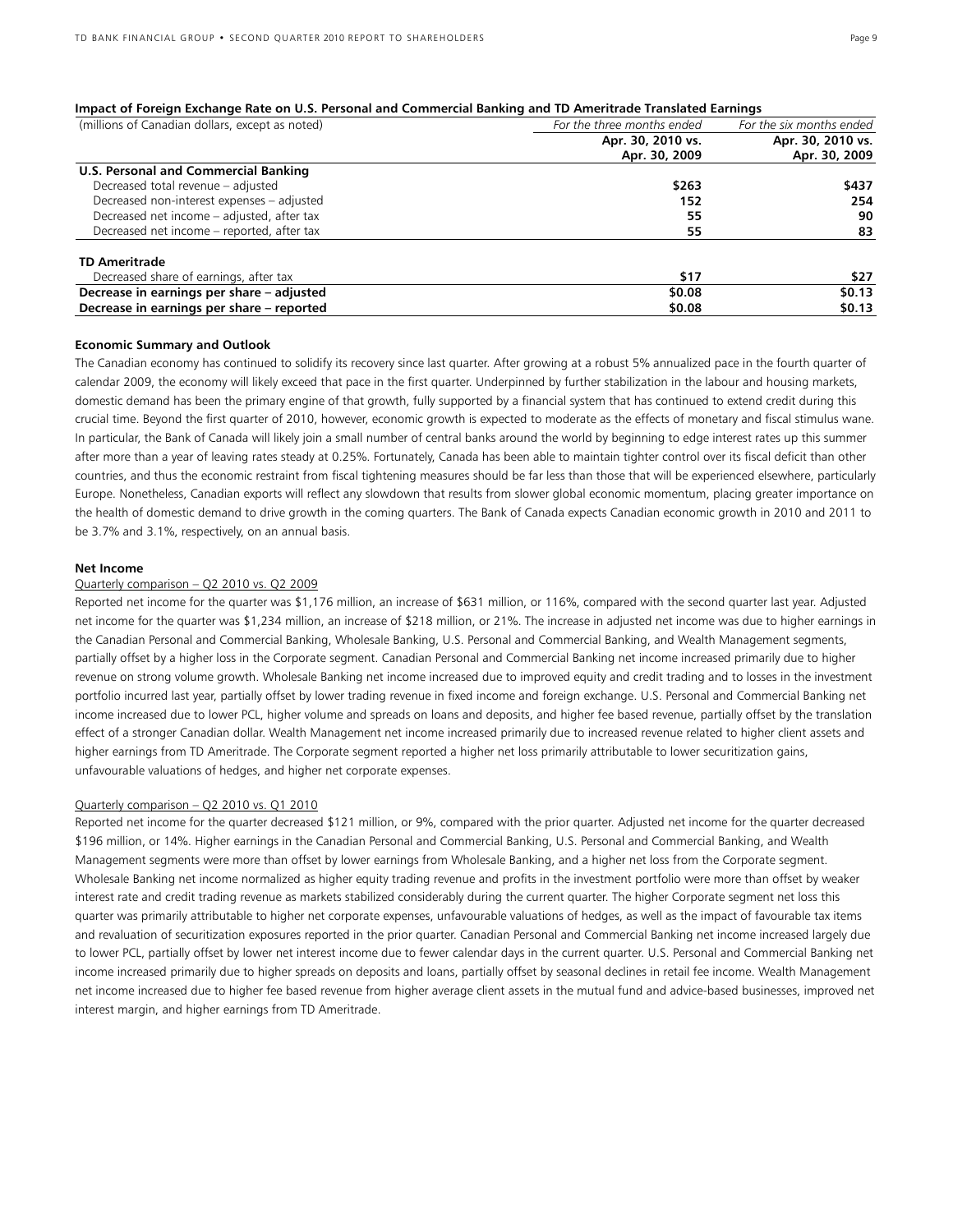#### Year-to-date comparison – Q2 2010 vs. Q2 2009

On a year-to-date basis, reported net income was \$2,473 million, an increase of \$1,275 million, or 106%, compared with the same period last year. Year-to-date adjusted net income was \$2,664 million, an increase of \$558 million, or 26%. The increase in adjusted net income was driven by higher earnings in all segments. Canadian Personal and Commercial Banking earnings increased due to strong volume growth, partially offset by higher provision for credit losses. Wholesale Banking's net income increase was related to higher credit trading in the current year and losses in the investment portfolio in the prior year, partially offset by market driven reductions in trading revenue this year. Wealth Management delivered higher earnings due to an increase in assets under management and assets under administration, improved net interest margin, and higher trading volumes, partially offset by a decline in TD Ameritrade's contribution related to the translation effect of a stronger Canadian dollar. U.S. Personal and Commercial Banking net income increased primarily due to higher fee based revenue, improved product spreads, and overall deposit growth, partially offset by lower prepayment speeds on loans and securities. Corporate segment's net loss decreased due to favourable revaluations of securitization exposures, the impact of unfavourable tax items reported last year, partially offset by higher net corporate expenses.

#### **Net Interest Income**

#### Quarterly comparison – Q2 2010 vs. Q2 2009

Net interest income for the quarter was \$2,790 million, a decrease of \$150 million, or 5%, compared with the second quarter last year. The decline in net interest income was driven by the Wholesale Banking and U.S. Personal and Commercial Banking segments, partially offset by the Canadian Personal and Commercial Banking and Wealth Management segments. Wholesale Banking net interest income decreased primarily due to lower trading-related net interest income, and lower lending volumes. U.S. Personal and Commercial Banking net interest income decreased due to the negative impact of the translation effect of a stronger Canadian dollar; U.S. dollar net interest income increased as volume growth and higher margins on loans and deposits more than offset the impact of lower prepayment speeds on loans and securities. Canadian Personal and Commercial Banking net interest income increased due to strong volume growth in real estate secured lending, business deposits and consumer loans, partially offset by a 2 bp decrease in margin on average earning assets. Wealth Management net interest income increased primarily due to increased client margin loans and deposit balances combined with improved net interest margin.

#### Quarterly comparison – Q2 2010 vs. Q1 2010

Net interest income for the quarter decreased \$59 million, or 2%, compared with the prior quarter. The lower net interest income was driven by decreases in the Wholesale Banking and Canadian Personal and Commercial Banking segments, partially offset by increases in the U.S. Personal and Commercial Banking and Wealth Management segments. Wholesale Banking net interest income decreased primarily due to lower non-trading-related net interest income. Canadian Personal and Commercial Banking net interest income decreased due to the impact of fewer calendar days in the quarter partially offset by volume growth across all products. U.S. Personal and Commercial Banking net interest income increased due to higher spreads and increased prepayment speeds on loans and securities. Wealth Management net interest income increased due to improved net interest margin.

## Year-to-date comparison - Q2 2010 vs. Q2 2009

On a year-to-date basis, net interest income of \$5,639 million decreased \$29 million, or 1%, compared with the same period last year. The decline was driven primarily by the Wholesale Banking and U.S. Personal and Commercial Banking segments, partially offset by Canadian Personal and Commercial Banking and Wealth Management segments. Wholesale Banking net interest income decreased largely due to lower trading-related net interest income. U.S. Personal and Commercial Banking net interest income decreased as the translation effect of a stronger Canadian dollar more than offset volume growth in U.S. dollar net interest income driven by deposit and improved product spreads. Canadian Personal and Commercial Banking net interest income increased primarily due to strong volume growth in lending and deposits and a 5 bp increase in margin on average earning assets to 2.93%. Wealth Management net interest income increased primarily due to increased client loans and deposits and improved net interest margin.

#### **Non-interest Income**

## Quarterly comparison – Q2 2010 vs. Q2 2009

Reported non-interest income for the quarter was \$1,977 million, an increase of \$592 million, or 43%, compared with the second quarter last year. Adjusted non-interest income for the quarter was \$1,948 million, an increase of \$336 million, or 21%. The increase was driven primarily by growth in the Wholesale Banking, Canadian Personal and Commercial Banking and Wealth Management segments, partially offset by the Corporate segment. Wholesale Banking non-interest income increased primarily due to higher equity and credit trading revenue as well as net security losses incurred in the prior year from the strategic decision to exit the investment portfolio. Canadian Personal and Commercial Banking non-interest income increased primarily due to an adjustment to the cost of Visa travel rewards points in the prior year. Wealth Management non-interest income increased due to higher asset levels in the mutual fund and advice-based businesses. Corporate segment non-interest-income decreased primarily due to lower securitization gains and unfavourable valuations.

## Quarterly comparison – Q2 2010 vs. Q1 2010

Reported non-interest income for the quarter decreased \$211 million, or 10%, compared with the prior quarter. Adjusted non-interest income decreased \$214 million, or 10%. The decrease in adjusted non-interest income was due to decreases in the Wholesale Banking and U.S. Personal and Commercial Banking segments. Wholesale Banking non-interest income decreased primarily due to lower trading revenue in interest rate and credit businesses. U.S. Personal and Commercial Banking non-interest income decreased primarily due to a seasonal decline in retail fee income.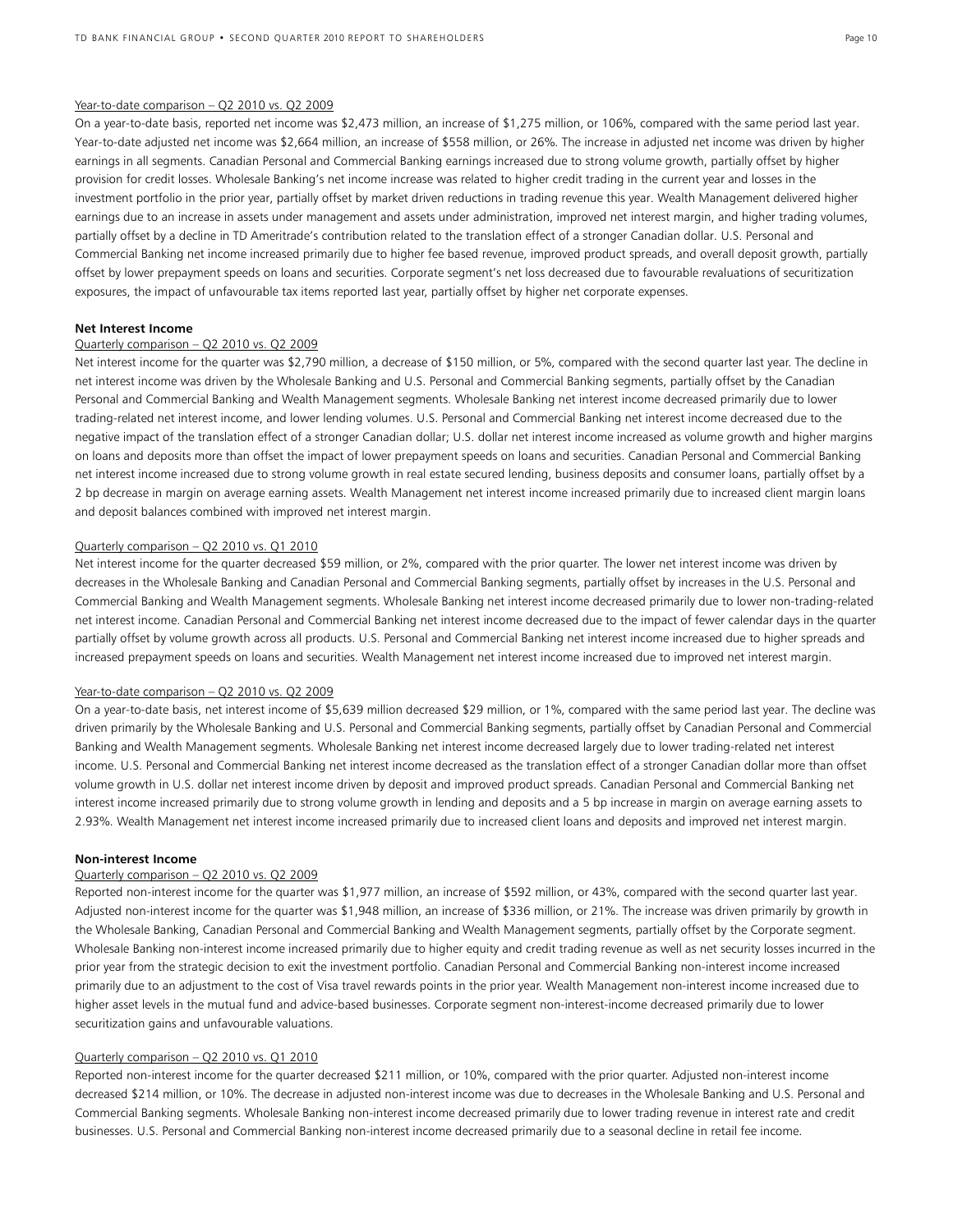#### Year-to-date comparison – Q2 2010 vs. Q2 2009

On a year-to-date basis, reported non-interest income was \$4,165 million, an increase of \$1,358 million, or 48%, compared with the same period last year. Year-to-date adjusted non-interest income was \$4,110 million, an increase of \$776 million, or 23%, compared with the same period last year. The increase in adjusted non-interest income was due to increases in the Wholesale Banking, Wealth Management, Canadian Personal and Commercial Banking, and U.S. Personal and Commercial Banking segments, partially offset by a decrease in the Corporate segment. Wholesale Banking's non-interest income increase was driven by an improvement in credit trading and lower lending volumes, and net security losses related to the investment portfolio incurred last year. Wealth Management non-interest income increased due to higher fee based revenue from higher assets under management and assets under administration. Canadian Personal and Commercial Banking non-interest income increased primarily due to an adjustment related to the cost of Visa travel reward points last year and higher loss ratios in the insurance business in the prior year. The U.S. Personal and Commercial Banking increase was due to higher fee based revenue, partially offset by the translation effect of a stronger Canadian dollar.

#### **Provision for Credit Losses**

## Quarterly comparison – Q2 2010 vs. Q2 2009

During the quarter, the Bank recorded total PCL of \$365 million, a decrease of \$407 million, or 53%, compared with the second quarter last year. The reduction was due to lower provisions in the U.S. Personal and Commercial Banking, Wholesale Banking, and Canadian Personal and Commercial Banking segments. On an adjusted basis, PCL declined by \$237 million, or 36%. A general allowance reduction of \$60 million was recognized for the quarter related to the Canadian Personal and Commercial Banking and Wholesale Banking segments.

#### Quarterly comparison – Q2 2010 vs. Q1 2010

PCL for the second quarter decreased by \$152 million, or 29%, compared with the prior quarter. The reduction was primarily due to lower provisions in the Canadian Personal and Commercial Banking and U.S. Personal and Commercial Banking segments. On an adjusted basis, PCL declined by \$92 million, or 18%.

#### Year-to-date comparison - Q2 2010 vs. Q2 2009

On a year-to-date basis, PCL was \$882 million, a decrease of \$520 million, or 37%. The reduction was due to lower provisions in the U.S. Personal and Commercial Banking and Wholesale Banking segments, partially offset by an increase in provisions in Canadian Personal and Commercial Banking. On an adjusted basis, PCL was \$942 million, a decrease of \$270 million, or 22%.

#### **Provision for Credit Losses**

| (millions of Canadian dollars)                                                                                                                                          |       | For the six months ended<br>For the three months ended |                                                        |               |                            |  |  |  |
|-------------------------------------------------------------------------------------------------------------------------------------------------------------------------|-------|--------------------------------------------------------|--------------------------------------------------------|---------------|----------------------------|--|--|--|
|                                                                                                                                                                         |       |                                                        | Apr. 30, 2010 Jan. 31, 2010 Apr. 30, 2009 <sup>1</sup> | Apr. 30, 2010 | Apr. 30, 2009 <sup>1</sup> |  |  |  |
| Provision for credit losses - specific                                                                                                                                  |       |                                                        |                                                        |               |                            |  |  |  |
| Provision for credit losses (net of reversals) <sup>2</sup>                                                                                                             | \$519 | \$490                                                  | \$446                                                  | \$1,009       | \$832                      |  |  |  |
| Recoveries                                                                                                                                                              | (37)  | (33)                                                   | (25)                                                   | (70)          | (49)                       |  |  |  |
| Total provision for credit losses – specific                                                                                                                            | 482   | 457                                                    | 421                                                    | 939           | 783                        |  |  |  |
| Provision for credit losses - general <sup>2</sup>                                                                                                                      |       |                                                        |                                                        |               |                            |  |  |  |
| Canadian Personal and Commercial Banking and                                                                                                                            |       |                                                        |                                                        |               |                            |  |  |  |
| Wholesale Banking <sup>3</sup>                                                                                                                                          | (60)  |                                                        | 110                                                    | (60)          | 190                        |  |  |  |
| TD Financing Services Inc. (formerly VFC Inc.) <sup>3</sup>                                                                                                             |       |                                                        | 22                                                     |               | 43                         |  |  |  |
| U.S. Personal and Commercial Banking                                                                                                                                    | (59)  | 56                                                     | 219                                                    | (3)           | 386                        |  |  |  |
| Other                                                                                                                                                                   |       | 4                                                      |                                                        | 6             |                            |  |  |  |
| Total provision for credit losses - general                                                                                                                             | (117) | 60                                                     | 351                                                    | (57)          | 619                        |  |  |  |
| <b>Total provision for credit losses</b>                                                                                                                                | \$365 | \$517                                                  | \$772                                                  | \$882         | \$1,402                    |  |  |  |
| Cortain comparative amounts are prosented after adjustments resulting from adoption of the 2009 financial instruments amondments, as described in Note 1 to the Interim |       |                                                        |                                                        |               |                            |  |  |  |

 Certain comparative amounts are presented after adjustments resulting from adoption of the 2009 financial instruments amendments, as described in Note 1 to the Interim Consolidated Financial Statements.

2 Includes net new specific PCL of \$68 million (Q1 2010 – \$14 million; Q2 2009 – nil; Q1 2009 – nil) and general PCL of \$(60) million (Q1 2010 – \$(4) million; Q2 2009 – \$116 million; Q1 2009 – \$93 million) related to debt securities classified as loans.

<sup>3</sup> Effective November 1, 2009, TD Financing Services (formerly VFC Inc.) aligned their loan loss methodology with that used for all other Canadian Personal and Commercial Banking retail loans; any general provisions resulting from the revised methodology are included in "Canadian Personal and Commercial Banking and Wholesale Banking."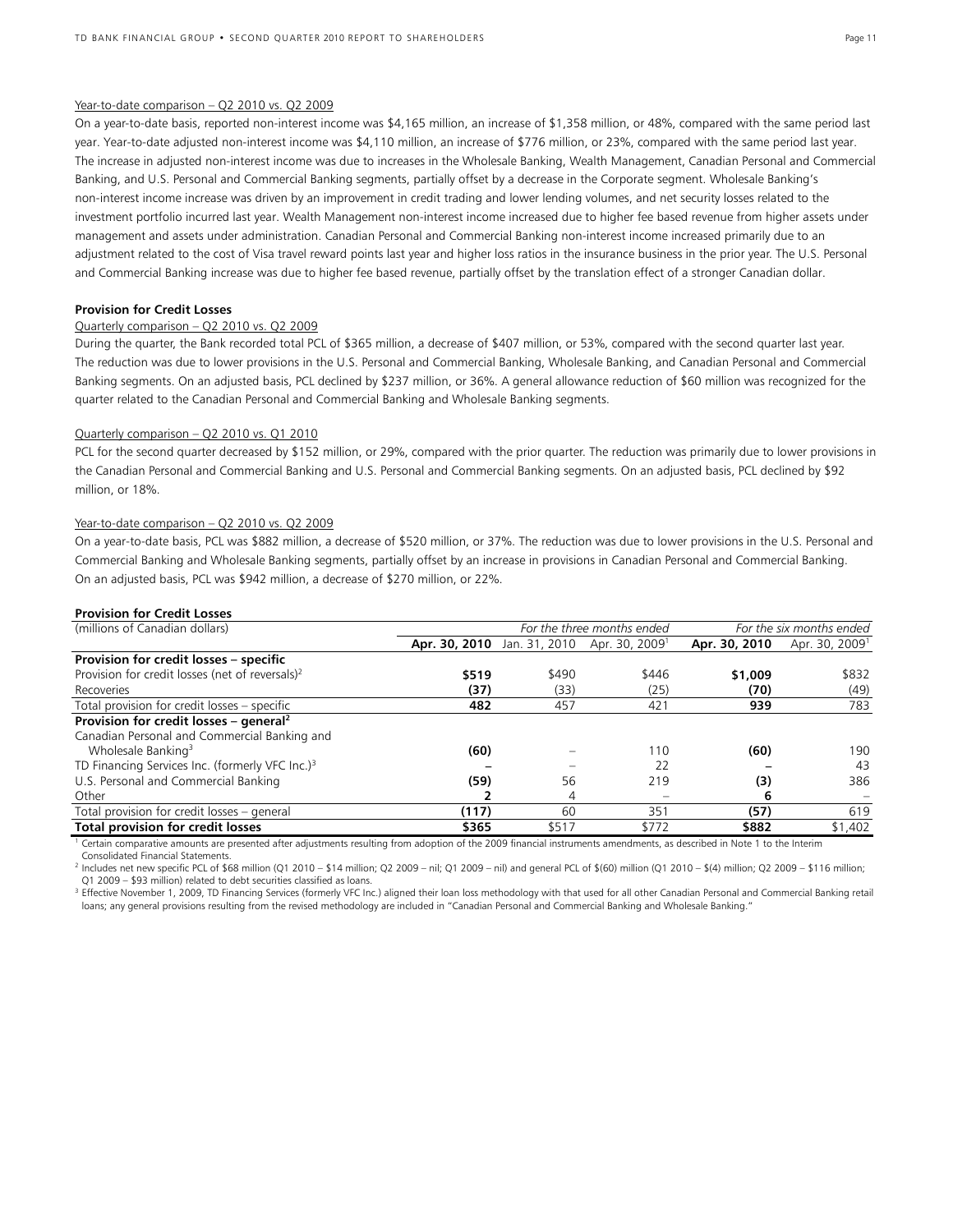## **Non-Interest Expenses and Efficiency Ratio**

## Quarterly comparison – Q2 2010 vs. Q2 2009

Reported non-interest expenses for the quarter were \$2,953 million, a decrease of \$98 million, or 3%, compared with the second quarter last year. Adjusted non-interest expenses were \$2,804 million, an increase of \$59 million, or 2%. The increase in adjusted non-interest expenses were driven by an increase in most segments, partially offset by a decrease in U.S. Personal and Commercial Banking. Canadian Personal and Commercial Banking expenses increased due to higher project related expenditures, non credit losses, and employee compensation. Wealth Management expenses increased due to higher variable compensation and trailer fees driven by increased asset values in the mutual fund and advice-based businesses, and higher infrastructure investment to support business growth. Wholesale Banking expenses increased due to higher operating costs from investment in risk and control infrastructure. U.S. Personal and Commercial Banking expenses decreased due to the translation effect of a stronger Canadian dollar; in U.S. dollars, non-interest expenses increased due to new store expenses, increased FDIC premiums, and higher levels of asset recovery and security related expenses.

 The Bank's reported efficiency ratio improved to 61.9%, compared with 70.6% in the second quarter last year. The Bank's adjusted efficiency ratio improved to 59.2%, compared with 60.3% in the second quarter last year.

#### Quarterly comparison – Q2 2010 vs. Q1 2010

Reported non-interest expenses decreased \$28 million, or 1%, compared with the prior quarter. Adjusted non-interest expenses increased \$43 million, or 2%, from the prior quarter. The increase in adjusted non-interest expenses was driven by higher expenses in the Corporate, Wealth Management, and U.S. Personal and Commercial Banking segments, partially offset by a decrease in Wholesale Banking. Corporate segment expenses increased due to timing of expenses and continued investment in control functions. Wealth Management expenses increased due to higher variable compensation and trailer fees associated with the higher client assets, higher execution and clearing expenses, and increased infrastructure investment to support business growth. U.S. Personal and Commercial Banking expenses increased due to marketing expenditures and higher FDIC premiums. Wholesale Banking expenses decreased due to a reduction in variable compensation, partially offset by higher operating expenses.

The reported efficiency ratio was 61.9%, compared with 59.2% in the prior quarter. The adjusted efficiency ratio was 59.2%, compared with 55.1%.

## Year-to-date comparison – Q2 2010 vs. Q2 2009

On a year-to-date basis, reported non-interest expenses were \$5,934 million, a decrease of \$137 million, or 2%, compared with the same period last year. Adjusted non-interest expenses were \$5,565 million, an increase of \$79 million, or 1%. The increase in adjusted non-interest expenses was primarily driven by growth in most segments, partially offset by a decrease in U.S. Personal and Commercial Banking. Canadian Personal and Commercial Banking expenses increased due to higher employee compensation, project related expenditures, and non credit losses, partially offset by lower litigation costs. Wealth Management expenses increased due to higher variable compensation associated with increased fee based revenue earned on higher client assets, higher trailer payments related to higher mutual fund assets, higher infrastructure investment to support business growth, and increased FTE staffing levels. Wholesale Banking expenses increased primarily due to higher operating costs from investment in risk and control infrastructure, partially offset by lower variable compensation. U.S. Personal and Commercial Banking expenses decreased due to the translation effect of a stronger Canadian dollar. In U.S. dollars, expenses are higher due to increased FDIC premiums and new store expenses.

 The reported efficiency ratio improved to 60.5%, compared with 71.6% in the same period last year. The adjusted efficiency ratio improved to 57.1%, compared with 60.9%.

#### **Income Taxes**

As discussed in the "How the Bank Reports" section, the Bank adjusts its reported results to assess each of its businesses and to measure overall Bank performance. As such, the provision for income taxes is stated on a reported and an adjusted basis.

 The Bank's reported effective tax rate was 21.3% for the second quarter, compared with (1.6)% in the same quarter last year and 17.5% in the prior quarter. On a year-to-date basis, the Bank's effective tax rate was 19.3%, compared with (10.0)% in the same period last year. The increase this period was mainly due to a proportionate decrease in tax exempt income relative to income earned in Canada and other jurisdictions subject to higher tax rates.

#### **Income Taxes**

| (millions of Canadian dollars, except as noted) |       |              | For the three months ended |              |           |              | For the six months ended |                  |       |              |
|-------------------------------------------------|-------|--------------|----------------------------|--------------|-----------|--------------|--------------------------|------------------|-------|--------------|
|                                                 |       | Apr. 30 2010 |                            | Jan. 31 2010 |           | Apr. 30 2009 |                          | Apr. 30 2010     |       | Apr. 30 2009 |
| Income taxes at Canadian statutory income       |       |              |                            |              |           |              |                          |                  |       |              |
| tax rate                                        | \$442 | 30.5%        | \$468                      | 30.4%        | \$159     | 31.8%        | \$910                    | 30.5%            | \$318 | 31.8%        |
| Increase (decrease) resulting from:             |       |              |                            |              |           |              |                          |                  |       |              |
| Dividends received                              | (77)  | (5.3)        | (61)                       | (4.0)        | (85)      | (16.9)       | (138)                    | (4.6)            | (217) | (21.7)       |
| Rate differentials on international operations  | (76)  | (5.2)        | (110)                      | (7.1)        | (123)     | (24.6)       | (186)                    | (6.2)            | (261) | (26.1)       |
| Other – net                                     | 19    | 1.3          | (27)                       | (1.8)        | 41        | 8.1          | (8)                      | (0.4)            | 60    | 6.0          |
| Provision for income taxes and effective        |       |              |                            |              |           |              |                          |                  |       |              |
| income tax rate - reported                      | \$308 | 21.3%        | \$270                      | 17.5%        | $$^{(8)}$ | (6)%         | \$578                    | $19.3\%$ \$(100) |       | (10.0)%      |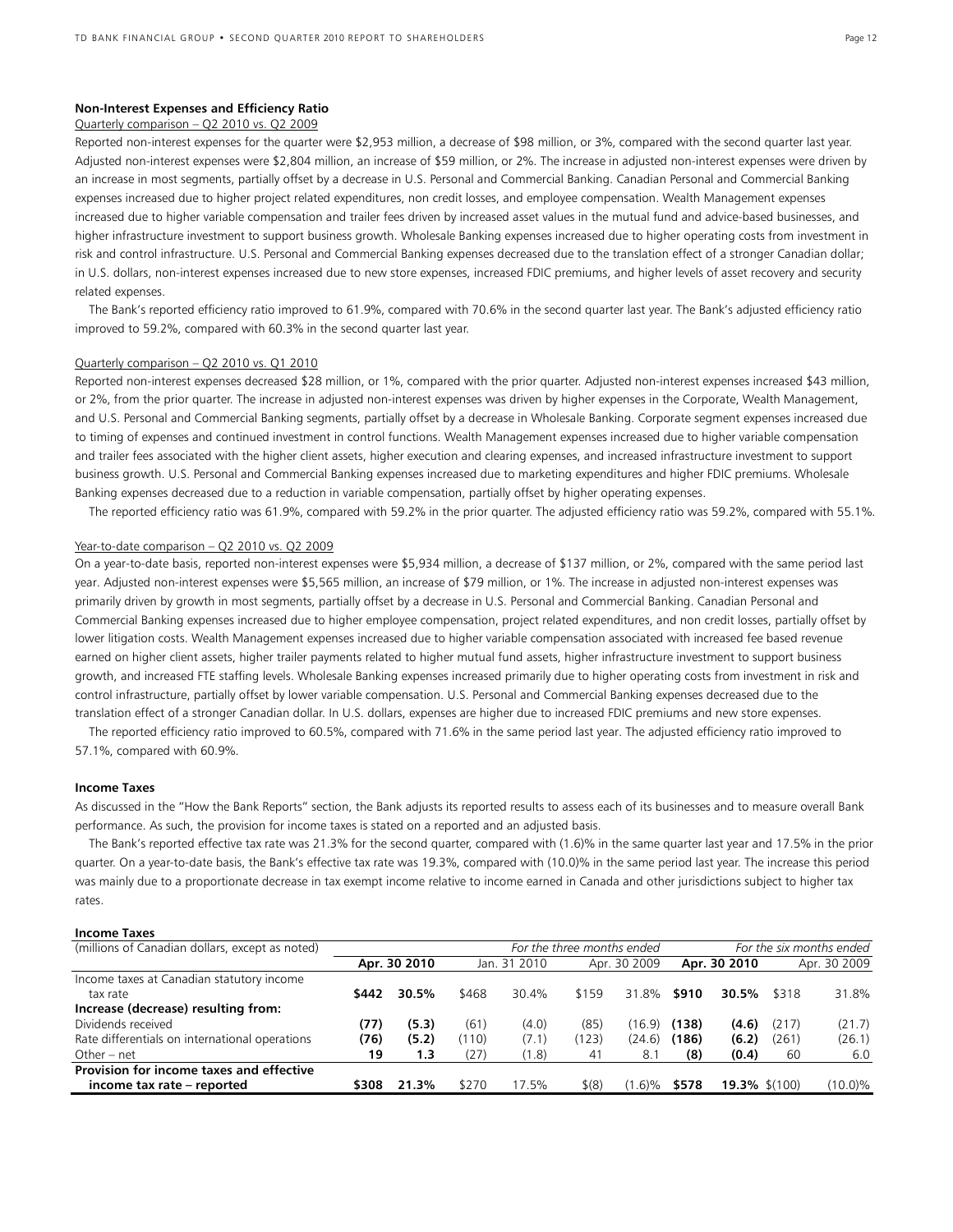The Bank's adjusted effective tax rate was 22.0% for the quarter, compared with 15.7% in the same quarter last year and 20.1% in the prior quarter. On a year-to-date basis, the Bank's adjusted effective tax rate was 21.0%, compared with 14.1% in the same period last year. The increase this period was mainly due to higher net income before tax, a proportionate decrease in tax exempt income relative to income earned in Canada and other jurisdictions subject to higher tax rates.

| Non-GAAP Financial Measures – Reconciliation of Reported to Adjusted Provision for Income Taxes |  |  |  |
|-------------------------------------------------------------------------------------------------|--|--|--|
|                                                                                                 |  |  |  |

| (millions of Canadian dollars, except as noted)           | For the three months ended |               |               | For the six months ended |               |  |
|-----------------------------------------------------------|----------------------------|---------------|---------------|--------------------------|---------------|--|
|                                                           | Apr. 30, 2010              | Jan. 31, 2010 | Apr. 30, 2009 | Apr. 30, 2010            | Apr. 30, 2009 |  |
| Provision for (recovery of) income taxes - reported       | \$308                      | \$270         | $$^{(8)}$$    | \$578                    | \$(100)       |  |
| Adjustments for items of note: Recovery of                |                            |               |               |                          |               |  |
| (provision for) income taxes <sup>1</sup>                 |                            |               |               |                          |               |  |
| Amortization of intangibles                               | 48                         | 54            | 60            | 102                      | 121           |  |
| Fair value of derivatives hedging the reclassified        |                            |               |               |                          |               |  |
| available-for-sale debt securities portfolio              | (11)                       | (8)           | 32            | (19)                     | 145           |  |
| Restructuring and integration charges relating to the     |                            |               |               |                          |               |  |
| Commerce acquisition                                      |                            | 25            | 27            | 25                       | 66            |  |
| Fair value of credit default swaps hedging the corporate  |                            |               |               |                          |               |  |
| loan book, net of provision for credit losses             |                            | 4             | 17            |                          | 16            |  |
| Income taxes due to changes in statutory income tax rates |                            | 11            |               | 11                       |               |  |
| Insurance claims                                          |                            | (8)           |               | (8)                      |               |  |
| General allowance increase (release) in Canadian Personal |                            |               |               |                          |               |  |
| and Commercial Banking and Wholesale Banking <sup>2</sup> | (16)                       |               | 33            | (16)                     | 58            |  |
| Settlement of TD Banknorth shareholder litigation         |                            |               | 19            |                          | 19            |  |
| Total adjustments for items of note                       | 24                         | 78            | 188           | 102                      | 425           |  |
| Provision for income taxes - adjusted                     | \$332                      | \$348         | \$180         | \$680                    | \$325         |  |
| Effective income tax rate – adjusted <sup>3</sup>         | 22.0%                      | 20.1%         | 15.7%         | 21.0%                    | 14.1%         |  |

<sup>1</sup> The tax effect for each item of note is calculated using the effective statutory income tax rate of the applicable legal entity.<br><sup>2</sup> Effective November 1, 2009, TD Financing Services (formerly VFC Inc.) aligned their l retail loans; any general provisions resulting from the revised methodology are included in "General allowance increase in Canadian Personal and Commercial Banking and Wholesale Banking.

 $^3$  Adjusted effective income tax rate is the adjusted provision for income taxes before other taxes as a percentage of adjusted net income before taxes.

## **HOW OUR BUSINESSES PERFORMED**

For management reporting purposes, the Bank's operations and activities are organized around four key business segments operating in a number of locations in key financial centres around the globe: Canadian Personal and Commercial Banking, including TD Canada Trust and TD Insurance; Wealth Management, including TD Waterhouse and an investment in TD Ameritrade; U.S. Personal and Commercial Banking including TD Bank, America's Most Convenient Bank; and Wholesale Banking, including TD Securities. The Bank's other activities are grouped into the Corporate segment.

 Results of each business segment reflect revenue, expenses, assets, and liabilities generated by the businesses in that segment. The Bank measures and evaluates the performance of each segment based on adjusted results where applicable, and for those segments the Bank notes that the measure is adjusted. Amortization of intangible expenses is included in the Corporate segment. Accordingly, net income for the operating business segments is presented before amortization of intangibles, as well as any other items of note not attributed to the operating segments. For further details, see the "How the Bank Reports" section, the "Business Focus" section in the 2009 Annual Report, and Note 34 to the 2009 Consolidated Financial Statements. For information concerning the Bank's measures of economic profit and return on invested capital, which are non-GAAP financial measures, see the "How We Performed" section.

 Net interest income within Wholesale Banking is calculated on a taxable equivalent basis (TEB), which means that the value of non-taxable or taxexempt income, including dividends, is adjusted to its equivalent before-tax value. Using TEB allows the Bank to measure income from all securities and loans consistently and makes for a more meaningful comparison of net interest income with similar institutions. The TEB increase to net interest income and provision for income taxes reflected in Wholesale Banking results is reversed in the Corporate segment. The TEB adjustment for the quarter was \$110 million, compared with \$103 million in the second quarter last year, and \$96 million in the prior quarter. On a year-to-date basis, the TEB adjustment was \$206 million, compared with \$288 million in the same period last year.

 The Bank securitizes retail loans and receivables, and records a gain or loss on sale, including the recognition of an asset related to retained interests. Credit losses incurred on retained interests after securitization are recorded as a charge to non-interest income in the Bank's Interim Consolidated Financial Statements. For segment reporting, PCL related to securitized volumes is included in Canadian Personal and Commercial Banking but is reversed in the Corporate segment and reclassified as a charge to non-interest income to comply with GAAP.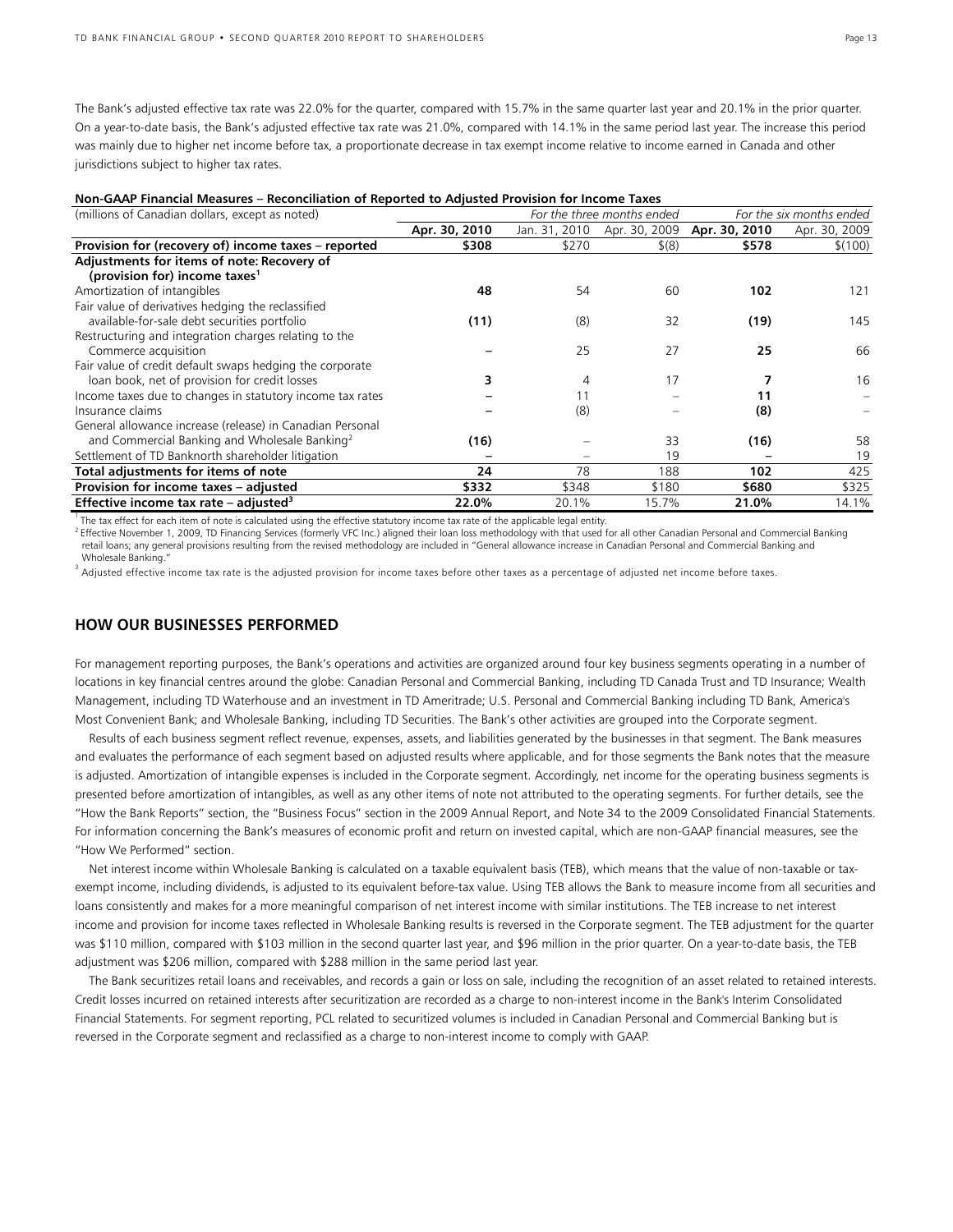#### **Canadian Personal and Commercial Banking**

| (millions of Canadian dollars, except as noted) |               | For the three months ended |               |               | For the six months ended |  |  |
|-------------------------------------------------|---------------|----------------------------|---------------|---------------|--------------------------|--|--|
|                                                 | Apr. 30, 2010 | Jan. 31, 2010              | Apr. 30, 2009 | Apr. 30, 2010 | Apr. 30, 2009            |  |  |
| Net interest income                             | \$1,717       | \$1,744                    | \$1,536       | \$3,461       | \$3,030                  |  |  |
| Non-interest income                             | 801           | 795                        | 740           | 1,596         | 1,538                    |  |  |
| Total revenue                                   | 2.518         | 2.539                      | 2.276         | 5.057         | 4,568                    |  |  |
| Provision for credit losses                     | 256           | 315                        | 286           | 571           | 552                      |  |  |
| Non-interest expenses                           | 1.187         | .194                       | 1.143         | 2,381         | 2,329                    |  |  |
| Net income                                      | 761           | 720                        | 589           | 1,481         | 1,173                    |  |  |
| Selected volumes and ratios                     |               |                            |               |               |                          |  |  |
| Return on invested capital                      | 33.7%         | 31.3%                      | 27.9%         | 32.5%         | 27.4%                    |  |  |
| Margin on average earning assets                |               |                            |               |               |                          |  |  |
| (including securitized assets)                  | 2.92%         | 2.93%                      | 2.94%         | 2.93%         | 2.88%                    |  |  |
| Efficiency ratio                                | 47.1%         | 47.0%                      | 50.2%         | 47.1%         | 51.0%                    |  |  |
| Number of Canadian retail stores                | 1,115         | 1.111                      | 1,108         | 1.115         | 1,108                    |  |  |
| Average number of full-time equivalent staff    | 33,726        | 33,278                     | 32,442        | 33,498        | 32,534                   |  |  |

#### Quarterly comparison – Q2 2010 vs. Q2 2009

Canadian Personal and Commercial Banking net income for the quarter was \$761 million, an increase of \$172 million, or 29%, compared with the second quarter last year. The annualized return on invested capital for the quarter was 33.7%, compared with 27.9% in the second quarter last year.

 Canadian Personal and Commercial Banking revenue is derived from personal banking, business banking, and insurance. Revenue for the quarter was \$2,518 million, an increase of \$242 million, or 11%, compared with the second quarter last year primarily due to strong volume growth across most banking products. Volume growth was primarily in real estate secured lending, business deposits, and consumer loans. Compared with the second quarter last year, real estate secured lending volume, including securitizations, increased \$20.9 billion, or 13%, while consumer loan volume increased \$3.8 billion, or 14%. Business loans and acceptances volume increased \$1.6 billion, or 5%. Personal deposit volume increased \$3.0 billion, or 2%, while business deposit volume increased \$6.7 billion, or 14%. Margin on average earning assets decreased by 2 bps to 2.92% compared with the second quarter last year as higher margins in real estate secured lending were partially offset by margin compression in deposits. Non-interest income grew by \$61 million, or 8%. Last year included an adjustment to the cost of Visa travel reward points and higher loss ratios in the insurance business, which were partially offset by gains due to a change in the insurance liabilities discount rate. Gross originated insurance premiums increased \$87 million, or 13%, compared to the second quarter last year.

 PCL for the quarter was \$256 million, a decrease of \$30 million, or 10%, compared with the second quarter last year. Personal banking PCL was \$230 million, a decrease of \$30 million, or 12%, mainly due to lower bankruptcies and better credit quality, partially offset by volume growth. Business banking PCL was \$26 million, flat compared with the second quarter last year. Annualized PCL as a percentage of credit volume was 0.43%, a decrease of 11 bps, compared with the second quarter last year. Net impaired loans, including the U.S. credit card business, were \$505 million, a decrease of \$14 million, or 3%, over the second quarter last year. Net impaired loans in Commercial Banking remain at relatively low levels largely due to active file management. Net impaired loans as a percentage of total loans were 0.81%, compared with 0.93% as at April 30, 2009.

 Non-interest expenses for the quarter were \$1,187 million, an increase of \$44 million, or 4%, compared with the second quarter last year, primarily due to higher project related expenditures, non credit losses, and employee compensation.

 The average full-time equivalent (FTE) staffing levels increased by 1,284, or 4%, compared with the second quarter last year. The efficiency ratio for the quarter improved to 47.1%, compared with 50.2% in the second quarter last year.

#### Quarterly comparison – Q2 2010 vs. Q1 2010

Canadian Personal and Commercial Banking net income for the quarter increased \$41 million, or 6%, compared with the prior quarter. The annualized return on invested capital for the quarter was 33.7%, compared with 31.3% in the prior quarter.

 Revenue for the quarter decreased \$21 million, or 1%, compared with the prior quarter mainly due to fewer calendar days in the current quarter. Margin on average earning assets decreased by 1 bp to 2.92% compared with the prior quarter. Compared with the prior quarter, real estate secured lending volume, including securitizations, increased \$3.0 billion, or 2%, consumer loan volume increased \$0.7 billion, or 2%, while business loans and acceptances increased \$0.6 billion, or 2%. Personal deposit volume increased \$0.9 billion, or 1%, while business deposit volume increased \$0.6 billion, or 1%. Gross originated insurance premiums increased \$121 million, or 18% partly due to the seasonality of policy renewals.

 PCL for the quarter decreased \$59 million, or 19%. Personal banking PCL decreased \$48 million, or 17%, while business banking PCL decreased \$11 million, or 30%. Net impaired loans decreased \$5 million, or 1%, compared to the prior quarter largely from higher provisions. Net impaired loans as a percentage of total loans were 0.81%, compared with 0.84% as at January 31, 2010.

Non-interest expenses for the quarter decreased \$7 million, or 1%, compared with the prior quarter.

 The average FTE staffing levels increased by 448, or 1%. The efficiency ratio for the current quarter of 47.1% remained flat, compared with 47.0% in the prior quarter.

#### Year-to-date comparison - Q2 2010 vs. Q2 2009

Canadian Personal and Commercial Banking net income for the six months ended April 30, 2010 was \$1,481 million, an increase of \$308 million, or 26%, compared with the same period last year. On a year-to-date basis, the annualized return on invested capital was 32.5%, compared with 27.4% for the same period last year.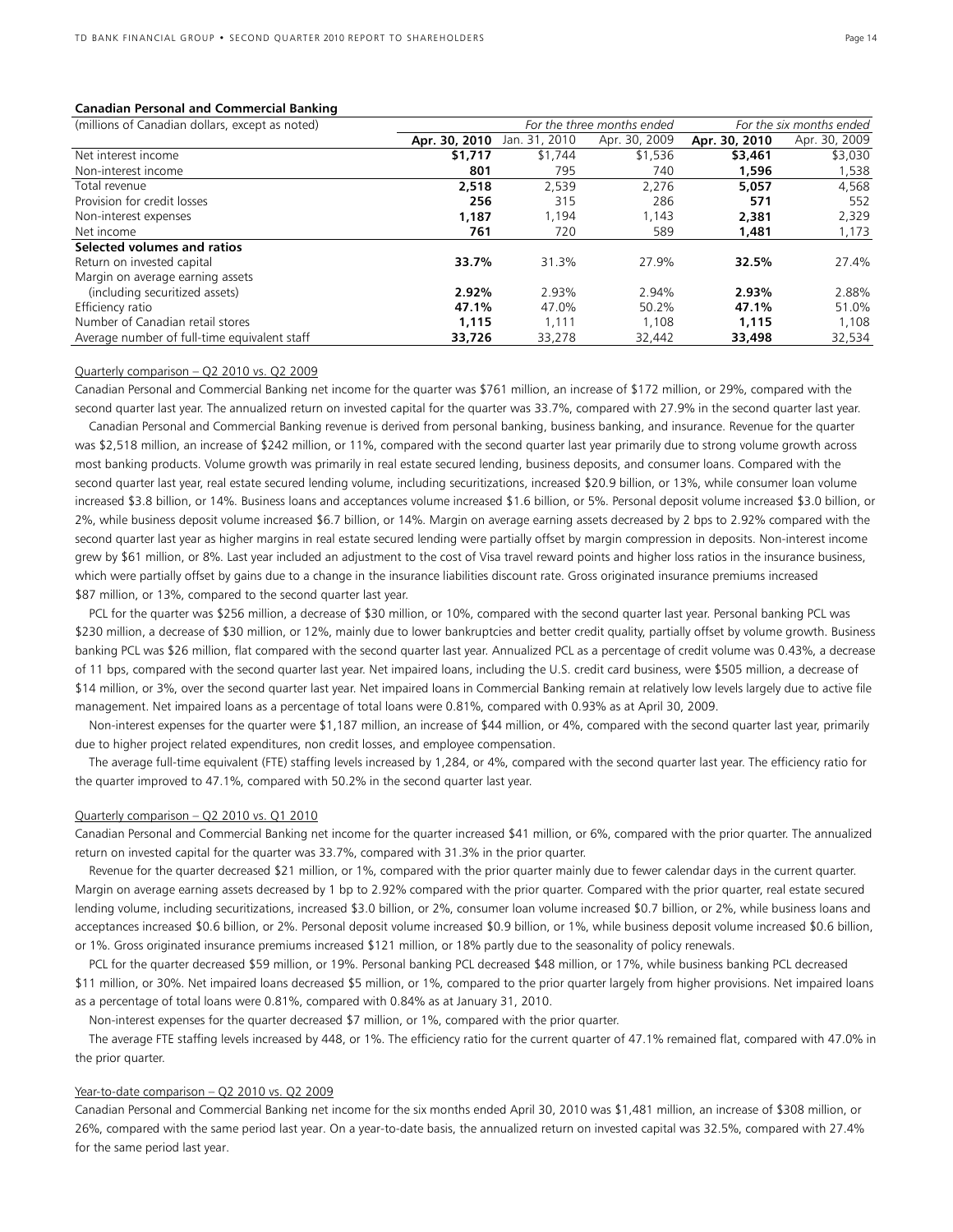Revenue on a year-to-date basis was \$5,057 million, an increase of \$489 million, or 11%, compared with the same period last year, mainly due to strong volume growth across most banking products, and to a lesser extent higher margins, partially offset by higher insurance claims. In addition, the prior year included an adjustment to the cost of Visa travel reward points and higher loss ratios in the insurance business. The margin on average earning assets on a year-to-date basis increased by 5 bps to 2.93% when compared with the same period last year due to higher margins in real estate secured lending, which were partially offset by margin compression in deposits due to the low interest rate environment. Volume growth was primarily in real estate secured lending, and in personal and business deposits. Real estate secured lending volume, including securitizations, increased \$7.0 billion, or 4%, while consumer loan volume increased \$4.1 billion, or 15%. Business loans and acceptances volume increased \$1.3 billion, or 4%. Personal deposit volume increased \$4.7 billion, or 4%, while business deposit volume increased \$6.6 billion, or 14%. Gross originated insurance premiums increased \$140 million, or 11%.

 PCL on a year-to-date basis was \$571 million, an increase of \$19 million, or 3%, compared with the same period last year. Personal banking PCL was \$507 million, an increase of \$2 million, and business banking PCL was \$64 million, an increase of \$17 million, or 36%. Net impaired loans decreased \$14 million, or 3%.

 On a year-to-date basis, non-interest expenses were \$2,381 million, an increase of \$52 million, or 2%, compared with the same period last year, primarily due to higher employee compensation, project related expenditures, and non credit losses, partially offset by lower litigation costs.

 The average FTE staffing levels on a year-to-date basis increased by 964, or 3%, compared with the same period last year. The efficiency ratio on a year-to-date basis improved to 47.1%, compared with 51.0% for the same period last year.

#### Business Outlook

While we continue to benefit from our leadership position in branch hours and the ongoing investment in our network, earnings growth for the balance of the year will moderate due to slower volume growth and pressure on margins and expenses. Although rising rates will benefit deposit margins, a competitive pricing environment will put both lending and deposit margins under pressure and will lead to more moderate revenue growth. Credit losses on personal loans are expected to stabilize. Although insurance revenue remains somewhat vulnerable to rising claim costs, strong underlying business growth combined with improving product margins and a likely return to more normal weather related claim levels should provide positive momentum through the latter part of 2010. Expenses will continue to be well controlled in keeping with revenue growth and appropriate ongoing investment in our business. The overall increase in expenses from 2009 to 2010 will be led by higher employee compensation and benefit costs, and investment in strategic initiatives to support future growth.

#### **Wealth Management**

| (millions of Canadian dollars, except as noted)            | For the three months ended |               | For the six months ended |               |               |
|------------------------------------------------------------|----------------------------|---------------|--------------------------|---------------|---------------|
|                                                            | Apr. 30, 2010              | Jan. 31, 2010 | Apr. 30, 2009            | Apr. 30, 2010 | Apr. 30, 2009 |
| Net interest income                                        | \$80                       | \$66          | \$63                     | \$146         | \$138         |
| Non-interest income                                        | 532                        | 524           | 465                      | 1,056         | 918           |
| Total revenue                                              | 612                        | 590           | 528                      | 1,202         | 1,056         |
| Non-interest expenses                                      | 452                        | 446           | 414                      | 898           | 833           |
| Net income                                                 |                            |               |                          |               |               |
| Global Wealth                                              | 111                        | 101           | 78                       | 212           | 153           |
| TD Ameritrade                                              | 56                         | 43            | 48                       | 99            | 125           |
| Total net income                                           | 167                        | 144           | 126                      | 311           | 278           |
| Selected volumes and ratios                                |                            |               |                          |               |               |
| Assets under administration (billions of Canadian dollars) | 214                        | 200           | 174                      | 214           | 174           |
| Assets under management (billions of Canadian dollars)     | 175                        | 172           | 168                      | 175           | 168           |
| Return on invested capital                                 | 15.5%                      | 12.7%         | 10.7%                    | 14.1%         | 11.9%         |
| Efficiency ratio                                           | 73.9%                      | 75.6%         | 78.4%                    | 74.7%         | 78.9%         |
| Average number of full-time equivalent staff               | 7,112                      | 7,034         | 6,962                    | 7,072         | 6,898         |

#### Quarterly comparison – Q2 2010 vs. Q2 2009

Wealth Management net income for the quarter was \$167 million, an increase of \$41 million, or 33%, compared with the second quarter last year. Global Wealth net income, which excludes TD Ameritrade, was \$111 million, an increase of \$33 million, or 42%, compared with the second quarter last year, largely driven by higher client assets and trading volumes. The Bank's reported investment in TD Ameritrade generated net income for the quarter of \$56 million, an increase of \$8 million, or 17%, compared with the second quarter last year. The increase was due to higher earnings in TD Ameritrade, partially offset by the translation effect of a stronger Canadian dollar. For its second quarter ended March 31, 2010, TD Ameritrade reported net income of US\$163 million, an increase of US\$31 million, or 23%, compared with the second quarter last year. Wealth Management's annualized return on invested capital for the quarter was 15.5%, compared with 10.7% in the second quarter last year.

 Wealth Management revenue is derived from online brokerage, advice-based businesses, and asset management. Revenue for the quarter was \$612 million, an increase of \$84 million, or 16%, compared to the second quarter last year. The increase was primarily due to higher assets under administration and assets under management which drove strong revenue growth in the advice-based and mutual fund businesses, higher trading volumes, the inclusion of U.K. acquisitions, and higher client margin loans and deposit balances combined with improved net interest margin. This increase was partially offset by reduced commissions per trade in online brokerage in Canada due to the translation effect of a stronger Canadian dollar and the growth in the active trader client base.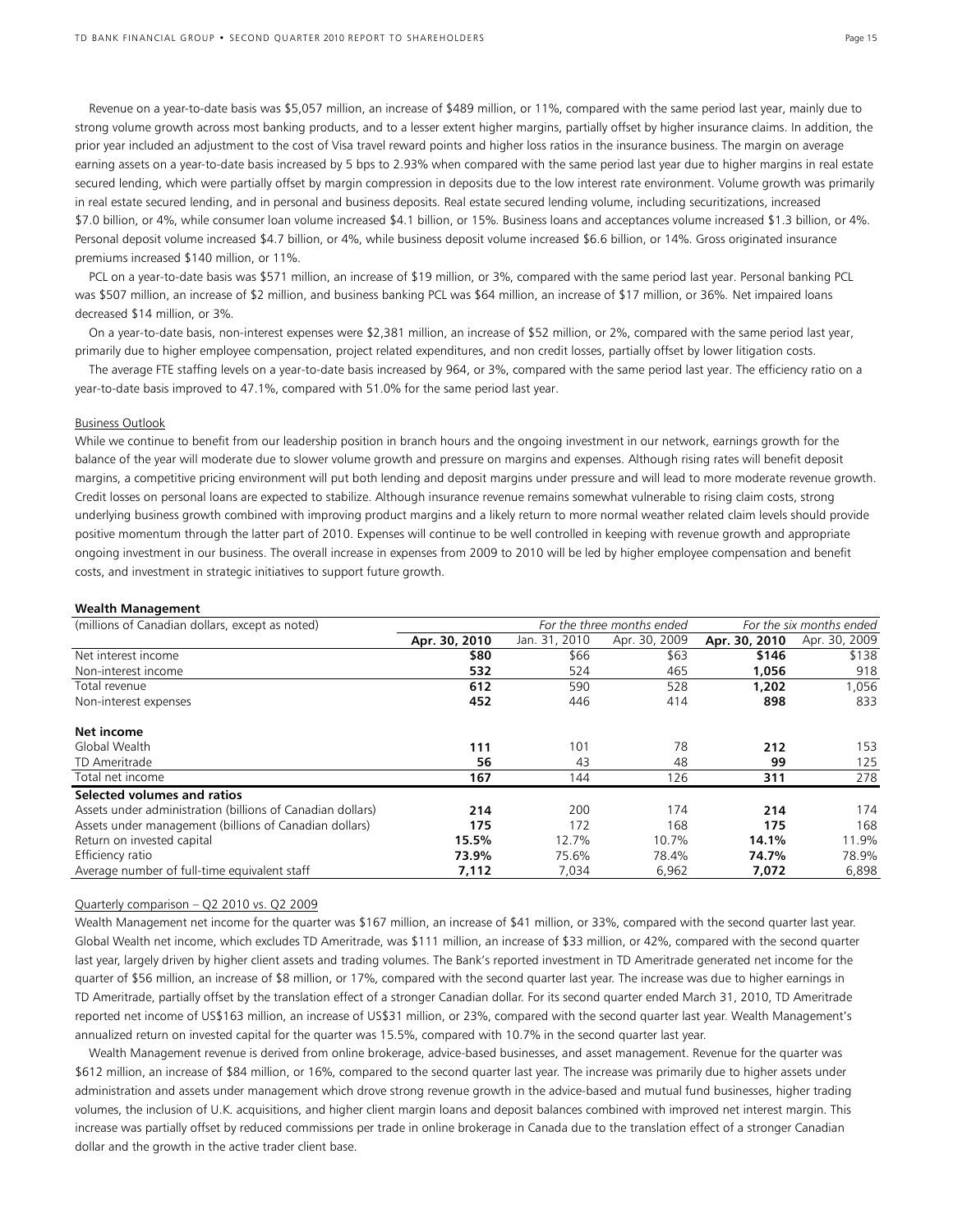Non-interest expenses for the quarter were \$452 million, an increase of \$38 million, or 9%, compared with the second quarter last year. This increase was primarily due to higher variable compensation and trailer fees driven by increased asset values in the advice-based and mutual fund businesses, higher infrastructure investment to support business growth, and the inclusion of U.K. acquisitions related costs. These increases were partially offset by the reduced staffing levels in the U.S. wealth management businesses resulting from the winding down of the financial advisory business.

 The average FTE staffing levels increased by 150, or 2%, compared with the second quarter last year, primarily due to additional FTE staff related to the U.K. acquisitions and increased staff levels related to higher business volumes, partially offset by a reduction of staff in the U.S. wealth management businesses. The efficiency ratio for the current quarter improved to 73.9%, compared with 78.4% in the second quarter last year.

 Assets under administration of \$214 billion, as at April 30, 2010, increased by \$40 billion, or 23%, from April 30, 2009. Assets under management of \$175 billion, as at April 30, 2010, increased by \$7 billion, or 4%, from April 30, 2009. These increases were driven by market appreciation and net new client assets.

#### Quarterly comparison – Q2 2010 vs. Q1 2010

Wealth Management net income for the quarter increased \$23 million, or 16%, compared with the prior quarter. Global Wealth net income increased \$10 million, or 10%, compared with the prior quarter mainly due to higher fee based revenue from higher average client assets in the mutual fund and advice-based businesses and improved net interest margin. The Bank's reported investment in TD Ameritrade reflected an increase in net income of \$13 million, or 30%, compared with the prior quarter due to higher earnings in TD Ameritrade. For its second quarter ended March 31, 2010, TD Ameritrade reported net income increased US\$27 million, or 20%, compared with the prior quarter. Wealth Management's annualized return on invested capital for the quarter was 15.5%, compared with 12.7% in the prior quarter.

 Revenue for the quarter increased \$22 million, or 4%, compared with the prior quarter, primarily due to higher fee based revenue from higher average client assets in the mutual fund and advice-based businesses and improved net interest margin. This increase was partially offset by declining commissions per trade in the Canadian online brokerage business, and lower new issue revenue.

 Non-interest expenses increased \$6 million, or 1%, compared to the prior quarter. This increase was the result of higher variable compensation and trailer fees associated with higher client assets, higher execution and clearing expenses, and increased infrastructure investment to support business growth. This increase was partially offset by lower benefit expenses and reduced expenses in the U.S. wealth management businesses.

 The average FTE staffing levels increased by 78, or 1%, compared with the prior quarter, primarily due to additional FTE staff related to servicing seasonal volumes. This increase was partially offset by reduced FTE staff in the U.S. wealth management businesses. The efficiency ratio for the current quarter improved to 73.9%, compared with 75.6% in the prior quarter.

 Assets under administration as at April 30, 2010 increased \$14 billion, or 7%, from January 31, 2010. Assets under management as at April 30, 2010 increased \$3 billion, or 2%, from January 31, 2010. These increases were driven by market appreciation and net new client assets.

#### Year-to-date comparison – Q2 2010 vs. Q2 2009

Wealth Management net income for the six months ended April 30, 2010 was \$311 million, an increase of \$33 million, or 12%, compared with the same period last year. Global Wealth net income was \$212 million, an increase of \$59 million, or 39%, compared with the same period last year, mainly due to higher fees from increased average client assets, improved net interest margin, higher trading volumes, the inclusion of U.K. acquisitions, and higher client deposits and margin loans. The Bank's reported investment in TD Ameritrade generated \$99 million of net income, a decrease of \$26 million, or 21%, compared with the same period last year. The decline was driven by the translation effect of a stronger Canadian dollar. For its six months ended March 31, 2010, TD Ameritrade reported net income decreased US\$17 million, or 5%, compared with the same period last year. On a year-to-date basis, Wealth Management's annualized return on invested capital was 14.1%, compared with 11.9% in the same period last year.

 Revenue on a year-to-date basis was \$1,202 million, an increase of \$146 million, or 14%, compared with the same period last year. The increase was primarily due to increased fee based revenue from higher average client assets in the asset management and advice-based businesses, higher interest revenue from improved margins in the Canadian businesses, increased trading volumes, and the inclusion of U.K. acquisitions. This increase was partially offset by declining commissions per trade in the online brokerage business.

 On a year-to-date basis, non-interest expenses were \$898 million, an increase of \$65 million, or 8%, compared with the same period last year. This increase was the result of higher variable compensation associated with the increased fee based revenue earned on higher client assets, higher trailer payments related to higher mutual fund assets, the inclusion of U.K. acquisitions related costs, higher infrastructure investment to support business growth, and higher compensation costs associated with increased FTE staffing levels. These expense increases were partially offset by declining noncredit losses and reduced expenses in the U.S. wealth management businesses.

 The average FTE staffing levels on a year-to-date basis increased by 174, or 3%, compared with the same period last year, primarily due to additional FTE staff related to the U.K. acquisitions, growth in the Canadian client facing FTE staff, and higher FTE staff related to business volumes. This increase was partially offset by reduced FTE staff in the U.S. wealth management businesses. The efficiency ratio on a year-to-date basis improved to 74.7%, compared with 78.9% in the same period last year.

#### Business Outlook

In the second quarter, the advice-based and asset management businesses continued the trend of stronger asset growth due to a rebound in equity markets at the beginning of the year. Client engagement remains strong as evidenced by growth in new accounts and client assets. We continue our focused investment in client-facing staff, products, and technology to support business growth. The outlook for the remainder of 2010 remains cautiously optimistic as market volatility continues to exist.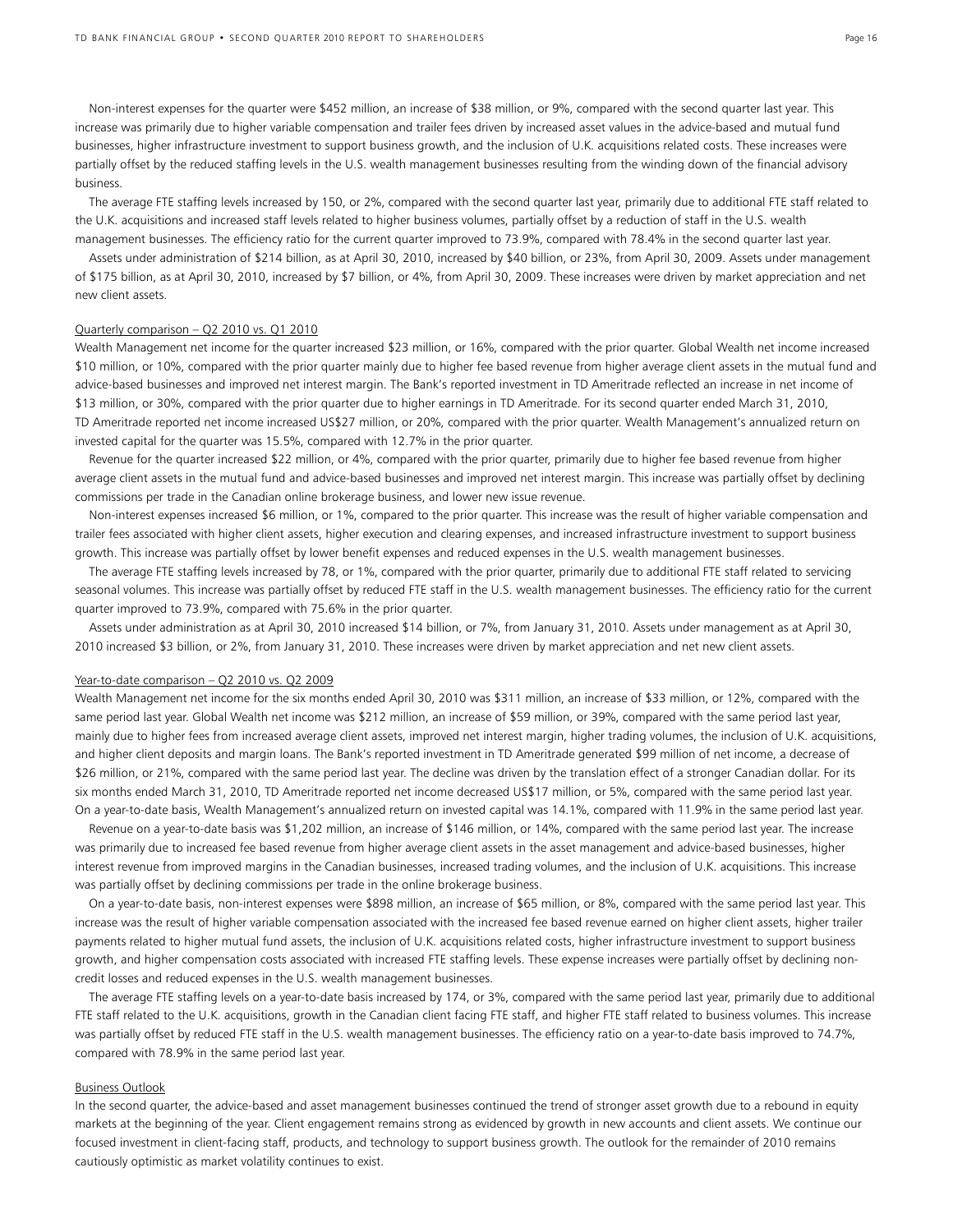## **TD AMERITRADE HOLDING CORPORATION**

As at April 30, 2010, the Bank's reported investment in TD Ameritrade was 44.8% (January 31, 2010 – 44.9%; April 30, 2009 – 47.5%) of the issued and outstanding shares of TD Ameritrade.

The condensed financial statements of TD Ameritrade, based on its Consolidated Financial Statements filed with the SEC, are provided as follows:

## **Condensed Consolidated Balance Sheet**

| (millions of U.S. dollars)                                       | As at         |               |  |
|------------------------------------------------------------------|---------------|---------------|--|
|                                                                  | Mar. 31, 2010 | Sep. 30, 2009 |  |
| <b>Assets</b>                                                    |               |               |  |
| Receivables from brokers, dealers, and clearing organizations    | \$1,465       | \$1,778       |  |
| Receivables from clients, net of allowance for doubtful accounts | 6,860         | 5,712         |  |
| Other assets                                                     | 6,865         | 10,882        |  |
| <b>Total assets</b>                                              | \$15,190      | \$18,372      |  |
| <b>Liabilities</b>                                               |               |               |  |
| Payable to brokers, dealers, and clearing organizations          | \$2,236       | \$2,492       |  |
| Payable to clients                                               | 6,849         | 9,915         |  |
| Other liabilities                                                | 2.225         | 2,414         |  |
| <b>Total liabilities</b>                                         | 11,310        | 14,821        |  |
| Stockholders' equity                                             | 3,880         | 3,551         |  |
| Total liabilities and stockholders' equity                       | \$15,190      | \$18,372      |  |

## **Condensed Consolidated Statement of Income**

| (millions of U.S. dollars, except per share amounts) | For the three months ended | For the six months ended |               |               |
|------------------------------------------------------|----------------------------|--------------------------|---------------|---------------|
|                                                      | Mar. 31, 2010              | Mar. 31, 2009            | Mar. 31, 2010 | Mar. 31, 2009 |
| <b>Revenues</b>                                      |                            |                          |               |               |
| Net interest revenue                                 | \$100                      | \$67                     | \$199         | \$152         |
| Fee-based and other revenue                          | 536                        | 458                      | 1.061         | 984           |
| Total revenues                                       | 636                        | 525                      | 1,260         | 1,136         |
| <b>Operating expenses</b>                            |                            |                          |               |               |
| Employee compensation and benefits                   | 165                        | 121                      | 312           | 238           |
| Other                                                | 243                        | 172                      | 480           | 350           |
| Total operating expenses                             | 408                        | 293                      | 792           | 588           |
| Other expense                                        | 11                         | 8                        | 31            | 24            |
| Pre-tax income                                       | 217                        | 224                      | 437           | 524           |
| Provision for income taxes                           | 54                         | 92                       | 138           | 208           |
| Net income <sup>1</sup>                              | \$163                      | \$132                    | \$299         | \$316         |
| Earnings per share - basic                           | \$0.28                     | \$0.23                   | \$0.51        | \$0.54        |
| Earning per share - diluted                          | \$0.27                     | \$0.23                   | \$0.50        | \$0.54        |

<sup>1</sup> The Bank's equity share of net income of TD Ameritrade is subject to adjustments relating to amortization of intangibles.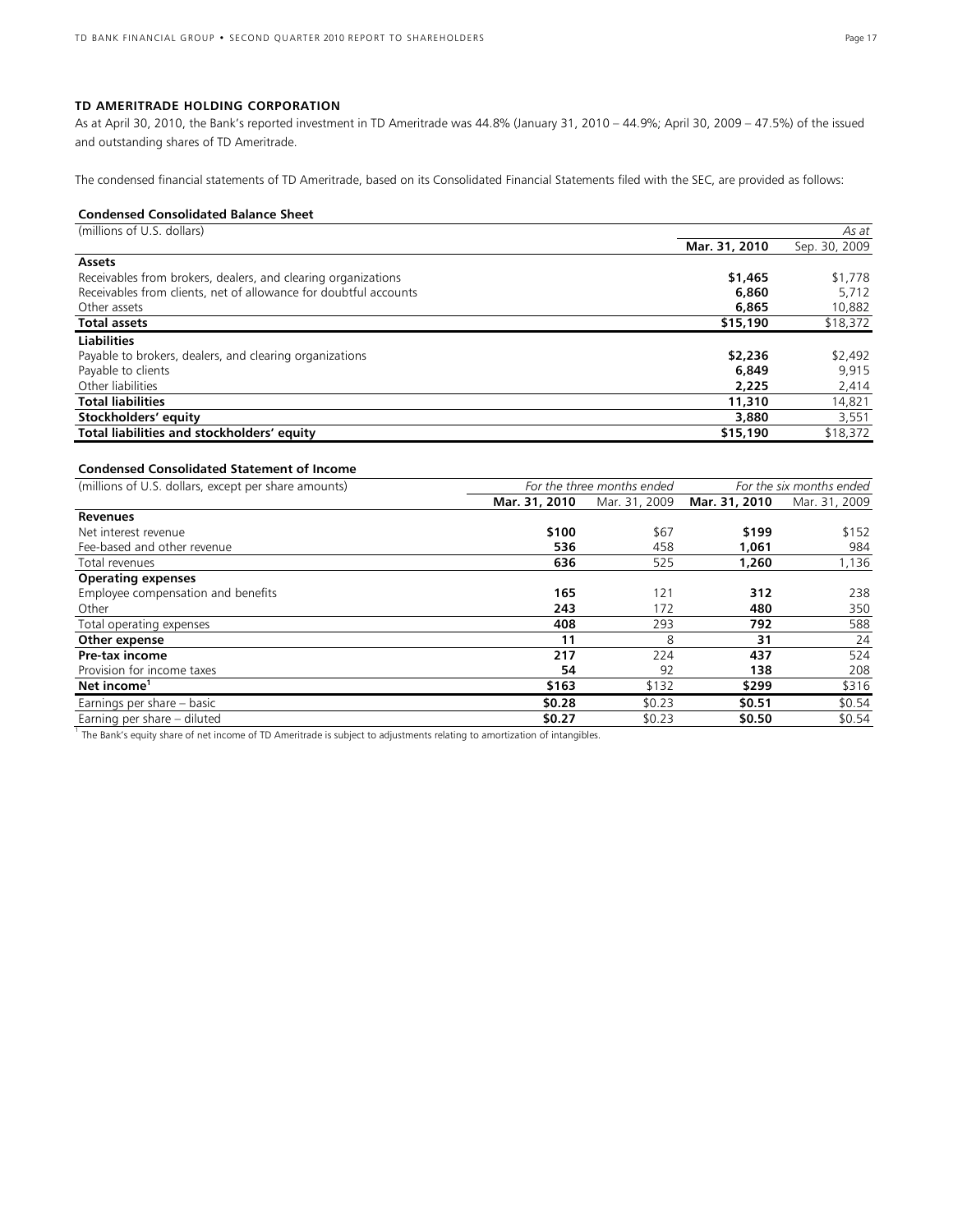#### **U.S. Personal and Commercial Banking**

| (millions of dollars, except as noted)   |               |               |                            |               |               | For the three months ended |
|------------------------------------------|---------------|---------------|----------------------------|---------------|---------------|----------------------------|
|                                          |               |               | Canadian dollars           |               |               | U.S. dollars               |
|                                          | Apr. 30, 2010 | Jan. 31, 2010 | Apr. 30, 2009 <sup>1</sup> | Apr. 30, 2010 | Jan. 31, 2010 | Apr. 30, 2009 <sup>1</sup> |
| Net interest income                      | \$879         | \$829         | \$1,002                    | \$856         | \$788         | \$805                      |
| Non-interest income                      | 294           | 315           | 279                        | 289           | 299           | 224                        |
| Total revenue                            | 1,173         | 1,144         | 1,281                      | 1,145         | 1,087         | 1,029                      |
| Provision for credit losses - loans      | 159           | 192           | 201                        | 154           | 182           | 161                        |
| Provision for credit losses - securities |               |               |                            |               |               |                            |
| classified as loans                      | 9             | 9             | 116                        | 8             | 9             | 95                         |
| Provision for credit losses - total      | 168           | 201           | 317                        | 162           | 191           | 256                        |
| Non-interest expenses - reported         | 677           | 746           | 823                        | 659           | 709           | 661                        |
| Non-interest expenses - adjusted         | 677           | 674           | 747                        | 659           | 641           | 600                        |
| Net income - reported                    | 245           | 181           | 158                        | 241           | 172           | 126                        |
| Net income - adjusted                    | 245           | 227           | 208                        | 241           | 216           | 166                        |
| Selected volumes and ratios              |               |               |                            |               |               |                            |
| Return on invested capital               | 5.6%          | 5.0%          | 3.9%                       | $5.6\%$       | 5.0%          | 3.9%                       |
| Margin on average earning assets         |               |               |                            |               |               |                            |
| (TEB)                                    | 3.59%         | 3.41%         | 3.58%                      | 3.59%         | 3.41%         | 3.58%                      |
| Efficiency ratio - reported              | 57.7%         | 65.2%         | 64.2%                      | 57.7%         | 65.2%         | 64.2%                      |
| Efficiency ratio - adjusted              | 57.7%         | 58.9%         | 58.3%                      | 57.7%         | 58.9%         | 58.3%                      |
| Number of U.S. retail stores             | 1,114         | 1,039         | 1,018                      | 1,114         | 1,039         | 1,018                      |
| Average number of full-time              |               |               |                            |               |               |                            |
| equivalent staff                         | 19,387        | 19,117        | 19,916                     | 19,387        | 19,117        | 19,916                     |
|                                          |               |               |                            |               |               |                            |

| (millions of dollars, except as noted)                       | For the six months ended |                            |               |                            |  |  |
|--------------------------------------------------------------|--------------------------|----------------------------|---------------|----------------------------|--|--|
|                                                              |                          | U.S. dollars               |               |                            |  |  |
|                                                              | Apr. 30, 2010            | Apr. 30, 2009 <sup>1</sup> | Apr. 30, 2010 | Apr. 30, 2009 <sup>1</sup> |  |  |
| Net interest income                                          | \$1,708                  | \$1,894                    | \$1,644       | \$1,541                    |  |  |
| Non-interest income                                          | 609                      | 581                        | 588           | 473                        |  |  |
| Total revenue                                                | 2,317                    | 2,475                      | 2,232         | 2,014                      |  |  |
| Provision for credit losses - loans                          | 351                      | 340                        | 336           | 276                        |  |  |
| Provision for credit losses – securities classified as loans | 18                       | 209                        | 17            | 170                        |  |  |
| Provision for credit losses - total                          | 369                      | 549                        | 353           | 446                        |  |  |
| Non-interest expenses – reported                             | 1,423                    | 1,624                      | 1,368         | 1,321                      |  |  |
| Non-interest expenses – adjusted                             | 1,351                    | 1,443                      | 1,300         | 1,173                      |  |  |
| Net income – reported                                        | 426                      | 339                        | 413           | 277                        |  |  |
| Net income - adjusted                                        | 472                      | 456                        | 457           | 372                        |  |  |
| Selected volumes and ratios                                  |                          |                            |               |                            |  |  |
| Return on invested capital                                   | 5.3%                     | 4.3%                       | 5.3%          | 4.3%                       |  |  |
| Margin on average earning assets (TEB)                       | 3.50%                    | 3.60%                      | 3.50%         | 3.60%                      |  |  |
| Efficiency ratio - reported                                  | 61.4%                    | 65.6%                      | 61.3%         | 65.6%                      |  |  |
| Efficiency ratio - adjusted                                  | 58.3%                    | 58.3%                      | 58.2%         | 58.3%                      |  |  |
| Number of U.S. retail stores                                 | 1,114                    | 1,018                      | 1,114         | 1,018                      |  |  |
| Average number of full-time                                  |                          |                            |               |                            |  |  |
| equivalent staff                                             | 19,250                   | 19,752                     | 19,250        | 19,752                     |  |  |

<sup>1</sup> Certain comparative amounts are presented after adjustments resulting from adoption of the 2009 financial instruments amendments, as described in Note 1 to the Interim Consolidated Financial Statements.

## Quarterly comparison – Q2 2010 vs. Q2 2009

U.S. Personal and Commercial Banking net income, in Canadian dollar terms, for the quarter was \$245 million, an increase of \$87 million, or 55%, on a reported basis and \$37 million, or 18%, on an adjusted basis, compared to the second quarter last year. The prior year's adjusted net income excluded the item of note. The strengthening of the Canadian dollar against the U.S. dollar decreased the reported and adjusted net income by \$55 million for the current quarter. The annualized return on invested capital for the quarter was 5.6%, compared with 3.9% in the second quarter last year.

 U.S. Personal and Commercial Banking revenue is derived from traditional personal and commercial banking sources. In U.S. dollar terms, revenue for the quarter was US\$1,145 million, an increase of US\$116 million, or 11%, compared with the second quarter last year driven by broad based growth across all businesses and categories including strong retail fee growth due to a new pricing structure implemented post integration, partially offset by lower prepayment speeds on loans and securities. Fees resulting from the combined deposit fee structure are expected to decline as a result of new regulations which take effect later this year. Margin on average earning assets increased by 1 bp to 3.59% compared to the second quarter last year, primarily due to expanded loan and deposit margins. Average loans increased US\$2.1 billion, or 4%, with average personal loans increasing US\$2.6 billion, or 15%, due largely to residential mortgages, and average business loans decreasing US\$0.5 billion, or 1%, driven by lower customer demand. Average deposits increased US\$25.4 billion, or 26%, which included a US\$20.8 billion increase in TD Ameritrade insured deposit accounts (IDA) (formerly known as money market deposit accounts). Average deposit volume, excluding the impact of the TD Ameritrade IDAs, increased US\$4.7 billion, or 6%. Business deposit volumes (excluding government) increased US\$3.5 billion, or 14%, government deposit volumes decreased US\$1.6 billion, or 11%, and personal deposit volumes increased US\$2.8 billion, or 7%.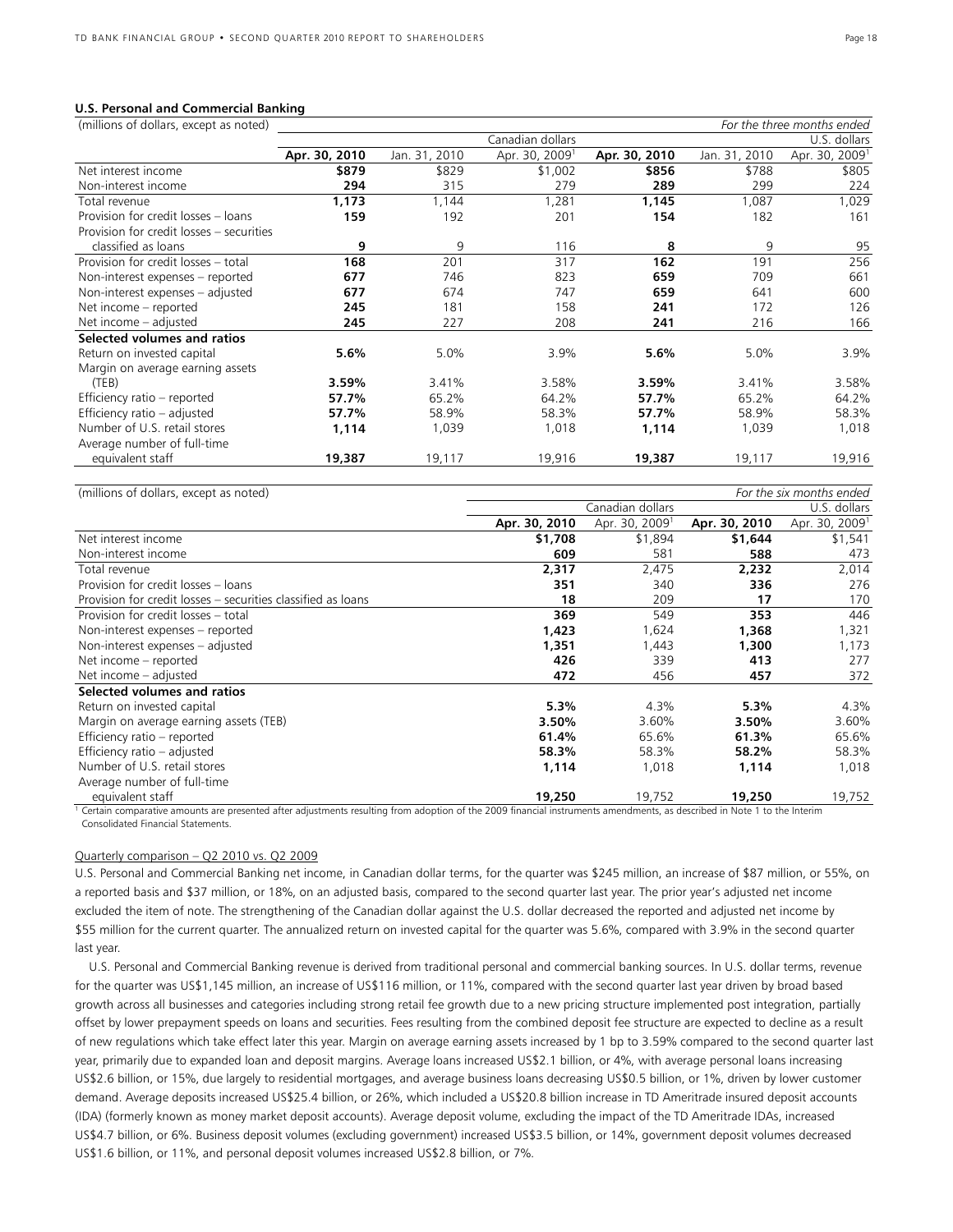Total PCL for the quarter was US\$162 million, a decrease of US\$94 million, or 37%, compared with the second quarter last year. PCL for loans for the quarter was US\$154 million, a decrease of US\$7 million, or 4%, compared to the second quarter last year. Annualized PCL for loans as a percentage of credit volume was 1.2%, a decrease of 10 bps compared with the second quarter last year. Net impaired loans, excluding debt securities classified as loans that are impaired, were US\$1,000 million, an increase of US\$423 million, or 73%, compared with the second quarter last year. The increase was largely due to net new formations resulting from weakness in the commercial real estate market and the recession in the U.S. Net impaired loans, excluding debt securities classified as loans, as a percentage of total loans were 1.8%, compared with 1.1% as at April 30, 2009. PCL for securities classified as loans for the quarter was US\$8 million, a decrease of \$87 million, or 92%, compared with the second quarter last year due to the relative stability of the U.S. housing market in the current quarter. Net impaired securities classified as loans were US\$702 million at April 30, 2010.

 Reported non-interest expenses for the quarter were US\$659 million, essentially flat compared to the second quarter last year. On an adjusted basis, excluding the item of note for restructuring and integration charges related to the Commerce acquisition, non-interest expenses for the quarter were US\$659 million, an increase of US\$59 million, or 10%, largely due to new store expenses, increased FDIC premiums, and higher credit and collection expenses partially offset by integration synergies.

 The average FTE staffing levels decreased by 529, or 3%, compared with the second quarter last year. This decrease was due to integration efforts and store consolidations, partially offset by FTE staff increases resulting from 33 new store openings since the second quarter last year and the Florida acquisitions in the current quarter. The reported efficiency ratio for the quarter improved to 57.7%, compared with 64.2% in the second quarter last year. The adjusted efficiency ratio for the quarter improved to 57.7%, compared with 58.3%.

 On April 16, 2010, TD Bank acquired certain assets and liabilities of three Florida banks in recent FDIC-assisted transactions. On May 17, 2010, the Bank announced that it has signed a definitive agreement with South Financial for the Bank to acquire 100% of the outstanding common shares for approximately \$61 million in cash or the Bank's common stock. Immediately prior to completion of the transaction, the United States Department of the Treasury will sell to the Bank its South Financial preferred stock and the associated warrant acquired under the Treasury's Capital Purchase Program and discharge all accrued but unpaid dividends on that stock for total cash consideration of approximately \$130.6 million. The transaction is subject to the shareholders of South Financial and regulatory authority approvals. The transaction is currently expected to close in the third quarter of fiscal 2010.

#### Quarterly comparison – Q2 2010 vs. Q1 2010

U.S. Personal and Commercial Banking net income, in Canadian dollar terms, for the quarter increased \$64 million, or 35%, on a reported basis and \$18 million, or 8%, on an adjusted basis, compared to the prior quarter. The prior quarter's adjusted net income excluded the item of note. The annualized return on invested capital for the quarter was 5.6%, compared with 5.0% in the prior quarter.

 In U.S. dollar terms, revenue for the quarter increased US\$58 million, or 5%, compared with the prior quarter, primarily due to higher product volumes and spreads partially offset by seasonal declines in retail fee income. Margin on average earning assets increased by 18 bps to 3.59% compared to the prior quarter, primarily due to higher spreads on deposits and loans and increased prepayment speeds on loans and securities. Average loans increased \$0.9 billion, or 2%, compared to the prior quarter with average business loans increasing \$0.2 billion, or 1%, and average personal loans increasing \$0.7 billion, or 4%. Average deposits increased US\$8.3 billion, or 7%, compared to the prior quarter, including a US\$5.7 billion increase in average deposits of TD Ameritrade IDAs. Average deposit volume excluding the impact of the TD Ameritrade IDAs, increased US\$2.7 billion, or 3%, with 2% growth in business deposit volume (excluding government) and 4% growth in personal deposit volume.

 Total PCL for the quarter decreased US\$29 million, or 15%. PCL for loans decreased US\$28 million, or 15%, compared with the prior quarter. Annualized PCL for loans as a percentage of credit volume was 1.2%, a decrease of 22 bps compared with the prior quarter. Net impaired loans, excluding debt securities classified as loans that are impaired, were US\$1,000 million, a decrease of US\$18 million, or 2%, compared with the prior quarter. The decrease was largely due to lower levels of net formations and higher levels of charge-offs. Net impaired loans, excluding debt securities classified as loans, as a percentage of total loans were 1.8%, compared with 1.9% as at January 31, 2010. PCL for securities classified as loans decreased US\$1 million compared with the prior quarter due to the relative stability of the U.S. housing market in the current quarter.

 Reported non-interest expenses for the quarter decreased US\$50 million, or 7%, compared with the prior quarter. On an adjusted basis, excluding the item of note for restructuring and integration charges related to the Commerce acquisition, non-interest expenses for the quarter increased US\$18 million, or 3%, due primarily to advertising campaign costs and higher FDIC premiums.

 The average FTE staffing levels increased by 270, or 1%, compared with the prior quarter driven primarily by new stores and the acquisitions in Florida. The reported efficiency ratio for the quarter improved to 57.7%, compared with 65.2% in the prior quarter. The adjusted efficiency ratio for the quarter improved to 57.7%, compared with 58.9%.

#### Year-to-date comparison – Q2 2010 vs. Q2 2009

U.S. Personal and Commercial Banking reported net income, in Canadian dollar terms, for the six months ended April 30, 2010 was \$426 million, an increase of \$87 million, or 26%, compared with the same period last year. Adjusted net income for the six months ended April 30, 2010 was \$472 million, an increase of \$16 million, or 4%. The strengthening of the Canadian dollar against the U.S. dollar decreased the reported and adjusted net income by \$83 million and \$90 million, respectively, for the current period. On a year-to-date basis, the annualized return on invested capital was 5.3% compared with 4.3% for the same period last year.

 In U.S. dollar terms, revenue on a year-to-date basis was US\$2,232 million, an increase of US\$218 million, or 11%, compared with the same period last year, primarily due to higher fee based revenue, resulting in part from a combined deposit fee structure introduced in connection with the Commerce conversion, improved product spreads, and overall deposit growth, partially offset by lower prepayment speeds on loans and securities. Fees resulting from the combined deposit fee structure are expected to decline as a result of new regulations which take effect later this year. The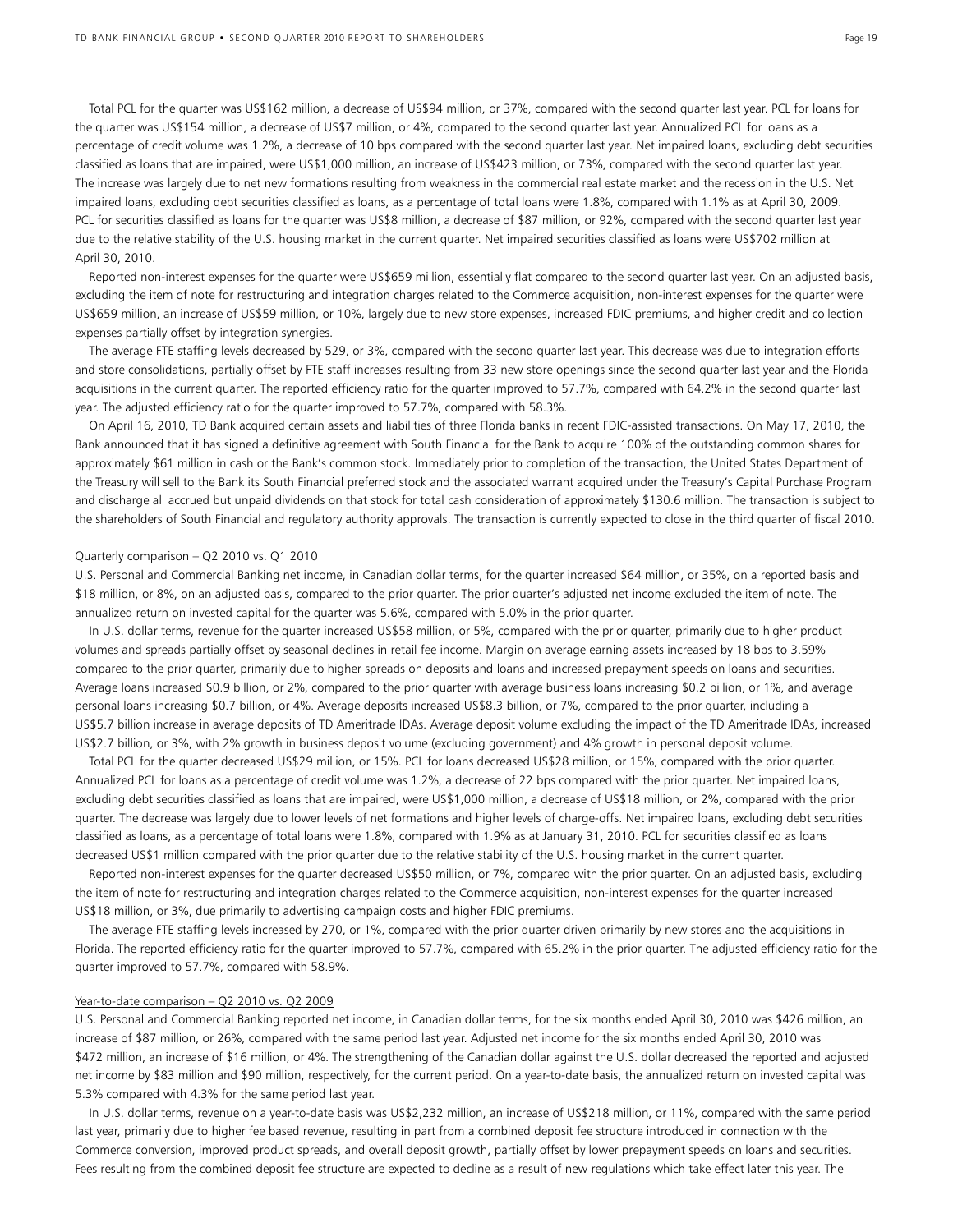margin on average earning assets on a year-to-date basis decreased by 10 bps to 3.50% when compared with the same period last year, due to lower prepayment speeds on loans and securities, partially offset by improved product spreads.

 Total PCL on a year-to-date basis was US\$353 million, a decrease of \$93 million, or 21%, compared with the same period last year. PCL for loans was US\$336 million, an increase of US\$60 million, or 22%, compared to the same period last year, primarily due to higher levels of charge-offs and reserve increases resulting from the recession in the U.S. Annualized PCL for loans as a percentage of credit volume was 1.3%, an increase of 18 bps compared with the same period last year. PCL for securities classified as loans was US\$17 million, a decrease of \$153 million, or 90%, compared with the same period last year, due to the relative stability of the U.S. housing market in the current quarter.

 On a year-to-date basis, reported non-interest expenses were US\$1,368 million, an increase of US\$47 million, or 4%, compared with the same period last year. On an adjusted basis, excluding the item of note for restructuring and integration charges related to the Commerce acquisition, noninterest expenses were US\$1,300 million, an increase of US\$127 million, or 11%, largely due to increased FDIC premiums, new store expenses, higher levels of asset recovery and security related expenses, and US\$14 million of residual restructuring and integration charges relating to the Commerce acquisition excluded from the items of note.

 The average FTE staffing levels on a year-to-date basis decreased by 502, or 3%, compared with the same period last year. This decrease was due to integration efforts and store consolidations, partially offset by FTE staff increases resulting from 33 new store openings since the second quarter last year and the Florida acquisitions in the current period. The reported efficiency ratio on a year-to-date basis improved to 61.4%, compared with 65.6% in the same period last year, whereas, the adjusted efficiency ratio remained relatively flat to the same period last year.

#### Business Outlook

Loan volume growth is expected to improve for the remainder of 2010 based on better economic conditions. Organic deposit growth momentum is expected to continue due to maturing stores, while regulatory changes in the U.S. are expected to reduce certain transaction fees starting at the end of the next quarter. For the remainder of the year, the PCL level is expected to remain in a modest range around current levels. Key drivers of performance for the remainder of 2010 are anticipated to be core deposit and loan growth, credit quality management, competitive pricing, the effect of proposed and pending regulations in the U.S. related to consumer finance, and cross selling products and services in the store network. We are currently reviewing information that is available concerning new legislation; however, since most of these new rules are in the proposal stage, there is uncertainty of the impact, if any, these changes will have on our business.

#### **Wholesale Banking**

| (millions of Canadian dollars, except as noted)     |               | For the three months ended | For the six months ended |               |               |
|-----------------------------------------------------|---------------|----------------------------|--------------------------|---------------|---------------|
|                                                     | Apr. 30, 2010 | Jan. 31, 2010              | Apr. 30, 2009            | Apr. 30, 2010 | Apr. 30, 2009 |
| Net interest income                                 | \$456         | \$513                      | \$662                    | \$969         | \$1,382       |
| Non-interest income                                 | 252           | 400                        | (42)                     | 652           | 77            |
| Total revenue (TEB)                                 | 708           | 913                        | 620                      | 1.621         | 1,459         |
| Provision for credit losses                         | 10            | 8                          | 59                       | 18            | 125           |
| Non-interest expenses                               | 372           | 376                        | 356                      | 748           | 744           |
| Net income                                          | 220           | 372                        | 173                      | 592           | 438           |
| Selected volumes and ratios                         |               |                            |                          |               |               |
| Risk-weighted assets (billions of Canadian dollars) | 32            | 34                         | 43                       | 32            | 43            |
| Return on invested capital                          | 29.0%         | 45.2%                      | 17.6%                    | 37.4%         | 20.2%         |
| Efficiency ratio - reported                         | 52.5%         | 41.2%                      | 57.4%                    | 46.1%         | 51.0%         |
| Average number of full-time equivalent staff        | 3,110         | 3,091                      | 3,028                    | 3,100         | 3,026         |

#### Quarterly comparison – Q2 2010 vs. Q2 2009

Wholesale Banking net income for the quarter was \$220 million, an increase of \$47 million, or 27%, compared with the second quarter last year. The increase relates to improved equity and credit trading and to losses in the investment portfolio incurred in the second quarter last year, partially offset by weaker interest rate and foreign exchange revenue in the current quarter. In the second quarter last year, sharp declines in interest rates, tightening credit spreads, and higher levels of volatility in foreign exchange markets drove significant gains. The operating environment was less volatile in the current quarter resulting in reduced trading opportunities. The annualized return on invested capital for the quarter was 29.0%, compared with 17.6% in the second quarter last year.

 Wholesale Banking revenue is derived primarily from capital markets and corporate lending. Revenue for the quarter was \$708 million, an increase of \$88 million, or 14%, compared with the second quarter last year. The increase was primarily related to losses incurred in the second quarter last year from the strategic decision to exit the investment portfolio, and improved equity and credit trading. This increase was partially offset by lower interest rate and foreign exchange revenue as last year's rate cuts and market volatility resulted in increased client hedging activity, wider margins, and trading opportunities as liquidity improved and asset values increased. The investment portfolio reported gains from sales and distributions this quarter compared to significant net security losses in the second quarter last year due to the decision to exit the investment portfolio.

 PCL is composed of specific provisions for credit losses and accrual costs for credit protection. PCL for the current quarter was \$10 million, compared with \$59 million in the second quarter last year. PCL in the current quarter primarily reflects the cost of CDS protection. In the second quarter last year, in addition to CDS protection costs, PCL included a specific allowance of \$48 million related to the corporate lending portfolio. Wholesale Banking continues to proactively manage its credit risk and currently holds \$1.2 billion in notional CDS protection against the lending portfolio. Net impaired loans were \$134 million, an increase of \$27 million, or 25%, over the second quarter last year.

 Non-interest expenses for the quarter were \$372 million, an increase of \$16 million, or 4%, compared with the second quarter last year, primarily due to higher operating costs from investment in risk and control infrastructure.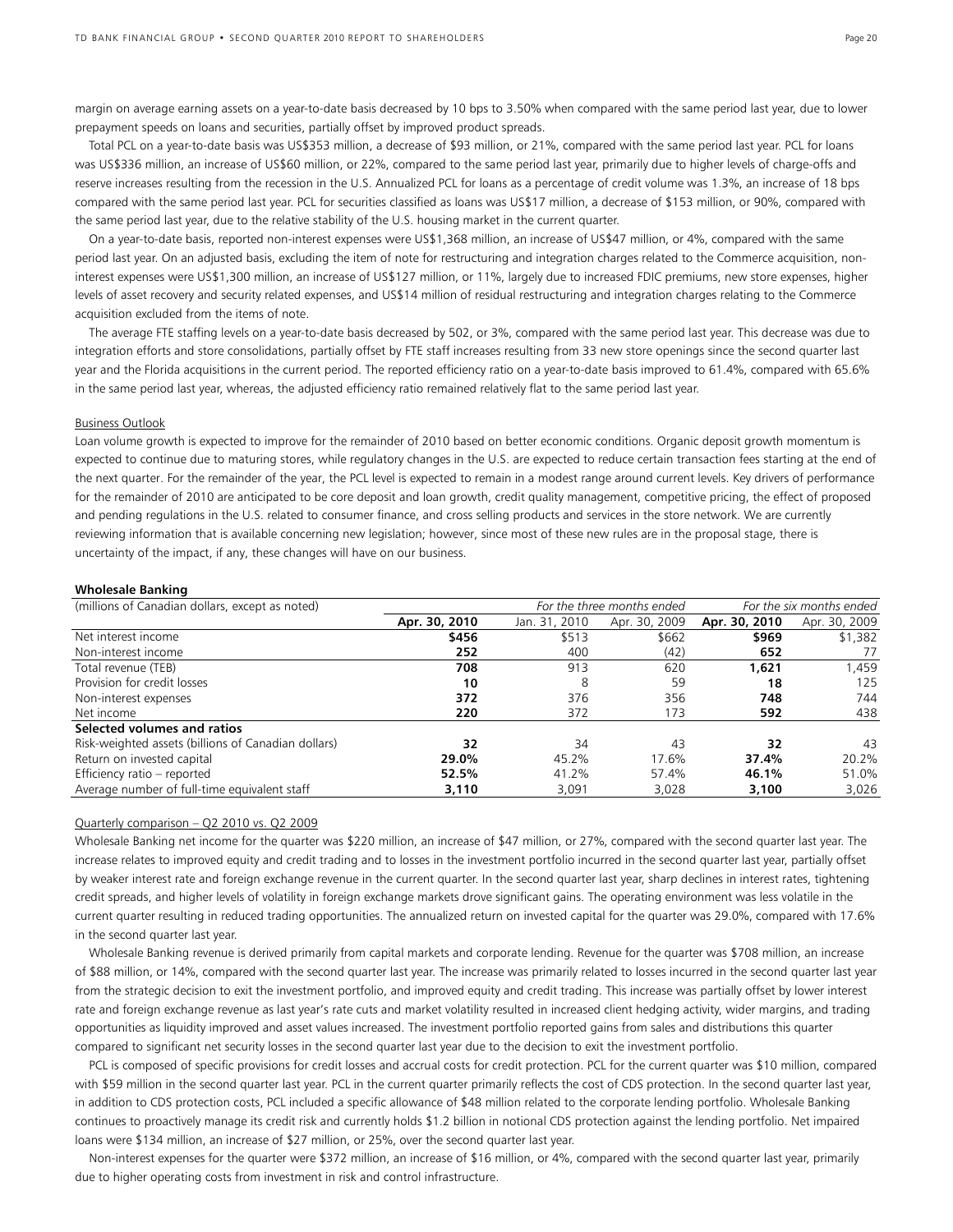#### Quarterly comparison – Q2 2010 vs. Q1 2010

Wholesale Banking net income for the quarter decreased \$152 million, or 41%, compared with the prior quarter. Higher equity trading revenue and profits in the investment portfolio were more than offset by weaker interest rate and credit trading revenue as markets normalized considerably in the current quarter. The annualized return on invested capital for the quarter was 29.0%, compared with 45.2% in the prior quarter.

 Revenue for the quarter decreased \$205 million, or 22%, compared with the prior quarter, primarily due to reduced trading revenue in the interest rate and credit businesses as spreads narrowed and interest rates and credit spreads stabilized. In addition, in the last quarter credit trading improved as certain non-core positions were exited and favourable market conditions allowed the segment to amend a number of transactions on a profitable basis. Fee income decreased despite strong government debt issuance activity as equity underwriting and mergers and acquisitions fees declined. These decreases were partially offset by improved equity trading revenue.

 PCL for the quarter increased \$2 million compared with the prior quarter, however, the level of PCL remains low. PCL for the current and prior quarter included \$9 million in the cost of credit protection. In the prior quarter, small specific provisions were offset by a recovery in the corporate lending portfolio. Net impaired loans decreased \$11 million, or 8%, compared to the prior quarter.

 Non-interest expenses for the quarter decreased \$4 million, or 1%, compared with the prior quarter, due to a reduction in variable compensation partially offset by higher operating expenses.

#### Year-to-date comparison – Q2 2010 vs. Q2 2009

Wholesale Banking net income for the six months ended April 30, 2010 was \$592 million, an increase of \$154 million, or 35%, compared with the same period last year. The increase is primarily related to losses in the investment portfolio and credit trading that occurred in the first half of last year. Offsetting this improvement were market driven reductions in trading revenue in the first half of the current year. In addition, the prior year included a large recovery from a cancelled loan commitment. On a year-to-date basis, the annualized return on invested capital was 37.4%, compared with 20.2% for the same period last year.

 Revenue on a year-to-date basis was \$1,621 million, an increase of \$162 million, or 11%, compared with the same period last year, primarily due to security losses from the exit of the investment portfolio last year. Credit trading revenue also increased from improved trading and the profitable winddown of the non-core portfolio. Offsetting these gains were reductions in equity, foreign exchange, and interest rate trading. Equity trading revenue decreased due to higher tax exempt client transactions in the prior year. Interest rate and foreign exchange trading normalized from elevated levels in the prior year due to a more stable interest rate environment with fewer trading opportunities and reduced client activity. Corporate lending revenue increased due to higher margins and fees, partially offset by lower volumes.

 PCL on a year-to-date basis was \$18 million, a decrease of \$107 million, or 86%, compared with the same period last year. PCL in the current period is mainly composed of the accrual cost of CDS protection. Specific provisions in the same period last year included specific allowances relating to two corporate lending clients and a private equity client.

 On a year-to-date basis, non-interest expenses were \$748 million, an increase of \$4 million compared with the same period last year, primarily due to higher operating costs from investment in risk and control infrastructure partially offset by lower variable compensation.

#### Business Outlook

Wholesale Banking had a strong quarter delivering solid returns across all our key businesses while continuing to focus on growing our franchise businesses. We expect lower levels of profitability for the remainder of 2010 as moderation in key markets continues and competition increases. Key priorities for 2010 include expanding the North American fixed income and foreign exchange businesses and solidifying our position as a top-ranked integrated domestic investment dealer.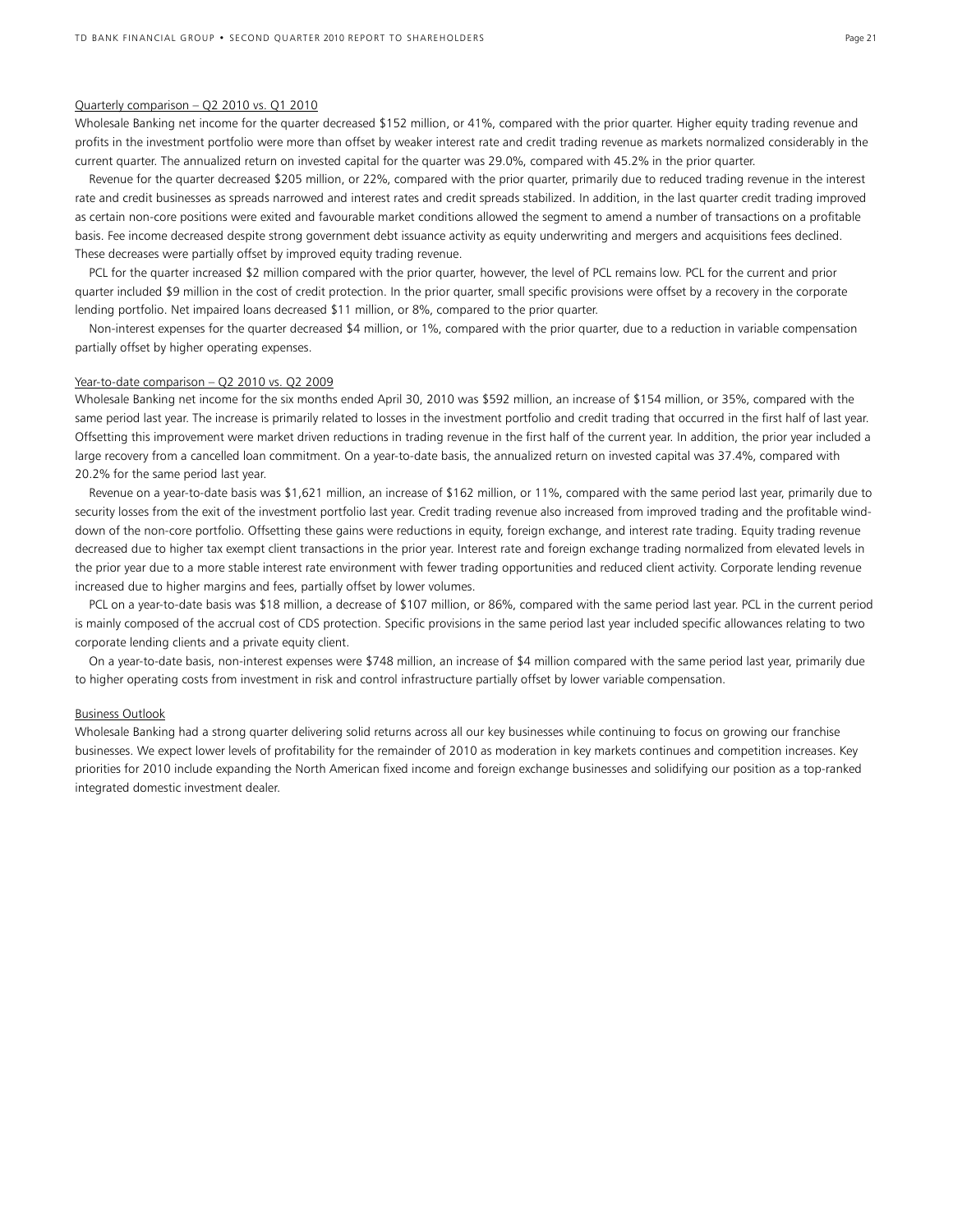#### **Corporate**

| (millions of Canadian dollars)                                |               |               | For the three months ended |                             | For the six months ended |  |
|---------------------------------------------------------------|---------------|---------------|----------------------------|-----------------------------|--------------------------|--|
|                                                               | Apr. 30, 2010 | Jan. 31, 2010 |                            | Apr. 30, 2009 Apr. 30, 2010 | Apr. 30, 2009            |  |
| Corporate segment net loss - reported                         | \$(217)       | \$(120)       | \$ (501)                   | \$(337)                     | \$(1,030)                |  |
| Adjustments for items of note, net of income taxes            |               |               |                            |                             |                          |  |
| Amortization of intangibles                                   | 123           | 112           | 127                        | 235                         | 254                      |  |
| Decrease (increase) in fair value of derivatives hedging      |               |               |                            |                             |                          |  |
| the reclassified available-for-sale securities portfolio      | (23)          | (4)           | 134                        | (27)                        | 334                      |  |
| Decrease (increase) in fair value of credit default swaps     |               |               |                            |                             |                          |  |
| hedging the corporate loan book, net of provision             |               |               |                            |                             |                          |  |
| for credit losses                                             | 2             | 7             | 44                         | 9                           | 32                       |  |
| Provision for (recovery of) income taxes due to changes       |               |               |                            |                             |                          |  |
| in statutory income tax rates                                 |               | (11)          |                            | (11)                        |                          |  |
| General allowance increase (release) in Canadian Personal and |               |               |                            |                             |                          |  |
| Commercial Banking and Wholesale Banking <sup>1</sup>         | (44)          |               | 77                         | (44)                        | 132                      |  |
| Provision for (release of) insurance claims                   |               | (17)          |                            | (17)                        |                          |  |
| Settlement of TD Banknorth shareholder litigation             |               |               | 39                         |                             | 39                       |  |
| Total adjustments for items of note                           | 58            | 87            | 421                        | 145                         | 791                      |  |
| Corporate segment net loss - adjusted                         | \$(159)       | \$(33)        | $$^{(80)}$                 | \$(192)                     | \$(239)                  |  |
|                                                               |               |               |                            |                             |                          |  |
| Decomposition of items included in net loss - adjusted        |               |               |                            |                             |                          |  |
| Net securitization                                            | \$2           | \$(5)         | \$40                       | \$(3)                       | \$7                      |  |
| Net corporate expenses                                        | (98)          | (62)          | (69)                       | (160)                       | (129)                    |  |
| Other                                                         | (63)          | 34            | (51)                       | (29)                        | (117)                    |  |
| Corporate segment net loss - adjusted                         | \$(159)       | \$(33)        | $$^{(80)}$                 | \$(192)                     | \$(239)                  |  |

<sup>1</sup> Effective November 1, 2009, TD Financing Services (formerly VFC Inc.) aligned their loan loss methodology with that used for all other Canadian Personal and Commercial Banking retail loans; any general provisions resulting from the revised methodology are included in "General allowance increase (release) in Canadian Personal and Commercial Banking and Wholesale Banking."

Adjusted results are non-GAAP. Refer to the "How the Bank Reports" section for an explanation and reconciliation of reported and adjusted results.

#### Quarterly comparison – Q2 2010 vs. Q2 2009

Corporate segment's reported net loss for the quarter was \$217 million, compared with a reported net loss of \$501 million in the second quarter last year. Adjusted net loss for the quarter was \$159 million, compared with an adjusted net loss of \$80 million. Compared with the second quarter last year, the higher adjusted net loss was primarily attributable to lower securitization gains, unfavourable valuations of hedges, and higher net corporate expenses in the current quarter.

## Quarterly comparison – Q2 2010 vs. Q1 2010

Corporate segment's reported net loss for the quarter was \$217 million, compared with a reported net loss of \$120 million in the prior quarter. Adjusted net loss for the quarter was \$159 million, compared with an adjusted net loss of \$33 million. The higher adjusted net loss was primarily attributable to higher net corporate expenses, unfavourable valuations of hedges, and the impact of favourable tax items and revaluation of securitization exposures reported in the prior quarter.

#### Year-to-date comparison - Q2 2010 vs. Q2 2009

Corporate segment's reported net loss for the six months ended April 30, 2010 was \$337 million, compared with a reported net loss of \$1,030 million in the same period last year. Adjusted net loss for the six months ended April 30, 2010 was \$192 million, compared with an adjusted net loss of \$239 million. The lower adjusted net loss was primarily attributable to favourable revaluation of securitization exposures, the impact of unfavourable tax items reported last year, partially offset by higher net corporate expenses.

#### **Outlook**

The quarter's Corporate segment loss was higher than expected as a result of the factors outlined above. Corporate expenses will continue to rise and securitization gains are expected to be lower for the balance of the year. While the amount of the Corporate segment's loss is inherently difficult to predict, because of these factors the Corporate segment loss for the balance of the year will remain at elevated levels.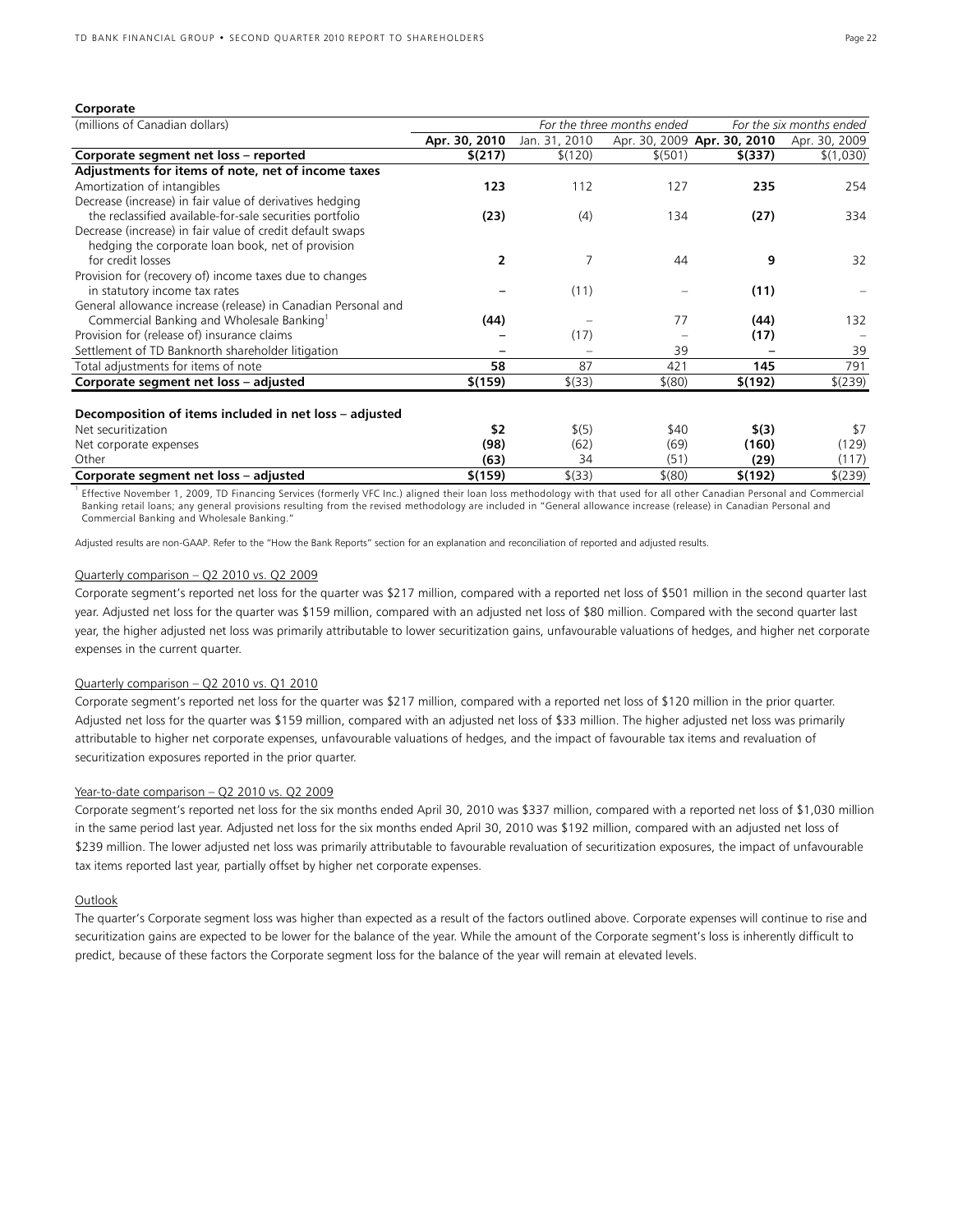## **BALANCE SHEET REVIEW**

## **Year-to-date comparison – Q2 2010 vs. Q4 2009**

#### **Balance Sheet Summary**

The year-to-date Balance Sheet changes are mainly due to growth in personal non-term deposits from TD Ameritrade which were invested in AFS securities, as well as an increase in securities purchased under reverse repurchase agreements, partially offset by a decline in derivatives assets in Wholesale Banking.

**Total assets** of the Bank were \$574 billion as at April 30, 2010, \$17 billion, or 3%, higher than at October 31, 2009. The net increase reflected a \$3 billion increase in interest-bearing deposits with banks, a \$13 billion increase in securities, and a \$9 billion increase in securities purchased under reverse repurchase agreements, partially offset by a \$1 billion decrease in loans (net of allowance for credit losses), and a \$10 billion decrease in other assets. Translation effect of a stronger Canadian dollar caused the value of the total Bank assets to decrease by \$11 billion.

**Securities** increased largely due to a \$10 billion increase in AFS securities. Translation effect of a stronger Canadian dollar caused the value of the total Bank securities to decrease by \$4 billion.

**Securities purchased under reverse repurchase agreements** increased largely due to a \$9 billion increase in Wholesale Banking.

Loans (net of allowance for loan losses) increased by \$1 billion as volume growth in Canadian Personal and Commercial Banking was partially offset by declines in the Wholesale Banking and U.S. Personal and Commercial Banking segments. The increase in Canadian Personal and Commercial Banking loans was due to increases in consumer instalment, other personal loans, and business and government loans. U.S. Personal and Commercial Banking loans decreased \$4 billion due to the translation effect of a stronger Canadian dollar; in U.S. dollars, loans increased by \$1 billion due to growth in residential mortgage and consumer lending. Wholesale Banking loans decreased due to improved capital markets activity.

**Other assets** declined \$10 billion primarily due to an \$8 billion decrease in derivatives mainly due to stabilization of capital markets in Wholesale Banking.

**Total liabilities** of the Bank were \$535 billion as at April 30, 2010, \$17 billion, or 3%, higher than at October 31, 2009. The net increase is composed mainly of a \$13 billion increase in deposits largely due to higher TD Ameritrade IDAs, and a \$5 billion increase in other liabilities. Translation effect of a stronger Canadian dollar caused the value of liabilities in U.S. Personal and Commercial Banking to decrease by \$10 billion.

**Deposits** increased \$13 billion, or 3%, mostly due to a \$12 billion increase in personal deposits, mainly driven by volume increases in the U.S. Personal and Commercial Banking and Canadian Personal and Commercial Banking segments, a \$4 billion increase in business and government deposits in Canadian Personal and Commercial Banking and Wholesale Banking segments, and a \$2 billion increase in Wholesale Banking bank deposits. These increases were partially offset by a \$5 billion decrease in Wholesale Banking trading deposits.

**Other liabilities** increased \$5 billion primarily due to a \$10 billion increase in Wholesale Banking obligations related to securities sold short and under repurchase agreements, partially offset by a \$4 billion decrease in Wholesale Banking derivatives and \$2 billion decrease in acceptances.

**Shareholders' equity** was down slightly. Strong retained earnings growth and additional common share issuance through the dividend re-investment plan and stock option issuance was more than offset by lower accumulated other comprehensive income driven by the strengthening of the Canadian dollar.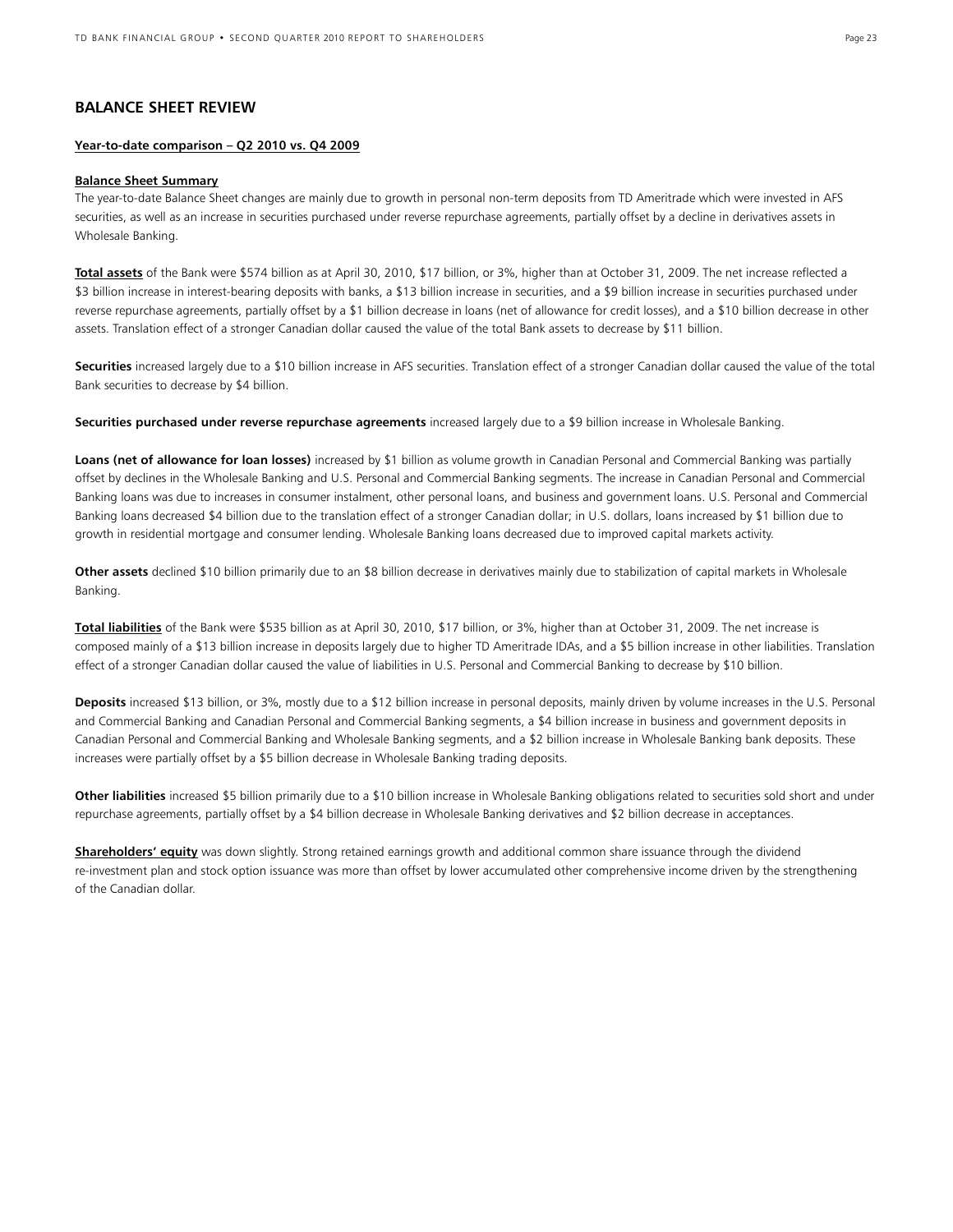## **CREDIT PORTFOLIO QUALITY**

#### Quarterly comparison – Q2 2010 vs. Q2 2009

Gross impaired loans were \$3,032 million, as at April 30, 2010, an increase of \$1,157 million, or 62%, from April 30, 2009. The increase was due to a \$1,199 million increase in U.S. Personal and Commercial Banking. Impaired loans net of specific allowance, were \$2,382 million as at April 30, 2010, compared with \$1,358 million as at April 30, 2009.

 The allowance for credit losses of \$2,602 million, as at April 30, 2010 was composed of total specific allowances of \$650 million and a general allowance of \$1,952 million. Specific allowances increased \$133 million, or 26%, from April 30, 2009. The total general allowance decreased \$18 million, or 1%, from April 30, 2009. The Bank establishes a general allowance to recognize losses that management estimates to have occurred in the portfolio at the balance sheet date for loans or credits not yet specifically identified as impaired.

#### Quarterly comparison – Q2 2010 vs. Q1 2010

Gross impaired loans increased \$324 million, or 12%, from January 31, 2010. The increase was due to a \$361 million increase in U.S. Personal and Commercial Banking, offset by decreases in the Canadian Personal and Commercial Banking and Wholesale Banking segments. Impaired loans net of specific allowance increased \$280 million from January 31, 2010.

 Specific allowances increased \$44 million, or 7%, as at April 30, 2010 from January 31, 2010. The general allowance decreased \$173 million, or 8%, due to releases in general allowance related to the Canadian Personal and Commercial Banking and Wholesale Banking segments and to debt securities classified as loans.

## **Changes in Gross Impaired Loans and Acceptances**

| (millions of Canadian dollars)                                         |               | For the three months ended | For the six months ended |               |               |
|------------------------------------------------------------------------|---------------|----------------------------|--------------------------|---------------|---------------|
|                                                                        | Apr. 30, 2010 | Jan. 31, 2010              | Apr. 30, 2009            | Apr. 30, 2010 | Apr. 30, 2009 |
| Balance at beginning of period - loans                                 | \$2,315       | \$2,070                    | \$1,543                  | \$2,070       | \$1,157       |
| Impact due to reporting-period alignment of U.S. entities <sup>1</sup> |               |                            | -57                      |               | 57            |
| Additions                                                              | 852           | 1.062                      | 927                      | 1.914         | 1,917         |
| Return to performing status, repaid or sold                            | (421)         | (364)                      | (294)                    | (785)         | (591)         |
| Write-offs                                                             | (456)         | (443)                      | (334)                    | (899)         | (707)         |
| Foreign exchange and other adjustments                                 | (72)          | (10)                       | (24)                     | (82)          | -42           |
| Balance at end of period - loans                                       | \$2,218       | \$2,315                    | \$1,875                  | \$2,218       | \$1,875       |
| Debt securities classified as loans                                    | 814           | 393                        |                          | 814           |               |
| Balance at end of period                                               | \$3,032       | \$2,708                    | \$1,875                  | \$3,032       | \$1,875       |

<sup>1</sup> As a result of the reporting-period alignment of U.S. entities as described in the "How the Bank Reports" section, the impact on gross impaired loans for January 2009 comprised of additions to impaired loans of \$153 million; return to performing status, repaid or sold of \$66 million; write-offs of \$35 million; and foreign exchange and other adjustments of \$5 million.

#### **Allowance for Credit Losses**

(millions of Canadian dollars, except as noted) *As at*

| , כתוסווטו ביוסווטו כם Carladian dollary, except as noted (                        |               |               | AJ UL                      |
|------------------------------------------------------------------------------------|---------------|---------------|----------------------------|
|                                                                                    | Apr. 30, 2010 | Jan. 31, 2010 | Apr. 30, 2009 <sup>1</sup> |
| Specific allowance – on-balance sheet loans                                        | \$650         | \$606         | \$517                      |
| General allowance for - on-balance sheet loans                                     | 1,668         | 1.854         | 1,708                      |
| - off-balance sheet instruments                                                    | 284           | 271           | 262                        |
| Total general allowance                                                            | 1,952         | 2.125         | 1.970                      |
| <b>Allowance for credit losses</b>                                                 | \$2,602       | \$2,731       | \$2,487                    |
| Impaired loans net of specific allowance                                           | \$2,382       | \$2,102       | \$1,358                    |
| Net impaired loans as a percentage of net loans                                    | 0.91%         | $0.80\%$      | 0.54%                      |
| Provision for credit losses as a percentage of net average loans (quarterly ratio) | 0.58%         | 0.79%         | 1.25%                      |

1 Certain comparative amounts are presented after adjustments resulting from adoption of the 2009 financial instruments amendments, as described in Note 1 to the Interim Consolidated Financial Statements.

## **Non-Prime Loans**

As at April 30, 2010, the Bank had approximately \$1.5 billion (October 31, 2009 – \$1.5 billion) gross exposure to non-prime loans, which primarily consists of automotive loans originated in Canada. The credit loss rate, which is an indicator of credit quality and is defined as the average PCL divided by the average month-end loan balance, was approximately 4.3% (October 31, 2009 – approximately 6.0%) on an annual basis. The portfolio continues to perform as expected. These loans are recorded at amortized cost.

#### **Sovereign Risk**

The Bank has nominal credit exposure to Greece and Portugal. Credit exposure to Ireland, Italy, and Spain is related primarily to their governments and largest financial institutions. All of these exposures are considered manageable.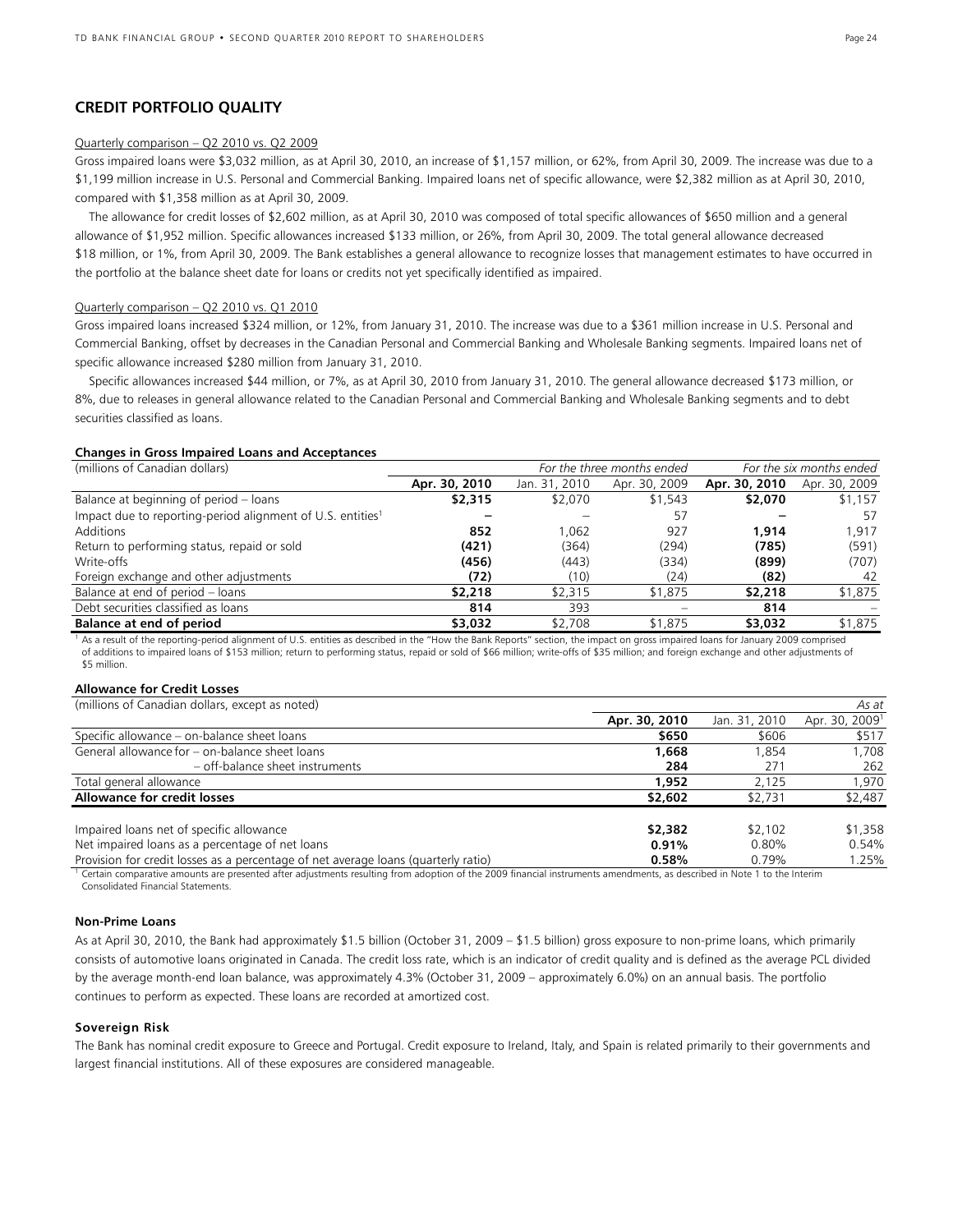#### **EXPOSURE TO NON-AGENCY COLLATERALIZED MORTGAGE OBLIGATIONS (CMO)**

In the fourth quarter of 2009, the Bank adopted amendments made to CICA Handbook Section 3855, *Financial Instruments – Recognition and Measurement* that allow debt securities which are not quoted in an active market on November 1, 2008, to be classified as loans. The non-agency CMO debt securities qualified for reclassification since the market for the portfolio has been considered to be inactive since the fourth quarter of 2008. As a result, the debt securities were reclassified from available-for-sale to loans effective November 1, 2008, at their amortized cost as of that date to align the accounting for the portfolio with how it is managed by the Bank. After the reclassification, the debt securities are carried at amortized cost using the effective interest rate method, and are evaluated for loan losses using the incurred credit loss model.

 The Bank assesses impairment of these reclassified debt securities on a quarterly basis. Since these debt securities are classified as loans, the impairment assessment follows the loan loss accounting model, where there are two types of allowances against credit losses – specific and general. Specific allowances provide against losses that are identifiable at the individual debt security level for which there is objective evidence that there has been a deterioration of credit quality, at which point the book value of the loan is reduced to its estimated realizable amount. A general allowance is established to recognize losses that management estimates to have occurred in the portfolio at the balance sheet date for loans not yet specifically identified as impaired. As a result of the reclassification of the debt securities to loans in 2009, the general allowance recognized as at April 30, 2010 was US\$192 million (October 31, 2009 – US\$256 million).

 During the second quarter of 2009, the Bank re-securitized a portion of the non-agency CMO portfolio. As part of the on-balance sheet re-securitization, new credit ratings were obtained for the re-securitized securities that better reflect the discount on acquisition and the Bank's risk inherent on the entire portfolio. As a result, 61% of the non-agency CMO portfolio is now rated AAA for regulatory capital reporting. The net capital benefit of the re-securitization transaction is reflected in the changes in RWA and in the securitization deductions from Tier 1 and Tier 2 capital. For accounting purposes, the Bank retained a majority of the beneficial interests in the re-securitized securities resulting in no financial statement impact. The Bank's assessment of impairment for these reclassified securities is not impacted by the change in the credit ratings.

The following table discloses the amortized cost and fair value of the securities by vintage year:

| (millions of U.S. dollars) |                | Alt-A      |                | Prime Jumbo |                | Total      |
|----------------------------|----------------|------------|----------------|-------------|----------------|------------|
| As at Apr. 30, 2010        | Amortized cost | Fair value | Amortized cost | Fair value  | Amortized cost | Fair value |
| 2003                       | \$316          | \$326      | \$499          | \$505       | \$815          | \$831      |
| 2004                       | 514            | 536        | 514            | 530         | 1,028          | 1,066      |
| 2005                       | 788            | 834        | 894            | 886         | 1,682          | 1,720      |
| 2006                       | 416            | 372        | 466            | 449         | 882            | 821        |
| 2007                       | 678            | 621        | 421            | 400         | 1,099          | 1,021      |
| Total portfolio net of     |                |            |                |             |                |            |
| specific allowance         | \$2,712        | \$2,689    | \$2,794        | \$2,770     | \$5,506        | \$5,459    |
| Less: general allowance    |                |            |                |             | 192            |            |
| Total                      |                |            |                |             | \$5,314        | \$5,459    |
|                            |                |            |                |             |                |            |
| As at Oct. 31, 2009        |                |            |                |             |                |            |
| 2003                       | \$359          | \$365      | \$598          | \$597       | \$957          | \$962      |
| 2004                       | 624            | 621        | 636            | 645         | 1,260          | 1,266      |
| 2005                       | 873            | 817        | 1,602          | 1,513       | 2,475          | 2,330      |
| 2006                       | 492            | 438        | 584            | 543         | 1,076          | 981        |
| 2007                       | 739            | 703        | 471            | 444         | 1,210          | 1,147      |
| Total portfolio net of     |                |            |                |             |                |            |
| specific allowance         | \$3,087        | \$2,944    | \$3,891        | \$3,742     | \$6,978        | \$6,686    |
| Less: general allowance    |                |            |                |             | 256            |            |
| Total                      |                |            |                |             | \$6,722        | \$6,686    |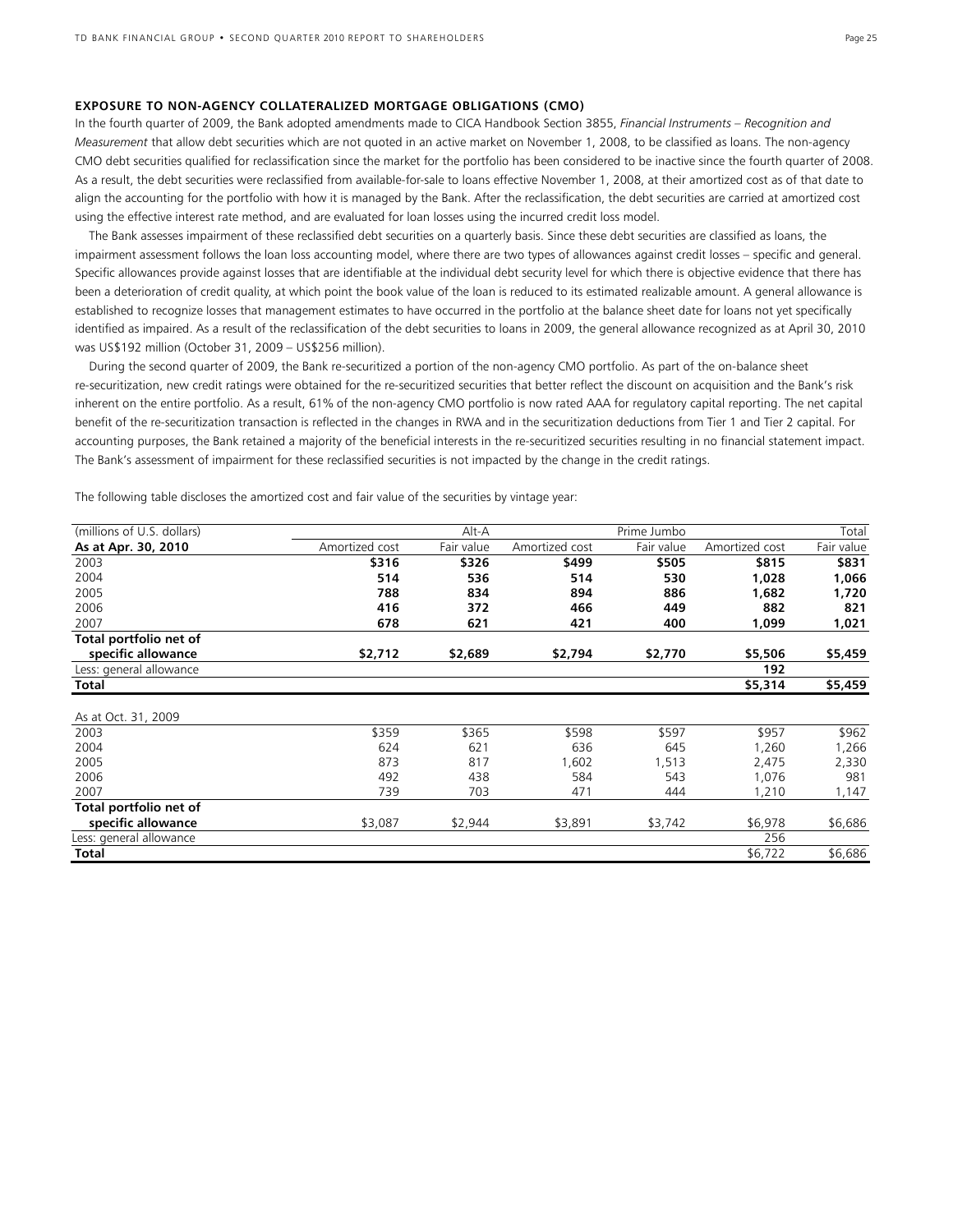## **CAPITAL POSITION**

The Bank complies with the OSFI guideline for calculating RWA and regulatory capital, which is based on the *International Convergence of Capital Measurement and Capital Standard – A Revised Framework (Basel II)* issued by the Basel Committee on Banking Supervision. OSFI's target Tier 1 and Total capital ratios for Canadian banks are 7% and 10%, respectively. For regulatory capital purposes, the Bank's investment in TD Ameritrade is translated using the period–end foreign exchange rate of the Bank.

#### **Regulatory Capital Position**

| (millions of Canadian dollars, except as noted) |               |               | As at                      |
|-------------------------------------------------|---------------|---------------|----------------------------|
|                                                 | Apr. 30, 2010 | Oct. 31, 2009 | Apr. 30, 2009 <sup>1</sup> |
| <b>Risk-weighted assets for:</b>                |               |               |                            |
| Credit risk                                     | \$156,646     | \$160,465     | \$167,399                  |
| Market risk                                     | 3,398         | 3.735         | 7.737                      |
| Operational risk                                | 27,130        | 25,385        | 24,172                     |
| Total risk-weighted assets                      | \$187,174     | \$189,585     | \$199,308                  |
| Tier 1 capital                                  | \$22,469      | \$21,407      | \$21,608                   |
| Tier 1 capital ratio <sup>2</sup>               | 12.0%         | 11.3%         | 10.8%                      |
| Total capital <sup>3</sup>                      | \$29,026      | \$28,338      | \$28,304                   |
| Total capital ratio <sup>4</sup>                | 15.5%         | 14.9%         | 14.2%                      |
| Assets-to-capital multiple <sup>5</sup>         | 17.5          | 17.1          | 17.0                       |

1 Certain comparative amounts are presented after adjustments resulting from adoption of the 2009 financial instruments amendments, as described in Note 1 to the Interim Consolidated Financial Statements.

 $2$  Tier 1 capital ratio is calculated as Tier 1 capital divided by RWA.

<sup>3</sup> Total capital includes Tier 1 and Tier 2 capital.

4 Total capital ratio is calculated as Total capital divided by RWA.

<sup>5</sup> The assets-to-capital multiple is calculated as total assets plus off-balance sheet credit instruments, such as certain letters of credit and guarantees, less investments in associated corporations, goodwill and net intangibles, divided by Total adjusted capital.

As at April 30, 2010, the Bank's Tier 1 capital ratio was 12.0%, compared with 11.3% as at October 31, 2009. The increase was primarily a result of strong earnings and common share issuance through strong participation in the Bank's dividend re-investment plan and exercise of stock options. The Total capital ratio was 15.5% as at April 30, 2010, compared with 14.9% as at October 31, 2009. The increase was largely due to the same reasons noted above, partially offset by the redemption of \$900 million in TD Capital Trust securities in December 2009.

The Bank continues to maintain sufficient capital levels to ensure that flexibility is maintained to grow operations, both organically and through strategic acquisitions. The strong capital ratios are the result of the Bank's internal capital generation, management of the balance sheet, and periodic issuance of capital securities.

 For further details of capital, see Notes 9 and 10 to the Interim Consolidated Financial Statements. For further details of regulatory capital, see Note 11 to the Interim Consolidated Financial Statements.

## **MANAGING RISK**

#### **EXECUTIVE SUMMARY**

Financial services involve prudently taking risks to generate profitable growth. At the Bank, our goal is to earn a stable and sustainable rate of return for every dollar of risk we take, while putting significant emphasis on investing in our businesses to ensure we can meet our future growth objectives.

 Our businesses and operations are exposed to a broad number of risks that have been identified and defined in our Enterprise Risk Framework. The Bank's tolerance to those risks is defined in our Enterprise Risk Appetite which has been developed within a comprehensive framework that takes into consideration both the risk and business environment in which we operate. Each business is responsible for setting and aligning their individual risk appetites with that of the enterprise based on a thorough examination of the specific risks to which they are exposed. We monitor and report on individual business and enterprise level risks that could have a significant impact on the Bank.

 Our risk governance structure and risk management approach have not substantially changed from that described in our 2009 Annual Report. Certain risks have been outlined below. For a complete discussion of our risk governance structure and our risk management approach, see the "Managing Risk" section in the 2009 Annual Report.

 The shaded sections of this MD&A represent a discussion relating to market and liquidity risks and form an integral part of the Interim Consolidated Financial Statements for the period ended April 30, 2010.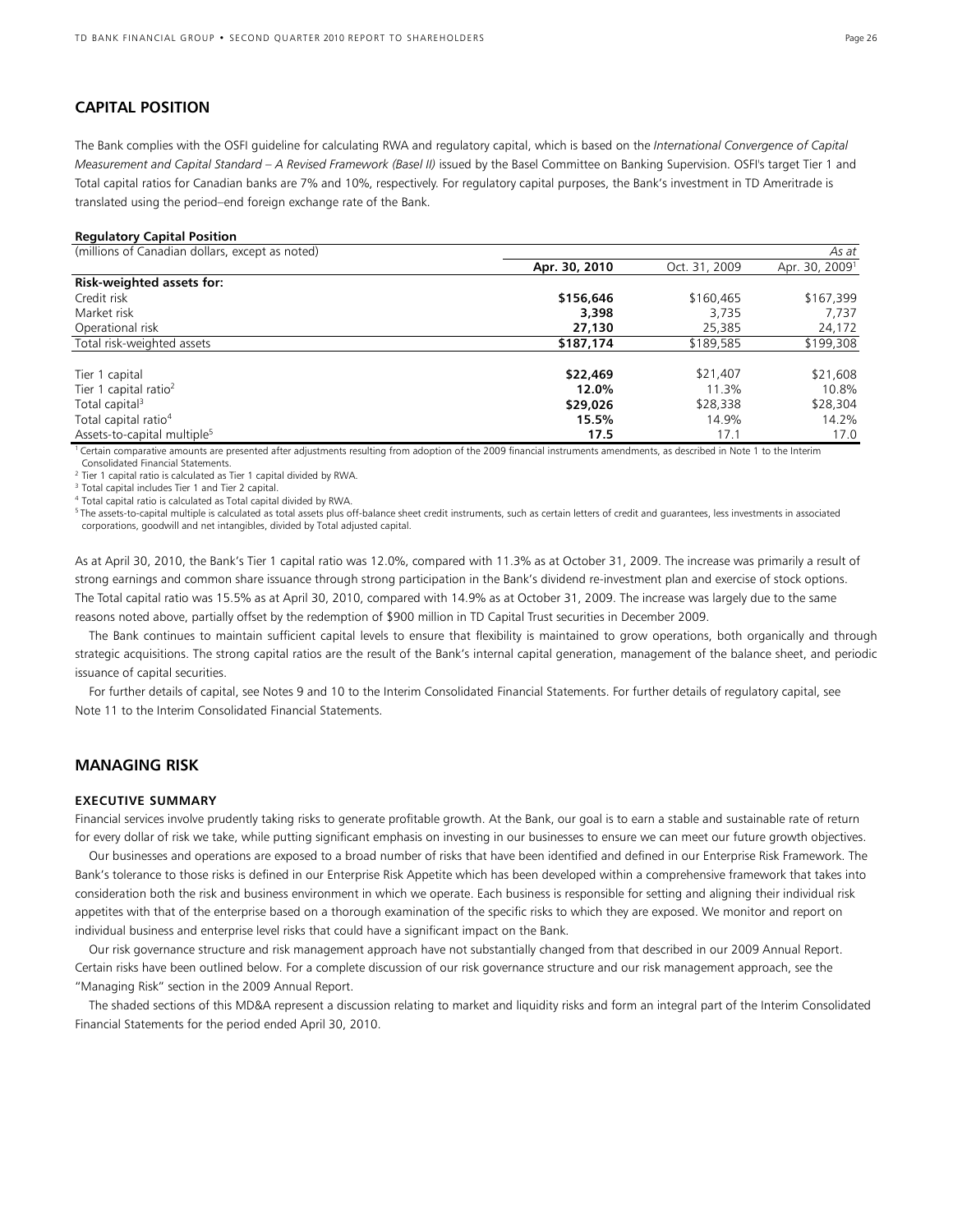## **CREDIT RISK**

Gross credit risk exposures, measured before credit risk mitigants, are given below:

### **Credit Risk Exposures1 – Standardized and AIRB Approaches**

| (millions of Canadian dollars) |                     |             |               |              |           | As at         |
|--------------------------------|---------------------|-------------|---------------|--------------|-----------|---------------|
|                                |                     |             | Apr. 30, 2010 |              |           | Oct. 31, 2009 |
|                                | <b>Standardized</b> | <b>AIRB</b> | Total         | Standardized | AIRB      | Total         |
| Retail                         |                     |             |               |              |           |               |
| Residential secured            | \$11,758            | \$140.173   | \$151,931     | \$10,606     | \$137,448 | \$148,054     |
| Qualifying revolving retail    |                     | 41,286      | 41,286        |              | 40,894    | 40,894        |
| Other retail                   | 18,501              | 25,081      | 43,582        | 17,252       | 23,636    | 40,888        |
| <b>Total retail</b>            | 30,259              | 206,540     | 236.799       | 27,858       | 201.978   | 229,836       |
| Non-retail                     |                     |             |               |              |           |               |
| Corporate                      | 42,278              | 109,723     | 152,001       | 45.277       | 99.856    | 145,133       |
| Sovereign                      | 5,533               | 61,369      | 66,902        | 2,144        | 57,958    | 60,102        |
| Bank                           | 19,256              | 101.712     | 120,968       | 18.144       | 91.089    | 109,233       |
| Total non-retail               | 67,067              | 272,804     | 339,871       | 65,565       | 248.903   | 314,468       |
| Gross credit risk exposures    | \$97,326            | \$479,344   | \$576,670     | \$93,423     | \$450,881 | \$544,304     |

<sup>1</sup> Gross credit risk exposures represent exposure at default (EAD) and are before the effects of credit risk mitigation. This table excludes securitization and equity exposures.

## **MARKET RISK**

The graph below discloses daily value-at-risk (VaR) usage and trading-related income<sup>1</sup> within Wholesale Banking. For the quarter ended April 30, 2010 trading related income was positive for 94% of the trading days. Losses in the quarter did not exceed VaR on any trading day.



<sup>1</sup> Trading-related income is the total of trading income reported in other income and the net interest income on trading positions reported in net interest income. Trading related revenue in the above graph excludes revenue related to changes in the fair value of loan commitments. Similarly, the commitments are not included in the VaR measure as they are not managed as trading positions.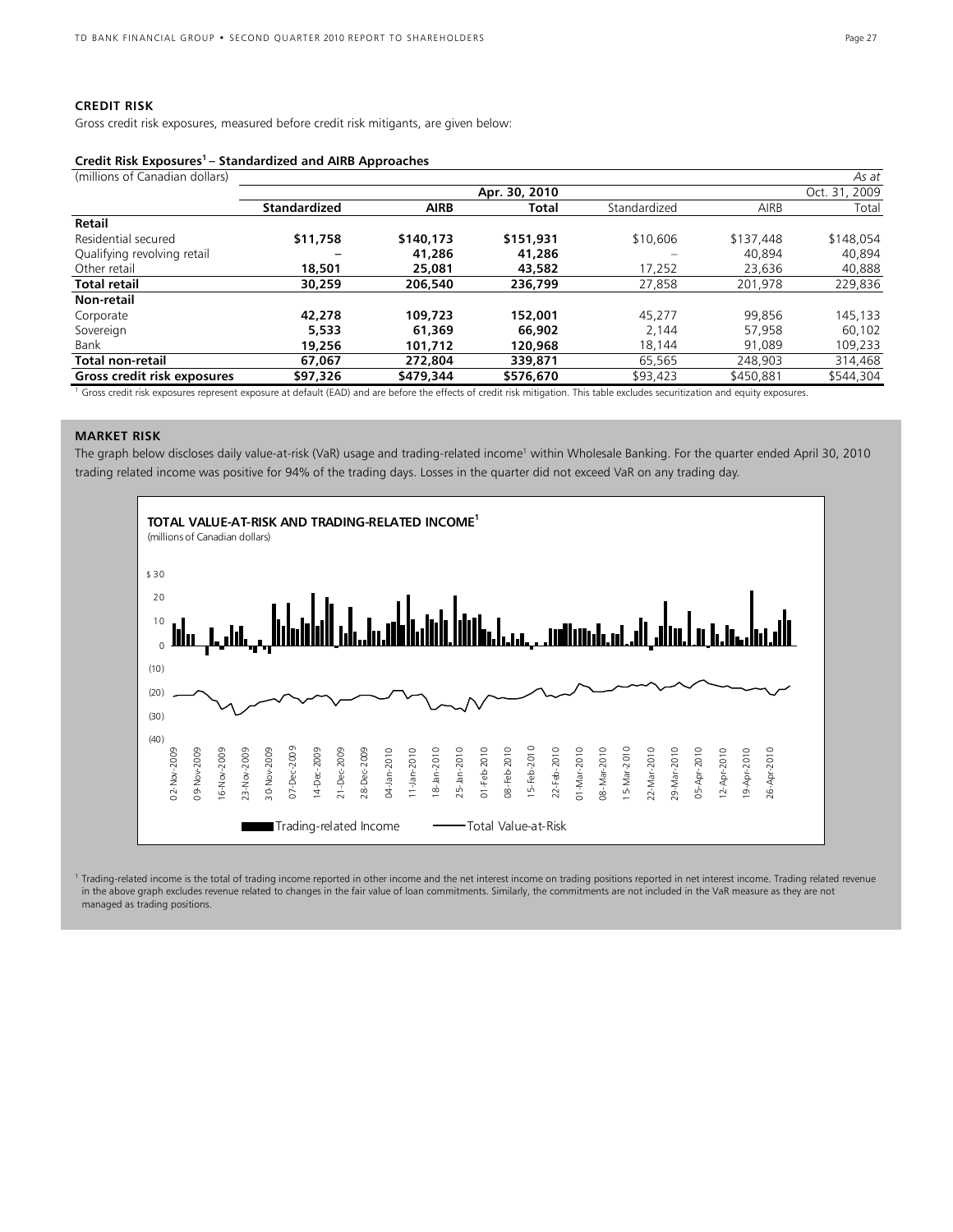The following table presents the end of quarter, average, high, and low Total VaR usage.

| Value-at-Risk Usage |  |
|---------------------|--|
|---------------------|--|

| (millions of Canadian dollars)       |        |         |                  |                  |                             | For the three months ended | For the six months ended |               |  |
|--------------------------------------|--------|---------|------------------|------------------|-----------------------------|----------------------------|--------------------------|---------------|--|
|                                      |        |         |                  | Apr. 30, 2010    | Jan. 31, 2010 Apr. 30, 2009 |                            | Apr. 30, 2010            | Apr. 30, 2009 |  |
|                                      | As at  | Average | High             | Low              | Average                     | Average                    | Average                  | Average       |  |
| Interest rate and credit spread risk | \$12.9 | \$11.3  | \$14.2           | \$8.7            | \$13.1                      | \$25.2                     | \$12.2                   | \$28.3        |  |
| Equity risk                          | 7.2    | 7.2     | 9.3              | 6.1              | 8.5                         | 8.2                        | 7.8                      | 10.6          |  |
| Foreign exchange risk                | 1.0    | 2.4     | 5.8              | 0.9              | 2.5                         | 5.2                        | 2.4                      | 4.7           |  |
| Commodity risk                       | 0.6    | 1.2     | 3.1              | 0.5              | 1.6                         | 0.9                        | 1.4                      | 1.0           |  |
| Debt specific risk                   | 11.8   | 14.3    | 19.0             | 10.2             | 18.5                        | 39.4                       | 16.4                     | 44.2          |  |
| Diversification effect <sup>1</sup>  | (16.6) | (17.8)  | n/m <sup>2</sup> | n/m <sup>2</sup> | (20.6)                      | (32.1)                     | (19.1)                   | (35.4)        |  |
| <b>Total Value-at-Risk</b>           | \$16.9 | \$18.6  | \$23.4           | \$14.5           | \$23.6                      | \$46.8                     | \$21.1                   | \$53.4        |  |

<sup>1</sup> The aggregate VaR is less than the sum of the VaR of the different risk types due to risk offsets resulting from portfolio diversification.<br><sup>2</sup> Not meaningful. It is not meaningful to compute a diversification effect b

#### *Interest Rate Risk*

The following graph shows our interest rate risk exposure (as measured by Economic Value-at-Risk (EVaR)) on all non-trading assets, liabilities, and derivative instruments used for interest rate risk management.



The Bank uses derivative financial instruments, wholesale instruments, and other capital market alternatives and, less frequently, product pricing strategies to manage interest rate risk. As at April 30, 2010, an immediate and sustained 100 bps increase in interest rates would have decreased the economic value of shareholders' equity by \$71.6 million (October 31, 2009 – \$(85.6) million) after tax. An immediate and sustained 100 bps decrease in interest rates would have reduced the economic value of shareholders' equity by \$177.2 million (October 31, 2009 – \$(137.0) million) after tax.

 The following table shows the sensitivity of the economic value of shareholders' equity (after tax) by currency for those currencies where the Bank has material exposure.

#### **Sensitivity of After-Tax Economic Value-at-Risk by Currency**

| (millions of Canadian dollars) |           | As at Apr. 30, 2010 |                               | As at Oct. 31, 2009 | As at Apr. 30, 2009 |           |  |
|--------------------------------|-----------|---------------------|-------------------------------|---------------------|---------------------|-----------|--|
|                                | $100$ bps | $100$ bps           |                               | $100$ bps           | $100$ bps           | $100$ bps |  |
|                                | increase  | decrease            | <i><u><b>Increase</b></u></i> | decrease            | <b>Increase</b>     | decrease  |  |
| Canadian dollar                | \$ (8.8)  | \$ (56.8)           | \$(0.5)                       | \$(67.6)            | \$(10.2)            | \$ (58.2) |  |
| U.S. dollar                    | (62.8)    | (120.4)             | (85.1)                        | (69.4)              | (72.6)              | (139.3)   |  |
| Total                          | \$(71.6)  | \$(177.2)           | \$ (85.6)                     | \$(137.0)           | \$ (82.8)           | \$(197.5) |  |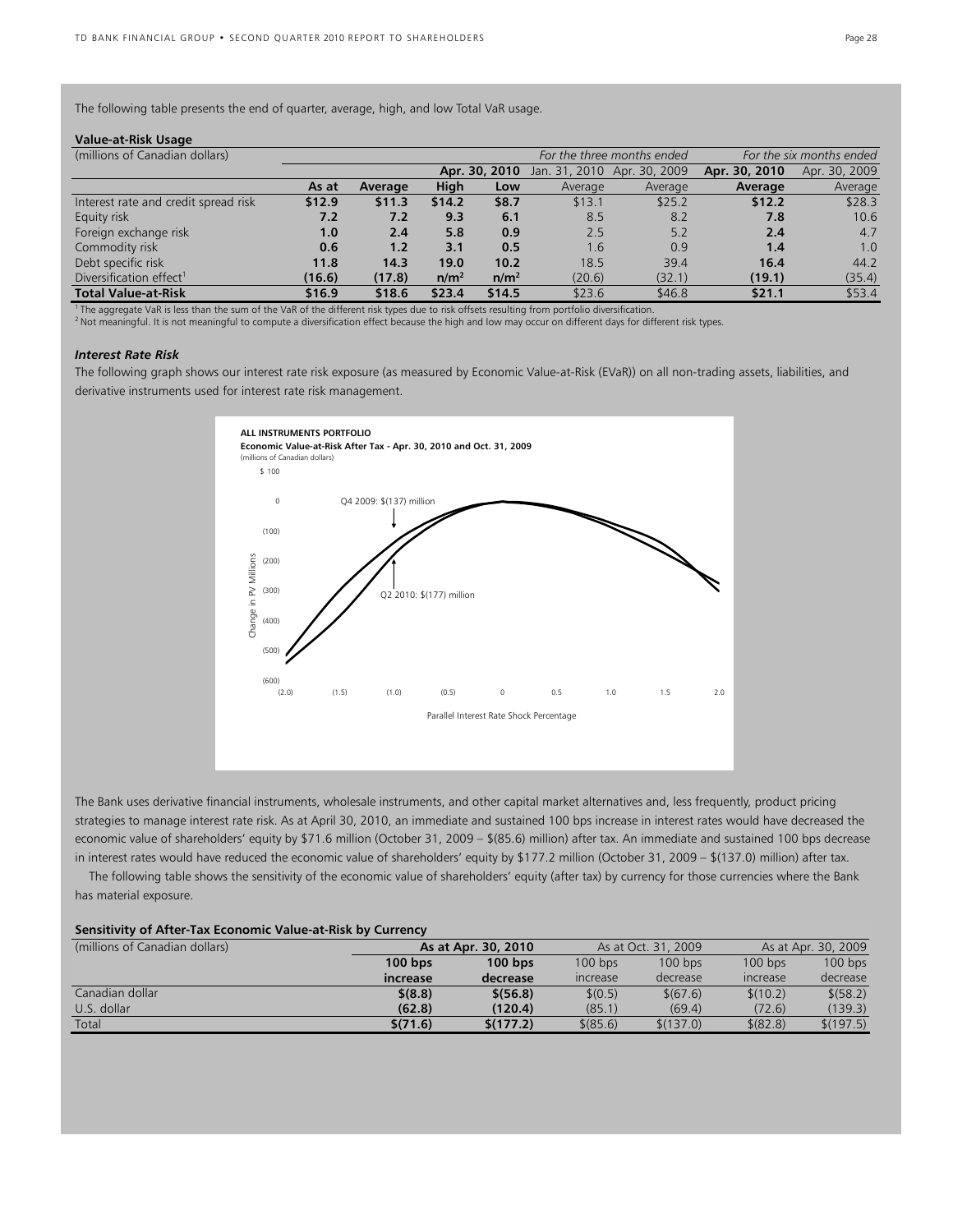#### **LIQUIDITY RISK**

As a financial organization, we must ensure that we have continued access to sufficient and suitable funding to cover our financial obligations as they come due, and to sustain and grow our assets and operations under both normal and stress conditions. In the event of a funding disruption, we need to ensure we have sufficient liquid assets to continue to function. The process that ensures adequate access to funds is known as the management of liquidity risk.

 Our overall liquidity requirement is defined as the amount of liquidity we need to fund expected cash outflows, as well as a prudent liquidity reserve to fund potential cash outflows in the event of a disruption in the capital markets or other event that could affect our access to funding. We do not rely on short-term wholesale funding for purposes other than funding marketable securities or short-term assets.

 To define the amount of liquidity that must be held at all times for a specified minimum 90 day period, we use a conservative Base-Case scenario stress test that models potential liquidity requirements and asset marketability during a confidence crisis that has been triggered in the markets specifically with respect to our ability to meet obligations as they come due. In addition to this Bank-specific event, the Base-Case scenario also incorporates the impact of a stressed market-wide liquidity event that results in a significant reduction in access to both short- and long-tem funding for all institutions, a significant increase in our cost of funds, and a significant decrease in the marketability of assets. This scenario ensures that we have sufficient liquidity to cover total requirements equal to 100% of our unsecured wholesale debt coming due, potential retail and commercial deposit run-off, and forecasted operational requirements. In addition, we include coverage of Bank-sponsored funding programs, such as the Bankers' Acceptances we issue on behalf of clients, and Bank-sponsored asset-backed commercial paper (ABCP).

 To meet the resulting total liquidity requirements, we hold assets that can be readily converted into cash. Assets must be currently marketable, of sufficient credit quality, and available for sale to be considered readily convertible into cash. Liquid assets are represented in a cumulative liquidity gap framework based on settlement timing and market depth. Assets that are not available without delay because they are needed for collateral or other similar purposes are not considered readily convertible into cash.

 Our surplus liquid-asset position is our total liquid assets less our unsecured wholesale funding requirements, potential non-wholesale deposit runoff, and contingent liabilities coming due in a given specified time bucket. On April 30, 2010, our aggregate surplus liquid-asset position for up to 90 days, as measured under the Base-Case scenario for Canadian Personal and Commercial Banking (including domestic Wealth Management) and Wholesale Banking operations was \$15.0 billion, (October 31, 2009 – \$6.8 billion). The cumulative surplus liquid-asset position for U.S. Personal and Commercial Banking operations as at April 30, 2010 was \$12.0 billion (October 31, 2009 – \$10.0 billion).

 We also use an extended liquidity coverage test to measure our ability to fund our operations on a fully secured basis for a period of up to one year. For the purposes of calculating the results of this test we estimate the marketability and pledging potential of available assets not considered liquid within 90 days under the Base-Case scenario and then deduct an estimate for potential wholesale liability and deposit run-off and additional utilization of committed lines of credit over a 91 to 364 day period. On April 30, 2010, our estimate of liquid assets less requirements, as measured under the extended liquidity coverage test, for Canadian Personal and Commercial Banking and Wholesale Banking operations was \$9.9 billion, (October 31, 2009 – \$14.9 billion) and for U.S. Personal and Commercial Banking operations was \$12.8 billion (October 31, 2009 – \$16.8 billion).

 While each of our major operations has responsibility for the measurement and management of its own liquidity risks, we also manage liquidity on an enterprise-wide basis in order to maintain consistent and efficient management of liquidity risk across all of our operations.

We have contingency plans in place to provide direction in the event of a specific local liquidity crisis.

 We also regularly review the level of increased collateral our trading counterparties would require in the event of a downgrade of the Bank's credit rating. The impact of a one notch downgrade would be minimal and could be readily managed in the normal course of business.

#### **Credit Ratings**

|                                                                                                                                                                     |                        |                              | As at Apr. 30, 2010 <sup>1</sup> |  |  |  |
|---------------------------------------------------------------------------------------------------------------------------------------------------------------------|------------------------|------------------------------|----------------------------------|--|--|--|
| <b>Ratings agency</b>                                                                                                                                               | Short-term debt rating | Senior long-term debt rating | Outlook                          |  |  |  |
| Moody's                                                                                                                                                             | $P -$                  | Aaa                          | <b>Negative</b>                  |  |  |  |
| <b>S&amp;P</b>                                                                                                                                                      | $A - 1 +$              | $AA-$                        | stable                           |  |  |  |
| Fitch                                                                                                                                                               | $F1 +$                 | $AA-$                        | stable                           |  |  |  |
| <b>DBRS</b>                                                                                                                                                         | $R-1$ (high)           | AА                           | stable                           |  |  |  |
| I The above ratings are fer The Terente Deminian Rapk legal entity. A more extensive listing including subsidiaries' ratings, is available on the Rapk's website at |                        |                              |                                  |  |  |  |

1 The above ratings are for The Toronto-Dominion Bank legal entity. A more extensive listing, including subsidiaries' ratings, is available on the Bank's website at http://www.td.com/investor/credit.jsp. Credit ratings are not recommendations to purchase, sell, or hold a financial obligation inasmuch as they do not comment on market price or suitability for a particular investor. Ratings are subject to revision or withdrawal at any time by the rating organization.

## **OFF-BALANCE SHEET ARRANGEMENTS**

The Bank carries out certain business activities via arrangements with special purpose entities (SPEs). We use SPEs to obtain sources of liquidity by securitizing certain of the Bank's financial assets, to assist our clients in securitizing their financial assets and to create investment products for our clients. SPEs may be organized as trusts, partnerships, or corporations and they may be formed as qualifying special purpose entities (QSPEs) or variable interest entities (VIEs). When an entity is deemed a VIE, the entity must be consolidated by the primary beneficiary. Consolidated SPEs have been presented in the Bank's Interim Consolidated Balance Sheet.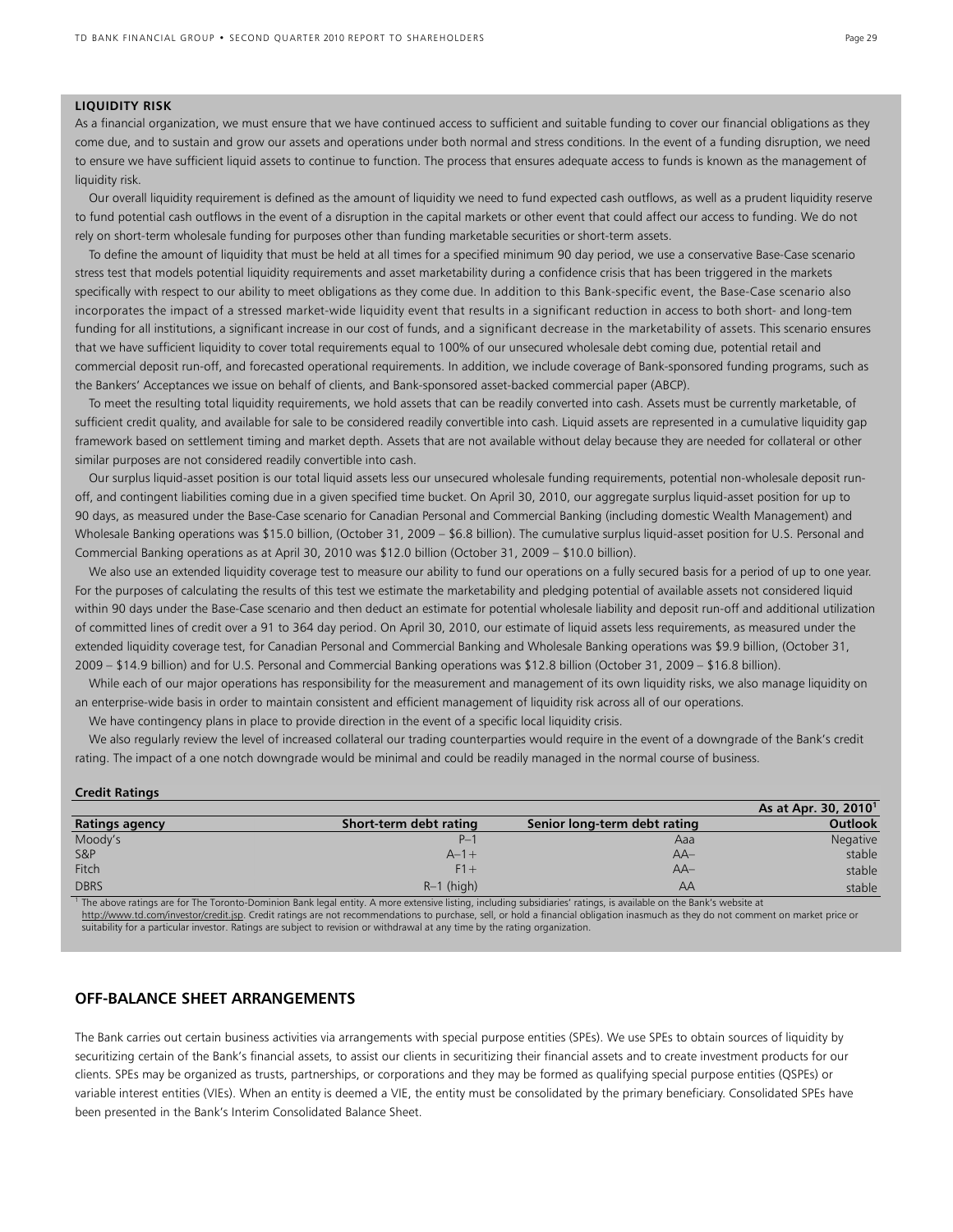#### **Securitization of Bank-Originated Assets**

The Bank securitizes residential mortgages, personal loans, and commercial mortgages to enhance its liquidity position, to diversify sources of funding, and to optimize the management of the balance sheet. All products securitized by the Bank were originated in Canada and sold to Canadian securitization structures or Canadian non-SPE third parties. Details of securitization exposures through significant unconsolidated SPEs, significant unconsolidated QSPEs, and Canadian non-SPE third parties are as follows:

| Exposure Securitized by the Bank as an Originator <sup>1</sup> |  |  |
|----------------------------------------------------------------|--|--|
|                                                                |  |  |

| (millions of Canadian dollars) |                      |             |             |                     |             |                          |             |                      |                                                                                                                                                                    |                     |             | As at             |
|--------------------------------|----------------------|-------------|-------------|---------------------|-------------|--------------------------|-------------|----------------------|--------------------------------------------------------------------------------------------------------------------------------------------------------------------|---------------------|-------------|-------------------|
|                                |                      |             |             |                     |             | Apr. 30, 2010            |             |                      |                                                                                                                                                                    |                     |             | Oct. 31, 2009     |
|                                |                      | Significant |             | Significant         |             | Canadian non-            |             | Significant          |                                                                                                                                                                    | Significant         |             | Canadian non-     |
|                                | unconsolidated OSPEs |             |             | unconsolidated SPEs |             | <b>SPE third-parties</b> |             | unconsolidated OSPEs |                                                                                                                                                                    | unconsolidated SPEs |             | SPE third-parties |
|                                |                      | Carrying    |             | Carrying            |             | Carrying                 |             | Carrying             |                                                                                                                                                                    | Carrying            |             | Carrying          |
|                                |                      | value of    |             | value of            |             | value of                 |             | value of             |                                                                                                                                                                    | value of            |             | value of          |
|                                | Securitized          | retained    | Securitized | retained            | Securitized | retained                 | Securitized | retained             | Securitized                                                                                                                                                        | retained            | Securitized | retained          |
|                                | assets               | interests   | assets      | interests           | assets      | interests                | assets      | interests            | assets                                                                                                                                                             | interests           | assets      | interests         |
| Residential                    |                      |             |             |                     |             |                          |             |                      |                                                                                                                                                                    |                     |             |                   |
| mortgage loans <sup>2</sup>    | \$–                  | $S-$        | \$19,932    | \$544               | \$21,339    | \$709                    | ፍ–          | \$—                  | \$21.939                                                                                                                                                           | \$558               | \$18,449    | \$658             |
| Personal loans                 | 6,555                | 126         |             |                     |             | -                        | 6,962       | 121                  |                                                                                                                                                                    |                     |             |                   |
| Commercial                     |                      |             |             |                     |             |                          |             |                      |                                                                                                                                                                    |                     |             |                   |
| mortgage loans <sup>2</sup>    |                      |             | 50          |                     | 562         |                          | 62          |                      | 51                                                                                                                                                                 |                     | 513         |                   |
| Total exposure                 | \$6.555              | \$126       | \$19,982    | \$544               | \$21,901    | \$710                    | \$7.024     | \$123                | \$21.990                                                                                                                                                           | \$558               | \$18,962    | \$658             |
|                                |                      |             |             |                     |             |                          |             |                      | he all the conditioning theoretical that the Dank has mademailed for its come country it has actual as an adicipation hank and cotained conditioning amounts are a |                     |             |                   |

 $^1$  In all the securitization transactions that the Bank has undertaken for its own assets, it has acted as an originating bank and retained securitization exposure.<br><sup>2</sup> Multiple-unit residential (MUR) mortgages, compris

## *Residential Mortgage Loans*

The Bank may be exposed to the risks of transferred loans to the securitization vehicles through retained interests. There are no expected credit losses on the retained interests of the securitized residential mortgages as the mortgages are all government guaranteed.

## *Personal Loans*

The Bank securitizes personal loans through QSPEs, as well as through single-seller conduits via QSPEs. As at April 30, 2010, the single-seller conduits had \$5.1 billion (October 31, 2009 – \$5.1 billion) of commercial paper outstanding while another Bank-sponsored QSPE had \$1.5 billion (October 31, 2009 – \$2.9 billion) of term notes outstanding. While the probability of loss is negligible as at April 30, 2010, the Bank's maximum potential exposure to loss for these conduits through the sole provision of liquidity facilities was \$5.1 billion (October 31, 2009 – \$5.1 billion) of which \$1.1 billion (October 31, 2009 – \$1.1 billion) of underlying personal loans was government insured. Additionally, the Bank had retained interests of \$126 million (October 31, 2009 – \$121 million) relating to excess spread.

#### *Commercial Mortgage Loans*

As at April 30, 2010, the Bank's maximum potential exposure to loss was nil (October 31, 2009 – \$2 million) through retained interests in the excess spread and cash collateral account of the QSPE.

## **Securitization of Third Party-Originated Assets**

The Bank administers multi-seller conduits and provides liquidity facilities as well as securities distribution services; it may also provide credit enhancements. Third party-originated assets are securitized through Bank-sponsored SPEs, which are not consolidated by the Bank. The Bank's maximum potential exposure to loss due to its ownership interest in commercial paper and through the provision of liquidity facilities for multi-seller conduits was \$6.6 billion as at April 30, 2010 (October 31, 2009 – \$7.5 billion). Further, as at April 30, 2010, the Bank has committed an additional \$1.3 billion (October 31, 2009 – \$1.0 billion) in liquidity facilities for ABCP that could potentially be issued by the conduits. As at April 30, 2010, the Bank also provided deal-specific credit enhancement in the amount of \$86 million (October 31, 2009 – \$134 million).

 All third-party assets securitized by the Bank were originated in Canada and sold to Canadian securitization structures. Details of the Bankadministered multi-seller, ABCP conduits are as follows:

#### **Exposure to Third-Party Originated Assets Securitized by Bank-Sponsored Conduits**

| (millions of Canadian dollars)                                                                                |                                |                    |                 |                | As at              |  |  |  |
|---------------------------------------------------------------------------------------------------------------|--------------------------------|--------------------|-----------------|----------------|--------------------|--|--|--|
|                                                                                                               | Apr. 30, 2010<br>Oct. 31, 2009 |                    |                 |                |                    |  |  |  |
|                                                                                                               |                                |                    | <b>Expected</b> |                |                    |  |  |  |
|                                                                                                               | Significant                    | Ratings profile of | weighted-       | Significant    | Ratings profile of |  |  |  |
|                                                                                                               | unconsolidated                 | SPE asset class    | average life    | unconsolidated | SPE asset class    |  |  |  |
|                                                                                                               | <b>SPEs</b>                    | AAA                | $(years)^1$     | <b>SPEs</b>    | <b>AAA</b>         |  |  |  |
| Residential mortgage loans                                                                                    | \$1,959                        | \$1,959            | 2.4             | \$2.311        | \$2,311            |  |  |  |
| Credit card loans                                                                                             | 500                            | 500                | 2.2             | 500            | 500                |  |  |  |
| Automobile loans and leases                                                                                   | 1,896                          | 1,896              | 1.7             | 2.487          | 2,487              |  |  |  |
| Equipment loans and leases                                                                                    | 445                            | 445                | 1.2             | 428            | 428                |  |  |  |
| Trade receivables                                                                                             | 1.770                          | 1,770              | 1.9             | .753           | 1,753              |  |  |  |
| Total exposure                                                                                                | \$6,570                        | \$6,570            | 2.0             | \$7.479        | \$7,479            |  |  |  |
| . The second article is a second that the second contract of the second contract of the second and the second |                                |                    |                 |                |                    |  |  |  |

pected weighted-average life for each asset type is based upon each of the conduit's remaining purchase commitment for revolving pools and the expected weighted–average life of the assets for amortizing pools.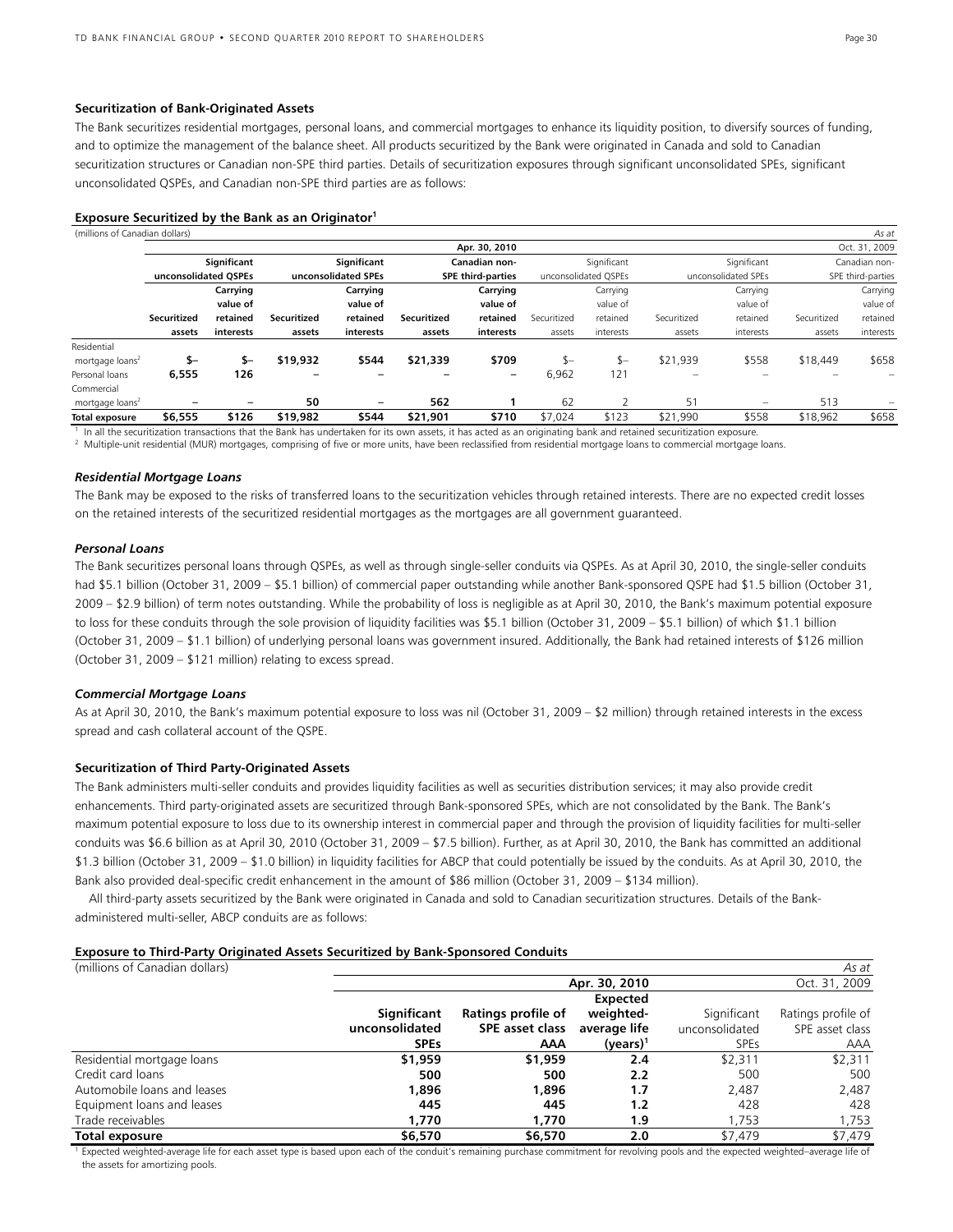As at April 30, 2010, the Bank held \$510 million (October 31, 2009 – \$848 million) of ABCP issued by Bank-sponsored multi-seller and single-seller conduits within the trading securities category on its Interim Consolidated Balance Sheet.

#### **Exposure to Third Party-Sponsored Conduits**

The Bank had no exposure to U.S. third party-sponsored conduits arising from providing liquidity facilities as all liquidity facilities matured during the quarter (October 31, 2009 – \$160 million).

 The Bank's exposure to Canadian third party-sponsored conduits in the form of margin funding facilities as at April 30, 2010 and October 31, 2009 was not significant.

#### **Other Investment and Financing Products**

## *Other Financing Transactions*

In April 2010, the Bank exited transactions where it provided cost-efficient financing to U.S. corporate clients through VIEs. The Bank no longer provides financing to these corporate clients under these arrangements and as at April 30, 2010, had no further exposure to these VIEs (October 31, 2009 – \$2.0 billion).

## *Exposure to Collateralized Debt Obligations*

Since the decision was made in 2005 to exit the structured products business, the Bank no longer originates Collateralized Debt Obligation vehicles (CDOs). Total CDOs purchased and sold in the trading portfolio as at April 30, 2010, were as follows:

### **Collateralized Debt Obligations1**

(millions of Canadian dollars)*As at*

|                                                          | Oct. 31, 2009<br>Apr. 30, 2010 |                     |          |                     |  |  |
|----------------------------------------------------------|--------------------------------|---------------------|----------|---------------------|--|--|
|                                                          | <b>Notional</b>                | Positive (negative) | Notional | Positive (negative) |  |  |
|                                                          | amount                         | fair value          | amount   | fair value          |  |  |
| <b>Funded</b>                                            |                                |                     |          |                     |  |  |
| Purchased protection via Bank-issued credit linked notes | \$33                           | \$(12)              | \$213    | \$(40)              |  |  |
| <b>Unfunded</b>                                          |                                |                     |          |                     |  |  |
| Sold protection                                          |                                |                     |          |                     |  |  |
| Positive fair value                                      | 113                            |                     | 351      |                     |  |  |
| Negative fair value                                      | $\overline{\phantom{0}}$       | (34)                |          | (198)               |  |  |
| Purchased protection                                     |                                |                     |          |                     |  |  |
| Positive fair value                                      | 131                            | 15                  | 131      | 45                  |  |  |
| Negative fair value                                      |                                | (7)                 |          | (4)                 |  |  |

<sup>1</sup> This table excludes standard index tranche CDOs

The Bank does not have any exposure to U.S. subprime mortgages via the CDOs disclosed above. The CDOs are referenced to corporate debt securities. All exposures are managed with risk limits that have been approved by the Bank's risk management group and are hedged with various financial instruments, including credit derivatives and bonds within the trading portfolio, not included in this table. Counterparty exposure on hedges is collateralized under Credit Support Agreements (CSAs) and netting arrangements, consistent with other over-the-counter (OTC) derivative contracts. The Bank's CDO positions are fair valued using valuation techniques with significant non-observable market inputs. The potential effect of using reasonable possible alternative assumptions for valuing these CDO positions would range from a reduction in the fair value by \$2.0 million (October 31, 2009 – \$7.5 million) to an increase in the fair value by \$1.9 million (October 31, 2009 – \$7.7 million).

#### **Leveraged Finance Credit Commitments**

Also included in 'Commitments to extend credit' in Note 32 to the 2009 Consolidated Financial Statements are leveraged finance commitments. Leveraged finance commitments are agreements that provide funding to a wholesale borrower with higher levels of debt, measured by the ratio of debt capital to equity capital of the borrower, relative to the industry in which it operates. The Bank's exposure to leveraged finance commitments as at April 30, 2010, was not significant (October 31, 2009 – not significant).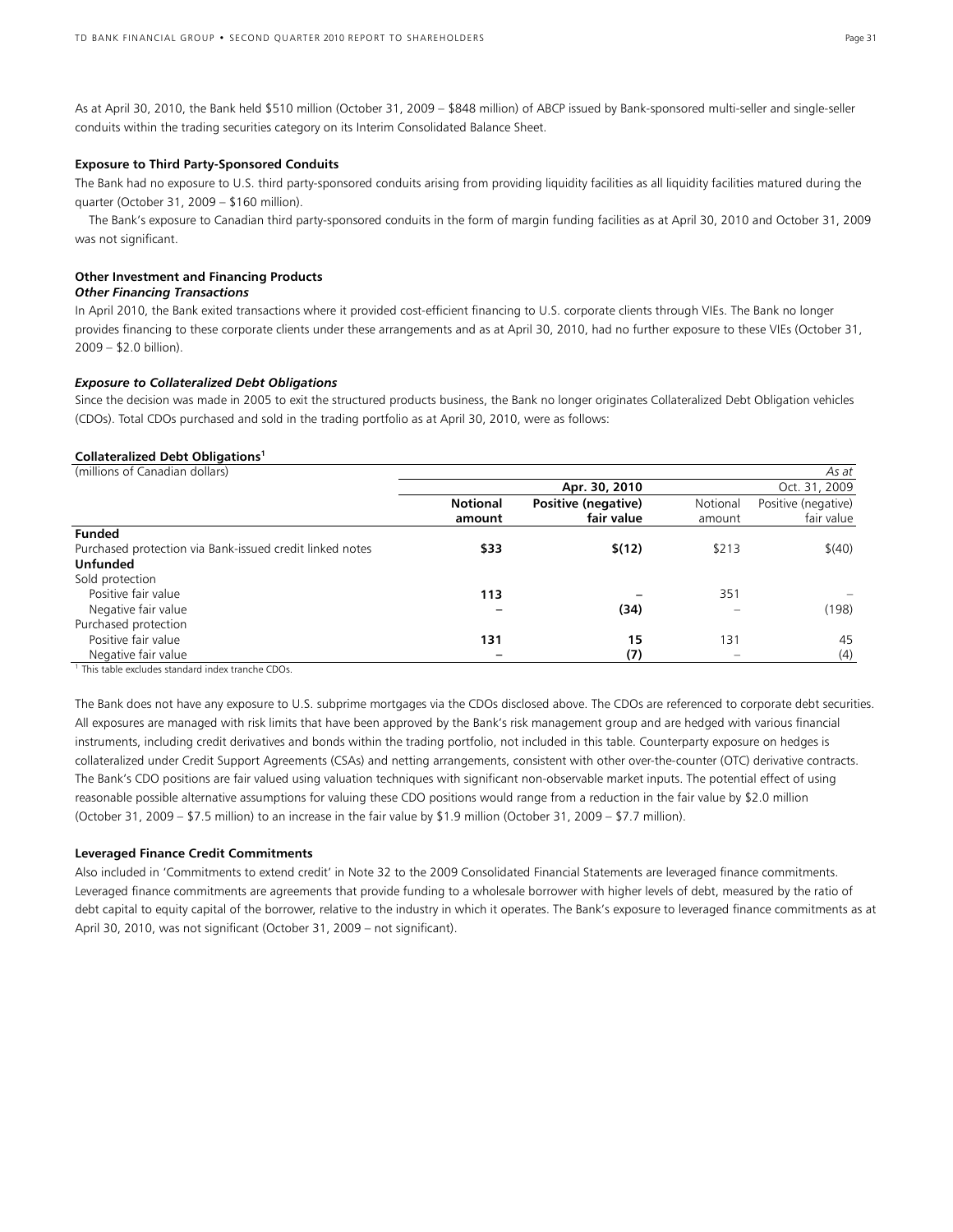## **QUARTERLY RESULTS**

The following table provides summary information related to the Bank's eight most recently completed quarters.

## **Quarterly Results**

| (millions of Canadian dollars, except as noted) |                |                |         |                |            |                          | For the three months ended |         |
|-------------------------------------------------|----------------|----------------|---------|----------------|------------|--------------------------|----------------------------|---------|
|                                                 |                | 2010           |         |                |            | 2009                     |                            | 2008    |
|                                                 | Apr. 30        | Jan. 31        | Oct. 31 | July $311$     | Apr. $301$ | Jan. $311$               | Oct. 31                    | July 31 |
| Net interest income                             | \$2,790        | \$2,849        | \$2,825 | \$2,833        | \$2,940    | \$2,728                  | \$2,449                    | \$2,437 |
| Non-interest income                             | 1,977          | 2,188          | 1,893   | 1,834          | 1,385      | 1,422                    | 1,191                      | 1,600   |
| Total revenue                                   | 4,767          | 5,037          | 4,718   | 4,667          | 4,325      | 4,150                    | 3,640                      | 4,037   |
| Provision for credit losses                     | 365            | 517            | 521     | 557            | 772        | 630                      | 288                        | 288     |
| Non-interest expenses                           | 2,953          | 2,981          | 3,095   | 3,045          | 3,051      | 3,020                    | 2,367                      | 2,701   |
| Provision for (recovery of) income taxes        | 308            | 270            | 132     | 209            | (8)        | (92)                     | 20                         | 122     |
| Non-controlling interests in subsidiaries,      |                |                |         |                |            |                          |                            |         |
| net of income taxes                             | 26             | 27             | 27      | 28             | 28         | 28                       | 18                         | 8       |
| Equity in net income of an associated           |                |                |         |                |            |                          |                            |         |
| company, net of income taxes                    | 61             | 55             | 67      | 84             | 63         | 89                       | 67                         | 79      |
| Net income - reported                           | 1,176          | 1,297          | 1,010   | 912            | 545        | 653                      | 1,014                      | 997     |
| Adjustments for items of note,                  |                |                |         |                |            |                          |                            |         |
| net of income taxes                             |                |                |         |                |            |                          |                            |         |
| Amortization of intangibles                     | 123            | 112            | 116     | 122            | 127        | 127                      | 126                        | 111     |
| Reversal of Enron litigation reserve            |                | $\equiv$       |         | L,             |            | $\equiv$                 | (323)                      |         |
| Decrease (increase) in fair value               |                |                |         |                |            |                          |                            |         |
| of derivatives hedging the                      |                |                |         |                |            |                          |                            |         |
| reclassified available-for-sale                 |                |                |         |                |            |                          |                            |         |
| debt securities portfolio                       | (23)           | (4)            | 73      | 43             | 134        | 200                      | (118)                      |         |
| Restructuring and integration charges           |                |                |         |                |            |                          |                            |         |
| relating to the Commerce acquisition            |                | 46             | 89      | 70             | 50         | 67                       | 25                         | 15      |
| Decrease (increase) in fair value of            |                |                |         |                |            |                          |                            |         |
| credit default swaps hedging the                |                |                |         |                |            |                          |                            |         |
| corporate loan book, net of provision           |                |                |         |                |            |                          |                            |         |
| for credit losses                               | $\overline{2}$ | $\overline{7}$ | 19      | 75             | 44         | (12)                     | (59)                       | (22)    |
| Provision for (recovery of) income taxes        |                |                |         |                |            |                          |                            |         |
| due to changes in statutory income              |                |                |         |                |            |                          |                            |         |
| tax rates                                       |                | (11)           |         | $\equiv$       |            |                          |                            | 14      |
| Provision for (release of) insurance claims     |                | (17)           |         |                |            |                          |                            |         |
| General allowance increase (release) in         |                |                |         |                |            |                          |                            |         |
| Canadian Personal and Commercial                |                |                |         |                |            |                          |                            |         |
| Banking and Wholesale Banking <sup>2</sup>      | (44)           |                |         | 46             | 77         | 55                       |                            |         |
| Settlement of TD Banknorth                      |                |                |         |                |            |                          |                            |         |
| shareholder litigation                          |                |                |         | $\overline{a}$ | 39         | $\overline{\phantom{0}}$ |                            |         |
| FDIC special assessment charge                  | -              |                |         | 35             |            | $\equiv$                 |                            |         |
| Total adjustments for items of note             | 58             | 133            | 297     | 391            | 471        | 437                      | (349)                      | 118     |
| Net income - adjusted                           | 1,234          | 1,430          | 1,307   | 1,303          | 1,016      | 1,090                    | 665                        | 1,115   |
| Preferred dividends                             | 48             | 49             | 48      | 49             | 41         | 29                       | 23                         | 17      |
| Net income available to common                  |                |                |         |                |            |                          |                            |         |
| shareholders - adjusted                         | \$1,186        | \$1,381        | \$1,259 | \$1,254        | \$975      | \$1,061                  | \$642                      | \$1,098 |
|                                                 |                |                |         |                |            |                          |                            |         |
| <b>Basic earnings per share</b>                 |                |                |         |                |            |                          |                            |         |
| Reported                                        | \$1.31         | \$1.45         | \$1.12  | \$1.01         | \$0.59     | \$0.75                   | \$1.23                     | \$1.22  |
| Adjusted                                        | 1.37           | 1.61           | 1.47    | 1.47           | 1.15       | 1.28                     | 0.79                       | 1.37    |
| Diluted earnings per share                      |                |                |         |                |            |                          |                            |         |
| Reported                                        | 1.30           | 1.44           | 1.12    | 1.01           | 0.59       | 0.75                     | 1.22                       | 1.21    |
| Adjusted                                        | 1.36           | 1.60           | 1.46    | 1.47           | 1.14       | 1.27                     | 0.79                       | 1.35    |
| Return on common shareholders'                  |                |                |         |                |            |                          |                            |         |
| equity                                          | 13.0%          | 14.0%          | 11.0%   | 9.7%           | 5.6%       | 7.2%                     | 13.3%                      | 13.4%   |

<sup>1</sup> Certain comparative amounts are presented after adjustments resulting from adoption of the 2009 financial instruments amendments, as described in Note 1 to the Interim Consolidated Financial Statements.

<sup>2</sup> Effective November 1, 2009, TD Financing Services (formerly VFC Inc.) aligned their loan loss methodology with that used for all other Canadian Personal and Commercial Banking retail loans; any general provisions resulting from the revised methodology are included in "General allowance increase (release) in Canadian Personal and Commercial Banking and<br>Wholesale Banking."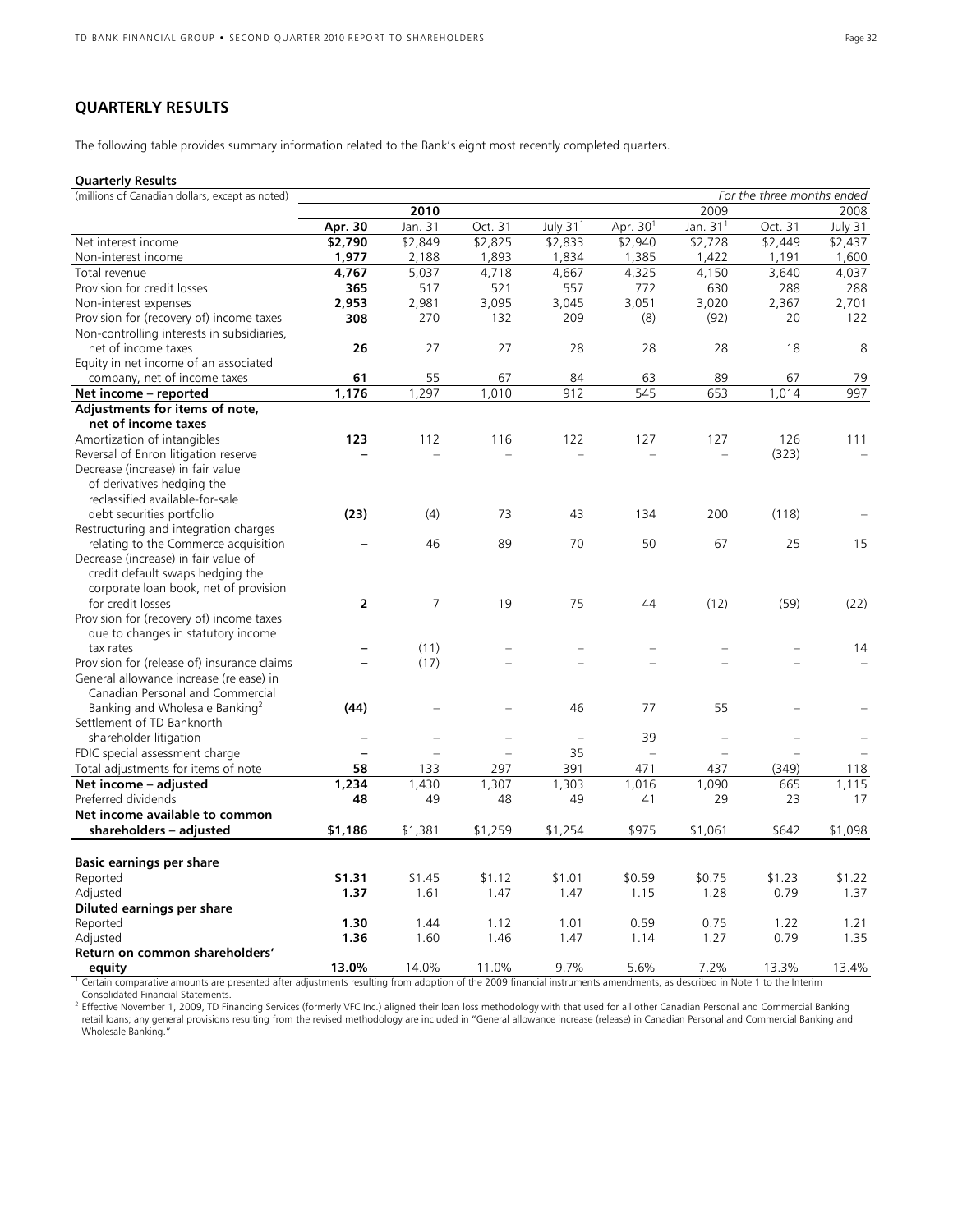## **ACCOUNTING POLICIES AND ESTIMATES**

The Bank's unaudited Interim Consolidated Financial Statements, presented on pages 37 to 54 of this Report to Shareholders, have been prepared in accordance with GAAP. These Interim Consolidated Financial Statements should be read in conjunction with the Bank's Consolidated Financial Statements for the year ended October 31, 2009. The accounting policies used in the preparation of these Consolidated Financial Statements are consistent with those used in the Bank's 2009 Consolidated Financial Statements.

## **Critical Accounting Estimates**

The critical accounting estimates remain unchanged from those disclosed in the Bank's 2009 Annual Report.

#### **Future Changes in Accounting Policies**

#### **Transition to International Financial Reporting Standards in Fiscal 2012**

The AcSB confirmed that Canadian GAAP for publicly accountable entities will be replaced by International Financial Reporting Standards (IFRS). For the Bank, IFRS will be effective for interim and annual periods beginning in the first quarter of fiscal 2012. The fiscal 2012 Consolidated Financial Statements will include comparative fiscal 2011 financial results under IFRS.

 IFRS uses a conceptual framework similar to Canadian GAAP; however, certain differences exist related to items such as recognition, measurement, and disclosure that could significantly impact the Bank's accounting policies and business activities. The Bank is continuing its assessment of the full impact of its transition to IFRS as further discussed below.

#### **a) IFRS Transition Program Summary**

To manage the transition to IFRS, the Bank has implemented a comprehensive, enterprise-wide program which is supported by a formal governance framework. The key areas of focus include financial and management reporting and accounting policies, internal controls, technology, and business impacts. The Bank's implementation plan consists of the following phases: (i) Program Initiation and Planning; (ii) Detailed Assessment; (iii) Design and Solution Development; and (iv) Implementation.



| <b>Phase</b>                          | <b>Key Activities</b>                                                                                                                                            | <b>Status</b>                                                                                                                                                                                                                                                                                                                                                                                    |
|---------------------------------------|------------------------------------------------------------------------------------------------------------------------------------------------------------------|--------------------------------------------------------------------------------------------------------------------------------------------------------------------------------------------------------------------------------------------------------------------------------------------------------------------------------------------------------------------------------------------------|
| Program<br>Initiation and<br>Planning | Establish program structure, including Steering<br>$\bullet$<br>Committee and project teams, which includes<br>Finance, Technology and Internal Audit.           | Completed.                                                                                                                                                                                                                                                                                                                                                                                       |
|                                       | Raise awareness across the organization.<br>$\bullet$                                                                                                            | Completed.                                                                                                                                                                                                                                                                                                                                                                                       |
| <b>Detailed</b><br>Assessment         | Perform a detailed comparison of IFRS to<br>$\bullet$<br>Canadian GAAP to determine the impact to the<br>Bank's accounting policies and financial<br>statements. | Key differences between IFRS and Canadian GAAP have been identified<br>(see Summary of Key Differences hereafter). The impact of key differences<br>is being evaluated. Some standards are still being assessed.                                                                                                                                                                                 |
|                                       | Provide IFRS training to Business Process<br>$\bullet$<br>Owners.                                                                                                | IFRS training has been provided to key internal stakeholders.                                                                                                                                                                                                                                                                                                                                    |
|                                       | Staff the program with an appropriate level of<br>$\bullet$<br>IFRS financial reporting expertise and project<br>management experience.                          | A program management team has been established and IFRS subject<br>matter experts have been engaged.                                                                                                                                                                                                                                                                                             |
|                                       | Determine processes for approval of key<br>$\bullet$<br>decisions and project oversight.                                                                         | The Steering Committee is kept informed of project status and key policy<br>decisions. The Audit Committee receives regular progress updates.<br>External advisors have been engaged to assist with certain elements of<br>the IFRS analysis. The Bank's external stakeholders including the regulator<br>(OSFI), and the external auditors are kept apprised on the progress of the<br>project. |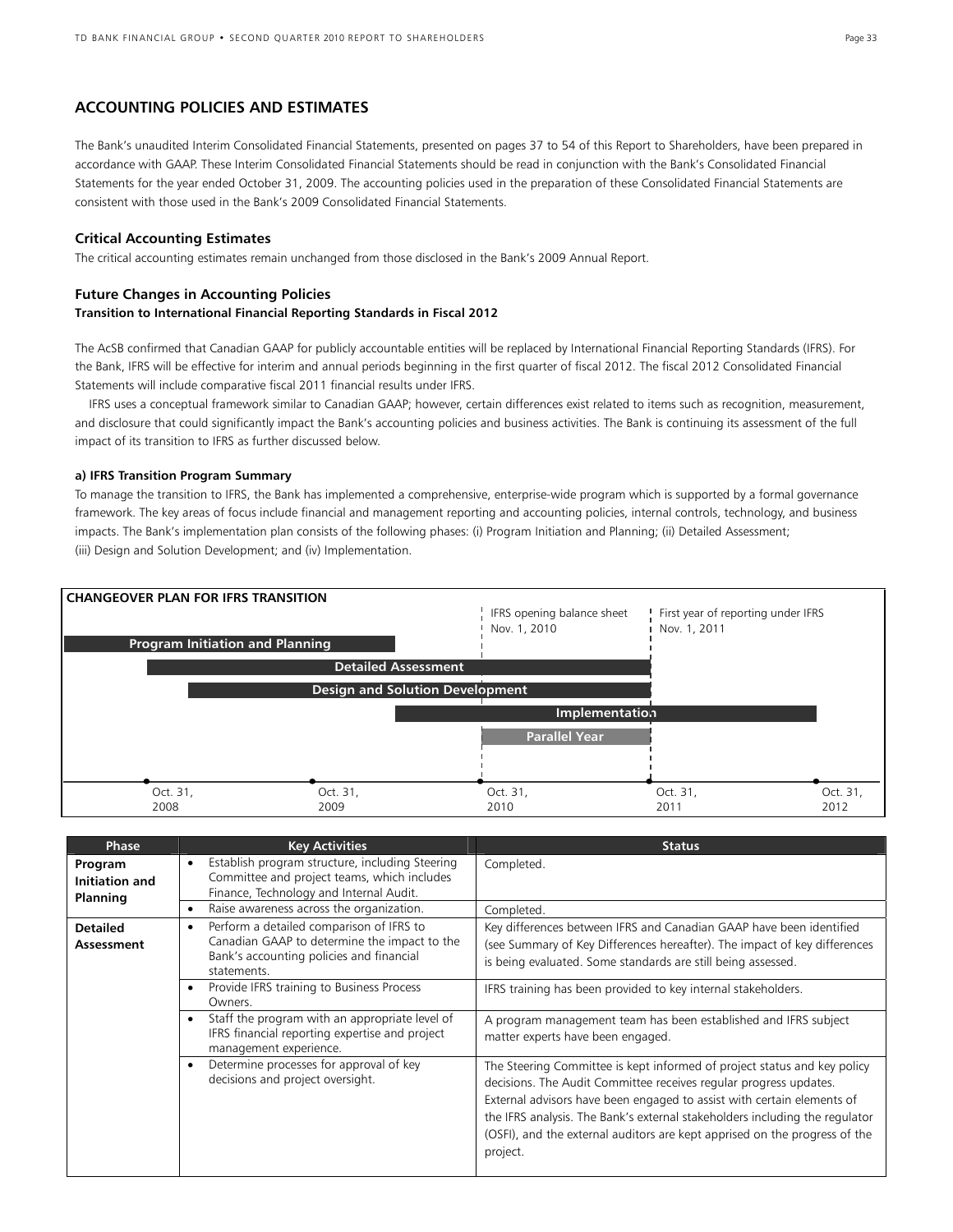|                                              | Identify required technology and process<br>$\bullet$<br>changes, including changes in internal controls<br>and information technology.                                                                   | The impact assessment on these processes and systems are being made.<br>Testing is underway to validate the assessments and assumptions. Action<br>plans will be finalized following the completion of testing.                                                                             |
|----------------------------------------------|-----------------------------------------------------------------------------------------------------------------------------------------------------------------------------------------------------------|---------------------------------------------------------------------------------------------------------------------------------------------------------------------------------------------------------------------------------------------------------------------------------------------|
|                                              | Identify the impacts of the transition to external<br>$\bullet$<br>clients' financial statements and loan covenants.                                                                                      | Processes are being developed to review and assess the potential impact<br>to clients' financial statements and loan covenants.                                                                                                                                                             |
| Design and<br><b>Solution</b><br>Development | Design processes and technology to prepare an<br>$\bullet$<br>IFRS opening balance sheet and comparative<br>information.                                                                                  | A reporting environment will be implemented to track all entries required<br>to adjust the opening November 1, 2010 balance sheet from Canadian<br>GAAP to IFRS and to produce comparative fiscal 2011 financial results<br>under IFRS that will be reported in fiscal 2012.                |
|                                              | Design and develop any required process and<br>$\bullet$<br>technology changes.                                                                                                                           | Technology and process changes are underway. The most significant<br>changes result primarily from the requirement to produce 2011 financial<br>statements under both Canadian GAAP and IFRS and differences in<br>accounting for securitization.                                           |
|                                              | Identify and update changes in internal controls<br>$\bullet$<br>based on required process and technology<br>changes.                                                                                     | Stakeholder involvement has commenced in the design of controls and<br>procedures.                                                                                                                                                                                                          |
|                                              | Identify business impacts of the IFRS transition,<br>$\bullet$<br>including forecasting processes, compensation<br>arrangements, regulatory capital, hedging<br>activities, and other material contracts. | IFRS impacts will be layered into the Bank's forecasting and capital<br>processes. Significant impacts to the Bank's compensation arrangements<br>are not anticipated. Process and system changes are under review for the<br>Bank's hedging activities impacted by the transition to IFRS. |
|                                              | Prepare a pro-forma IFRS balance sheet.<br>$\bullet$                                                                                                                                                      | A preliminary pro-forma balance sheet has been completed for internal<br>review and analysis; and will be subject to regular updates.                                                                                                                                                       |
|                                              | Launch an enterprise-wide IFRS training<br>$\bullet$<br>program.                                                                                                                                          | Finance-wide professional development sessions have been held.<br>Technical IFRS training has been provided. The Bank also holds regular<br>IFRS information sessions with members of the Steering Committee, Audit<br>Committee, senior executives and certain stakeholders.               |
|                                              | Design a communication plan to convey impacts<br>$\bullet$<br>of the transition to IFRS to external stakeholders.                                                                                         | A communication plan is in place and continues to be assessed as the<br>program progresses.                                                                                                                                                                                                 |
| Implementation                               | Test new processes and technology.<br>$\bullet$                                                                                                                                                           | Testing of certain new processes and technology changes is currently<br>underway.                                                                                                                                                                                                           |
|                                              | Perform data gathering and prepare IFRS<br>$\bullet$<br>opening balance sheet and comparative<br>financial information, including additional<br>disclosures.                                              | Processes to collect data for the opening November 1, 2010 balance<br>sheet are being established.<br>Information for the opening balance sheet, comparative financial<br>statements, and disclosures will be gathered and analyzed in fiscal 2011.                                         |
|                                              | Communicate impact of the transition to IFRS to<br>$\bullet$<br>external stakeholders.                                                                                                                    | Communication will continue to be made through the quarterly and<br>annual reports. The Bank is currently assessing its communication plan<br>regarding the anticipated effects of IFRS transition to certain external<br>stakeholders.                                                     |
|                                              | Prepare IFRS financial statements and related<br>$\bullet$<br>note disclosures.                                                                                                                           | To be prepared during fiscal 2012.                                                                                                                                                                                                                                                          |

#### **b) Summary of Key Differences**

Accounting changes resulting from the transition to IFRS will be reflected in the Bank's opening November 1, 2010 balance sheet on a retrospective basis. Accordingly, the November 1, 2010 balance sheet will be presented as if IFRS had always been applied. Adjustments for any differences between Canadian GAAP and IFRS will affect opening retained earnings. This is the effect of the general rule of IFRS 1, *First-time Adoption of International Financial Reporting Standards,* which is to apply IFRS retrospectively upon transition. There are some mandatory exceptions required and exemption options permitted by IFRS 1. For the Bank, there are significant exemption options available in the areas of accounting for employee future benefits and business combinations. The application of these exemptions would have an impact on the Bank's opening IFRS retained earnings and regulatory capital and may also impact accounting in periods subsequent to transition to IFRS.

 Key differences identified between existing IFRS and Canadian GAAP include derecognition of financial instruments, consolidation, employee future benefits, and business combinations. Each area is addressed in further detail below.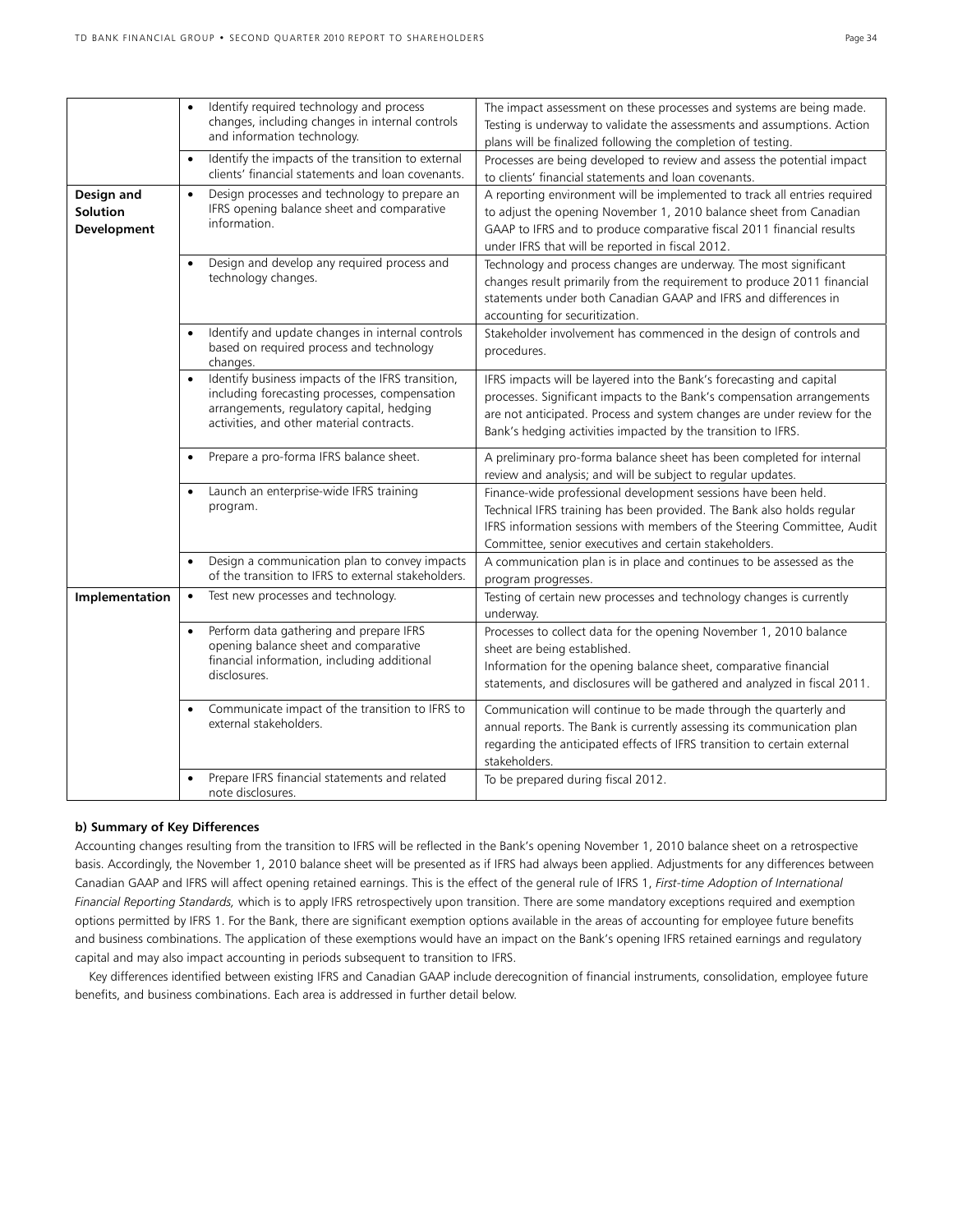#### *Derecognition of Financial Instruments*

The model used for derecognition of financial assets under IFRS differs significantly from Canadian GAAP. Under IFRS, derecognition is primarily based on whether the Bank transfers substantially all the risks and rewards of ownership, whereas under Canadian GAAP, derecognition is based on whether the Bank surrenders control over transferred assets. As a result of this difference, the Bank expects many transfers of financial assets that previously qualified for derecognition under Canadian GAAP to no longer qualify for derecognition under IFRS. Such assets will be reported on the Bank's balance sheet on transition to IFRS, resulting in an increase in total assets and total liabilities. For example, under IFRS, the Bank does not expect its transfers of mortgage loans through the Canada Mortgage Bond Programs to qualify for derecognition. With these transfers accounted for as financing transactions, the Bank will no longer realize securitization gains or losses on the transfer of mortgages. On transition opening retained earnings will reflect the impact of accounting for prior years' transfers as financing transactions.

 Should transferred financial assets remain on balance sheet as a result of the adoption of IFRS, the Bank's asset and liability management strategies may be affected. The Bank is in the process of assessing these potential impacts as well as any impact this IFRS difference may have on the Bank's regulatory capital requirements.

 The IASB is currently considering potential changes to IFRS in this area. Final guidance is not expected until early 2011. It is unlikely that adoption of these changes would be mandatory until after the Bank transitions to IFRS.

#### *Consolidation*

The Bank expects the adoption of IFRS to impact the consolidation conclusion for certain of the SPEs with which it is involved. Under IFRS, the consolidation of SPEs is based on whether a reporting entity has control over an SPE whereas, under Canadian GAAP, it is based on whether a reporting entity is exposed to a majority of an SPE's expected losses or entitled to a majority of the SPE's expected residual returns, or both. In addition, Canadian GAAP provides an exemption on consolidation of SPEs structured as QSPEs where certain conditions are met whereas IFRS does not have such an exemption. The result of these differences is that, upon adoption of IFRS, the Bank expects to consolidate certain SPEs that are currently not consolidated under Canadian GAAP. The Bank intends to establish appropriate processes and controls to ensure that the information necessary to perform consolidation is available on a timely basis. Consolidation of any previously unconsolidated entities results in potentially increased assets, liabilities, and non-controlling interest. Additionally it could result in the reversal of previously recognized gains or losses in opening retained earnings on transactions undertaken with these entities.

 The Bank is in the process of assessing the regulatory capital impacts resulting from incremental consolidation of SPEs under IFRS. In addition, consolidation of previously unconsolidated entities may change asset and liability positions, which may in turn affect the Bank's hedging strategies.

 The IASB is currently addressing potential changes to IFRS in this area. One of the proposed changes is a new definition of control, which may further impact the number of entities the Bank would be required to consolidate in its financial statements. Final guidance is not expected until later 2011. It is unlikely that adoption of these changes would be mandatory until after the Bank transitions to IFRS.

#### *Employee Future Benefits*

Under IFRS, changes to defined benefit plans that grant increased or decreased benefits related to services rendered in prior periods (past service costs) are recognized immediately if they relate to vested benefits; otherwise, they are recognized over the remaining vesting period. Canadian GAAP does not differentiate between the vested and unvested portion of past service cost, amortizing both components over the average remaining service life of plan members. As a result of this difference, upon adoption of IFRS, the Bank will be required to recognize the cost of benefits earned for past service that are vested when those benefits are granted and recognize the expense for unvested benefits at a faster rate than under Canadian GAAP. Any unamortized amounts related to past service costs as of November 1, 2010 will be an adjustment to retained earnings and pension assets and liabilities in the opening IFRS balance sheet.

 Under IFRS 1, the Bank may make an election to recognize in opening IFRS retained earnings any unamortized actuarial gains or losses. The Bank anticipates applying this exemption option.

 The IASB is currently considering significant changes to the accounting for employee future benefits, which are not expected to be finalized until early 2011. It is likely that adoption of these changes would not be mandatory until after the Bank transitions to IFRS.

#### *Business Combinations*

IFRS provides guidance on the recognition and measurement of business combinations that differs from the guidance under current Canadian GAAP. IFRS provides greater emphasis on fair value measurement for items such as non-controlling interests and contingent consideration payments. In addition, business acquisition-related costs are expensed as incurred and consideration transferred is valued at the close date unlike Canadian GAAP which uses the announcement date. These differences will impact the purchase price allocation, including the amount of goodwill recorded.

 IFRS 1 permits a first-time adopter to apply the business combinations requirements prospectively from the date of transition to IFRS. A first-time adopter can elect to restate business combinations that occurred after a selected date prior to its date of transition. The Bank has not finalized its decision on this exemption option.

 In January 2009, the AcSB issued CICA 1582, *Business Combinations*, replacing CICA 1581, *Business Combinations*. The new standard aligns Canadian GAAP with IFRS and shall be applied prospectively to business combinations for which the acquisition date is on or after the beginning of the first annual reporting period beginning on or after January 1, 2011. Earlier application is permitted. As a result, this standard will be effective for the Bank beginning November 1, 2011. The Bank currently accounts for its business combinations under CICA 1581 and has not adopted CICA 1582 as at April 30, 2010.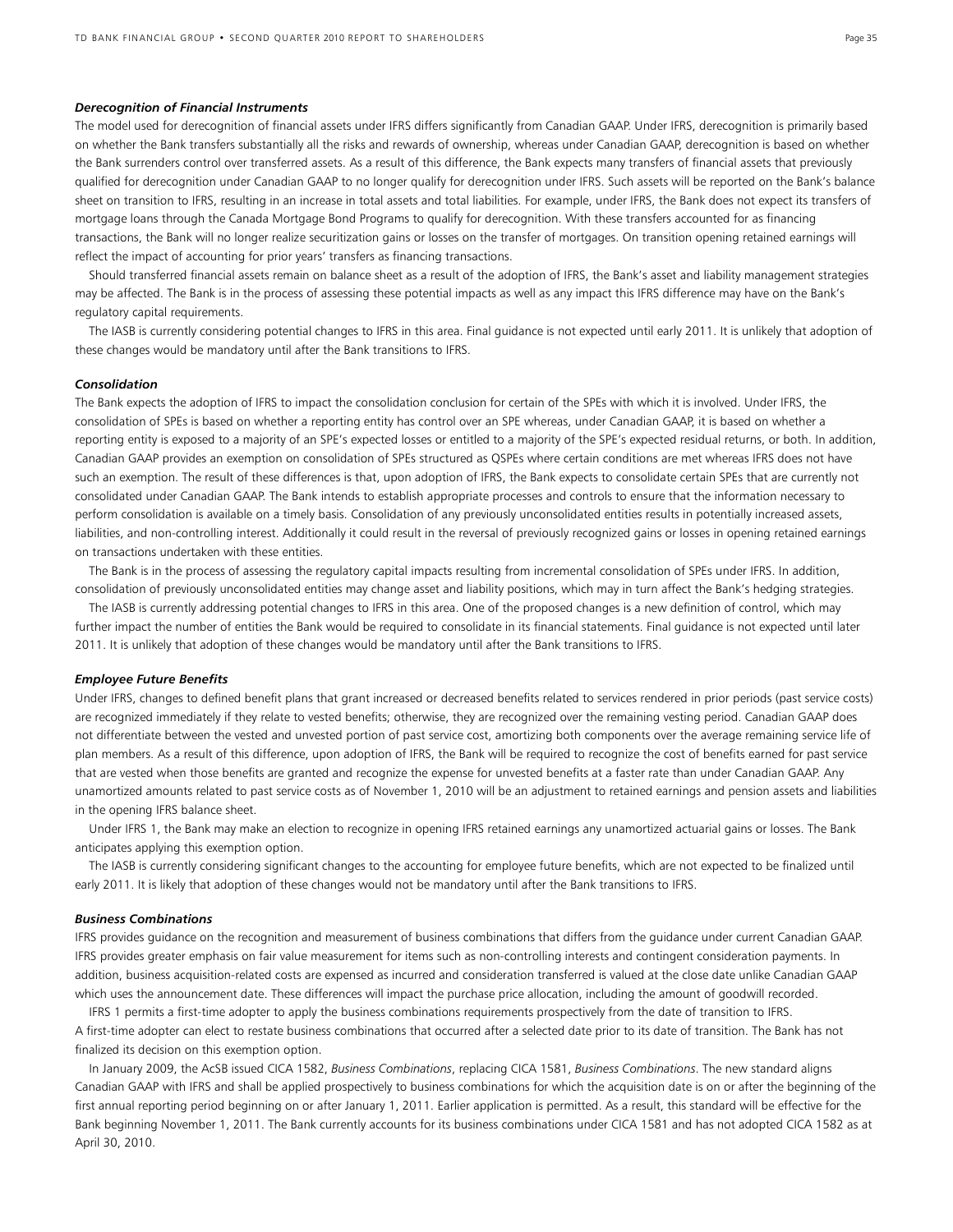#### **c) Other Developments to IFRS**

The IASB continues to make changes to IFRS to improve the overall quality of financial reporting. A number of the potential areas of change are mentioned above. In addition, the IASB has a number of other important ongoing standard setting projects. These projects will address such matters as accounting for income taxes, provisions and contingent liabilities, and leases, among other topics.

 The IASB is also in the process of considering significant changes to accounting guidance on financial instruments, including hedge accounting and other financial instruments topics such as impairment of financial assets, which includes accounting for loan losses provisions. It is likely that these changes will not be mandatory for the Bank until after transition. A new standard dealing with classification and measurement of financial assets has already been released by the IASB. However, this new standard will not be adopted by the Bank until their mandatory date of fiscal 2014.

 The Bank is actively monitoring all of the IASB's projects that are relevant to the Bank's financial reporting and accounting policies and adjusting its IFRS project plan accordingly.

 The differences identified in this transitional disclosure should not be regarded as an exhaustive list and other changes may result from the transition to IFRS. Furthermore, the disclosed impacts of the transition to IFRS reflect the most recent assumptions, estimates and expectations, including the assessment of the IFRS expected to be applicable at the time of transition. As a result of changes in circumstances, such as economic conditions or operations, and the inherent uncertainty from the use of assumptions, the actual impacts of the transition to IFRS may be different from those presented above.

## **CHANGES IN INTERNAL CONTROL OVER FINANCIAL REPORTING**

During the most recent interim period, there have been no changes in the Bank's policies and procedures and other processes that comprise its internal control over financial reporting, that have materially affected, or are reasonably likely to materially affect, the Bank's internal control over financial reporting.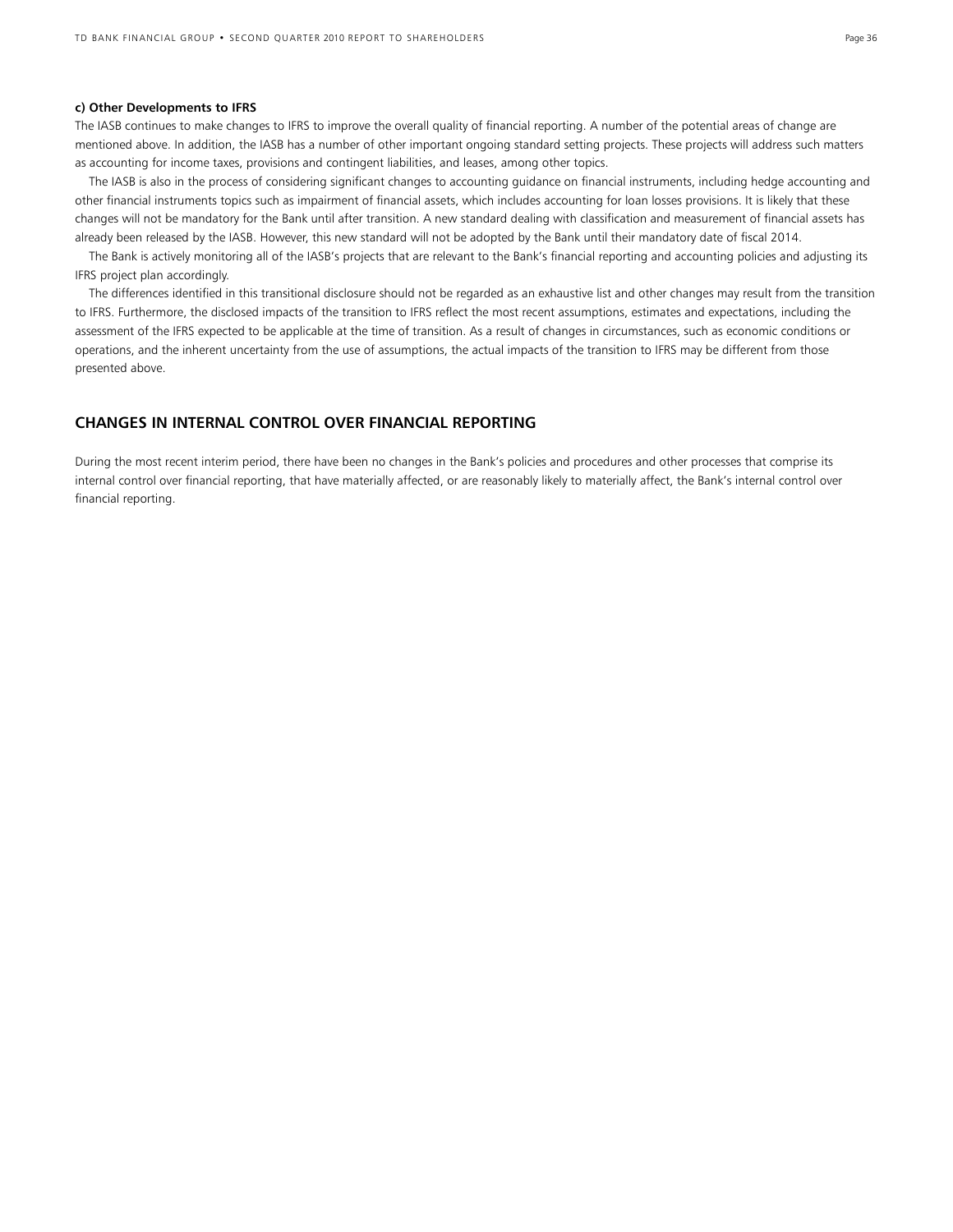## **INTERIM CONSOLIDATED FINANCIAL STATEMENTS** (UNAUDITED)

## **INTERIM CONSOLIDATED BALANCE SHEET** (unaudited)

| (millions of Canadian dollars)                                                                                          |           | As at     |
|-------------------------------------------------------------------------------------------------------------------------|-----------|-----------|
|                                                                                                                         | Apr. 30   | Oct. 31   |
|                                                                                                                         | 2010      | 2009      |
| <b>ASSETS</b>                                                                                                           |           |           |
| Cash and due from banks                                                                                                 | \$2,629   | \$2,414   |
| Interest-bearing deposits with banks                                                                                    | 22,043    | 19,103    |
|                                                                                                                         | 24,672    | 21,517    |
| Securities (Note 2)                                                                                                     |           |           |
| Trading (Note 4)                                                                                                        | 57,799    | 54,320    |
| Available-for-sale                                                                                                      | 95,307    | 84,841    |
| Held-to-maturity                                                                                                        | 8,967     | 9,662     |
|                                                                                                                         | 162,073   | 148,823   |
| Securities purchased under reverse repurchase agreements                                                                | 42,292    | 32,948    |
| Loans                                                                                                                   |           |           |
| Residential mortgages                                                                                                   | 64,394    | 65,665    |
| Consumer instalment and other personal                                                                                  | 97,891    | 94,357    |
| Credit card                                                                                                             | 8,539     | 8,152     |
| Business and government (Note 4)                                                                                        | 76,655    | 76,176    |
| Debt securities classified as loans                                                                                     | 8,840     | 11,146    |
|                                                                                                                         | 256,319   | 255,496   |
| Allowance for loan losses (Note 3)                                                                                      | (2,318)   | (2,368)   |
| Loans, net of allowance for loan losses                                                                                 | 254,001   | 253,128   |
| Other                                                                                                                   |           |           |
| Customers' liability under acceptances                                                                                  | 7,973     | 9,946     |
| Investment in TD Ameritrade                                                                                             | 5,298     | 5,465     |
| Derivatives (Note 7)                                                                                                    | 41,764    | 49,445    |
| Goodwill                                                                                                                | 14,280    | 15,015    |
| Other intangibles                                                                                                       | 2,287     | 2,546     |
| Land, buildings, and equipment                                                                                          | 3,862     | 4,078     |
| Current income tax assets                                                                                               | 354       | 238       |
| Other assets                                                                                                            | 15,049    | 14,070    |
|                                                                                                                         | 90,867    | 100,803   |
| <b>Total assets</b>                                                                                                     | \$573,905 | \$557,219 |
| <b>LIABILITIES</b>                                                                                                      |           |           |
| <b>Deposits</b>                                                                                                         |           |           |
| Personal                                                                                                                | \$234,973 | \$223,228 |
| Banks                                                                                                                   | 7,809     | 5,480     |
| Business and government                                                                                                 | 130,993   | 126,907   |
| Trading                                                                                                                 | 30,717    | 35,419    |
|                                                                                                                         | 404,492   | 391,034   |
| Other                                                                                                                   |           |           |
| Acceptances                                                                                                             | 7,973     | 9,946     |
| Obligations related to securities sold short                                                                            | 20,928    | 17,641    |
| Obligations related to securities sold under repurchase agreements                                                      | 23,482    | 16,472    |
| Derivatives (Note 7)                                                                                                    | 44,521    | 48,152    |
| Future income tax liabilities                                                                                           | 95        | 235       |
| Other liabilities                                                                                                       | 19,621    | 19,632    |
|                                                                                                                         | 116,620   | 112,078   |
| Subordinated notes and debentures                                                                                       | 12,328    | 12,383    |
| Liability for preferred shares                                                                                          | 550       | 550       |
| Liability for capital trust securities (Note 9)                                                                         |           | 895       |
| Non-controlling interests in subsidiaries                                                                               | 1,491     | 1,559     |
| <b>SHAREHOLDERS' EQUITY</b>                                                                                             |           |           |
| Common shares (millions of shares issued and outstanding: Apr. 30, 2010 - 868.2 and Oct. 31, 2009 - 858.8) (Note 10)    | 16,003    | 15,357    |
| Preferred shares (millions of shares issued and outstanding: Apr. 30, 2010 - 135.8 and Oct. 31, 2009 - 135.8) (Note 10) | 3,394     | 3,395     |
| Contributed surplus                                                                                                     | 252       | 321       |
| Retained earnings                                                                                                       | 19,956    | 18,632    |
| Accumulated other comprehensive income (loss) (Note 12)                                                                 | (1, 181)  | 1,015     |
|                                                                                                                         | 38,424    | 38,720    |
| Total liabilities and shareholders' equity                                                                              | \$573,905 | \$557,219 |

Certain comparative amounts have been reclassified to conform to the current period's presentation. The accompanying notes are an integral part of these Interim Consolidated Financial Statements.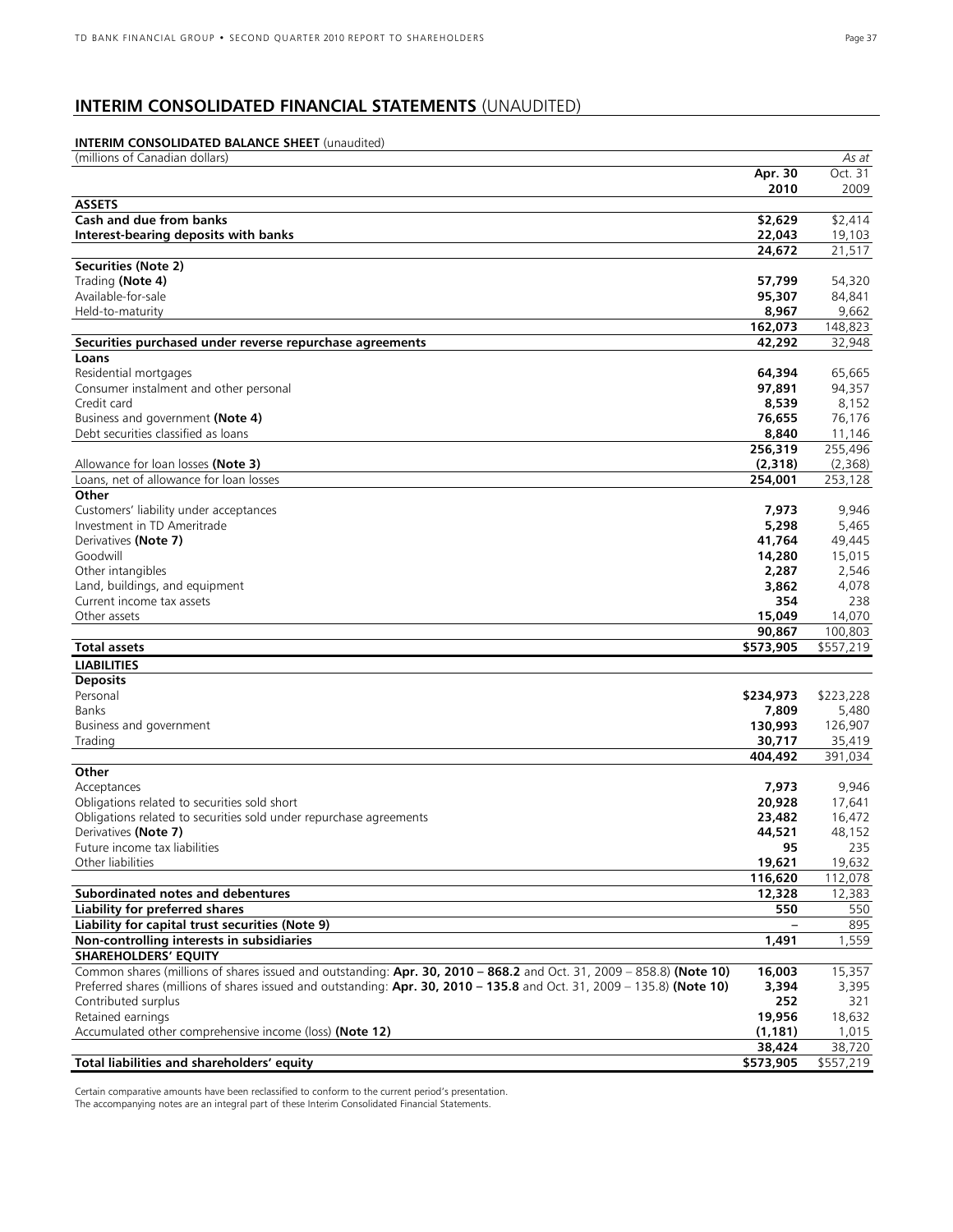## **INTERIM CONSOLIDATED STATEMENT OF INCOME** (unaudited)

| (millions of Canadian dollars, except as noted)                        | For the three months ended |                          | For the six months ended |                     |
|------------------------------------------------------------------------|----------------------------|--------------------------|--------------------------|---------------------|
|                                                                        | Apr. 30                    | Apr. 30                  | Apr. 30                  | Apr. 30             |
|                                                                        | 2010                       | 20091                    | 2010                     | 2009 <sup>1</sup>   |
| Interest income                                                        |                            |                          |                          |                     |
| Loans                                                                  | \$3,149                    | \$3,433                  | \$6,406                  | \$7,089             |
| Securities                                                             |                            |                          |                          |                     |
| <b>Dividends</b>                                                       | 169                        | 242                      | 375                      | 504                 |
| Interest                                                               | 696                        | 1,040                    | 1,406                    | 2,237               |
| Deposits with banks                                                    | 177                        | 185                      | 331                      | 273                 |
|                                                                        | 4,191                      | 4,900                    | 8,518                    | 10,103              |
| Interest expense                                                       |                            |                          |                          |                     |
| Deposits                                                               | 1,093                      | 1,503                    | 2,262                    | 3,471               |
| Subordinated notes and debentures                                      | 167                        | 169                      | 334                      | 335                 |
| Preferred shares and capital trust securities                          | 6                          | 23                       | 23                       | 47                  |
| Other                                                                  | 135                        | 265                      | 260                      | 582                 |
|                                                                        | 1,401                      | 1,960                    | 2,879                    | 4,435               |
| Net interest income                                                    | 2,790                      | 2,940                    | 5,639                    | 5,668               |
| <b>Non-interest income</b>                                             |                            |                          |                          |                     |
| Investment and securities services                                     | 627                        | 538                      | 1,227                    | 1,049               |
| Credit fees                                                            | 153                        | 138                      | 325                      | 304                 |
| Net securities gains (losses)                                          | 47                         | (168)                    | 64                       | (373)               |
| Trading income                                                         | 87                         | 28                       | 373                      | 132                 |
| Service charges                                                        | 407                        | 373                      | 831                      | 754                 |
| Loan securitizations (Note 5)                                          | 123                        | 184                      | 255                      | 241                 |
| Card services                                                          | 197                        | 152                      | 394                      | 344                 |
| Insurance, net of claims                                               | 287                        | 228                      | 551                      | 458                 |
| Trust fees                                                             | 45                         | 39                       | 79                       | 73                  |
| Other income (loss)                                                    | 4                          | (127)                    | 66                       | (175)               |
|                                                                        | 1,977                      | 1,385                    | 4,165                    | 2,807               |
| Total revenue                                                          | 4,767                      | 4,325                    | 9,804                    | 8,475               |
| Provision for credit losses (Note 3)                                   | 365                        | 772                      | 882                      | 1,402               |
| Non-interest expenses                                                  |                            |                          |                          |                     |
| Salaries and employee benefits                                         | 1,493                      | 1,474                    | 3,021                    | 2,951               |
| Occupancy, including depreciation                                      | 294                        | 313                      | 593                      | 621                 |
| Equipment, including depreciation                                      | 203                        | 219                      | 398                      | 424                 |
| Amortization of other intangibles                                      | 149                        | 171                      | 298                      | 344                 |
| Restructuring costs (Note 15)                                          |                            | $\overline{\phantom{0}}$ | 17                       | 27                  |
| Marketing and business development                                     | 146                        | 143                      | 271                      | 281                 |
| Brokerage-related fees                                                 | 77                         | 68                       | 148                      | 131                 |
| Professional and advisory services                                     | 170                        | 175                      | 319                      | 340                 |
| Communications                                                         | 60                         | 62                       | 121                      | 121                 |
| Other                                                                  | 361                        | 426                      | 748                      | 831                 |
|                                                                        | 2,953                      | 3,051                    | 5,934                    | 6,071               |
| Income before income taxes, non-controlling interests in subsidiaries, |                            |                          |                          |                     |
| and equity in net income of an associated company                      | 1,449                      | 502                      | 2,988                    | 1,002               |
| Provision for (recovery of) income taxes                               | 308                        | (8)                      | 578                      | (100)               |
| Non-controlling interests in subsidiaries, net of income taxes         | 26                         | 28                       | 53                       | 56                  |
| Equity in net income of an associated company, net of income taxes     | 61                         | 63                       | 116                      | 152                 |
| Net income                                                             | 1,176                      | 545                      | $\overline{2,}473$       | 1,198               |
| <b>Preferred dividends</b>                                             | 48                         | 41                       | 97                       | 70                  |
| Net income available to common shareholders                            | \$1,128                    | \$504                    | $\overline{$}2,376$      | $\overline{$1,128}$ |
| Average number of common shares outstanding (millions) (Note 16)       |                            |                          |                          |                     |
| Basic                                                                  | 863.8                      | 848.8                    | 861.5                    | 840.6               |
| Diluted                                                                | 869.4                      | 849.8                    | 866.7                    | 841.9               |
| Earnings per share (Canadian dollars) (Note 16)                        |                            |                          |                          |                     |
| Basic                                                                  | \$1.31                     | \$0.59                   | \$2.76                   | \$1.34              |
| Diluted                                                                | 1.30                       | 0.59                     | 2.74                     | 1.34                |
| Dividends per share (Canadian dollars)                                 | 0.61                       | 0.61                     | 1.22                     | 1.22                |

1 Certain comparative amounts are presented after adjustments resulting from adoption of the 2009 financial instruments amendments, as described in Note 1.

Certain comparative amounts have also been reclassified to conform to the current period's presentation.

The accompanying notes are an integral part of these Interim Consolidated Financial Statements.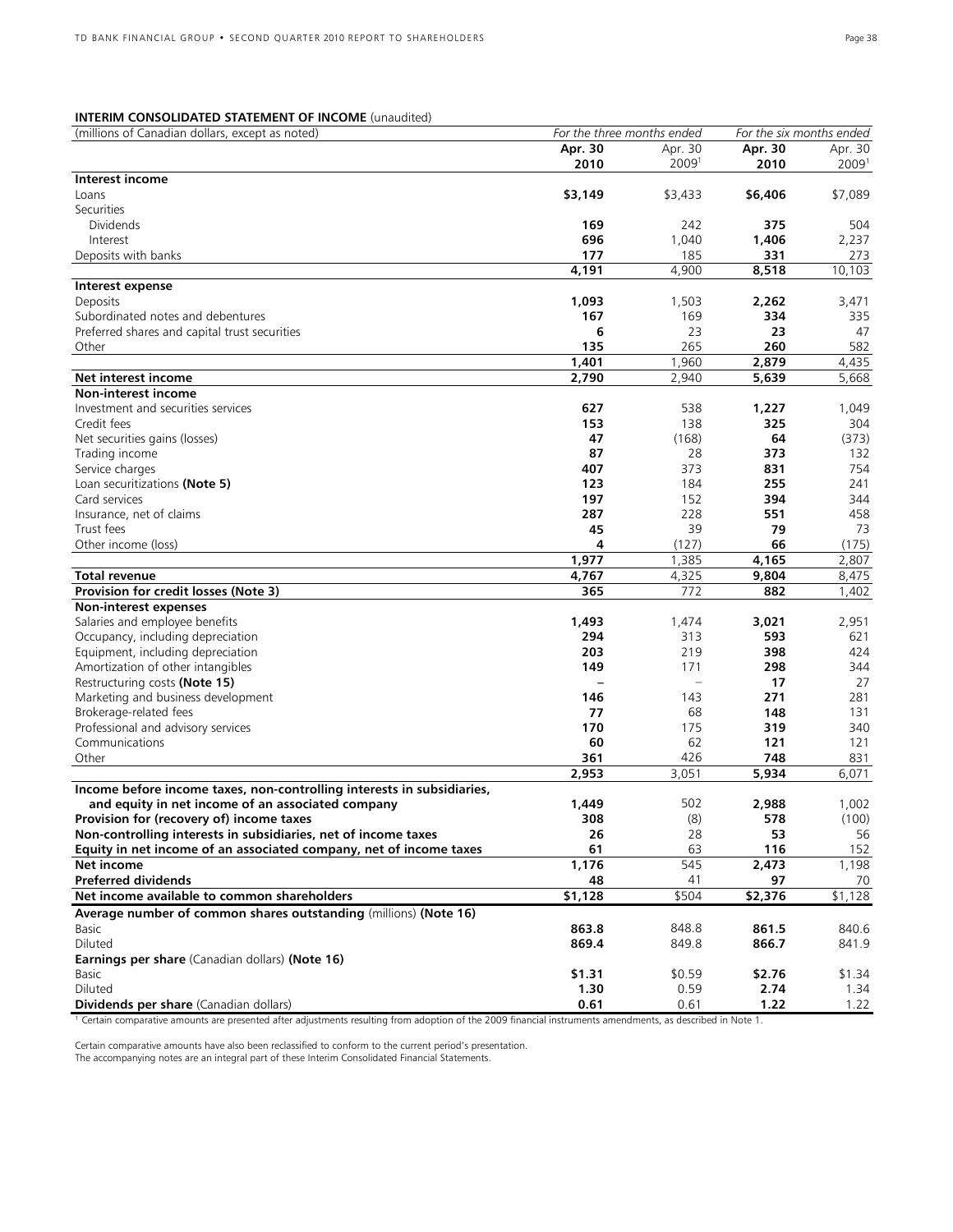#### **INTERIM CONSOLIDATED STATEMENT OF CHANGES IN SHAREHOLDERS' EQUITY** (unaudited)

|                                                                                        |          | For the three            |          | For the six  |
|----------------------------------------------------------------------------------------|----------|--------------------------|----------|--------------|
| (millions of Canadian dollars)                                                         |          | months ended             |          | months ended |
|                                                                                        | Apr. 30  | Apr. 30                  | Apr. 30  | Apr. 30      |
|                                                                                        | 2010     | 20091                    | 2010     | 20091        |
| Common shares (Note 10)                                                                |          |                          |          |              |
| Balance at beginning of period                                                         | \$15,548 | \$14,781                 | \$15,357 | \$13,241     |
| Proceeds from shares issued on exercise of stock options                               | 323      | 6                        | 397      | 45           |
| Shares issued as a result of dividend reinvestment plan                                | 132      | 80                       | 258      | 208          |
| Proceeds from issuance of new shares                                                   |          |                          |          | 1,381        |
| Impact of shares sold (purchased) for trading purposes <sup>2</sup>                    |          | 8                        | (9)      |              |
| Balance at end of period                                                               | 16,003   | 14,875                   | 16,003   | 14,875       |
| Preferred shares (Note 10)                                                             |          |                          |          |              |
| Balance at beginning of period                                                         | 3,393    | 2,770                    | 3,395    | 1,875        |
| Shares issued                                                                          |          | 625                      |          | 1,520        |
| Impact of shares sold (purchased) for trading purposes <sup>2</sup>                    | 1        | $\overline{\phantom{m}}$ | (1)      |              |
| Balance at end of period                                                               | 3,394    | 3,395                    | 3,394    | 3,395        |
| <b>Contributed surplus</b>                                                             |          |                          |          |              |
| Balance at beginning of period                                                         | 310      | 340                      | 321      | 350          |
| Stock options (Note 13)                                                                | (58)     | 10                       | (69)     |              |
| Balance at end of period                                                               | 252      | 350                      | 252      | 350          |
| <b>Retained earnings</b>                                                               |          |                          |          |              |
| Balance at beginning of period                                                         | 19,356   | 17,868                   | 18,632   | 17,857       |
| Net income due to reporting-period alignment of U.S. entities (Note 1)                 |          | 4                        |          | 4            |
| Transition adjustment on adoption of financial instruments amendments (Note 1)         |          | $\overline{\phantom{0}}$ |          | (59)         |
| Net income                                                                             | 1,176    | 545                      | 2,473    | 1,198        |
| Common dividends                                                                       | (528)    | (518)                    | (1,052)  | (1,034)      |
| Preferred dividends                                                                    | (48)     | (41)                     | (97)     | (70)         |
| Share issue expenses                                                                   |          | (10)                     |          | (48)         |
| Balance at end of period                                                               | 19,956   | 17,848                   | 19,956   | 17,848       |
| Accumulated other comprehensive income (loss) (Note 12)                                |          |                          |          |              |
| Balance at beginning of period                                                         | 867      | 3,328                    | 1,015    | (1,649)      |
| Other comprehensive income due to reporting-period alignment of U.S. entities (Note 1) |          | 329                      |          | 329          |
| Transition adjustment on adoption of financial instruments amendments (Note 1)         |          | $\equiv$                 |          | 563          |
| Other comprehensive income (loss) for the period                                       | (2,048)  | 247                      | (2, 196) | 4,661        |
| Balance at end of period                                                               | (1, 181) | 3,904                    | (1, 181) | 3,904        |
| Retained earnings and accumulated other comprehensive income                           | 18,775   | 21,752                   | 18,775   | 21,752       |
| Total shareholders' equity                                                             | \$38,424 | \$40,372                 | \$38,424 | \$40,372     |

<sup>1</sup> Certain comparative amounts are presented after adjustments resulting from adoption of the 2009 financial instruments amendments, as described in Note 1.

<sup>2</sup> Sold or purchased by subsidiaries of the Bank which are regulated securities entities in accordance with Regulation 92-313 under the *Bank Act.* 

#### **INTERIM CONSOLIDATED STATEMENT OF COMPREHENSIVE INCOME** (unaudited)

|                                                                                                             |             | For the three     |          | For the six  |
|-------------------------------------------------------------------------------------------------------------|-------------|-------------------|----------|--------------|
| (millions of Canadian dollars)                                                                              |             | months ended      |          | months ended |
|                                                                                                             | Apr. 30     | Apr. 30           | Apr. 30  | Apr. 30      |
|                                                                                                             | 2010        | 2009 <sup>1</sup> | 2010     | 20091        |
| Net income                                                                                                  | \$1,176     | \$545             | \$2,473  | \$1,198      |
| Other comprehensive income (loss), net of income taxes                                                      |             |                   |          |              |
| Change in unrealized gains (losses) on available-for-sale securities,                                       |             |                   |          |              |
| net of hedging activities <sup>2</sup>                                                                      | (110)       | 692               | (3)      | 69           |
| Reclassification to earnings of net losses (gains) in respect of available-for-sale securities <sup>3</sup> | (9)         | 136               | (3)      | 167          |
| Net change in unrealized foreign currency translation gains (losses) on investments in                      |             |                   |          |              |
| subsidiaries, net of hedging activities <sup>4,5</sup>                                                      | (1,203)     | (652)             | (1,525)  | 2,901        |
| Change in net gains (losses) on derivative instruments designated as cash flow hedges <sup>6</sup>          | (457)       | 460               | (84)     | 2,063        |
| Reclassification to earnings of net gains on cash flow hedges <sup>7</sup>                                  | (269)       | (389)             | (581)    | (539)        |
| Other comprehensive income (loss) for the period                                                            | (2,048)     | 247               | (2, 196) | 4,661        |
| Comprehensive income (loss) for the period                                                                  | $$^{(872)}$ | \$792             | \$277    | \$5,859      |

Certain comparative amounts are presented after adjustments resulting from adoption of the 2009 financial instruments amendments, as described in Note 1.

<sup>2</sup> Net of income tax recovery of \$65 million and \$8 million, respectively, for the three and six months ended April 30, 2010 (three and six months ended

April 30, 2009 – income tax provision of \$334 million and income tax recovery of \$1 million, respectively).

income tax recovery of \$56 million and \$72 million, respectively).

4 Net of income tax provision of \$317 million and \$367 million, respectively, for the three and six months ended April 30, 2010 (three and six months ended April 30, 2009 – income tax provision of \$205 million and \$125 million, respectively).

<sup>5</sup> Includes \$787 million and \$997 million, respectively, of after-tax gains arising from hedges of the Bank's investment in foreign operations for the three and six months ended<br>April 30, 2010 (three and six months ended

<sup>6</sup> Net of income tax recovery of \$148 million and net of income tax provision of \$15 million, respectively, for the three and six months ended April 30, 2010 (three and six months ended April 30, 2009 – income tax provision of \$202 million and \$943 million, respectively).

7 Net of income tax provision of \$133 million and \$269 million, respectively, for the three and six months ended April 30, 2010 (three and six months ended April 30, 2009 – income tax provision of \$169 million and \$233 million, respectively).

Certain comparative amounts have been reclassified to conform to the current period's presentation. The accompanying notes are an integral part of these Interim Consolidated Financial Statements.

<sup>&</sup>lt;sup>3</sup> Net of income tax provision of \$2 million and nil, respectively, for the three and six months ended April 30, 2010 (three and six months ended April 30, 2009 –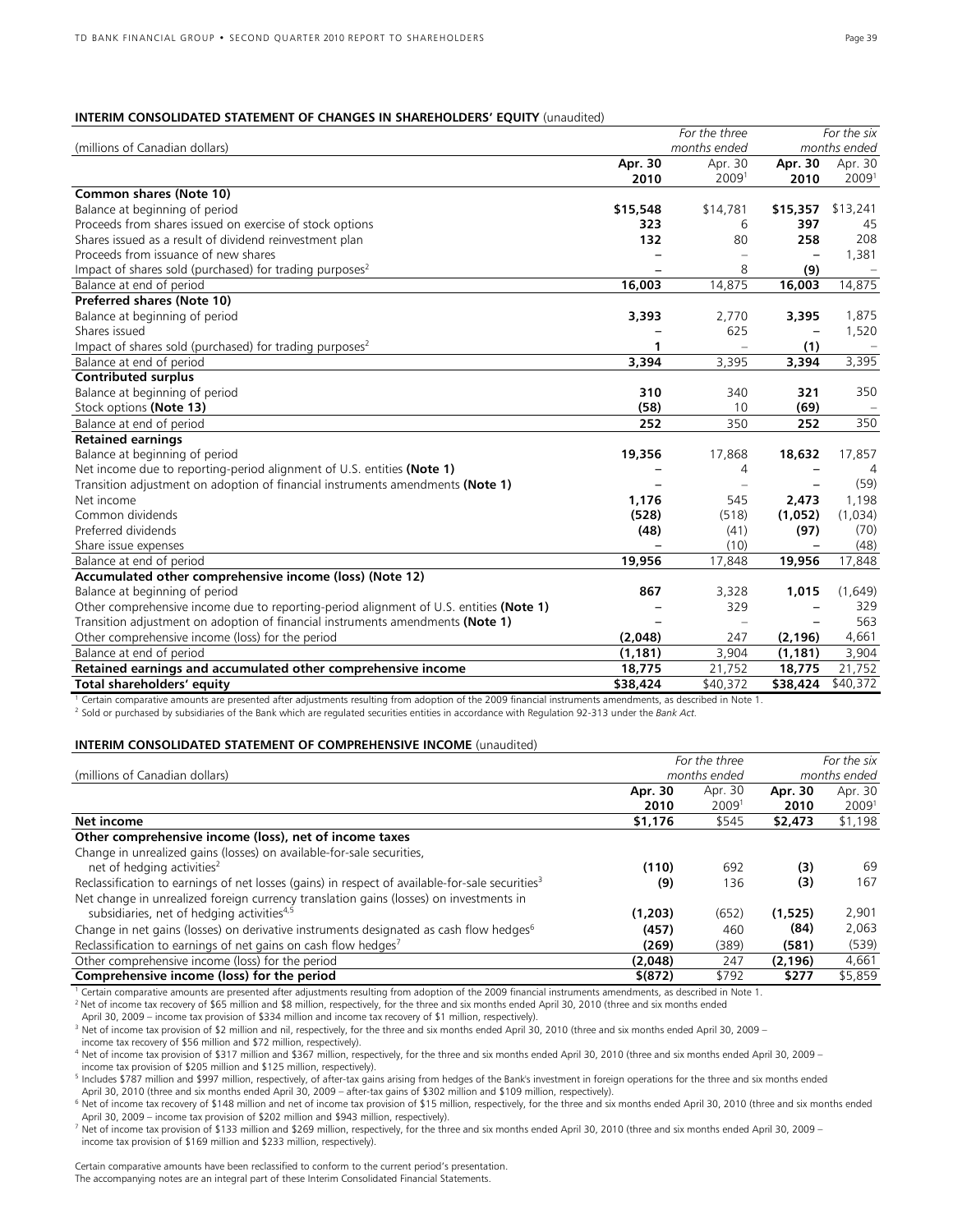## **INTERIM CONSOLIDATED STATEMENT OF CASH FLOWS** (unaudited)

| (millions of Canadian dollars)                                                                                                                                         | For the three months ended |           |                | For the six months ended |  |
|------------------------------------------------------------------------------------------------------------------------------------------------------------------------|----------------------------|-----------|----------------|--------------------------|--|
|                                                                                                                                                                        | Apr. 30                    | Apr. 30   | Apr. 30        | Apr. 30                  |  |
|                                                                                                                                                                        | 2010                       | 20091     | 2010           | 2009 <sup>1</sup>        |  |
| Cash flows from (used in) operating activities                                                                                                                         |                            |           |                |                          |  |
| Net income                                                                                                                                                             | \$1,176                    | \$545     | \$2,473        | \$1,198                  |  |
| Adjustments to determine net cash flows from (used in) operating activities                                                                                            |                            |           |                |                          |  |
| Provision for credit losses                                                                                                                                            | 365                        | 772       | 882            | 1,402                    |  |
| Restructuring costs (Note 15)                                                                                                                                          |                            | $\equiv$  | 17             | 27                       |  |
| Depreciation                                                                                                                                                           | 132                        | 139       | 275            | 278                      |  |
| Amortization of other intangibles                                                                                                                                      | 149                        | 171       | 298            | 344                      |  |
| Net securities losses (gains)                                                                                                                                          | (47)                       | 168       | (64)           | 373                      |  |
| Net gain on securitizations (Note 5)                                                                                                                                   | (88)                       | (157)     | (170)          | (181)                    |  |
| Equity in net income of an associated company                                                                                                                          | (61)                       | (63)      | (116)          | (152)                    |  |
| Non-controlling interests                                                                                                                                              | 26                         | 28        | 53             | 56                       |  |
| Future income taxes                                                                                                                                                    | (136)                      | (1)       | $\overline{2}$ | (43)                     |  |
| Changes in operating assets and liabilities                                                                                                                            |                            |           |                |                          |  |
| Current income taxes receivable and payable                                                                                                                            | 223                        | 1,495     | (116)          | 1,186                    |  |
| Interest receivable and payable                                                                                                                                        | 156                        | (12)      | (48)           | 215                      |  |
| Trading securities                                                                                                                                                     | (4, 420)                   | 1,640     | (3, 479)       | (601)                    |  |
| Derivative assets                                                                                                                                                      | 4,663                      | 12,833    | 7,681          | 8,949                    |  |
| Derivative liabilities                                                                                                                                                 | (1,082)                    | (10, 243) | (3,631)        | (5, 372)                 |  |
| Other                                                                                                                                                                  | (881)                      | 1,474     | (2,077)        | 3,712                    |  |
| Net cash from operating activities                                                                                                                                     | 175                        | 8,789     | 1,980          | 11,391                   |  |
| Cash flows from (used in) financing activities                                                                                                                         |                            |           |                |                          |  |
| Change in deposits                                                                                                                                                     | (498)                      | (1,296)   | 10,158         | 25,240                   |  |
| Change in securities sold short                                                                                                                                        | 1,726                      | (758)     | 3,287          | (4, 716)                 |  |
| Change in securities sold under repurchase agreements                                                                                                                  | 5,550                      | (1, 455)  | 7,010          | (13,987)                 |  |
| Repayment of subordinated notes and debentures                                                                                                                         |                            |           |                | (18)                     |  |
| Liability for preferred shares and capital trust securities                                                                                                            |                            | 5         | (895)          | 6                        |  |
| Translation adjustment on subordinated notes and debentures issued in a                                                                                                |                            |           |                |                          |  |
| foreign currency and other                                                                                                                                             | (54)                       | (30)      | (55)           | 47                       |  |
| Common shares issued                                                                                                                                                   | 253                        | 5         | 309            | 1,384                    |  |
| Treasury shares acquired for trading purposes                                                                                                                          | 1                          | 8         | (10)           |                          |  |
| Dividends paid                                                                                                                                                         | (444)                      | (479)     | (891)          | (896)                    |  |
| Net proceeds from issuance of preferred shares                                                                                                                         |                            | 615       |                | 1,497                    |  |
| Net cash from (used in) financing activities                                                                                                                           | 6,534                      | (3, 385)  | 18,913         | 8,557                    |  |
| Cash flows from (used in) investing activities                                                                                                                         |                            |           |                |                          |  |
| Interest-bearing deposits with banks                                                                                                                                   | 1,115                      | 3,390     | (2,940)        | 1,985                    |  |
| Activity in available-for-sale and held-to-maturity securities                                                                                                         |                            |           |                |                          |  |
| Purchases                                                                                                                                                              | (23,998)                   | (22, 176) | (40, 584)      | (49,082)                 |  |
| Proceeds from maturities                                                                                                                                               | 11,411                     | 2,351     | 18,167         | 11,892                   |  |
| Proceeds from sales                                                                                                                                                    | 7,155                      | 8,420     | 13,148         | 16,236                   |  |
| Net change in loans, net of securitizations                                                                                                                            | (3,028)                    | (9,970)   | (6,790)        | (26, 741)                |  |
| Proceeds from loan securitizations (Note 5)                                                                                                                            | 4,600                      | 6,585     | 6,919          | 14,858                   |  |
| Net purchases of premises and equipment                                                                                                                                | (33)                       | (78)      | (59)           | (586)                    |  |
| Securities purchased under reverse repurchase agreements                                                                                                               | (4,606)                    | 5,896     | (9,344)        | 11,614                   |  |
| Net cash acquired from acquisitions (Note 6)                                                                                                                           | 899                        |           | 899            |                          |  |
| Net cash used in investing activities                                                                                                                                  | (6, 485)                   | (5, 582)  | (20, 584)      | (19, 824)                |  |
| Effect of exchange rate changes on cash and cash equivalents                                                                                                           | (76)                       | (46)      | (94)           | (15)                     |  |
| Net increase (decrease) in cash and cash equivalents                                                                                                                   | 148                        | (224)     | 215            | 109                      |  |
| Impact due to reporting-period alignment of U.S. entities (Note 1)                                                                                                     |                            | (189)     |                | (189)                    |  |
| Cash and cash equivalents at beginning of period                                                                                                                       | 2,481                      | 2,850     | 2,414          | 2,517                    |  |
| Cash and cash equivalents at end of period, represented by cash and                                                                                                    |                            |           |                |                          |  |
| due from banks                                                                                                                                                         | \$2,629                    | \$2,437   | \$2,629        | \$2,437                  |  |
| Supplementary disclosure of cash flow information                                                                                                                      |                            |           |                |                          |  |
| Amount of interest paid during the period                                                                                                                              | \$1,381                    | \$1,943   | \$3,091        | \$5,143                  |  |
| Amount of income taxes paid (refunded) during the period                                                                                                               | 289                        | (880)     | 768            | (878)                    |  |
| <sup>1</sup> Certain comparative amounts are presented after adjustments resulting from adoption of the 2009 financial instruments amendments, as described in Note 1. |                            |           |                |                          |  |

Certain comparative amounts have also been reclassified to conform to the current period's presentation.

The accompanying notes are an integral part of these Interim Consolidated Financial Statements.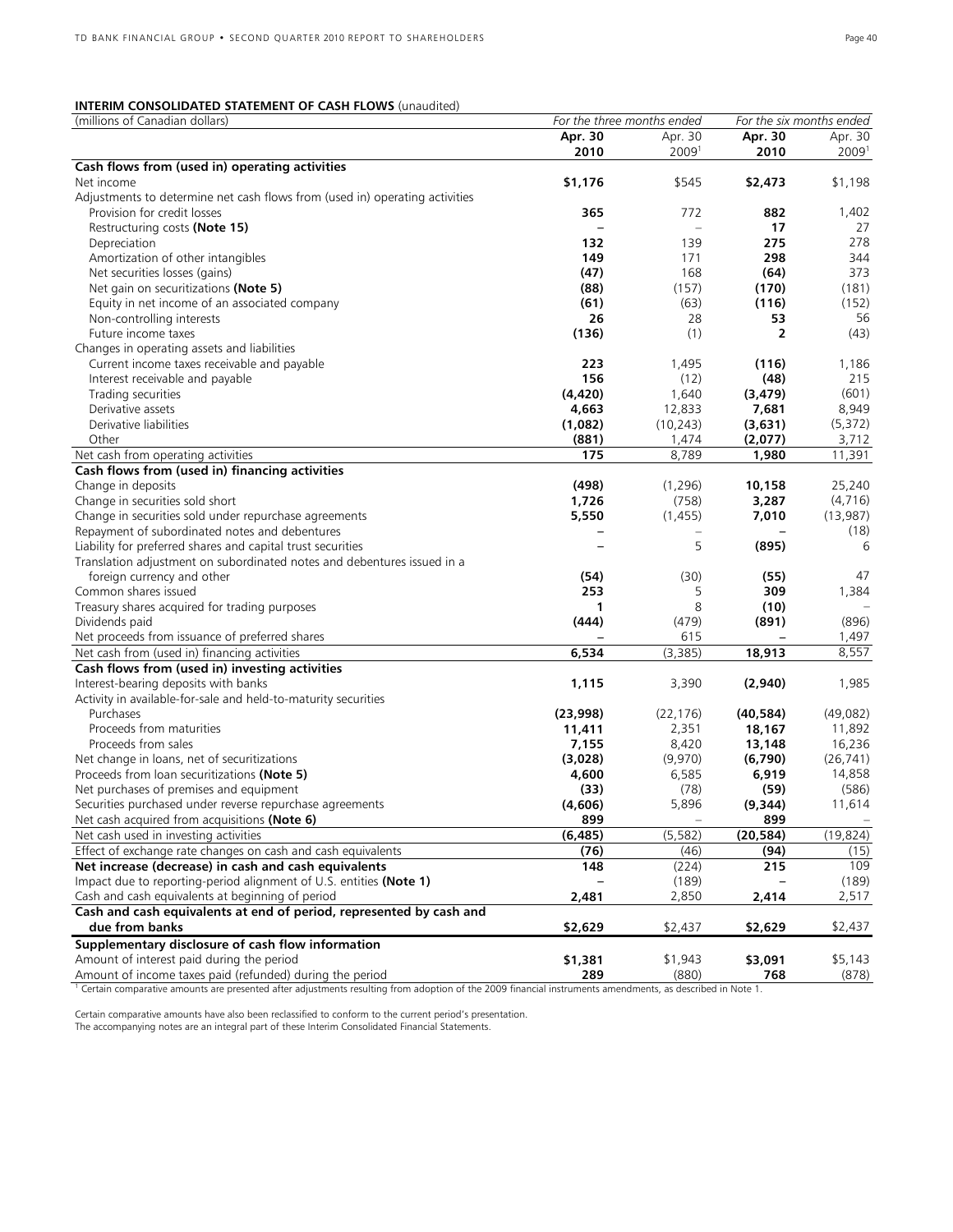## **NOTES TO INTERIM CONSOLIDATED FINANCIAL STATEMENTS** (UNAUDITED)

## **Note 1: SUMMARY OF SIGNIFICANT ACCOUNTING POLICIES**

## **BASIS OF PRESENTATION**

These Interim Consolidated Financial Statements have been prepared in accordance with Canadian generally accepted accounting principles (GAAP) and follow the same accounting policies and methods of application as the TD Bank Financial Group (TDBFG's or the Bank's) audited Consolidated Financial Statements for the year ended October 31, 2009 (2009 Consolidated Financial Statements). Under GAAP, additional disclosures are required in the annual financial statements and accordingly, these Interim Consolidated Financial Statements should be read in conjunction with the 2009 Consolidated Financial Statements and the accompanying notes included on pages 93 to 143 of the Bank's 2009 Annual Report and the shaded sections of the 2009 Management's Discussion and Analysis (MD&A) included on pages 69 to 77 of the Bank's 2009 Annual Report. Certain disclosures are included in the MD&A as permitted by GAAP and as discussed in the Managing Risk section of the MD&A in this report. These disclosures are shaded in the MD&A and form an integral part of the Interim Consolidated Financial Statements. The Interim Consolidated Financial Statements include all adjustments which are, in the opinion of management, necessary for a fair presentation of the results for the periods presented. Certain comparative amounts have been reclassified to conform to the current period's presentation.

## **CHANGES IN ACCOUNTING POLICIES**

#### *Financial Instruments Amendments – Debt Securities Classified as Loans and Loans Classified as Trading*

In August 2009, the Accounting Standards Board (AcSB) of the Canadian Institute of Chartered Accountants (CICA) amended CICA Handbook Section 3855, *Financial Instruments – Recognition and Measurement*, and CICA Handbook Section 3025, *Impaired Loans* (the 2009 Amendments). As a result, the Bank reclassified certain debt securities from available-for-sale to loans effective November 1, 2008, at their amortized cost as of that date. In addition, the Bank also reclassified held-to-maturity securities that did not have a quoted price in an active market to loans and reclassified loans for which the Bank had the intention to sell immediately or in the near term to trading.

 Refer to Note 1a) of the Bank's 2009 Annual Report for a description of the 2009 Amendments and the impact on previously reported interim financial statements.

#### *Alignment of Reporting Period of U.S. Entities*

Effective April 30, 2009, the reporting periods of TD Bank, N.A., which currently operates as TD Bank, America's Most Convenient Bank, were aligned with the reporting period of the Bank to eliminate the one month lag in financial reporting. Prior to April 30, 2009, the reporting period of TD Bank, N.A. was included in the Bank's financial statements on a one month lag. In accordance with the CICA Handbook Section 1506, *Accounting Changes*, this alignment is considered a change in accounting policy. Accordingly, the results of TD Bank, N.A. for the three and six months ended April 30, 2010 have been included with the results of the Bank for the three and six months ended April 30, 2010. The one month impact of aligning the reporting period of U.S. entities has been included directly in retained earnings and not in the Consolidated Statement of Income.

## **FUTURE CHANGES IN ACCOUNTING POLICIES**

#### *Transition to International Financial Reporting Standards*

The AcSB confirmed that Canadian GAAP for publicly accountable entities will converge with International Financial Reporting Standards (IFRS). For the Bank, IFRS will be effective for the interim and annual periods beginning in the first quarter of 2012. The fiscal 2012 Consolidated Financial Statements will include comparative fiscal 2011 financial results under IFRS. The Bank is assessing the impact of IFRS on its consolidated financial statements upon adoption in the first quarter of 2012.

#### **Note 2: SECURITIES**

#### **Impairment of Available-for-Sale Securities**

Available-for-sale securities are written down to fair value through net income whenever it is necessary to reflect other-than-temporary impairment. For the three and six months ended April 30, 2010, the Bank recognized impairment losses on available-for-sale securities that were deemed to be otherthan-temporary of \$1 million and \$3 million, respectively (three and six months ended April 30, 2009 – \$98 million and \$311 million, respectively). Of this amount, there were no impairment losses related to debt securities in the reclassified portfolio described below for the three and six months ended April 30, 2010, respectively (three and six months ended April 30, 2009 – \$34 million and \$85 million, respectively, primarily offset by gains on credit protection held which were recorded in other income).

#### **Reclassification of Certain Debt Securities**

As described in more detail in Note 1 of the 2009 and 2008 Annual Reports, as a result of deterioration in markets and severe dislocation in the credit market, the Bank changed its trading strategy with respect to certain trading debt securities and reclassified these debt securities from trading to the available-for-sale category effective August 1, 2008 in accordance with the Amendments to CICA Handbook Section 3855, *Financial Instruments – Recognition and Measurement* and CICA Handbook Section 3862, *Financial Instruments – Disclosure*.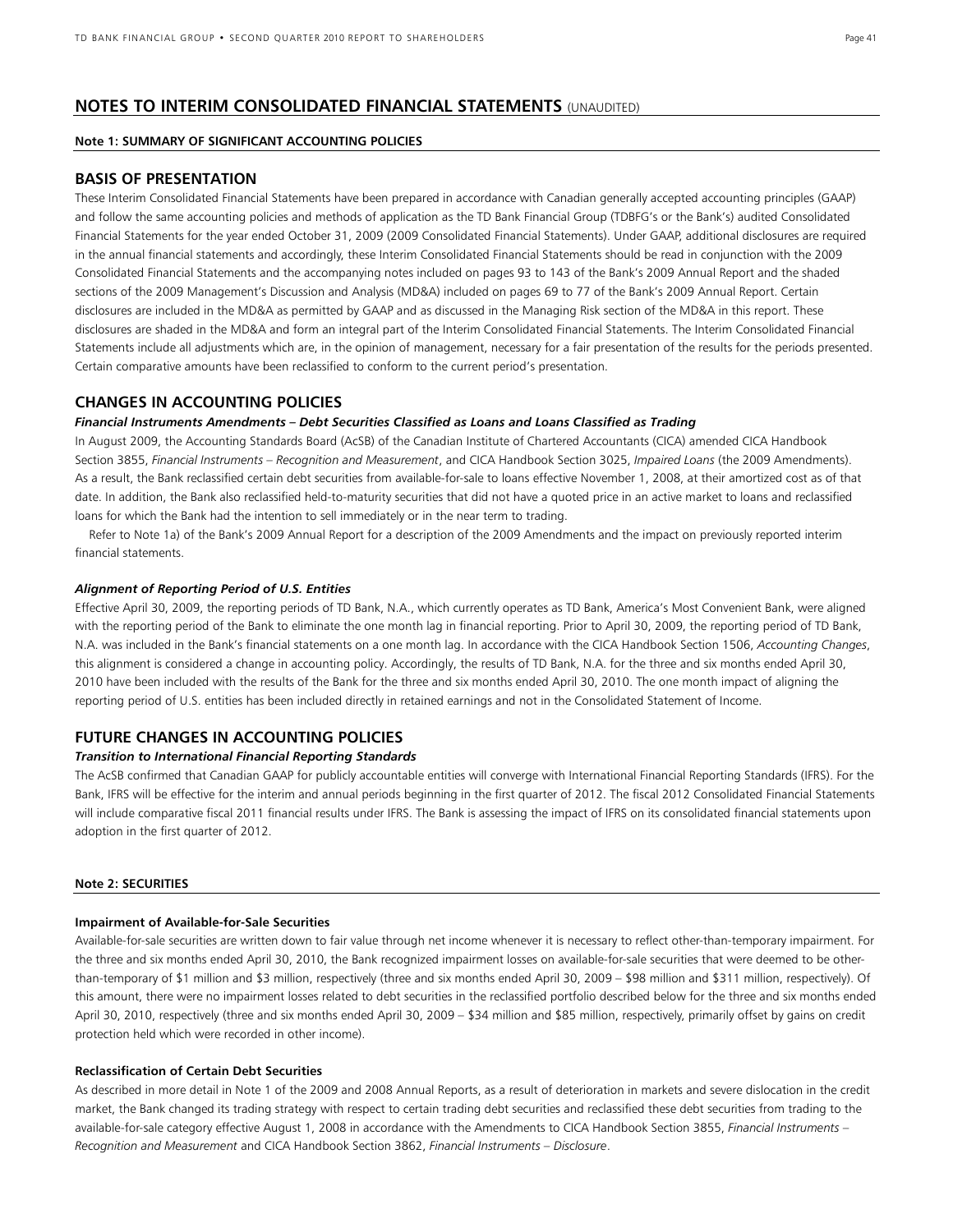On August 1, 2008, the fair value of debt securities reclassified from trading to available-for-sale was \$6,979 million. In addition, on the date of reclassification, these debt securities had a weighted-average effective interest rate of 6.99% with expected recoverable cash flows, on an undiscounted basis, of \$9,732 million. The fair value of the reclassified debt securities, as at April 30, 2010, was \$4,902 million (October 31, 2009 – \$5,963 million). For the three and six months ended April 30, 2010, net interest income of \$62 million and \$132 million after tax, respectively (three and six months ended April 30, 2009 – \$108 million and \$214 million after tax, respectively), was recorded relating to the reclassified debt securities. The increase in fair value of these securities during the three and six months ended April 30, 2010, of \$17 million and \$67 million after tax, respectively, was recorded in other comprehensive income (three and six months ended April 30, 2009 – increase in fair value of \$236 million and \$171 million after tax, respectively). Had the Bank not reclassified these debt securities, the change in the fair value of these debt securities would have been included as part of trading income, the impact of which would have resulted in an increase of net income of \$17 million and \$67 million after tax, respectively, for the three and six months ended April 30, 2010 (three and six months ended April 30, 2009 – increase of \$236 million and \$171 million after tax, respectively). During the three and six months ended April 30, 2010, reclassified debt securities with a fair value of \$324 million and \$791 million, respectively, were sold or matured (three and six months ended April 30, 2009 – \$321 million and \$469 million, respectively).

The following table summarizes the unrealized securities gains and losses as at April 30, 2010 and October 31, 2009.

#### **Unrealized Securities Gains and Losses**

| (millions of Canadian dollars)                                                                                                                                                            |           |            |            |               |           |            |              | As at         |
|-------------------------------------------------------------------------------------------------------------------------------------------------------------------------------------------|-----------|------------|------------|---------------|-----------|------------|--------------|---------------|
|                                                                                                                                                                                           |           |            |            | Apr. 30, 2010 |           |            |              | Oct. 31, 2009 |
|                                                                                                                                                                                           | Cost/     | Gross      | Gross      |               | Cost/     | Gross      | Gross        |               |
|                                                                                                                                                                                           | amortized | unrealized | unrealized | Fair          | amortized | unrealized | unrealized   | Fair          |
|                                                                                                                                                                                           | cost      | gains      | losses     | value         | cost      | gains      | losses       | value         |
| <b>Available-for-sale securities</b>                                                                                                                                                      |           |            |            |               |           |            |              |               |
| Government and                                                                                                                                                                            |           |            |            |               |           |            |              |               |
| government-related securities                                                                                                                                                             |           |            |            |               |           |            |              |               |
| Canadian government debt                                                                                                                                                                  |           |            |            |               |           |            |              |               |
| Federal                                                                                                                                                                                   | \$12,103  | \$5        | \$6        | \$12,102      | \$10,872  | \$9        | $s-$         | \$10,881      |
| Provinces                                                                                                                                                                                 | 362       | 6          | 1          | 367           | 368       | 12         |              | 380           |
| U.S. Federal, state, municipal                                                                                                                                                            |           |            |            |               |           |            |              |               |
| governments, and agencies debt                                                                                                                                                            | 6,901     | 92         | 42         | 6,951         | 6,676     | 102        | 47           | 6,731         |
| Other OECD government                                                                                                                                                                     |           |            |            |               |           |            |              |               |
| quaranteed debt                                                                                                                                                                           | 10,358    | 161        | 9          | 10,510        | 10,712    | 125        | 21           | 10,816        |
| Mortgage-backed securities                                                                                                                                                                |           |            |            |               |           |            |              |               |
| Residential                                                                                                                                                                               | 24,859    | 788        | 486        | 25,161        | 19,016    | 385        | 256          | 19,145        |
|                                                                                                                                                                                           | 54,583    | 1,052      | 544        | 55,091        | 47,644    | 633        | 324          | 47,953        |
| Other debt securities                                                                                                                                                                     |           |            |            |               |           |            |              |               |
| Asset-backed securities                                                                                                                                                                   | 17,845    | 559        | 59         | 18,345        | 12,010    | 104        | 54           | 12,060        |
| Corporate and other debt                                                                                                                                                                  | 14,800    | 208        | 12         | 14,996        | 16,422    | 532        | 4            | 16,950        |
|                                                                                                                                                                                           | 32,645    | 767        | 71         | 33,341        | 28,432    | 636        | 58           | 29,010        |
| <b>Debt securities reclassified</b>                                                                                                                                                       |           |            |            |               |           |            |              |               |
| from trading <sup>1</sup>                                                                                                                                                                 | 4,643     | 314        | 55         | 4,902         | 5,787     | 299        | 123          | 5,963         |
| <b>Equity securities</b>                                                                                                                                                                  |           |            |            |               |           |            |              |               |
| Preferred shares                                                                                                                                                                          | 360       | 45         | 18         | 387           | 370       | 49         | 30           | 389           |
| Common shares                                                                                                                                                                             | 1,538     | 336        | 24         | 1,850         | 1,509     | 317        | 71           | 1,755         |
|                                                                                                                                                                                           | 1.898     | 381        | 42         | 2,237         | 1.879     | 366        | 101          | 2.144         |
| Total available-for-sale securities <sup>2</sup>                                                                                                                                          | \$93,769  | \$2,514    | \$712      | \$95,571      | \$83,742  | \$1,934    | \$606        | \$85,070      |
|                                                                                                                                                                                           |           |            |            |               |           |            |              |               |
| <b>Held-to-maturity securities</b>                                                                                                                                                        |           |            |            |               |           |            |              |               |
| Government and                                                                                                                                                                            |           |            |            |               |           |            |              |               |
| government-related securities                                                                                                                                                             |           |            |            |               |           |            |              |               |
| Canadian government debt                                                                                                                                                                  |           |            |            |               |           |            |              |               |
| Federal                                                                                                                                                                                   | \$164     | $$-$       | $$-$       | \$164         | \$399     | \$—        | $S-$         | \$399         |
| U.S. Federal, state, municipal                                                                                                                                                            |           |            |            |               |           |            |              |               |
| governments, and agencies debt                                                                                                                                                            | 691       |            |            | 691           | 1,358     | 34         | $\equiv$     | 1,392         |
| Other OECD government                                                                                                                                                                     |           |            |            |               |           |            |              |               |
| guaranteed debt                                                                                                                                                                           | 7,520     | 236        | 10         | 7,746         | 7,267     | 187        | 1            | 7,453         |
|                                                                                                                                                                                           | 8,375     | 236        | 10         | 8,601         | 9,024     | 221        | $\mathbf{1}$ | 9,244         |
| <b>Other debt securities</b>                                                                                                                                                              |           |            |            |               |           |            |              |               |
| Other issuers                                                                                                                                                                             | 592       | 9          | 1          | 600           | 638       | 15         |              | 653           |
|                                                                                                                                                                                           | 592       | 9          | 1          | 600           | 638       | 15         | $\equiv$     | 653           |
| <b>Total held-to-maturity securities</b>                                                                                                                                                  | \$8,967   | \$245      | \$11       | \$9,201       | \$9,662   | \$236      | \$1          | \$9,897       |
| <b>Total securities</b>                                                                                                                                                                   | \$102,736 | \$2,759    | \$723      | \$104,772     | \$93,404  | \$2,170    | \$607        | \$94.967      |
| Includes fair value of government and government-insured securities as at April 30, 2010 of \$16 million (October 31, 2009 - \$38 million) and other debt securities as at April 30, 2010 |           |            |            |               |           |            |              |               |

of \$4,886 million (October 31, 2009 – \$5,925 million).

<sup>2</sup> As at April 30, 2010, certain securities in the available-for-sale portfolio with a carrying value of \$2,120 million (October 31, 2009 – \$2,242 million) do not have quoted market prices and are carried at cost. The fair value of these securities was \$2,384 million (October 31, 2009 – \$2,471 million) and is included in the table above.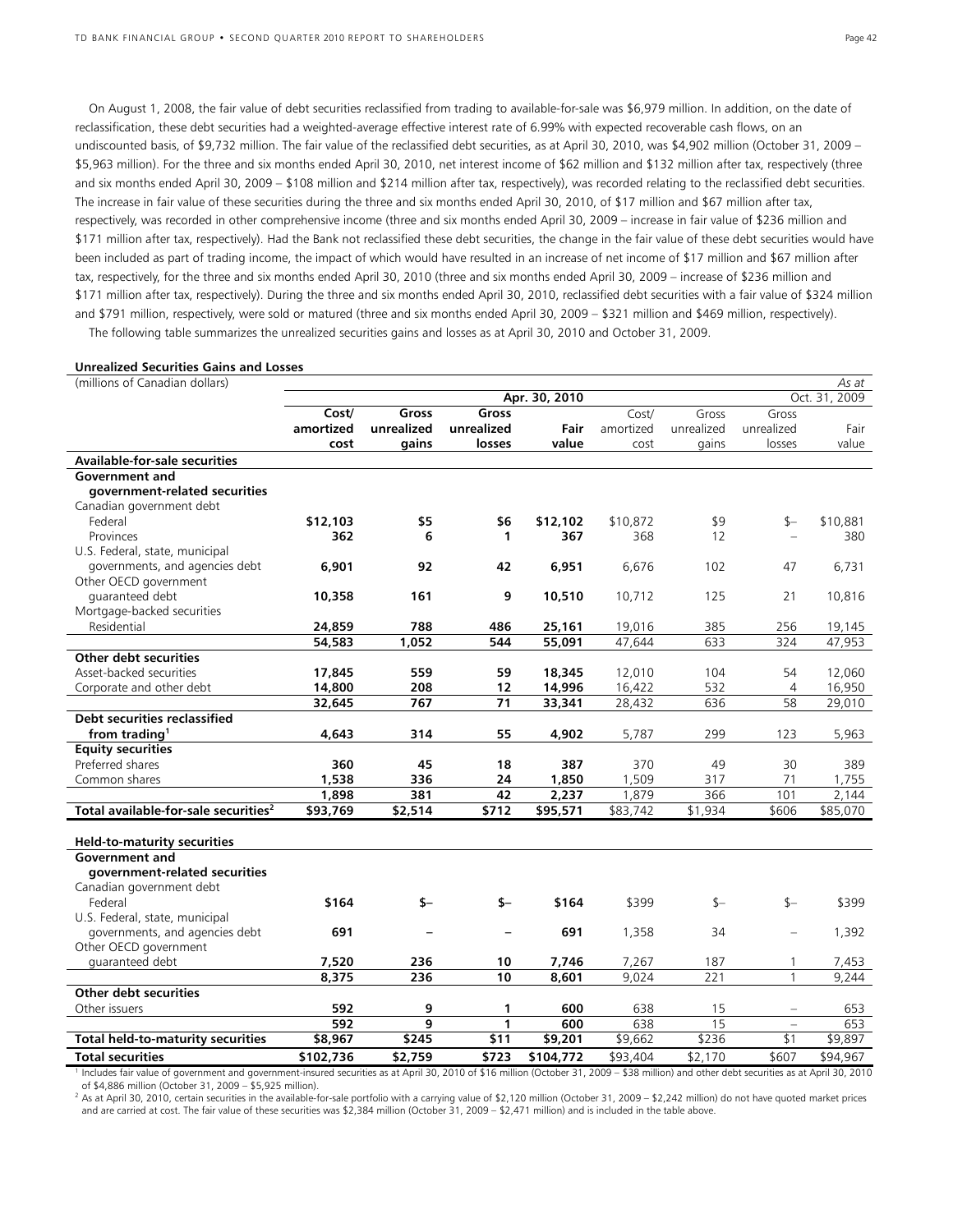#### **Note 3: ALLOWANCE FOR CREDIT LOSSES AND LOANS PAST DUE BUT NOT IMPAIRED**

#### *Allowance for Credit Losses*

The Bank maintains an allowance which it considers adequate to absorb all credit-related losses in a portfolio of instruments that are both on and off the Interim Consolidated Balance Sheet. The allowance for loan losses, which includes allowance for residential mortgages, consumer instalment and other personal, credit card, business and government loans, and debt securities classified as loans is deducted from loans on the Interim Consolidated Balance Sheet. The allowance for credit losses for off-balance sheet instruments, which relates to certain guarantees, letters of credit, and undrawn lines of credit, is recorded in other liabilities.

 The following table summarizes the change in the Bank's allowance for credit losses for the three months ended April 30, 2010, October 31, 2009, and April 30, 2009.

## **Allowance for Credit Losses**

| (millions of Canadian dollars)              |                 |           |                 |          |                          |               |                 |                          | As at                      |
|---------------------------------------------|-----------------|-----------|-----------------|----------|--------------------------|---------------|-----------------|--------------------------|----------------------------|
|                                             |                 |           | Apr. 30, 2010   |          |                          | Oct. 31, 2009 |                 |                          | Apr. 30, 2009 <sup>1</sup> |
|                                             | <b>Specific</b> | General   |                 | Specific | General                  |               | Specific        | General                  |                            |
|                                             | allowance       | allowance | Total           |          | allowance allowance      |               | Total allowance | allowance                | Total                      |
| Allowance for credit losses at beginning of |                 |           |                 |          |                          |               |                 |                          |                            |
| period                                      | \$606           |           | \$2,125 \$2,731 | \$536    | \$1,996                  | \$2,532       | \$386           | \$1,596                  | \$1,982                    |
| Impact due to reporting-period alignment    |                 |           |                 |          |                          |               |                 |                          |                            |
| of U.S. entities                            |                 |           |                 |          |                          |               | 22              | 29                       | 51                         |
| Provision for credit losses                 | 482             | (117)     | 365             | 417      | 104                      | 521           | 421             | 351                      | 772                        |
| Write-offs                                  | (456)           | -         | (456)           | (439)    | $\overline{\phantom{0}}$ | (439)         | (334)           | $\overline{\phantom{0}}$ | (334)                      |
| Recoveries                                  | 37              |           | 37              | 32       | $\overline{\phantom{0}}$ | 32            | 25              |                          | 25                         |
| Foreign exchange and other adjustments      | (19)            | (56)      | (75)            | 12       | (19)                     | (7)           | (3)             | (6)                      | (9)                        |
| <b>Allowance for credit losses</b>          |                 |           |                 |          |                          |               |                 |                          |                            |
| at end of period                            | \$650           |           | \$1,952 \$2,602 | \$558    | \$2,081                  | \$2,639       | \$517           | \$1,970                  | \$2,487                    |
| Consisting of:                              |                 |           |                 |          |                          |               |                 |                          |                            |
| Allowance for loan losses                   | \$650           |           | \$1,668 \$2,318 | \$558    | \$1,810                  | \$2,368       | \$517           | \$1,708                  | \$2,225                    |
| Allowance for credit losses for off-balance |                 |           |                 |          |                          |               |                 |                          |                            |
| sheet instruments                           |                 | 284       | 284             |          | 271                      | 271           |                 | 262                      | 262                        |
| <b>Allowance for credit losses</b>          |                 |           |                 |          |                          |               |                 |                          |                            |
| at end of period                            | \$650           |           | \$1,952 \$2,602 | \$558    | \$2,081                  | \$2,639       | \$517           | \$1,970                  | \$2,487                    |
|                                             |                 |           |                 |          |                          |               |                 |                          |                            |

<sup>1</sup> Certain comparative amounts are presented after adjustments resulting from adoption of the 2009 financial instruments amendments, as described in Note 1.

Loans subject to loss share agreements with the Federal Deposit Insurance Corporation ("FDIC") are considered FDIC covered loans. The credit losses related to FDIC covered loans are determined net of the amount expected to be reimbursed by the FDIC. As at April 30, 2010, the balance of FDIC covered loans and the expected reimbursement from the FDIC were \$1.97 billion and \$266 million, respectively. Purchased loans and related indemnification assets are recorded at fair value at the acquisition date. No allowance for credit losses was recorded at the acquisition date as credit losses were included in the determination of the fair value. Purchased impaired loans are not reported as impaired loans as long as expected cash flows continue to equal or exceed the amounts expected at acquisition.

#### *Loans Past Due but not Impaired*

A loan is classified as past due when a borrower has failed to make a payment by the contractual due date, taking into account the grace period, if applicable. The grace period represents the additional time period beyond the contractual due date during which a borrower may make the payment without the loan being classified as past due. The grace period varies depending on the product type and the borrower. Debt securities classified as loans are considered to be contractually past due when actual cash flows are less than those cash flows expected at acquisition. As at April 30, 2010, no debt securities classified as loans are past due but not impaired.

 The following table summarizes loans that are past due but not impaired as at April 30, 2010 and October 31, 2009, and generally, these amounts exclude loans that fall within the allowed grace period. Although U.S. Personal and Commercial Banking may grant a grace period of up to 15 days, there were \$1.4 billion as at April 30, 2010 (October 31, 2009 – \$1.4 billion), of U.S. Personal and Commercial Banking loans that were past due up to 15 days that are included in the 1-30 days category in the following table.

## **Loans Past Due but not Impaired**

| (millions of Canadian dollars)         |          |           |           |               |         |           |           | As at         |
|----------------------------------------|----------|-----------|-----------|---------------|---------|-----------|-----------|---------------|
|                                        |          |           |           | Apr. 30, 2010 |         |           |           | Oct. 31, 2009 |
|                                        | $1 - 30$ | $31 - 60$ | $61 - 89$ |               | $-30$   | $31 - 60$ | $61 - 89$ |               |
|                                        | days     | days      | days      | Total         | days    | days      | days      | Total         |
| Residential mortgages                  | \$790    | \$347     | \$65      | \$1,202       | \$861   | \$387     | \$67      | \$1,315       |
| Consumer instalment and other personal | 3,614    | 558       | 152       | 4.324         | 3.600   | 627       | 163       | 4,390         |
| Credit card                            | 325      | 74        | 46        | 445           | 355     | 79        | 49        | 483           |
| Business and government                | 1.492    | 321       | 194       | 2.007         | 2,248   | 517       | 200       | 2,965         |
| Total                                  | \$6,221  | \$1,300   | \$457     | \$7,978       | \$7.064 | \$1,610   | \$479     | \$9,153       |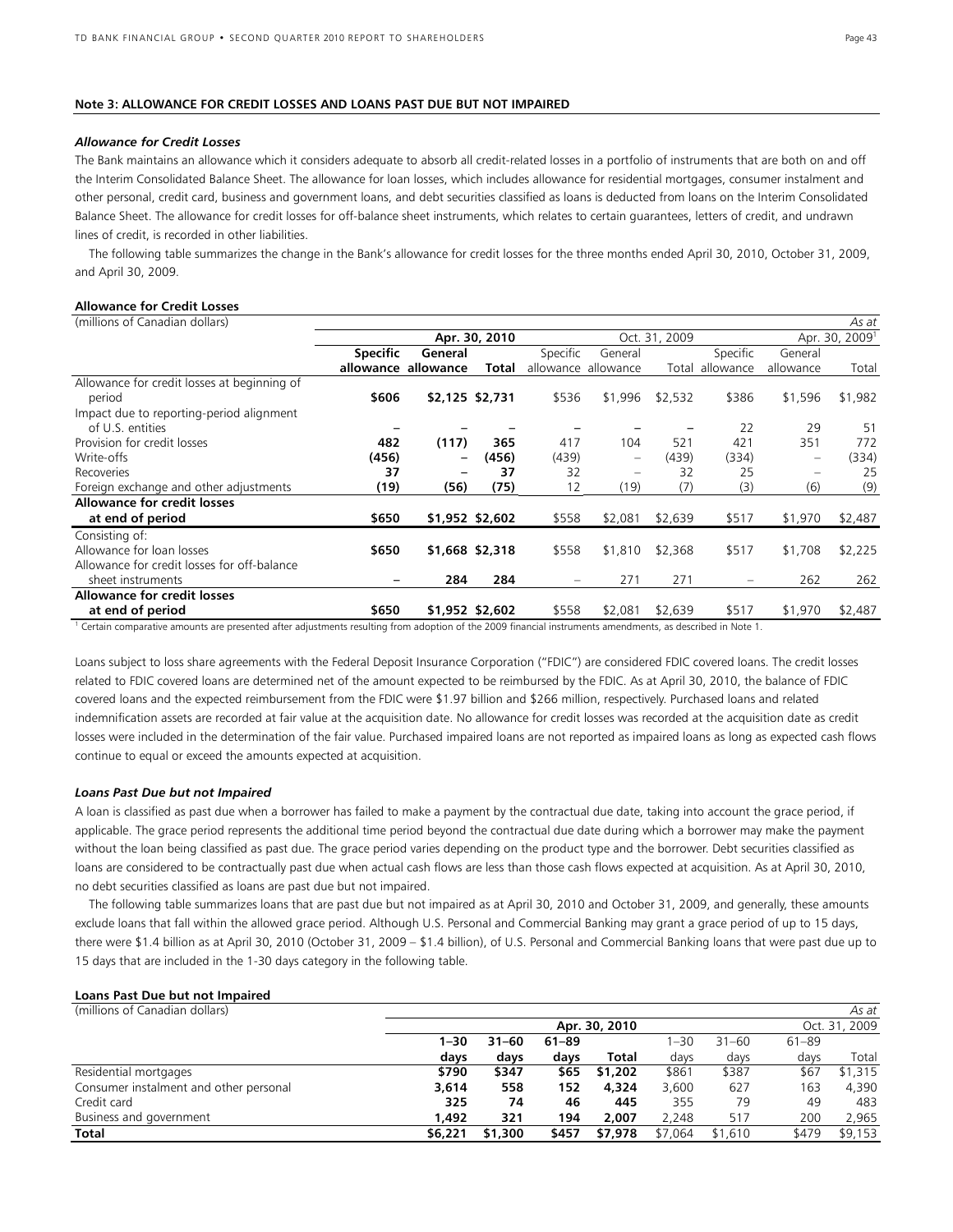#### **Note 4: FINANCIAL INSTRUMENTS DESIGNATED AS TRADING UNDER THE FAIR VALUE OPTION**

Financial assets and financial liabilities, other than those classified as trading, may be designated as trading under the fair value option if fair values are reliably measurable, the asset or liability meets one or more of the criteria set out in Note 4 to the 2009 Annual Report, and the asset or liability is so designated by the Bank on initial recognition.

 The total fair value of securities designated as trading under the fair value option was \$2,614 million as at April 30, 2010 (October 31, 2009 – \$3,236 million). These securities are recorded in trading securities on the Interim Consolidated Balance Sheet.

 The total fair value of loans designated as trading under the fair value option was \$138 million as at April 30, 2010 (October 31, 2009 – \$210 million). These loans are recorded in business and government loans on the Interim Consolidated Balance Sheet.

 During the three and six months ended April 30, 2010, income (loss) representing net changes in the fair value of financial assets designated as trading under the fair value option was \$(34) million and \$(13) million, respectively (three and six months ended April 30, 2009 – \$267 million and \$335 million, respectively). Income from financial instruments designated as trading under the fair value option is primarily offset by the changes in the fair value of derivatives used to economically hedge these assets and is recorded in other income on the Interim Consolidated Statement of Income.

#### **Note 5: LOAN SECURITIZATIONS**

The Bank retained the responsibility for servicing the assets securitized, in most cases. The following table summarizes the Bank's securitization activity for the three and six months ended April 30.

#### **Securitization Activity**

| (millions of Canadian dollars) |                    |          |            |               |             |          | For the three months ended |               |
|--------------------------------|--------------------|----------|------------|---------------|-------------|----------|----------------------------|---------------|
|                                |                    |          |            | Apr. 30, 2010 |             |          |                            | Apr. 30, 2009 |
|                                | <b>Residential</b> |          | Commercial |               | Residential |          | Commercial                 |               |
|                                | mortgage           | Personal | mortgage   |               | mortgage    | Personal | mortgage                   |               |
|                                | loans              | loans    | loans      | Total         | loans       | loans    | loans                      | Total         |
| Gross proceeds                 | \$4,690            | \$899    | \$52       | \$5,641       | \$6,585     | \$644    | $s-$                       | \$7,229       |
| Retained interests             | 172                | 20       |            | 193           | 290         |          |                            | 290           |
| Cash flows received on         |                    |          |            |               |             |          |                            |               |
| retained interests             | 203                | 15       | -          | 218           | 98          | 17       |                            | 115           |
|                                |                    |          |            |               |             |          | For the six months ended   |               |
|                                |                    |          |            | Apr. 30, 2010 |             |          |                            | Apr. 30, 2009 |
|                                | <b>Residential</b> |          | Commercial |               | Residential |          | Commercial                 |               |
|                                | mortgage           | Personal | mortgage   |               | mortgage    | Personal | mortgage                   |               |
|                                | loans              | loans    | loans      | Total         | loans       | loans    | loans                      | Total         |
| Gross proceeds                 | \$7,252            | \$2,316  | \$74       | \$9,642       | \$14,858    | \$1,723  | \$-                        | \$16,581      |
| Retained interests             | 283                | 47       |            | 331           | 566         | 2        |                            | 568           |
| Cash flows received on         |                    |          |            |               |             |          |                            |               |
| retained interests             | 394                | 34       |            | 428           | 171         | 38       |                            | 210           |

The following table summarizes the impact of securitizations on the Bank's Interim Consolidated Statement of Income for the three and six months ended April 30.

#### **Securitization Gain (Loss) and Income on Retained Interests**

| (millions of Canadian dollars)            |                    |          |            |               |             |          | For the three months ended |               |
|-------------------------------------------|--------------------|----------|------------|---------------|-------------|----------|----------------------------|---------------|
|                                           |                    |          |            | Apr. 30, 2010 |             |          |                            | Apr. 30, 2009 |
|                                           | <b>Residential</b> |          | Commercial |               | Residential |          | Commercial                 |               |
|                                           | mortgage           | Personal | mortgage   |               | mortgage    | Personal | mortgage                   |               |
|                                           | loans              | loans    | loans      | Total         | loans       | loans    | loans                      | Total         |
| Gain on sale                              | \$69               | \$20     | \$(1)      | \$88          | \$157       | \$—      | $S-$                       | \$157         |
| Income on retained interests <sup>1</sup> | 32                 |          |            | 35            | 22          |          |                            | 27            |
| Total                                     | \$101              | \$23     | \$(1)      | \$123         | \$179       | \$5      | $\zeta$                    | \$184         |
|                                           |                    |          |            |               |             |          | For the six months ended   |               |
|                                           |                    |          |            | Apr. 30, 2010 |             |          |                            | Apr. 30, 2009 |
|                                           | <b>Residential</b> |          | Commercial |               | Residential |          | Commercial                 |               |
|                                           | mortgage           | Personal | mortgage   |               | mortgage    | Personal | mortgage                   |               |
|                                           | loans              | loans    | loans      | Total         | loans       | loans    | loans                      | Total         |
| Gain on sale                              | \$124              | \$47     | \$(1)      | \$170         | \$179       | \$2      | $S-$                       | \$181         |
| Income on retained interests <sup>1</sup> | 75                 | 10       |            | 85            | 50          | 10       |                            | 60            |
| <b>Total</b>                              | \$199              | \$57     | \$(1)      | \$255         | \$229       | \$12     | $S-$                       | \$241         |

<sup>1</sup> Income on retained interests excludes income arising from changes in fair values. Unrealized gains and losses on retained interests arising from changes in fair value are recorded in trading income.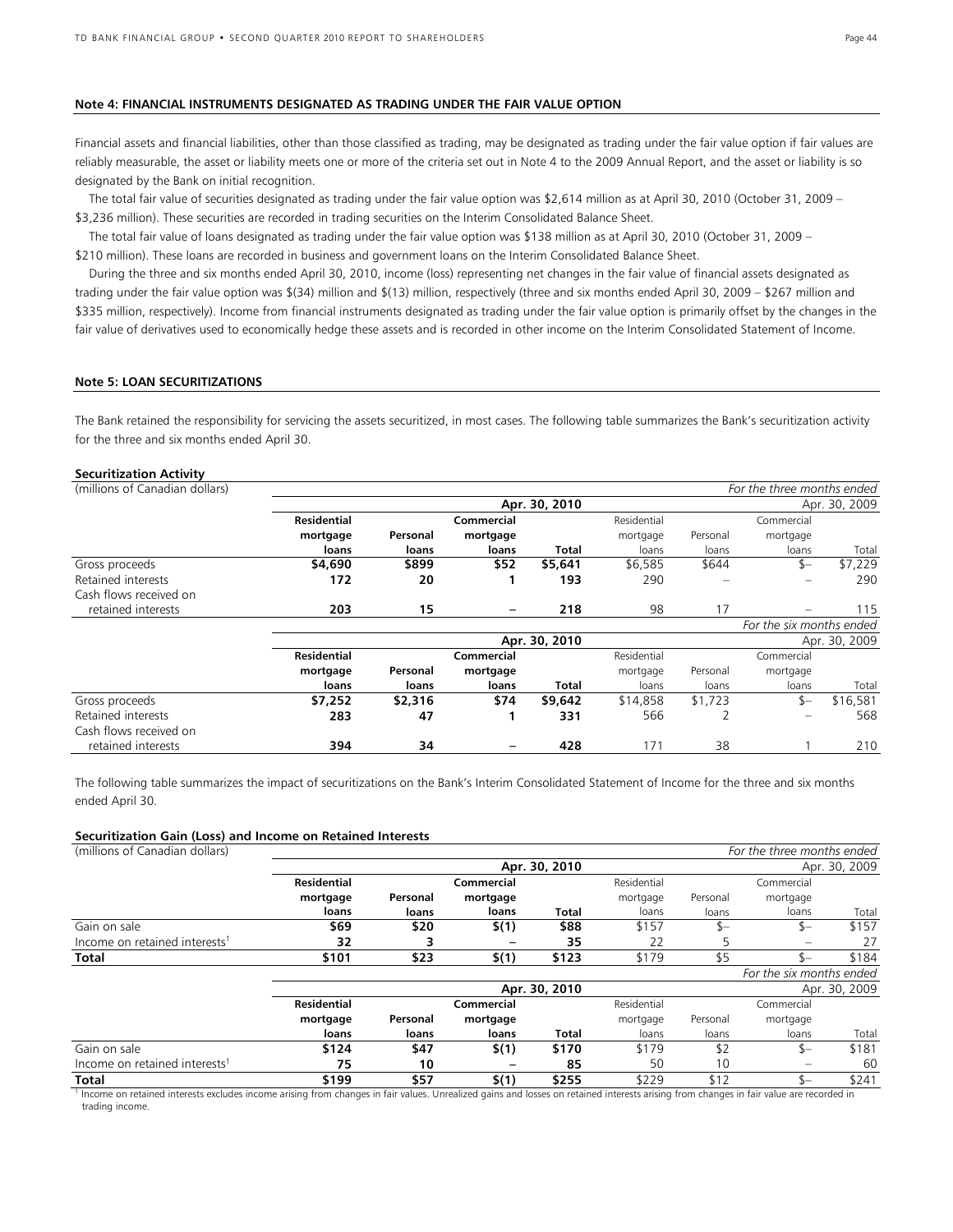The following table summarizes the key assumptions used to value the retained interests at the date of the securitization activities.

| <b>Key Assumptions</b> |  |
|------------------------|--|
|------------------------|--|

|                                     |                    |                            | 2010       |             |                   | 2009       |
|-------------------------------------|--------------------|----------------------------|------------|-------------|-------------------|------------|
|                                     | <b>Residential</b> |                            | Commercial | Residential |                   | Commercial |
|                                     | mortgage           | Personal<br>loans<br>loans | mortgage   | mortgage    | Personal<br>loans | mortgage   |
|                                     |                    |                            | loans      | loans       |                   | loans      |
| Prepayment rate <sup>1</sup>        | 18.9%              | 4.8%                       | $-$ %      | 18.6%       | 5.3%              | 5.2%       |
| Excess spread                       | 1.7                | 1.6                        | 0.3        |             | 0.3               | 1.0        |
| Discount rate                       | 3.7                | 3.6                        | 4.8        |             | 3.4               | 6.2        |
| Expected credit losses <sup>2</sup> | -                  |                            |            |             |                   | 0.1        |

<sup>1</sup> Represents monthly payment rate for secured personal loans and an annual prepayment rate for U.S. loans.<br><sup>2</sup>

 $2$  There are no expected credit losses for residential mortgage loans as the loans are government guaranteed.

During the three months ended April 30, 2010, there were maturities of previously securitized loans and receivables of \$1,041 million (three months ended April 30, 2009 – \$644 million). Proceeds from new securitizations were \$4,600 million for the three months ended April 30, 2010 (three months ended April 30, 2009 – \$6,585 million). During the six months ended April 30, 2010, there were maturities of previously securitized loans and receivables of \$2,723 million (six months ended April 30, 2009 – \$1,723 million). Proceeds from new securitizations were \$6,919 million for the six months ended April 30, 2010 (six months ended April 30, 2009 – \$14,858 million).

#### **Note 6: ACQUISITIONS**

#### *Riverside National Bank of Florida, First Federal Bank of North Florida and AmericanFirst Bank*

On April 16, 2010, the Bank acquired certain assets and assumed liabilities of Riverside National Bank of Florida ("Riverside"), First Federal Bank of North Florida ("First Federal") and AmericanFirst Bank ("AmericanFirst") in FDIC-assisted transactions. In addition, the Bank entered into loss share agreements with the FDIC whereby the FDIC shares in the losses on loans and certain real estate assets. Under the terms of the loss share agreements, the FDIC reimburses the Bank for 50% of losses up to a threshold level for each bank (\$449 million for Riverside, \$59 million for First Federal and \$18 million for AmericanFirst) and 80% of losses thereafter. The term of the loss share agreements is ten years from the date of acquisition for single family residential mortgages and five years (plus three years where only recoveries will be shared) for other loans and the real estate assets. As at April 16, 2010, the indemnification assets which represent the amount expected to be reimbursed from the FDIC was \$266 million. At the end of the loss share periods, the Bank may be required to make a payment to the FDIC based on the actual losses incurred in relation to the FDIC Intrinsic Loss Estimate as defined in the loss share agreements.

 The acquisition was accounted for by the purchase method. The results of Riverside, First Federal and AmericanFirst from the acquisition date to April 30, 2010 have been consolidated with the Bank's results for the three and six months ended April 30, 2010. The results are reported in the U.S. Personal and Commercial Banking segment. The acquisition contributed \$899 million of net cash and cash equivalents, \$1.97 billion of loans, \$36 million of identifiable intangibles, \$1.01 billion of other assets, \$3.3 billion of deposits and \$811 million of other liabilities to the Bank's Consolidated Balance Sheet. The estimated fair value for loans reflects the expected credit losses at the acquisition date and related reimbursement under the loss share agreements. The excess of the fair value of the identifiable assets acquired over the liabilities assumed of approximately \$196 million has been allocated to goodwill. The purchase price allocation is subject to refinement as the Bank completes the valuation of the assets acquired and liabilities assumed.

#### *The South Financial Group, Inc.*

On May 17, 2010, the Bank announced that it has signed a definitive agreement with The South Financial Group, Inc. (South Financial) for the Bank to acquire 100% of the outstanding common shares for approximately \$61 million in cash or the Bank's common stock. Immediately prior to completion of the transaction, the United States Department of the Treasury will sell to the Bank its South Financial preferred stock and the associated warrant acquired under the Treasury's Capital Purchase Program and discharge all accrued but unpaid dividends on that stock for total cash consideration of approximately \$130.6 million. The transaction is subject to the shareholders of South Financial and regulatory authority approvals. The transaction is currently expected to close in the third quarter of fiscal 2010.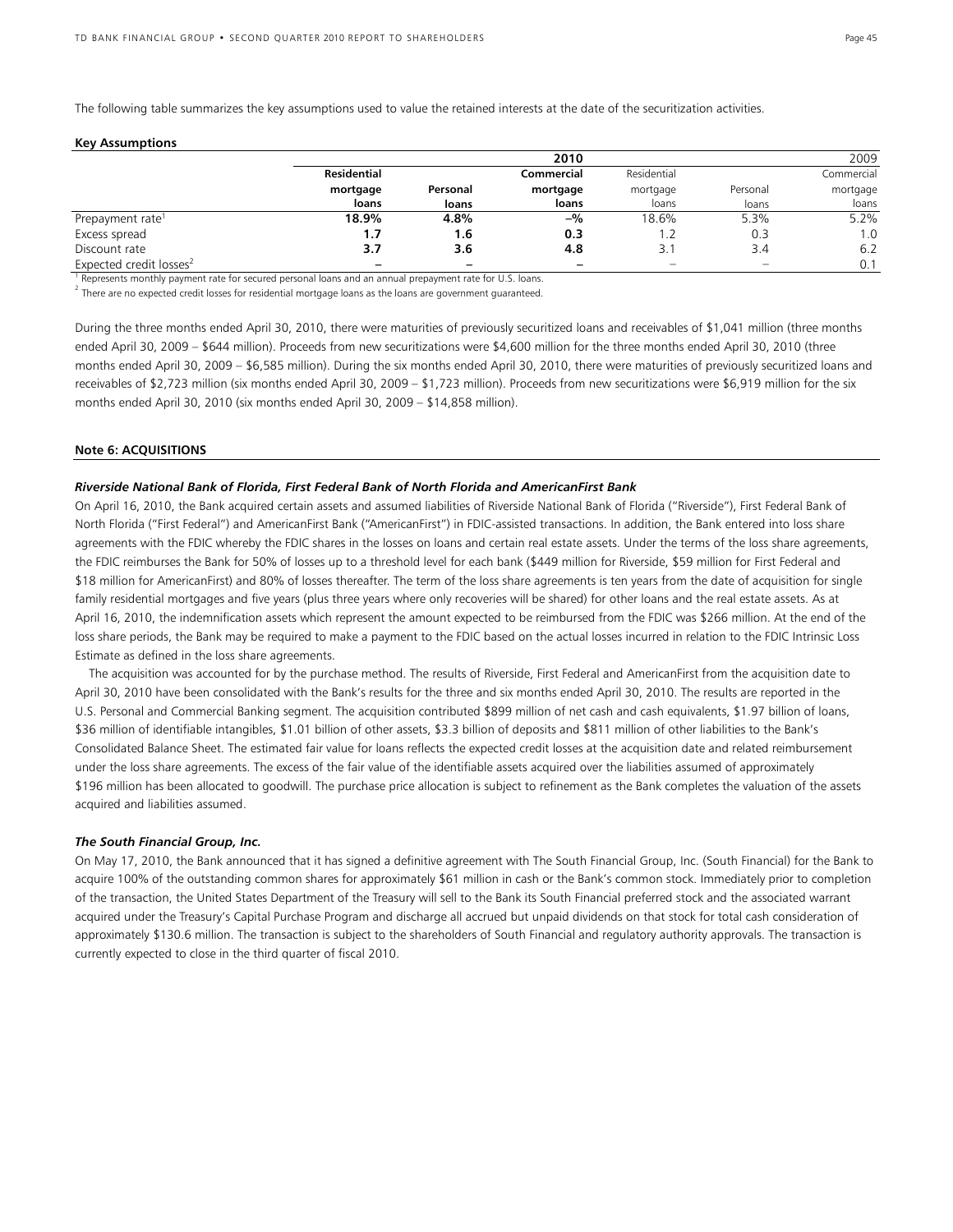## **Note 7: DERIVATIVES**

## Hedge Accounting

The following table summarizes hedge accounting results for the three and six months ended April 30.

## **Hedge Accounting Results**

| (millions of Canadian dollars)                     | For the three months ended | For the six months ended |                             |         |
|----------------------------------------------------|----------------------------|--------------------------|-----------------------------|---------|
|                                                    | Apr. 30, 2010              | Apr. 30, 2009            | Apr. 30, 2010 Apr. 30, 2009 |         |
| Fair value hedges                                  |                            |                          |                             |         |
| Net gain (loss) arising from hedge ineffectiveness | \$(2.1)                    | \$2.7                    | \$(6.3)                     | \$19.8  |
| <b>Cash flow hedges</b>                            |                            |                          |                             |         |
| Net gain (loss) arising from hedge ineffectiveness | \$4.3                      | \$(4.7)                  | \$5.4                       | \$(4.6) |
|                                                    |                            |                          |                             |         |

Portions of derivative gains (losses) that were excluded from the assessment of hedge effectiveness for fair value and cash flow hedging are recorded in other income on the Interim Consolidated Statement of Income. During the three and six months ended April 30, 2010, the amounts excluded from the assessment of hedge effectiveness were a loss of \$29 million and \$53 million, respectively. For the three and six months ended April 30, 2009, these amounts were not significant. During the three and six months ended April 30, 2010, there were no firm commitments that no longer qualified as hedges.

 As at April 30, 2010, the Bank expects approximately \$13 million in net losses that have previously been reported in other comprehensive income, to be reclassified to net income over the next twelve months. The maximum length of time over which the Bank is hedging its exposure to the variability in future cash flows from forecasted transactions is 29 years. During the six months ended April 30, 2010, there were no forecasted transactions in cash flow hedging relationships that failed to occur.

## **Note 8: FAIR VALUE OF FINANCIAL INSTRUMENTS**

Certain financial instruments are carried on the Interim Consolidated Balance Sheet at fair value. These financial instruments include securities and loans held in the trading portfolio, securities and loans designated as trading under the fair value option, securities classified as available-for-sale, derivative financial instruments, certain deposits classified as trading, and obligations related to securities sold short.

## **DETERMINATION OF FAIR VALUE**

The fair value of a financial instrument on initial recognition is normally the transaction price, i.e. the value of the consideration given or received*.* In certain circumstances, however, the initial fair value may be based on other observable current market transactions involving the same instrument, without modification or repackaging, or is based on a valuation technique which includes market observable inputs and accordingly gives rise to an inception profit which is recognized into income upon initial recognition of the instrument. Inception profit is the difference between the fair value that is based on a valuation technique which includes market observable inputs, and the fair value at initial recognition represented by transaction price. When an instrument is measured using a valuation technique that significantly utilizes non-observable market inputs, it is initially valued at the transaction price, which is considered the best estimate of fair value.

 Subsequent to initial recognition, the fair value of financial instruments measured at fair value that are quoted in active markets are based on bid prices for financial assets held and offer prices for financial liabilities. When there is no active market for the instrument, fair values are determined by using valuation techniques which utilize observable market inputs. These techniques include comparisons with similar instruments where market observable prices exist, discounted cash flow analysis, option pricing models, and other valuation techniques commonly used by market participants. For certain financial instruments, fair values may be determined in whole or in part from valuation techniques using non-observable market inputs.

 A number of factors such as bid-offer spread, credit profile, input parameters, and model uncertainty are taken into account, as appropriate, when fair values are calculated using valuation techniques.

 If the fair value of a financial asset measured at fair value becomes negative, it is recorded as a financial liability until its fair value becomes positive, at which time it is recorded as a financial asset, or it is extinguished.

 Management validates that the estimates of fair value are reasonable using a process of obtaining multiple quotes of external market prices and inputs, consistent application of valuation models over a period of time, and the controls and processes over the valuation process. The valuations are also validated by past experience and through the actual cash settlement of contracts.

## *Fair Value Hierarchy*

CICA Handbook Section 3862 requires disclosure of a three-level hierarchy for fair value measurements based upon transparency of inputs to the valuation of an asset or liability as of the measurement date. The three levels are defined as follows:

Level 1: Fair value is based on quoted market prices in active markets for identical assets or liabilities. Level 1 assets and liabilities generally include debt and equity securities and derivative contracts that are traded in an active exchange market, as well as certain Canadian and U.S. Treasury bills and other Canadian and U.S. Government and agency mortgage-backed securities that are highly liquid and are actively traded in over-the-counter (OTC) markets.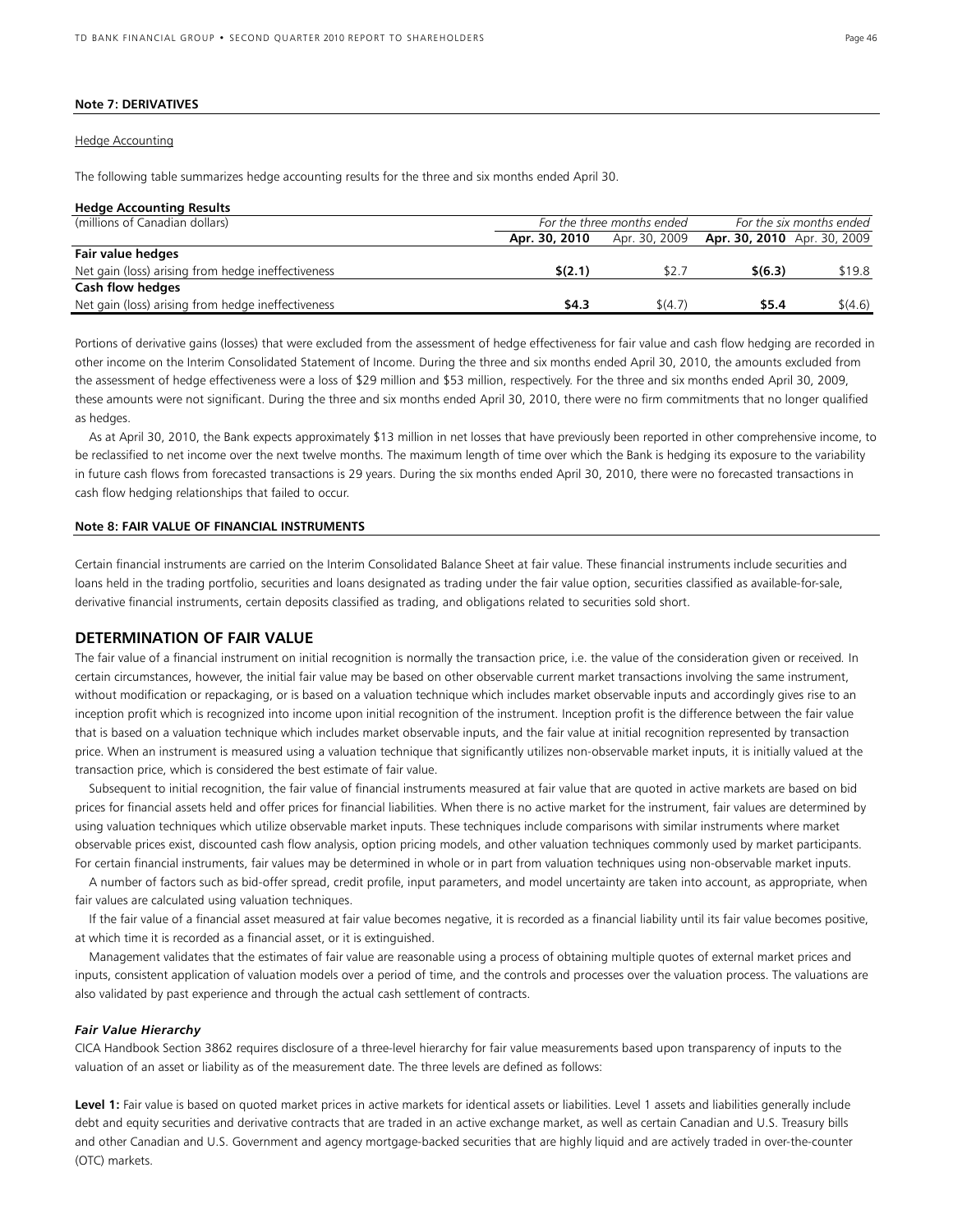Level 2: Fair value is based on observable inputs other than Level 1 prices, such as quoted market prices for similar (but not identical) assets or liabilities in active markets, quoted market prices for identical assets or liabilities in markets that are not active, and other inputs that are observable or can be corroborated by observable market data for substantially the full term of the assets or liabilities. Level 2 assets and liabilities include debt securities with quoted prices that are traded less frequently than exchange-traded instruments and derivative contracts whose value is determined using valuation techniques with inputs that are observable in the market or can be derived principally from or corroborated by observable market data. This category generally includes Canadian and U.S. Government securities, Canadian and U.S. agency mortgage-backed debt securities, corporate debt securities, certain derivative contracts, and certain trading deposits.

Level 3: Fair value is based on non-observable inputs that are supported by little or no market activity and that are significant to the fair value of the assets or liabilities. Financial instruments classified within Level 3 of the fair value hierarchy are initially fair valued at their transaction price, which is considered the best estimate of fair value. After initial measurement, the fair value of Level 3 assets and liabilities is determined using valuation models, discounted cash flow methodologies, or similar techniques. This category generally includes retained interests and certain derivative contracts.

The following tables summarize the level within the fair value hierarchy for each of the financial assets and liabilities measured at fair value, as at April 30, 2010 and October 31, 2009.

#### **Financial Assets and Liabilities Measured at Fair Value by Fair Value Hierarchy**

| (millions of Canadian dollars)                                |          |                    |                | As at         |
|---------------------------------------------------------------|----------|--------------------|----------------|---------------|
|                                                               |          |                    |                | Apr. 30, 2010 |
|                                                               | Level 1  | Level <sub>2</sub> | Level 3        | Total         |
| <b>FINANCIAL ASSETS</b>                                       |          |                    |                |               |
| Trading securities <sup>1</sup>                               |          |                    |                |               |
| Government and government-related securities                  |          |                    |                |               |
| Canadian government debt                                      |          |                    |                |               |
| Federal                                                       | \$2,974  | \$6,126            | \$-            | \$9,100       |
| Provinces                                                     | 1        | 2,873              | 10             | 2,884         |
| U.S. Federal, state, municipal governments, and agencies debt |          | 7,297              | 40             | 7,337         |
| Other OECD government guaranteed debt                         |          | 4,954              | $\overline{2}$ | 4,956         |
| Mortgage-backed securities - residential                      |          | 1,238              |                | 1,238         |
| Other debt securities                                         |          |                    |                |               |
| Canadian issuers                                              | 19       | 3,059              | 60             | 3,138         |
| Other issuers                                                 |          | 3,728              | 121            | 3,849         |
| <b>Equity securities</b>                                      |          |                    |                |               |
| Preferred shares                                              | 44       |                    |                | 44            |
| Common shares                                                 | 23,073   | 800                |                | 23,873        |
| <b>Retained interests</b>                                     |          |                    | 1,380          | 1,380         |
| <b>Total trading securities</b>                               | \$26,111 | \$30,075           | \$1,613        | \$57,799      |
| <b>Available-for-sale securities</b>                          |          |                    |                |               |
| Government and government-related securities                  |          |                    |                |               |
| Canadian government debt                                      |          |                    |                |               |
| Federal                                                       | \$11,867 | \$235              | \$—            | \$12,102      |
| Provinces                                                     |          | 367                | $\equiv$       | 367           |
| U.S. Federal, state, municipal governments, and agencies debt |          | 6,452              |                | 6,452         |
| Other OECD government guaranteed debt                         | 6        | 10,496             |                | 10,502        |
| Mortgage-backed securities - residential                      |          | 25,161             |                | 25,161        |
| Other debt securities                                         |          |                    |                |               |
| Asset-backed securities                                       |          | 18,345             |                | 18,345        |
| Corporate and other debt                                      | 96       | 14,867             | 3              | 14,966        |
| <b>Equity securities</b>                                      |          |                    |                |               |
| Preferred shares                                              | 121      |                    |                | 121           |
| Common shares                                                 | 131      | 138                |                | 269           |
| Debt securities reclassified from trading <sup>2</sup>        |          | 4,773              | 129            | 4,902         |
| Total available-for-sale securities                           | \$12,221 | \$80,834           | \$132          | \$93,187      |
| Loans <sup>1</sup>                                            | $$-$     | \$386              | \$20           | \$406         |
| <b>Derivatives</b>                                            | 526      | 40,375             | 863            | 41,764        |
| <b>FINANCIAL LIABILITIES</b>                                  |          |                    |                |               |
| <b>Trading deposits</b>                                       | $S-$     | \$29,585           | \$1,132        | 30,717        |
| Obligations related to securities sold short                  | 7,612    | 13,316             |                | 20,928        |
| <b>Derivatives</b>                                            | 465      | 42,785             | 1,271          | 44,521        |

1 Trading securities and loans also include securities and loans, respectively designated as trading under the fair value option.

2 Includes fair value of government and government-insured securities as at April 30, 2010 of \$16 million and other debt securities as at April 30, 2010 of \$4,886 million.

There were no significant transfers between Level 1 and Level 2 for the six months ended April 30, 2010.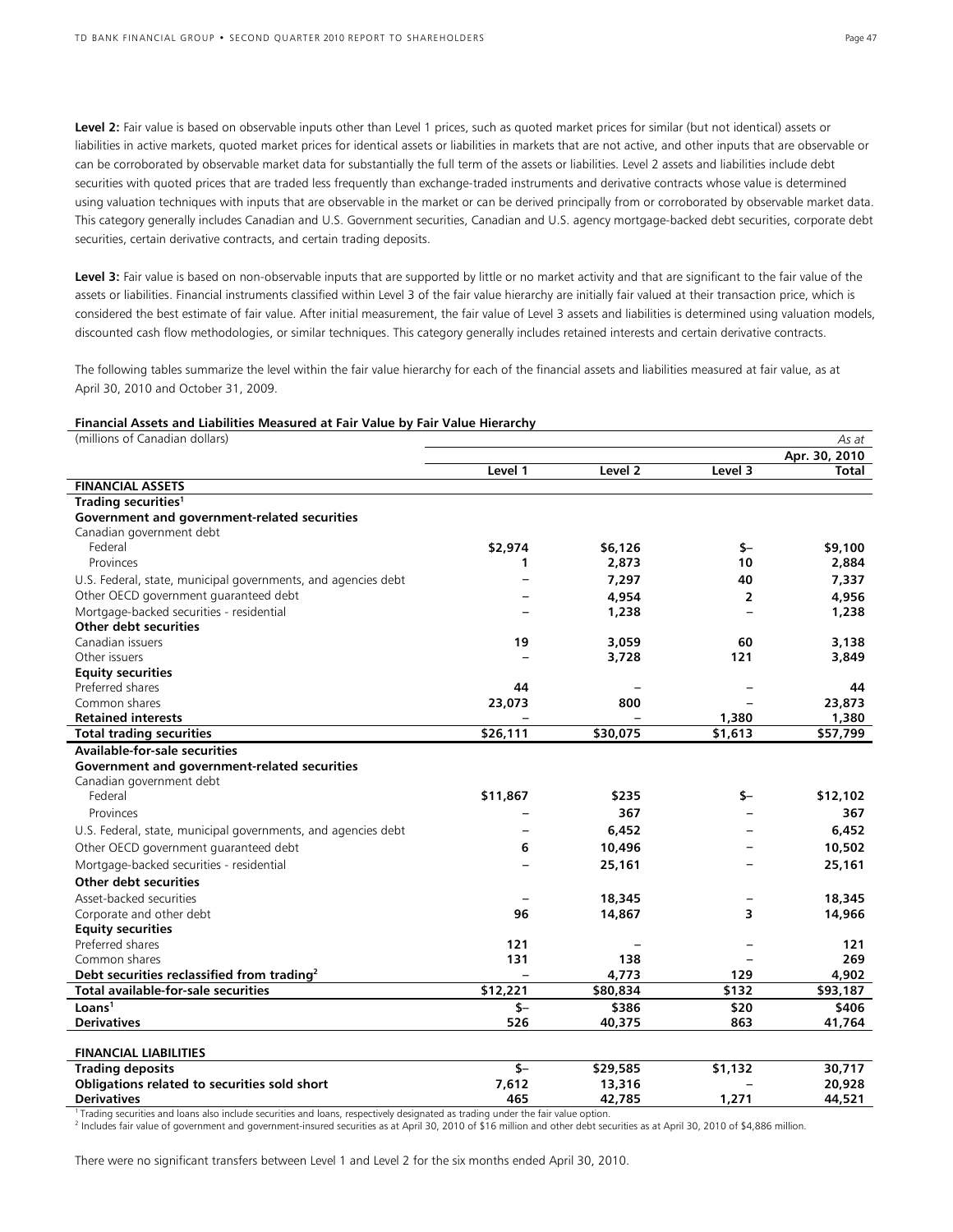#### **Financial Assets and Liabilities Measured at Fair Value by Fair Value Hierarchy**

| (millions of Canadian dollars)                                                                                                                                                               |                          |          |         | As at         |
|----------------------------------------------------------------------------------------------------------------------------------------------------------------------------------------------|--------------------------|----------|---------|---------------|
|                                                                                                                                                                                              |                          |          |         | Oct. 31, 2009 |
|                                                                                                                                                                                              | Level 1                  | Level 2  | Level 3 | Total         |
| <b>FINANCIAL ASSETS</b>                                                                                                                                                                      |                          |          |         |               |
| Trading securities <sup>1</sup>                                                                                                                                                              |                          |          |         |               |
| Government and government-related securities                                                                                                                                                 |                          |          |         |               |
| Canadian government debt                                                                                                                                                                     |                          |          |         |               |
| Federal                                                                                                                                                                                      | \$4,426                  | \$5,580  | \$15    | \$10,021      |
| Provinces                                                                                                                                                                                    |                          | 2,605    | 4       | 2.609         |
| U.S. Federal, state, municipal governments, and agencies debt                                                                                                                                | 542                      | 4,509    | 39      | 5,090         |
| Other OECD government guaranteed debt                                                                                                                                                        |                          | 2,010    | 4       | 2,014         |
| Mortgage-backed securities - residential                                                                                                                                                     |                          | 1,289    |         | 1,289         |
| Other debt securities                                                                                                                                                                        |                          |          |         |               |
| Canadian issuers                                                                                                                                                                             | 34                       | 2,439    | 48      | 2,521         |
| Other issuers                                                                                                                                                                                |                          | 6,498    | 312     | 6,810         |
| <b>Equity securities</b>                                                                                                                                                                     |                          |          |         |               |
| Preferred shares                                                                                                                                                                             | 33                       |          |         | 33            |
| Common shares                                                                                                                                                                                | 21,818                   | 775      |         | 22,594        |
| <b>Retained interests</b>                                                                                                                                                                    |                          |          | 1,339   | 1,339         |
| <b>Total trading securities</b>                                                                                                                                                              | \$26,853                 | \$25,705 | \$1,762 | \$54,320      |
| <b>Available-for-sale securities</b>                                                                                                                                                         |                          |          |         |               |
| Government and government-related securities                                                                                                                                                 |                          |          |         |               |
| Canadian government debt                                                                                                                                                                     |                          |          |         |               |
| Federal                                                                                                                                                                                      | \$10,679                 | \$202    | \$—     | \$10,881      |
| Provinces                                                                                                                                                                                    |                          | 380      |         | 380           |
| U.S. Federal, state, municipal governments, and agencies debt                                                                                                                                | 6                        | 6,166    |         | 6,172         |
| Other OECD government guaranteed debt                                                                                                                                                        | 447                      | 10,363   |         | 10,810        |
| Mortgage-backed securities - residential                                                                                                                                                     | $\overline{\phantom{a}}$ | 19,145   |         | 19,145        |
| Other debt securities                                                                                                                                                                        |                          |          |         |               |
| Asset-backed securities                                                                                                                                                                      | 97                       | 11,963   |         | 12,060        |
| Corporate and other debt                                                                                                                                                                     | 1,045                    | 15,875   |         | 16,920        |
| <b>Equity securities</b>                                                                                                                                                                     |                          |          |         |               |
| Preferred shares                                                                                                                                                                             | 111                      |          |         | 111           |
| Common shares                                                                                                                                                                                | 89                       | 68       |         | 157           |
| Debt securities reclassified from trading <sup>2</sup>                                                                                                                                       |                          | 5,795    | 168     | 5,963         |
| Total available-for-sale securities                                                                                                                                                          | \$12,474                 | \$69,957 | \$168   | \$82,599      |
| Loans <sup>1</sup>                                                                                                                                                                           | $S-$                     | \$328    | \$22    | \$350         |
| <b>Derivatives</b>                                                                                                                                                                           | 895                      | 47,399   | 1,151   | 49.445        |
|                                                                                                                                                                                              |                          |          |         |               |
| <b>FINANCIAL LIABILITIES</b>                                                                                                                                                                 |                          |          |         |               |
| <b>Trading deposits</b>                                                                                                                                                                      | $s-$                     | \$34,479 | \$940   | \$35,419      |
| Obligations related to securities sold short                                                                                                                                                 | 6,741                    | 10,892   | 8       | 17,641        |
| <b>Derivatives</b>                                                                                                                                                                           | 885                      | 45,585   | 1,682   | 48,152        |
| <sup>1</sup> Trading securities and loans also include securities and loans, respectively designated as trading under the fair value option.                                                 |                          |          |         |               |
| <sup>2</sup> Includes fair value of government and government-insured securities as at October 31, 2009 of \$38 million and other debt securities as at October 31, 2009 of \$5,925 million. |                          |          |         |               |

There were no significant transfers between Level 1 and Level 2 for the year ended October 31, 2009.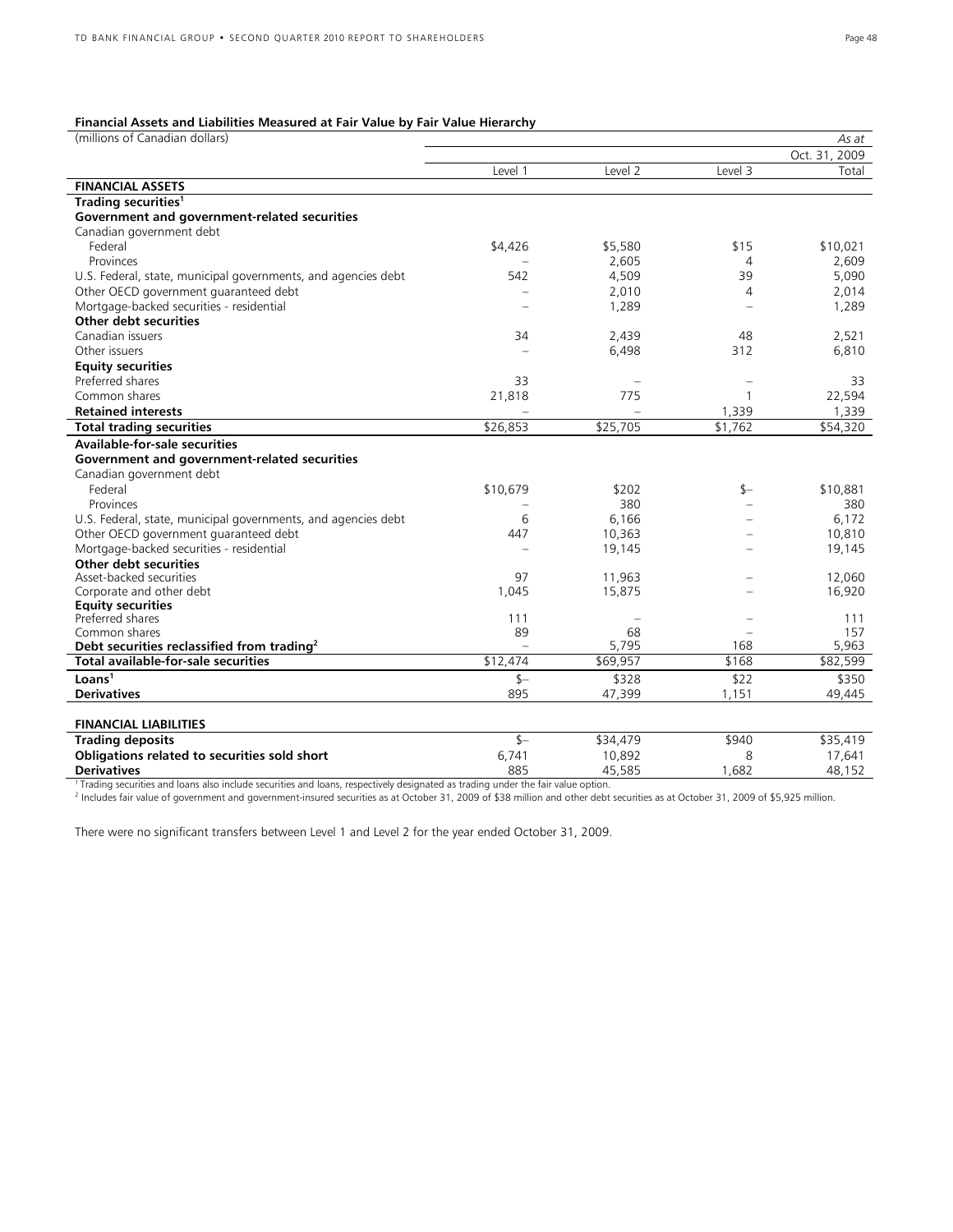The following table summarizes the reconciliation for all assets and liabilities measured at fair value using significant non-observable inputs (level 3) for the six months ended April 30, 2010.

| Level 3 Reconciliation for Financial Assets and Liabilities Measured at Fair Value                                                                                                    |                                  |                                                   |                                               |                                                |                          |                |                                           |                         |                                            |                                                                                           |
|---------------------------------------------------------------------------------------------------------------------------------------------------------------------------------------|----------------------------------|---------------------------------------------------|-----------------------------------------------|------------------------------------------------|--------------------------|----------------|-------------------------------------------|-------------------------|--------------------------------------------|-------------------------------------------------------------------------------------------|
| (millions of Canadian dollars)                                                                                                                                                        |                                  |                                                   | <b>Total realized and</b><br>unrealized gains |                                                |                          |                |                                           |                         |                                            |                                                                                           |
|                                                                                                                                                                                       | Fair<br>value<br>Nov. 1,<br>2009 | (losses)<br>as at Included<br>income <sup>1</sup> | in Included<br>in OCI                         | <b>Purchases Issuances</b>                     | <b>Movements</b>         | Other $2$      | Transfers <sup>3</sup><br>Into<br>Level 3 | Out of<br>Level 3       | Fair<br>value<br>as at<br>Apr. 30,<br>2010 | Change in<br>unrealized<br>gains<br>(losses) on<br>instruments<br>still held <sup>4</sup> |
| <b>FINANCIAL ASSETS</b>                                                                                                                                                               |                                  |                                                   |                                               |                                                |                          |                |                                           |                         |                                            |                                                                                           |
| <b>Trading securities</b><br>Government and                                                                                                                                           |                                  |                                                   |                                               |                                                |                          |                |                                           |                         |                                            |                                                                                           |
| government-related<br>securities                                                                                                                                                      |                                  |                                                   |                                               |                                                |                          |                |                                           |                         |                                            |                                                                                           |
| Canadian government debt<br>Federal<br>Provinces                                                                                                                                      | \$15<br>4                        | \$–                                               | \$–                                           | \$-<br>6                                       | $$-$                     | \$(15)<br>(12) | \$-<br>12                                 | \$-                     | $$ -$<br>10                                | \$-                                                                                       |
| U.S. Federal, state, municipal<br>governments, and<br>agencies debt                                                                                                                   | 39                               | 6                                                 |                                               |                                                |                          | (5)            |                                           |                         | 40                                         | 3                                                                                         |
| Other OECD government<br>quaranteed debt                                                                                                                                              | 4                                | 1                                                 |                                               | 6                                              |                          |                |                                           | (9)                     | $\overline{2}$                             |                                                                                           |
| Other debt securities                                                                                                                                                                 |                                  |                                                   |                                               |                                                |                          |                |                                           |                         |                                            |                                                                                           |
| Canadian issuers                                                                                                                                                                      | 48                               | 1                                                 |                                               | 19                                             |                          | (68)           | 60                                        |                         | 60                                         | 3                                                                                         |
| Other issuers                                                                                                                                                                         | 312                              | 10                                                |                                               | 255                                            |                          | (345)          | 68                                        | (179)                   | 121                                        | (1)                                                                                       |
| <b>Equity securities</b>                                                                                                                                                              |                                  |                                                   |                                               |                                                |                          |                |                                           |                         |                                            |                                                                                           |
| Common shares                                                                                                                                                                         | 1                                | $\qquad \qquad -$                                 |                                               | $\mathbf{1}$                                   | $\overline{\phantom{0}}$ | (2)            |                                           |                         | $\overline{\phantom{0}}$                   |                                                                                           |
| <b>Retained interests</b>                                                                                                                                                             | 1,339                            | 103                                               |                                               |                                                | 335                      | (397)          |                                           |                         | 1,380                                      | 68                                                                                        |
| <b>Total trading securities</b>                                                                                                                                                       | \$1,762                          | \$121                                             | $S-$                                          | \$287                                          | \$335                    | $$$ (844)      | \$140                                     | \$(188)                 | \$1,613                                    | \$73                                                                                      |
| <b>Available-for-sale securities</b><br>Government and<br>government-related<br>securities<br>Corporate and other U.S. Federal,<br>state, municipal governments,<br>and agencies debt | $S-$                             | \$-                                               | \$-                                           | \$-                                            | $S-$                     | \$-            | \$3                                       | \$-                     | \$3                                        | \$-                                                                                       |
| Debt securities reclassified                                                                                                                                                          |                                  |                                                   |                                               |                                                |                          |                |                                           |                         |                                            |                                                                                           |
| from trading                                                                                                                                                                          | 168                              | 5                                                 | (26)                                          |                                                | $\overline{\phantom{0}}$ | (18)           |                                           |                         | 129                                        | (32)                                                                                      |
| Total available-for-sale<br>securities                                                                                                                                                | \$168                            | \$5                                               | \$(26)                                        | \$-                                            | \$-                      | \$(18)         | \$3                                       | \$-                     | \$132                                      | \$(32)                                                                                    |
| Loans <sup>5</sup>                                                                                                                                                                    | \$22                             | $\overline{52}$                                   | $$-$                                          | $\overline{\overline{\overline{\overline{5}}}$ | $\overline{\mathbf{S}}$  | \$(9)          | $\overline{\mathbf{S}}$                   | $\overline{\mathsf{S}}$ | \$20                                       | \$2                                                                                       |
| <b>FINANCIAL LIABILITIES</b>                                                                                                                                                          |                                  |                                                   |                                               |                                                |                          |                |                                           |                         |                                            |                                                                                           |
| <b>Trading deposits</b><br><b>Obligations related to</b>                                                                                                                              | \$940                            | \$29                                              | \$-                                           | $$ -$                                          | \$248                    | \$(85)         | $$-$                                      | $$ -$                   | \$1,132                                    | \$57                                                                                      |
| securities sold short                                                                                                                                                                 | 8                                |                                                   |                                               | (12)                                           |                          |                | 5                                         | (1)                     |                                            |                                                                                           |
| Derivatives <sup>6</sup>                                                                                                                                                              | 531                              | 126                                               | $\overline{\phantom{0}}$                      | (88)                                           | 141                      | (301)          | $\overline{\phantom{0}}$                  | (1)                     | 408                                        | 94                                                                                        |
|                                                                                                                                                                                       |                                  |                                                   |                                               |                                                |                          |                |                                           |                         |                                            |                                                                                           |

Gains (losses) on financial assets and liabilities included in income are recorded in net securities gains (losses), trading income (loss), and other income on the Interim Consolidated

Statement of Income.

2 Consists of sales and settlements.

<sup>3</sup> The Bank recognizes transfers in and transfers out as of the end of the interim period in which the transfer occurs.

4 Changes in unrealized gains (losses) for available-for-sale securities are recorded in accumulated other comprehensive income.

5 Includes trading loans.

<sup>6</sup> The opening and ending balances of derivative assets and derivative liabilities, along with the total realized and unrealized gains (losses), movements and transfers, have been netted on this table for presentation purposes only.

Significant transfers into and out of Level 3 reflected in the table above, occur mainly due to the following reasons:

• Transfers from Level 3 to Level 2 occur when techniques used for valuing the instrument incorporate significant observable market inputs or brokerdealer quotes which were previously not observable.

• Transfers from Level 2 to Level 3 occur when techniques used for valuing the instrument incorporate significant non-observable market inputs which were previously determined using valuation techniques with significant observable market inputs.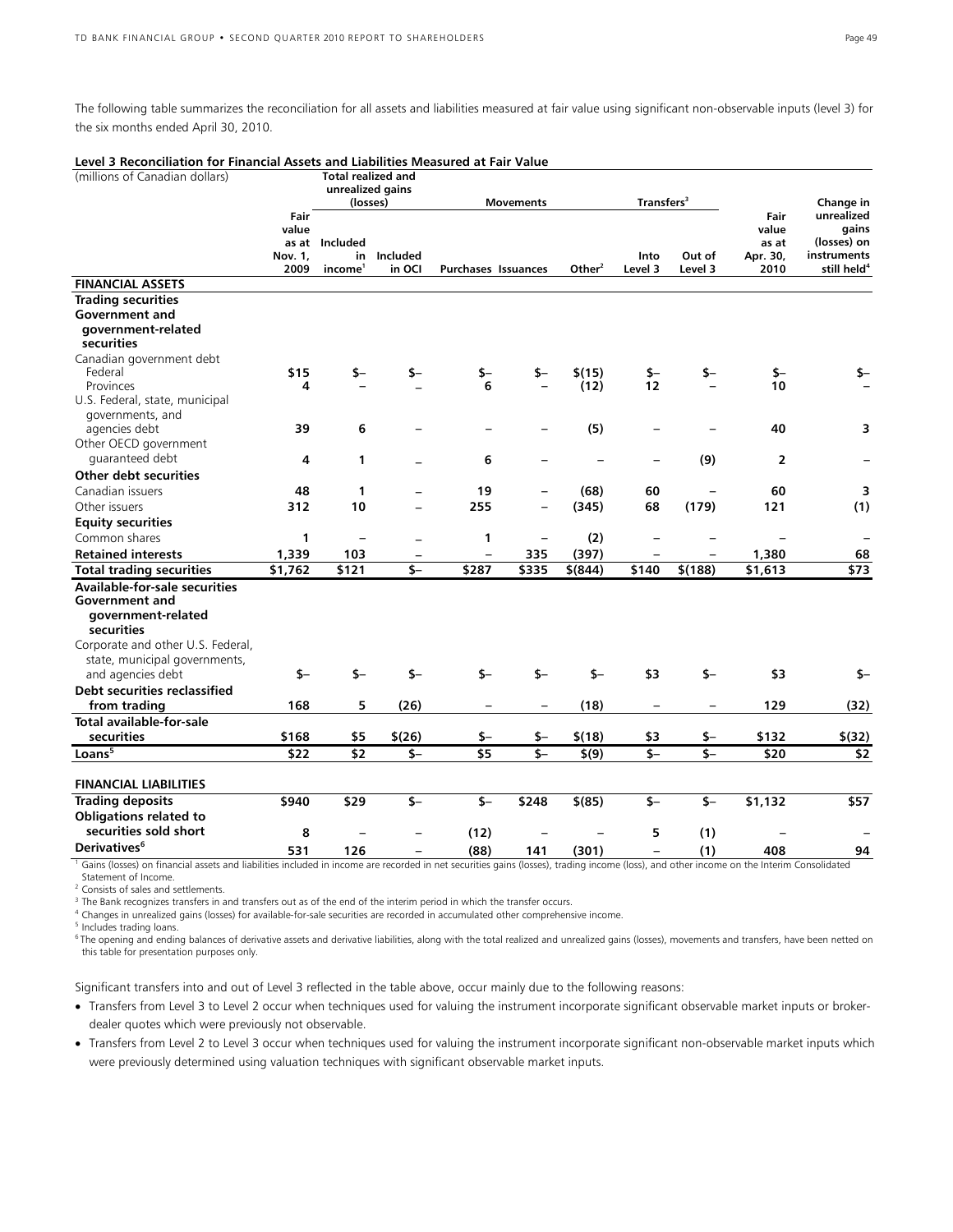#### **Note 9: CAPITAL TRUST SECURITIES**

On December 31, 2009, TD Capital Trust (Trust), a subsidiary of the Bank, redeemed all its 900,000 outstanding Capital Trust Securities – Series 2009 (TD CaTS) at a redemption price per unit of \$1,000 plus any unpaid distribution. The TD CaTS qualified as Tier 1 capital of the Bank.

#### **Note 10: SHARE CAPITAL**

The following table summarizes the shares issued and outstanding as at April 30, 2010 and October 31, 2009.

#### **Shares Issued and Outstanding**

(millions of shares and millions of Canadian dollars)

| (millions of shares and millions of Canadian dollars)               |               |               |           | As at         |
|---------------------------------------------------------------------|---------------|---------------|-----------|---------------|
|                                                                     |               | Apr. 30, 2010 |           | Oct. 31, 2009 |
|                                                                     | <b>Number</b> |               | Number    |               |
|                                                                     | of shares     | Amount        | of shares | Amount        |
| <b>Common Shares</b>                                                |               |               |           |               |
| Balance at beginning of period                                      | 858.8         | \$15,357      | 810.1     | \$13,241      |
| Proceeds from shares issued on exercise of stock options            | 5.8           | 397           | 4.6       | 247           |
| Shares issued as a result of dividend reinvestment plan             | 3.8           | 258           | 8.8       | 451           |
| Proceeds from issuance of new shares                                |               |               | 34.9      | 1,381         |
| Impact of shares sold (purchased) for trading purposes <sup>1</sup> | (0.2)         | (9)           | 0.4       | 37            |
| Balance at end of period – common shares                            | 868.2         | \$16,003      | 858.8     | \$15,357      |
| <b>Preferred Shares - Class A</b>                                   |               |               |           |               |
| Series O                                                            | 17.0          | \$425         | 17.0      | \$425         |
| Series P                                                            | 10.0          | 250           | 10.0      | 250           |
| Series Q                                                            | 8.0           | 200           | 8.0       | 200           |
| Series R                                                            | 10.0          | 250           | 10.0      | 250           |
| Series S                                                            | 10.0          | 250           | 10.0      | 250           |
| Series Y                                                            | 10.0          | 250           | 10.0      | 250           |
| Series AA                                                           | 10.0          | 250           | 10.0      | 250           |
| Series AC                                                           | 8.8           | 220           | 8.8       | 220           |
| Series AE                                                           | 12.0          | 300           | 12.0      | 300           |
| Series AG                                                           | 15.0          | 375           | 15.0      | 375           |
| Series Al                                                           | 11.0          | 275           | 11.0      | 275           |
| Series AK                                                           | 14.0          | 350           | 14.0      | 350           |
| Impact of shares sold (purchased) for trading purposes <sup>1</sup> |               | (1)           |           |               |
| Balance at end of period – preferred shares                         | 135.8         | \$3,394       | 135.8     | \$3,395       |

<sup>1</sup> Sold or purchased by subsidiaries of the Bank which are regulated securities entities in accordance with Regulation 92-313 under the Bank Act.

#### **Note 11: REGULATORY CAPITAL**

The Bank manages its capital under guidelines established by the Office of the Superintendent of Financial Institutions Canada (OSFI). The regulatory capital guidelines measure capital in relation to credit, market, and operational risks. The Bank has various capital policies, procedures, and controls which it utilizes to achieve its goals and objectives.

 During the six months ended April 30, 2010, the Bank complied with the OSFI guideline related to capital ratios and the assets-to-capital multiple. This guideline is based on the "International Convergence of Capital Measurement and Capital Standards – A Revised Framework" (Basel II) issued by the Basel Committee on Banking Supervision.

The following table summarizes the Bank's regulatory capital position as at April 30, 2010 and October 31, 2009.

#### **Regulatory Capital Position**

| Apr. 30, 2010<br>Tier 1 capital<br>\$22,469          | As at         |
|------------------------------------------------------|---------------|
|                                                      | Oct. 31, 2009 |
|                                                      | \$21,407      |
| Tier 1 capital ratio <sup>1</sup><br>12.0%           | 11.3%         |
| Total capital <sup>2</sup><br>\$29,026               | \$28,338      |
| Total capital ratio <sup>3</sup><br>15.5%            | 14.9%         |
| Assets-to-capital multiple <sup>4</sup><br>17.5<br>. | 17.1          |

<sup>1</sup> Tier 1 capital ratio is calculated as Tier 1 capital divided by risk-weighted assets (RWA).<br><sup>2</sup> Total capital includes Tier 1 and Tier 2 capital

 $2$  Total capital includes Tier 1 and Tier 2 capital.

<sup>3</sup> Total capital ratio is calculated as Total capital divided by RWA.

4 The assets-to-capital multiple is calculated as total assets plus off-balance sheet credit instruments, such as certain letters of credit and guarantees, less investments in associated corporations, goodwill and net intangibles, divided by Total adjusted capital.

OSFI's target Tier 1 and Total capital ratios for Canadian banks are 7% and 10%, respectively.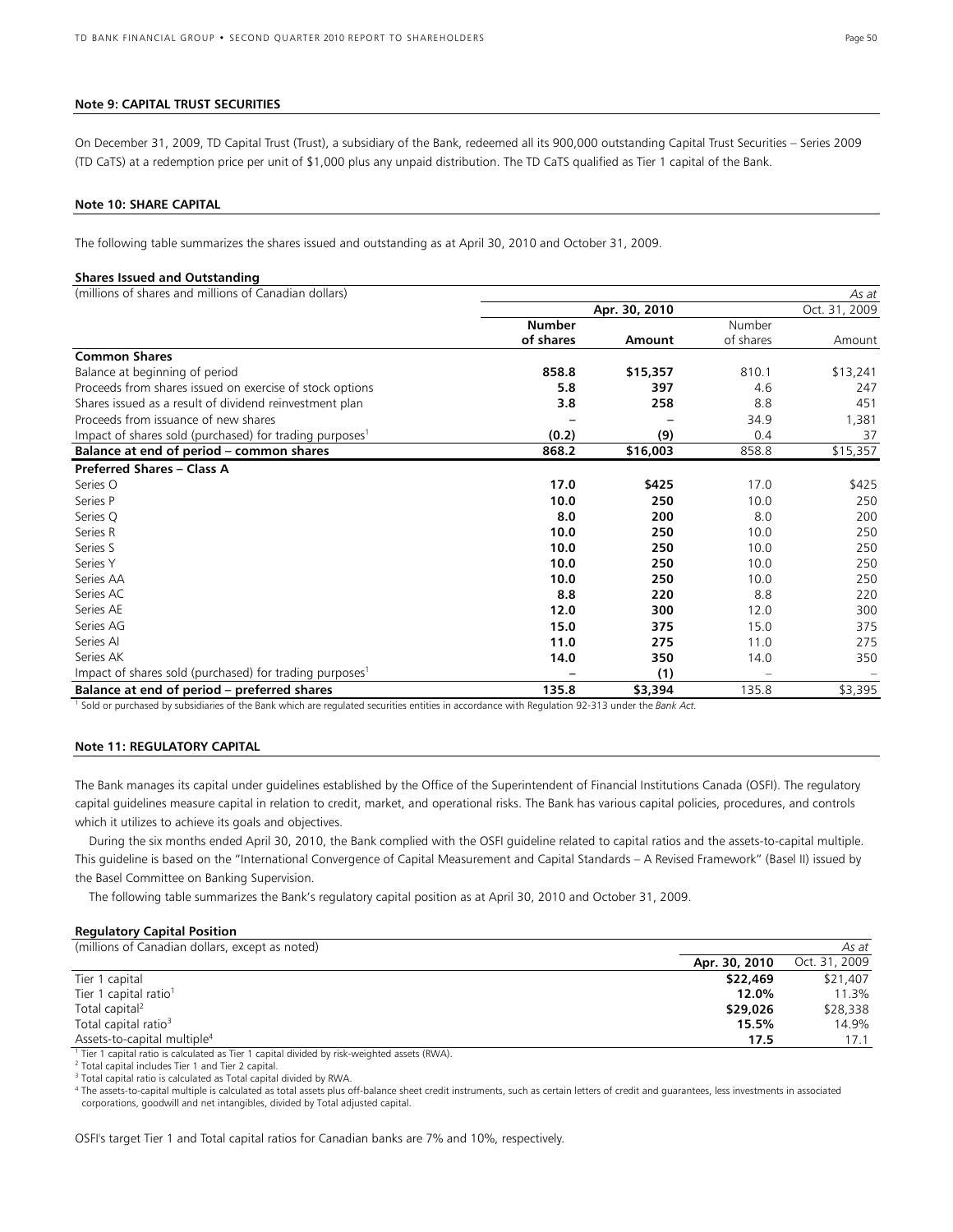#### **Note 12: ACCUMULATED OTHER COMPREHENSIVE INCOME (LOSS)**

The following table summarizes the Bank's accumulated other comprehensive income (loss), net of income taxes as at April 30, 2010 and October 31, 2009.

#### **Accumulated Other Comprehensive Income (Loss), Net of Income Taxes**

| (millions of Canadian dollars) |
|--------------------------------|
|--------------------------------|

|                                                                                                                                                                                          | Apr. 30, 2010 | Oct. 31, 2009 <sup>1</sup> |
|------------------------------------------------------------------------------------------------------------------------------------------------------------------------------------------|---------------|----------------------------|
| Net unrealized gain on available-for-sale securities, net of hedging activities                                                                                                          | \$733         | \$739                      |
| Net unrealized foreign currency translation loss on investments in subsidiaries, net of hedging activities                                                                               | (3,064)       | (1,539)                    |
| Net gain on derivatives designated as cash flow hedges                                                                                                                                   | 1.150         | 1,815                      |
| Accumulated other comprehensive income (loss) as at end of period                                                                                                                        | \$(1.181)     | \$1,015                    |
| This includes the impact of reporting-period alignment of U.S. entities, as explained in Note 1 to the 2009 Annual Report, and consists of the following: unrealized gains on available- |               |                            |

for-sale securities, net of hedging activities – \$199 million; unrealized foreign currency translation gains on investments in subsidiaries, net of hedging activities – \$166 million; and losses on derivatives designated as cash flow hedges – \$36 million.

#### **Note 13: STOCK-BASED COMPENSATION**

For the three and six months ended April 30, 2010, the Bank recognized compensation expense for stock option awards of \$12 million and \$19 million, respectively (three and six months ended April 30, 2009 – \$11 million and \$17 million, respectively).

 During the three months ended April 30, 2010, there were no options granted by the Bank (three months ended April 30, 2009 – 0.6 million options were granted by the Bank with a weighted-average fair value of \$6.85 per option). During the six months ended April 30, 2010, 2 million (six months ended April 30, 2009 – 4 million) options were granted by the Bank with a weighted-average fair value of \$14.09 per option (six months ended April 30, 2009 – \$7.62 per option).

 The fair value of options granted was estimated at the date of grant using a binomial tree-based valuation model. The following table summarizes the assumptions used for estimating fair value of options for the six months ended April 30.

#### **Assumptions Used for Estimating Fair Value of Options**

| For the six months ended |               |
|--------------------------|---------------|
| Apr. 30, 2010            | Apr. 30, 2009 |
| 2.7%                     | 2.2%          |
| 6.2 years                | 5.6 years     |
| 26.6%                    | 23.9%         |
| 3.24%                    | 3.00%         |
|                          |               |

### **Note 14: EMPLOYEE FUTURE BENEFITS**

The following tables summarize expenses for the Bank's pension plans and principal non-pension post-retirement benefit plan for the three and six months ended April 30.

#### **Principal Pension Plans Expense**

| (millions of Canadian dollars)                                       | For the three months ended |               |               | For the six months ended |
|----------------------------------------------------------------------|----------------------------|---------------|---------------|--------------------------|
|                                                                      | Apr. 30, 2010              | Apr. 30, 2009 | Apr. 30, 2010 | Apr. 30, 2009            |
| Elements of pension plan expense before adjustments to recognize the |                            |               |               |                          |
| long-term nature of the cost:                                        |                            |               |               |                          |
| Service cost - benefits earned                                       | \$25                       | \$12          | \$50          | \$32                     |
| Interest cost on projected benefit obligation                        | 39                         | 34            | 78            | 70                       |
| Actual return on plan assets                                         | (63)                       | 83            | (149)         | 410                      |
| Adjustments to recognize the long-term nature of plan cost:          |                            |               |               |                          |
| Difference between costs arising in the period and costs recognized  |                            |               |               |                          |
| in the period in respect of:                                         |                            |               |               |                          |
| Return on plan assets <sup>1</sup>                                   | 21                         | (114)         | 65            | (478)                    |
| Actuarial losses <sup>2</sup>                                        |                            |               | 14            |                          |
| Plan amendments <sup>3</sup>                                         |                            | 6             | 4             |                          |
| Total                                                                | \$31                       | \$23          | \$62          | \$50                     |

<sup>1</sup> For the three months ended April 30, 2010, includes expected return on plan assets of \$42 million (three months ended April 30, 2009 – \$31 million) less actual return on plan assets of \$63 million (three months ended April 30, 2009 – \$(83) million). For the six months ended April 30, 2010, includes expected return on plan assets of \$84 million (six months ended April 30, 2009 – \$68 million) less actual return on plan assets of \$149 million (six months ended April 30, 2009 – \$(410) million). 2

Por the three months ended April 30, 2010, includes loss recognized of \$7 million (three months ended April 30, 2009 – \$2 million) less actuarial losses on projected benefit obligation of nil (three months ended April 30, 2009 – nil). For the six months ended April 30, 2010, includes loss recognized of \$14 million (six months ended April 30, 2009 – \$5 million) less actuarial losses on projected benefit obligation of nil (six months ended April 30, 2009 – nil).

<sup>3</sup> For the three months ended April 30, 2010, includes amortization of costs for plan amendments of \$2 million (three months ended April 30, 2009 – \$6 million) less actual cost amendments of nil (three months ended April 30, 2009 – nil). For the six months ended April 30, 2010, includes amortization of costs for plan amendments of \$4 million (six months ended April 30, 2009 – \$11 million) less actual cost amendments of nil (six months ended April 30, 2009 – nil).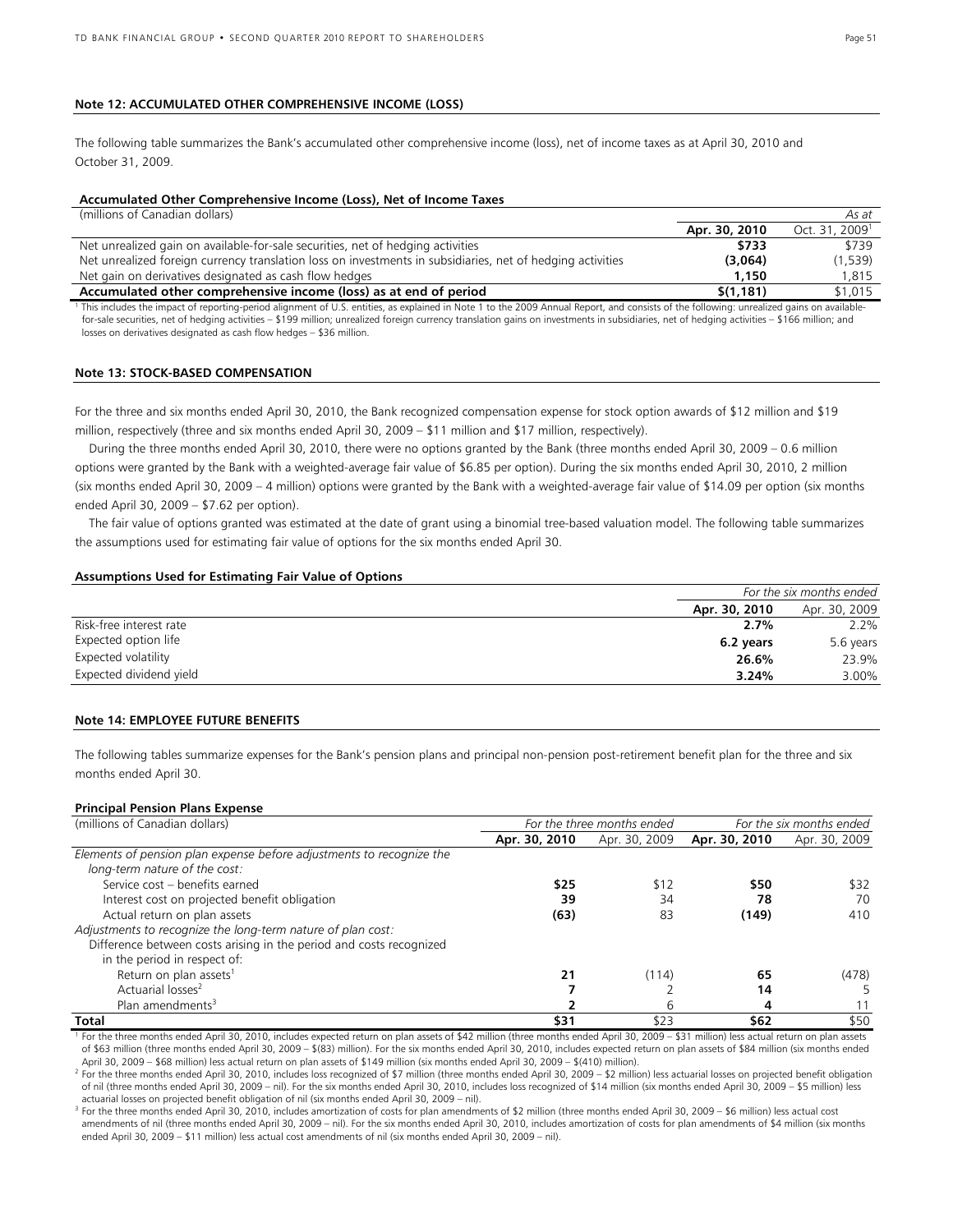#### **Other Pension Plans Expense**

| (millions of Canadian dollars)                            | For the six months ended<br>For the three months ended |               |               |               |
|-----------------------------------------------------------|--------------------------------------------------------|---------------|---------------|---------------|
|                                                           | Apr. 30, 2010                                          | Apr. 30, 2009 | Apr. 30, 2010 | Apr. 30, 2009 |
| CT defined benefit pension plan                           |                                                        |               | 54            |               |
| TD Banknorth defined benefit retirement plan <sup>1</sup> |                                                        |               |               |               |
| Supplemental employee retirement plans                    |                                                        |               | 16            | 16            |
| Total                                                     | 59                                                     |               | \$19          | \$23          |

<sup>1</sup> TD Banknorth Defined Benefit Pension Plan was frozen as of December 31, 2008, and no service credits can be earned after that date.

#### **Principal Non-Pension Post-Retirement Benefit Plan Expense**

| (millions of Canadian dollars)                                                                        |               | For the three months ended | For the six months ended |               |  |  |
|-------------------------------------------------------------------------------------------------------|---------------|----------------------------|--------------------------|---------------|--|--|
|                                                                                                       | Apr. 30, 2010 | Apr. 30, 2009              | Apr. 30, 2010            | Apr. 30, 2009 |  |  |
| Elements of pension plan expense before adjustments to recognize the<br>long-term nature of the cost: |               |                            |                          |               |  |  |
| Service cost - benefits earned                                                                        |               |                            | 54                       | \$4           |  |  |
| Interest cost on projected benefit obligation                                                         |               |                            |                          | 10            |  |  |
| Adjustments to recognize the long-term nature of plan cost:                                           |               |                            |                          |               |  |  |
| Difference between costs arising in the period and costs recognized                                   |               |                            |                          |               |  |  |
| in the period in respect of:                                                                          |               |                            |                          |               |  |  |
| Plan amendments <sup>1</sup>                                                                          | (1)           |                            | (2)                      | (3)           |  |  |
| Total                                                                                                 | \$7           |                            | \$14                     | \$11          |  |  |

1 For the three months ended April 30, 2010, includes amortization of plan amendments of \$(1) million (three months ended April 30, 2009 – \$(2) million) less actual plan amendments of nil (three months ended April 30, 2009 – nil). For the six months ended April 30, 2010, includes amortization of plan amendments of \$(2) million (six months ended April 30, 2009 – \$(3) million) less actual plan amendments of nil (six months ended April 30, 2009 – nil).

#### Cash Flows

The following table summarizes the Bank's contributions to its pension plans and principal non-pension post-retirement benefit plan during the three and six months ended April 30.

#### **Plan Contributions**

| (millions of Canadian dollars)                     | For the three months ended | For the six months ended |               |               |  |
|----------------------------------------------------|----------------------------|--------------------------|---------------|---------------|--|
|                                                    | Apr. 30, 2010              | Apr. 30, 2009            | Apr. 30, 2010 | Apr. 30, 2009 |  |
| Principal pension plans                            | \$44                       |                          | \$82          | \$49          |  |
| Supplemental employee retirement plans             |                            |                          |               | 6             |  |
| Principal non-pension post-retirement benefit plan |                            |                          |               |               |  |
| Total                                              | \$48                       |                          | \$91          | \$59          |  |

As at April 30, 2010, the Bank expects to contribute an additional \$85 million to its principal pension plans, \$6 million to its CT defined benefit pension plan, \$1 million to its TD Banknorth defined benefit retirement plan, \$5 million to its supplemental employee retirement plans and \$5 million to its principal non-pension post-retirement benefit plan by the end of the year. However, future contribution amounts may change upon the Bank's review of the current contribution levels during the year.

#### **Note 15: RESTRUCTURING AND INTEGRATION CHARGES**

As a result of the acquisition of Commerce and related restructuring and integration initiatives, the Bank incurred integration charges of \$54 million during the three months ended January 31, 2010. No integration charges were incurred during the three months ended April 30, 2010. During the three and six months ended April 30, 2009, the Bank had incurred integration charges of \$77 million and \$156 million, respectively. Integration charges consisted of costs related to resources dedicated to the integration, employee retention costs, external professional consulting charges, marketing costs (including customer communication and rebranding) and integration-related travel costs. In the Interim Consolidated Statement of Income, the integration charges are included in non-interest expenses.

 During the three months ended January 31, 2010, the Bank incurred \$17 million of restructuring charges (\$27 million during the three months ended January 31, 2009). No restructuring charges were incurred during the three months ended April 30, 2010 and April 30, 2009. Restructuring charges consisted of employee severance costs, the costs of amending certain executive employment and award agreements, contract termination fees, and the write-down of long-lived assets due to impairment. In the Interim Consolidated Statement of Income, the restructuring charges are included in restructuring costs. As at April 30, 2010, the remaining balance of the restructuring liability related to the acquisition of Commerce was \$24 million (October 31, 2009 – \$16 million).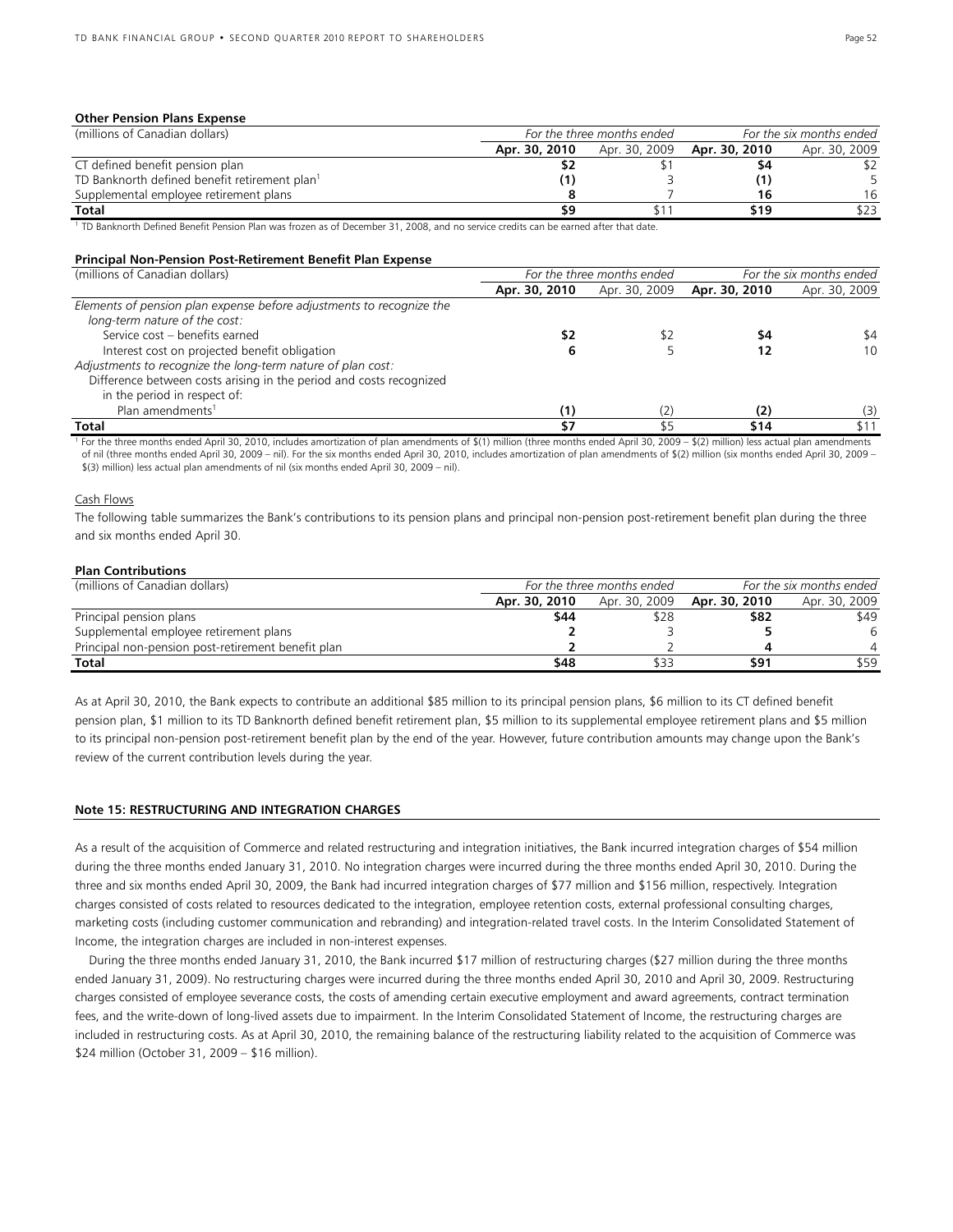#### **Note 16: EARNINGS PER SHARE**

The following table presents the Bank's basic and diluted earnings per share for the three and six months ended April 30.

#### **Basic and Diluted Earnings per Share**

| (millions of Canadian dollars, except as noted)                                                   |               | For the three months ended | For the six months ended |                            |  |  |  |
|---------------------------------------------------------------------------------------------------|---------------|----------------------------|--------------------------|----------------------------|--|--|--|
|                                                                                                   | Apr. 30, 2010 | Apr. 30, 2009 <sup>1</sup> | Apr. 30, 2010            | Apr. 30, 2009 <sup>1</sup> |  |  |  |
| <b>Basic earnings per share</b>                                                                   |               |                            |                          |                            |  |  |  |
| Net income available to common shareholders                                                       | \$1,128       | \$504                      | \$2,376                  | \$1,128                    |  |  |  |
| Average number of common shares outstanding (millions)                                            | 863.8         | 848.8                      | 861.5                    | 840.6                      |  |  |  |
| Basic earnings per share (Canadian dollars)                                                       | \$1.31        | \$0.59                     | \$2.76                   | \$1.34                     |  |  |  |
| Diluted earnings per share<br>Net income available to common shareholders                         | \$1,128       | \$504                      | \$2,376                  | \$1,128                    |  |  |  |
| Average number of common shares outstanding (millions)                                            | 863.8         | 848.8                      | 861.5                    | 840.6                      |  |  |  |
| Stock options potentially exercisable as determined under the treasury stock<br>method (millions) | 5.6           | 1.0                        | 5.2                      | 1.3                        |  |  |  |
| Average number of common shares outstanding – diluted (millions)                                  | 869.4         | 849.8                      | 866.7                    | 841.9                      |  |  |  |
| <b>Diluted earnings per share</b> <sup>2</sup> (Canadian dollars)                                 | \$1.30        | \$0.59                     | \$2.74                   | \$1.34                     |  |  |  |

1 Certain comparative amounts are presented after adjustments resulting from adoption of the 2009 financial instruments amendments, as described in Note 1.

<sup>2</sup> For the six months ended April 30, 2010, the computation of diluted earnings per share excluded weighted-average options outstanding of 4.5 million with a weighted-average exercise price of \$70.10 as the option price was greater than the average market price of the Bank's common shares. For the six months ended April 30, 2009, the computation of diluted earnings per share excluded weighted-average options outstanding of 18.8 million with a weighted-average exercise price of \$63.79 as the option price was greater than the average market price of the Bank's common shares.

#### **Note 17: SEGMENTED INFORMATION**

For management reporting purposes, the Bank's operations and activities are organized around four key business segments: Canadian Personal and Commercial Banking, Wealth Management, including TD Ameritrade, U.S. Personal and Commercial Banking including TD Bank, N.A., and Wholesale Banking. The Bank's other activities are grouped into the Corporate segment. The following table summarizes the segment results for the three and six months ended April 30.

#### **Results by Business Segment**

| (millions of Canadian dollars)                                                              |                          |                |            |         |         |                      |         |                |         |           | For the three months ended |              |
|---------------------------------------------------------------------------------------------|--------------------------|----------------|------------|---------|---------|----------------------|---------|----------------|---------|-----------|----------------------------|--------------|
|                                                                                             | <b>Canadian Personal</b> |                |            |         |         | <b>U.S. Personal</b> |         |                |         |           |                            |              |
|                                                                                             |                          | and Commercial |            | Wealth  |         | and Commercial       |         | Wholesale      |         |           |                            |              |
|                                                                                             | <b>Banking</b>           |                | Management |         |         | <b>Banking</b>       |         | <b>Banking</b> |         | Corporate |                            | <b>Total</b> |
|                                                                                             | Apr. 30                  | Apr. 30        | Apr. 30    | Apr. 30 | Apr. 30 | Apr. 30              | Apr. 30 | Apr. 30        | Apr. 30 | Apr. 30   | Apr. 30                    | Apr. 30      |
|                                                                                             | 2010                     | 2009           | 2010       | 2009    | 2010    | 2009 <sup>1</sup>    | 2010    | 2009           | 2010    | 2009      | 2010                       | 2009         |
| Net interest income                                                                         | \$1,717                  | \$1,536        | \$80       | \$63    | \$879   | \$1,002              | \$456   | \$662          | \$(342) | \$ (323)  | \$2,790                    | \$2,940      |
| Non-interest income                                                                         | 801                      | 740            | 532        | 465     | 294     | 279                  | 252     | (42)           | 98      | (57)      | 1,977                      | 1,385        |
| Total revenue<br>Provision for (reversal of)                                                | 2,518                    | 2,276          | 612        | 528     | 1,173   | 1,281                | 708     | 620            | (244)   | (380)     | 4,767                      | 4,325        |
| credit losses                                                                               | 256                      | 286            |            |         | 168     | 317                  | 10      | 59             | (69)    | 110       | 365                        | 772          |
| Non-interest expenses                                                                       | 1,187                    | 1,143          | 452        | 414     | 677     | 823                  | 372     | 356            | 265     | 315       | 2,953                      | 3,051        |
| Income (loss) before<br>income taxes<br>Provision for (recovery of)                         | 1,075                    | 847            | 160        | 114     | 328     | 141                  | 326     | 205            | (440)   | (805)     | 1,449                      | 502          |
| income taxes<br>Non-controlling interests<br>in subsidiaries, net of                        | 314                      | 258            | 49         | 36      | 83      | (17)                 | 106     | 32             | (244)   | (317)     | 308                        | (8)          |
| income taxes<br>Equity in net income of<br>an associated<br>company, net of<br>income taxes |                          |                | 56         | 48      |         |                      |         |                | 26<br>5 | 28<br>15  | 26<br>61                   | 28<br>63     |
| Net income (loss)                                                                           | \$761                    | \$589          | \$167      | \$126   | \$245   | \$158                | \$220   | \$173          | \$(217) | \$(501)   | \$1,176                    | \$545        |
| <b>Total assets</b><br>(billions of Canadian<br>dollars)                                    |                          |                |            |         |         |                      |         |                |         |           |                            |              |
| <b>Balance sheet</b>                                                                        | \$189.4                  | \$172.4        | \$20.1     | \$18.9  | \$162.2 | \$151.8              | \$169.9 | \$192.1        | \$32.3  | \$40.4    | \$573.9                    | \$575.6      |
| Securitized                                                                                 | 62.1                     | 52.3           |            |         |         |                      | 4.0     | 3.6            | (17.7)  | (13.6)    | 48.4                       | 42.3         |

1 Certain comparative amounts are presented after adjustments resulting from adoption of the 2009 financial instruments amendments, as described in Note 1.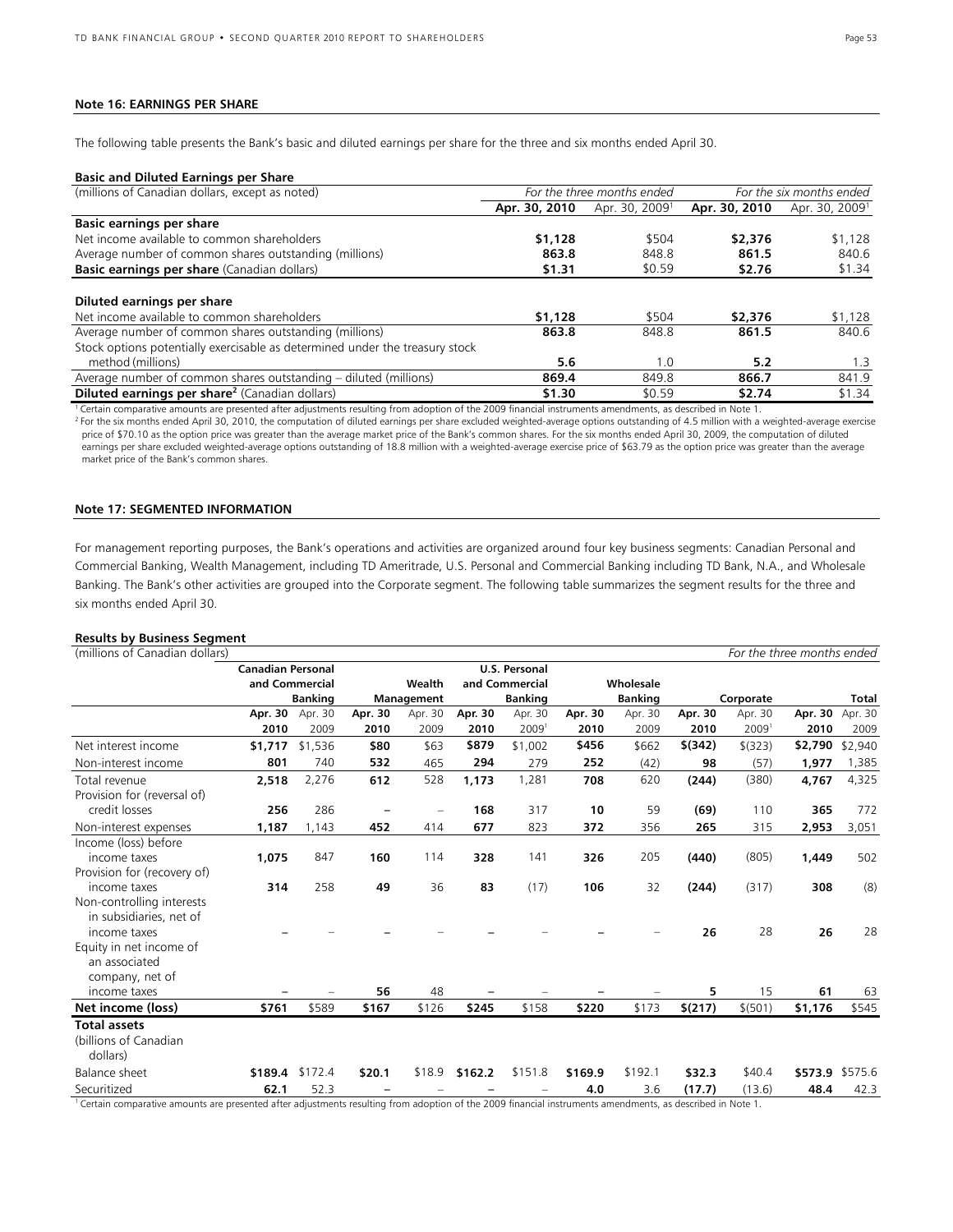## **Results by Business Segment**

| (millions of Canadian dollars) |                          |                |         |            |         |                      |         |                |         |                   | For the six months ended |         |
|--------------------------------|--------------------------|----------------|---------|------------|---------|----------------------|---------|----------------|---------|-------------------|--------------------------|---------|
|                                | <b>Canadian Personal</b> |                |         |            |         | <b>U.S. Personal</b> |         |                |         |                   |                          |         |
|                                |                          | and Commercial |         | Wealth     |         | and Commercial       |         | Wholesale      |         |                   |                          |         |
|                                |                          | <b>Banking</b> |         | Management |         | <b>Banking</b>       |         | <b>Banking</b> |         | Corporate         |                          | Total   |
|                                | Apr. 30                  | Apr. 30        | Apr. 30 | Apr. 30    | Apr. 30 | Apr. 30              | Apr. 30 | Apr. 30        | Apr. 30 | Apr. 30           | Apr. 30                  | Apr. 30 |
|                                | 2010                     | 2009           | 2010    | 2009       | 2010    | 2009 <sup>1</sup>    | 2010    | 2009           | 2010    | 2009 <sup>1</sup> | 2010                     | 2009    |
| Net interest income            | \$3,461                  | \$3,030        | \$146   | \$138      | \$1,708 | \$1,894              | \$969   | \$1,382        | \$(645) | \$(776)           | \$5,639                  | \$5,668 |
| Non-interest income            | 1,596                    | 1,538          | 1,056   | 918        | 609     | 581                  | 652     | 77             | 252     | (307)             | 4,165                    | 2,807   |
| Total revenue                  | 5,057                    | 4,568          | 1,202   | 1,056      | 2,317   | 2,475                | 1,621   | 1,459          | (393)   | (1,083)           | 9,804                    | 8,475   |
| Provision for (reversal of)    |                          |                |         |            |         |                      |         |                |         |                   |                          |         |
| credit losses                  | 571                      | 552            |         |            | 369     | 549                  | 18      | 125            | (76)    | 176               | 882                      | 1,402   |
| Non-interest expenses          | 2,381                    | 2,329          | 898     | 833        | 1,423   | 1,624                | 748     | 744            | 484     | 541               | 5,934                    | 6,071   |
| Income (loss) before           |                          |                |         |            |         |                      |         |                |         |                   |                          |         |
| income taxes                   | 2,105                    | 1,687          | 304     | 223        | 525     | 302                  | 855     | 590            | (801)   | (1,800)           | 2,988                    | 1,002   |
| Provision for (recovery of)    |                          |                |         |            |         |                      |         |                |         |                   |                          |         |
| income taxes                   | 624                      | 514            | 92      | 70         | 99      | (37)                 | 263     | 152            | (500)   | (799)             | 578                      | (100)   |
| Non-controlling interests      |                          |                |         |            |         |                      |         |                |         |                   |                          |         |
| in subsidiaries, net of        |                          |                |         |            |         |                      |         |                |         |                   |                          |         |
| income taxes                   |                          |                |         |            |         |                      |         |                | 53      | 56                | 53                       | 56      |
| Equity in net income of        |                          |                |         |            |         |                      |         |                |         |                   |                          |         |
| an associated                  |                          |                |         |            |         |                      |         |                |         |                   |                          |         |
| company, net of                |                          |                |         |            |         |                      |         |                |         |                   |                          |         |
| income taxes                   |                          |                | 99      | 125        |         |                      |         |                | 17      | 27                | 116                      | 152     |
| Net income (loss)              | \$1,481                  | \$1,173        | \$311   | \$278      | \$426   | \$339                | \$592   | \$438          | \$(337) | \$(1,030)         | \$2,473                  | \$1,198 |

1 Certain comparative amounts are presented after adjustments resulting from adoption of the 2009 financial instruments amendments, as described in Note 1.

#### **Note 18: RISK MANAGEMENT**

The risk management policies and procedures of the Bank are provided in the MD&A. The shaded sections of the Managing Risk section of the MD&A in this report relating to market and liquidity risks are an integral part of the Interim Consolidated Financial Statements. For a complete discussion of the Bank's risk management policies and procedures also refer to the shaded sections of the Managing Risk section of the MD&A in the Bank's 2009 Annual Report.